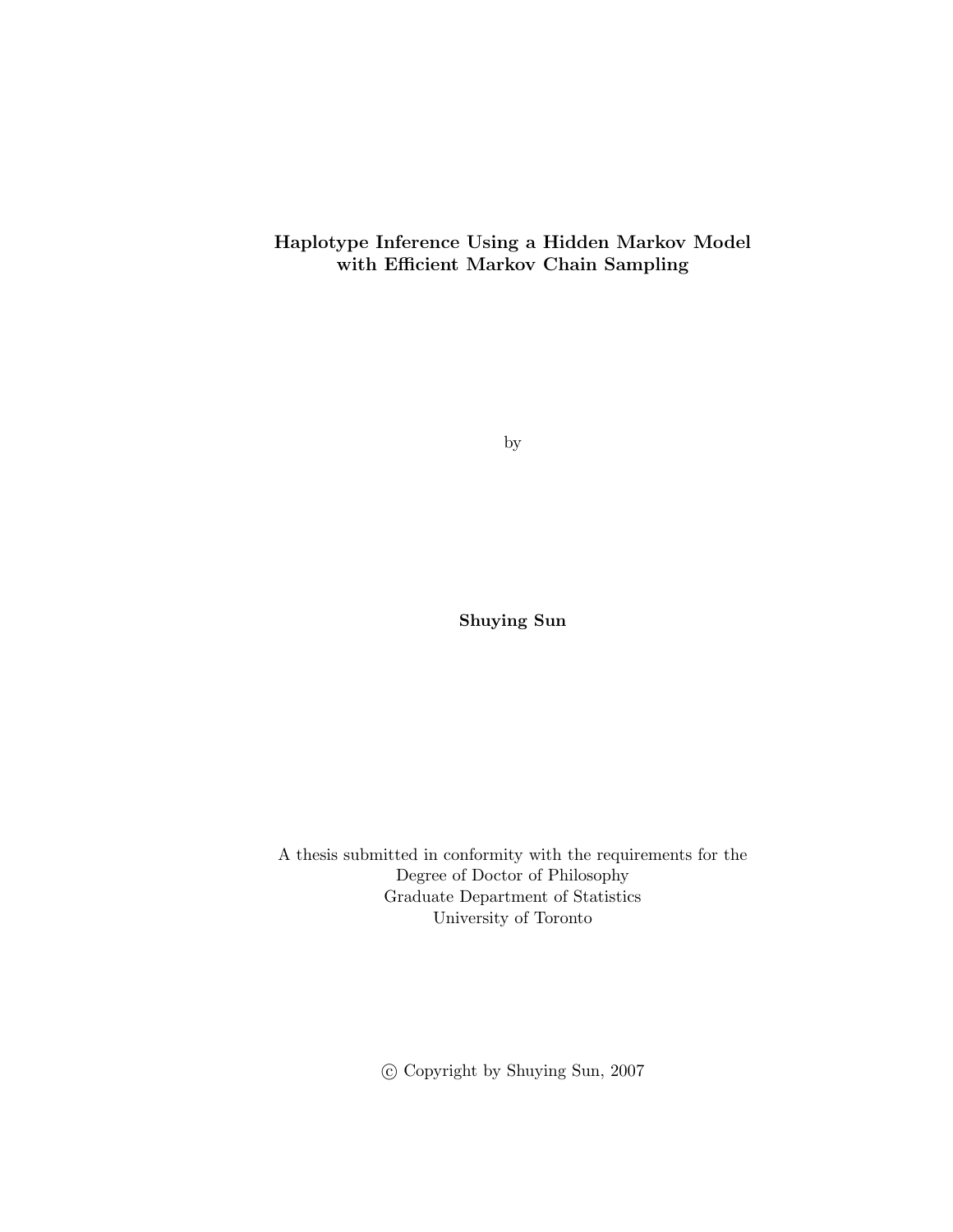## Haplotype Inference Using a Hidden Markov Model with Efficient Markov Chain Sampling

Shuying Sun Doctor of Philosophy Department of Statistics, University of Toronto Convocation of June 2007

## Abstract

Knowledge of haplotypes is useful for understanding block structures of the genome and finding genes associated with disease. Direct measurement of haplotypes in the absence of family data is presently impractical. Hence several methods have been developed previously for reconstructing haplotypes from population data. In this thesis, a new population-based method is developed using a Hidden Markov Model (HMM) for the source of ancestral haplotype segments. A higher-order Markov model is used to account for linkage disequilibrium in the ancestral haplotypes. The HMM includes parameters for the genotyping error rate, the mutation rate, and the recombination rate. Four mutation models with varying number of parameters are developed and compared. Parameters of the model are inferred by Bayesian methods, using Markov Chain Monte Carlo (MCMC). Crucial to the efficiency of the Markov chain sampling is the use of a Forward-Backward algorithm for summing over all possible state sequences of the HMM. This model is tested by reconstructing the haplotypes of 129 children in the data set of Daly et al. (2001) and of 30 children in the CEU and YRI data of the HAPMAP project. For these data sets, family-based haplotype reconstructions found using MERLIN (Abecasis et al. 2002) are used to check the correctness of the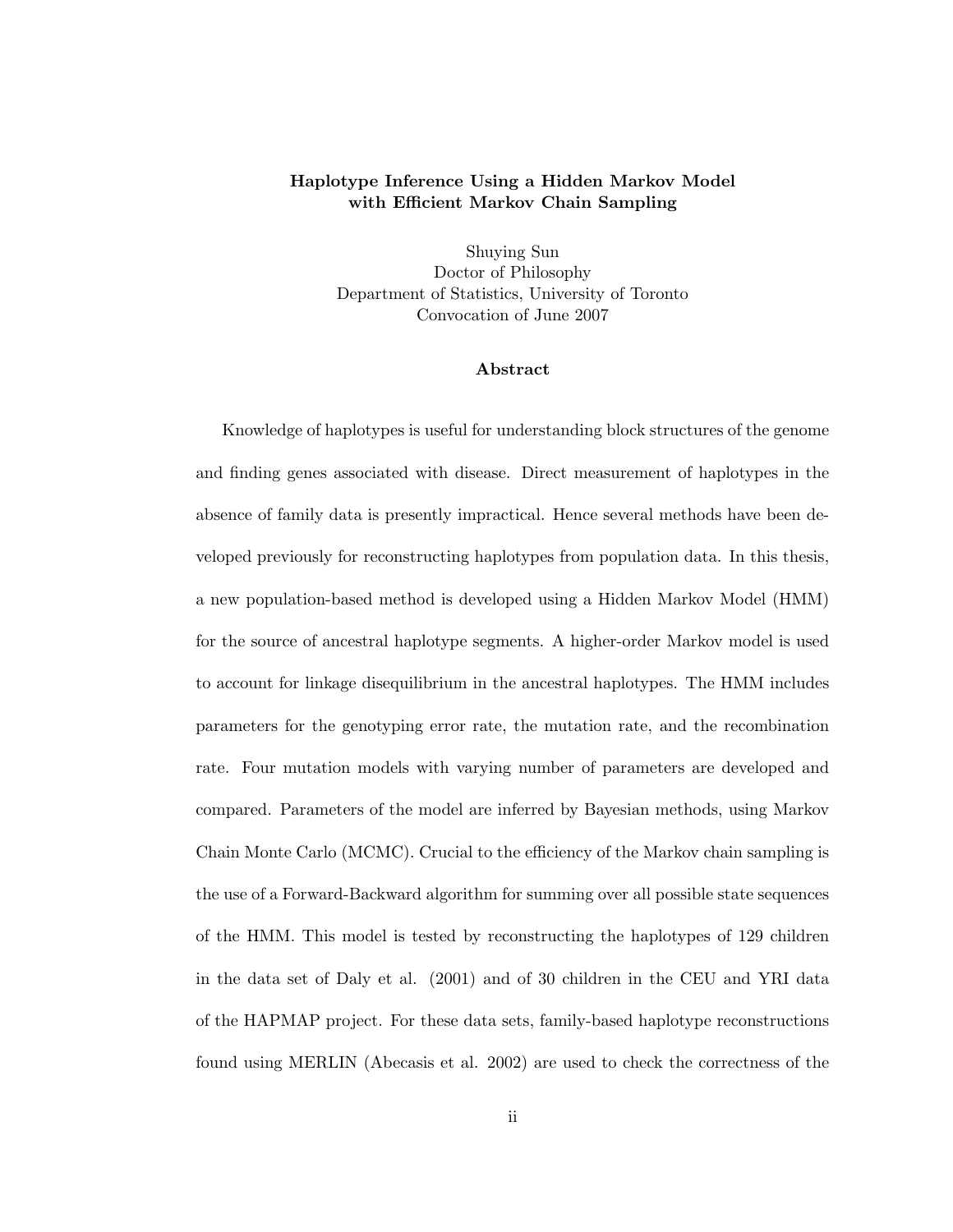population-based reconstructions. The results of this HMM method are quite close to the family-based reconstructions and comparable to the PHASE program (Stephens et al. 2001, Stephens and Donnelly 2003, Stephens and Scheet 2005) and the fastPHASE program (Scheet and Stephens 2006). The recombination rates inferred from this HMM method can help to predict haplotype block boundaries, and identify recombination hotspots.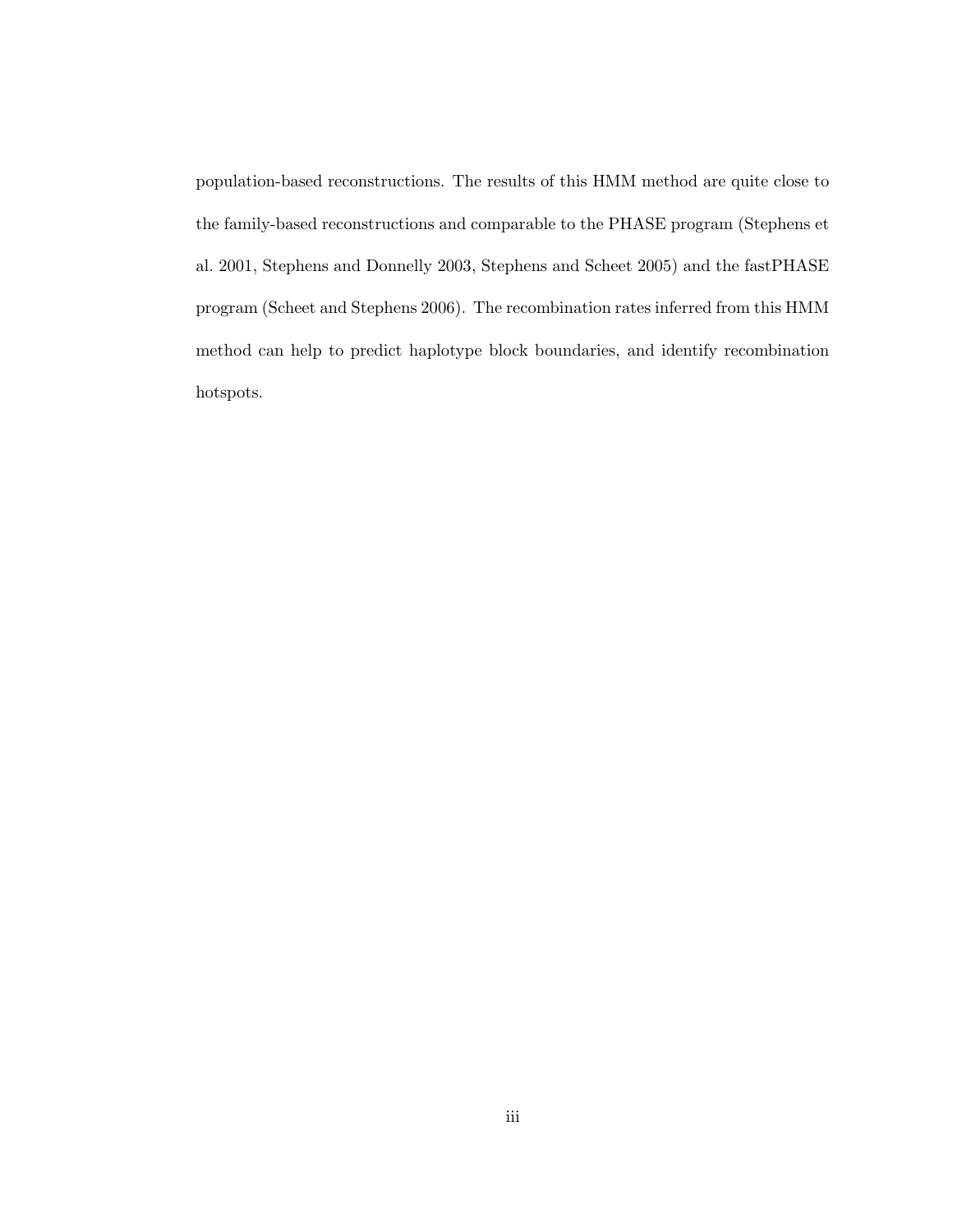# Acknowledgements

Love is everywhere.

First of all, I am most grateful to my thesis advisors, Professors Radford Neal and Celia Greenwood, for their guidance and kind support. I really appreciate my external examiner, Professor Hugh Chipman, for his thoughtful questions and comments. I am grateful to Professors Radu Craiu and Shelley Bull for their questions and suggestions as well.

This work was made possible by the facilities of the Shared Hierarchical Academic Research Computing Network (SHARCNET: www.sharcnet.ca), the computer systems of Hospital for Sick Children and Department of Statistics.

This work was supported by MITACS/NCE (Mathematics of Information Technology and Complex Systems/Networks of Centres of Excellence Program) and NSERC (Natural Sciences and Engineering Research Council of Canada).

Department of statistics is like a big family. It has nurtured me for the past four years. I have had wonderful time. I am very grateful for the professors, the staff members and my colleagues who have helped me a lot. In particular, I am very grateful for Professor Evans, and my colleagues Longhai, Mark, Steve, Mahinda and Xiaobin for spending time discussing questions with me and helping me in different ways.

I would like to thank my friends: Jacinta, Yaxing, Changshun, Du Ying, Ding Ning, Vanessa, Qihui, Xiaoxiao, and Emile for their sincere friendships. In addition, I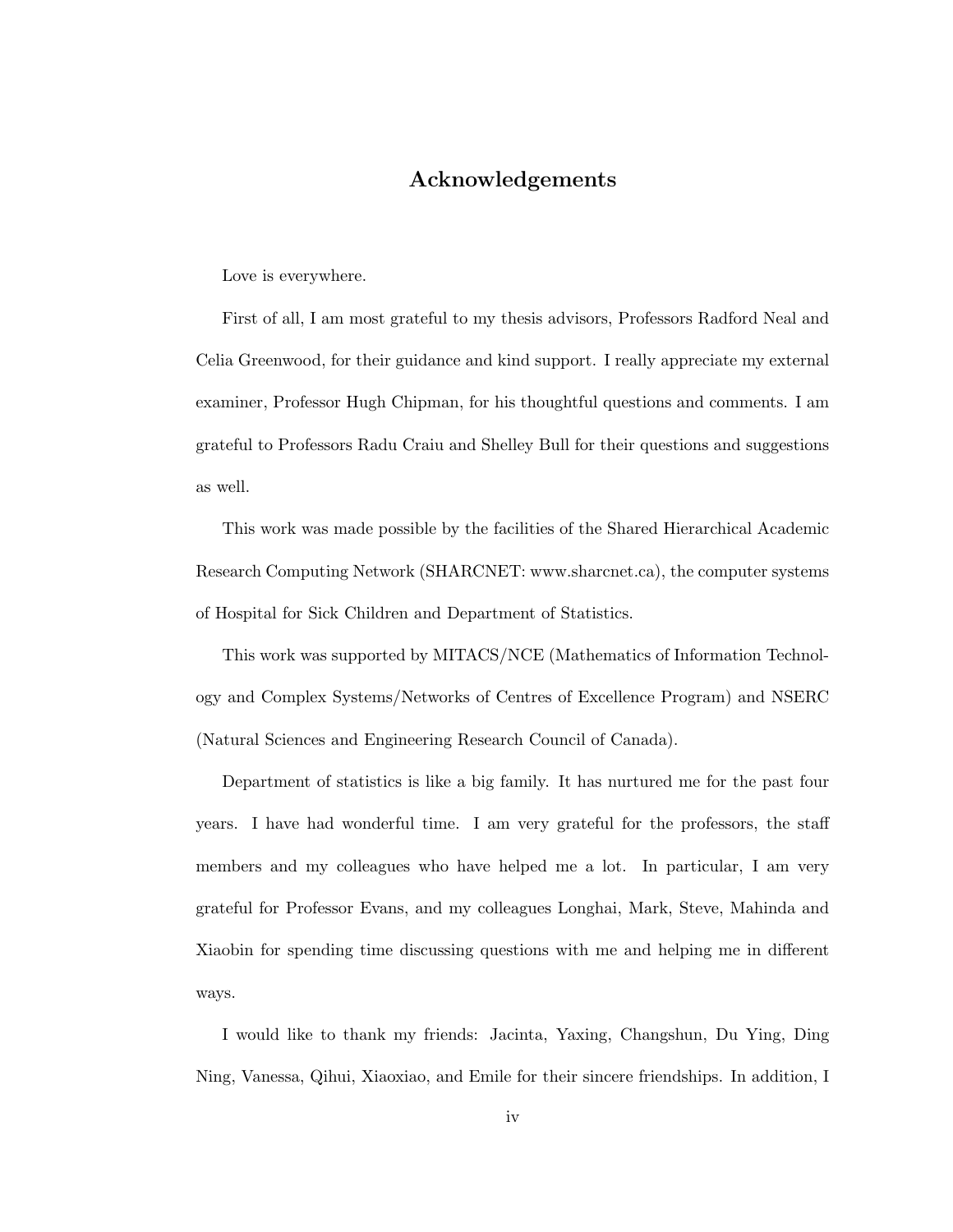would like to show my gratitude to all my toastmaster friends for their kind support.

One important person in my life is Professor Zongjing Wang. Her unconditional love is always with me for the past twelve years.

I am grateful to Professor Terry Speed. I really appreciate his kind help and his wisdom.

Two cats (named Barbie and Book) and Lake of Ontario are the non-human beings that have brought a lot of peace and comfort to my life in the past four years. I really appreciate them.

My mom, three sisters, two brothers and their families always love me. Without their deepest love and support, I would not have been able to finish this thesis.

Finally, I would love to dedicate this thesis to my father and Professor Yang, Xiaoyong. I would like to ask Toronto's wind to be the messenger to whisper to them that I have finished my thesis. I wish this piece of news will bring peace and comfort to their souls.

Love is everywhere.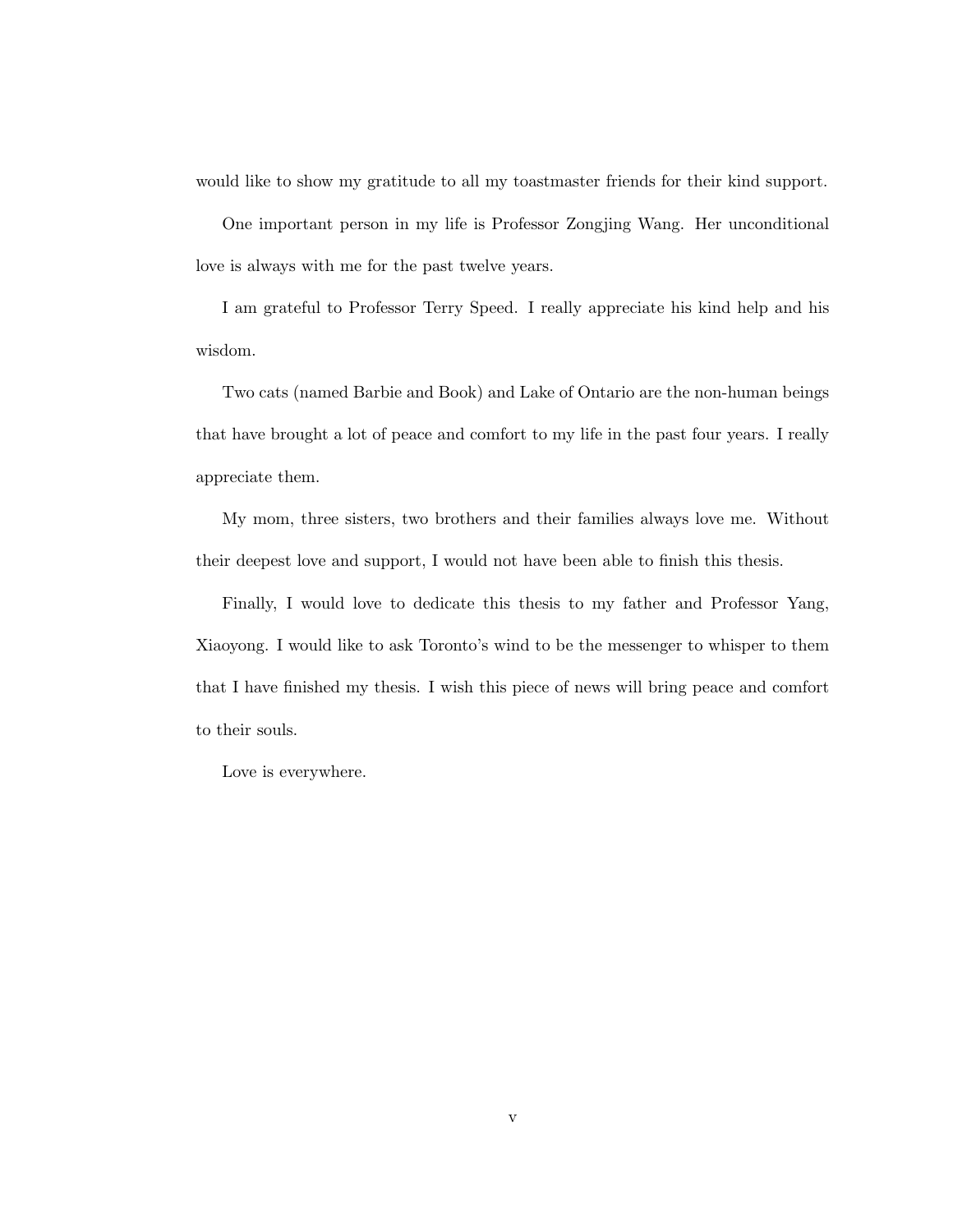# **Contents**

| $\mathbf{1}$   |         | Introduction |                                                                                          | $\mathbf{1}$   |
|----------------|---------|--------------|------------------------------------------------------------------------------------------|----------------|
|                | 1.1     |              |                                                                                          | -1             |
|                | 1.2     |              | Why do we do haplotype inference? $\dots \dots \dots \dots \dots \dots \dots \dots$      | $\overline{4}$ |
|                | 1.3     |              | How is haplotype inference for unrelated individuals possible? $\ldots$                  | -6             |
|                | 1.4     |              | The structure of this thesis $\ldots \ldots \ldots \ldots \ldots \ldots \ldots \ldots$   | 7              |
| $\overline{2}$ | Review  |              |                                                                                          | 9              |
|                | 2.1     |              |                                                                                          | - 9            |
|                | 2.2     |              |                                                                                          |                |
|                | 2.3     |              | Bayesian methods $\ldots \ldots \ldots \ldots \ldots \ldots \ldots \ldots \ldots \ldots$ |                |
|                |         | 2.3.1        | Haplotype inference using Bayesian methods 13                                            |                |
|                |         | 2.3.2        | Comparing the four Bayesian methods $\ldots \ldots \ldots \ldots \ldots 14$              |                |
|                |         | 2.3.3        |                                                                                          |                |
|                | $2.4\,$ |              |                                                                                          |                |
|                |         | 2.4.1        |                                                                                          |                |
|                |         | 2.4.2        | Using a recombination model $\ldots \ldots \ldots \ldots \ldots \ldots \ldots 20$        |                |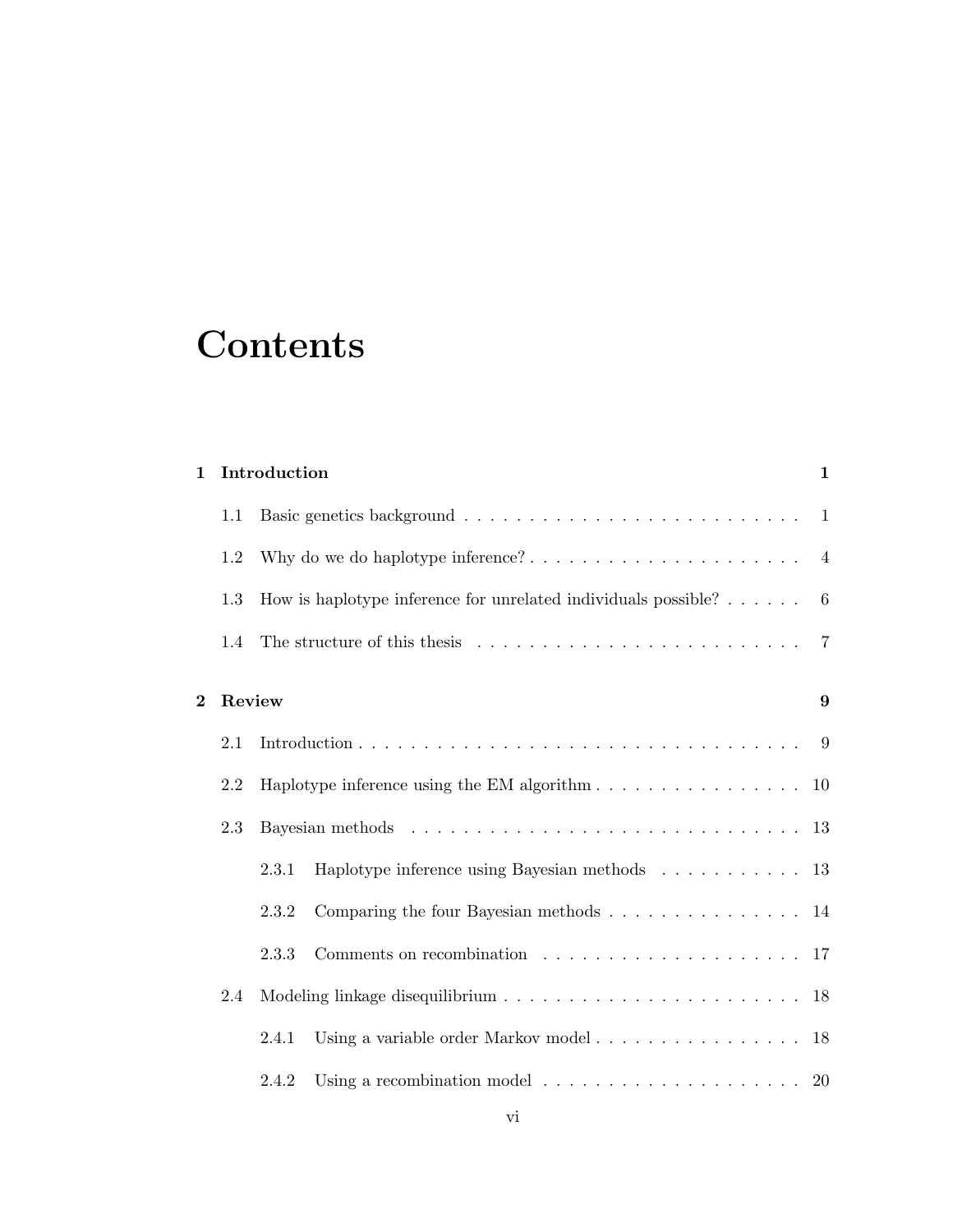|          | 2.5     |                                                                                                  | 21 |
|----------|---------|--------------------------------------------------------------------------------------------------|----|
| $\bf{3}$ |         | Haplotype inference using an HMM                                                                 | 22 |
|          | 3.1     |                                                                                                  | 23 |
|          | 3.2     | The Hidden Markov Model of haplotype inference                                                   | 25 |
|          | 3.3     | The ancestral haplotypes, $A \dots \dots \dots \dots \dots \dots \dots \dots \dots$              | 30 |
|          | 3.4     | The recombination parameter, $T \dots \dots \dots \dots \dots \dots \dots \dots \dots \dots 32$  |    |
|          | 3.5     |                                                                                                  | 33 |
|          | 3.6     | The hidden Markov chain, $S_1, \ldots, S_k, \ldots, S_k$                                         |    |
|          | $3.7\,$ | The mutation rate, $m \dots \dots \dots \dots \dots \dots \dots \dots \dots \dots$               | 35 |
|          | 3.8     | The genotyping error rate, $e \ldots \ldots \ldots \ldots \ldots \ldots \ldots \ldots \ldots 37$ |    |
|          | 3.9     |                                                                                                  | 38 |
| 4        |         | Markov Chain Monte Carlo methods                                                                 | 40 |
|          | 4.1     | The overall algorithm $\ldots \ldots \ldots \ldots \ldots \ldots \ldots \ldots \ldots$           | 40 |
|          | 4.2     |                                                                                                  | 42 |
|          | 4.3     |                                                                                                  | 43 |
|          | 4.4     | Updating S using the Forward-Backward algorithm $\ldots \ldots \ldots \ldots$                    | 46 |
|          | 4.5     |                                                                                                  | 49 |
|          | 4.6     |                                                                                                  | 50 |
|          | 4.7     | Using hyperparameters $\dots \dots \dots \dots \dots \dots \dots \dots \dots \dots$              | 51 |
|          | 4.8     |                                                                                                  | 53 |
|          | 4.9     | Improving and checking MC convergence $\ldots \ldots \ldots \ldots \ldots$                       | 53 |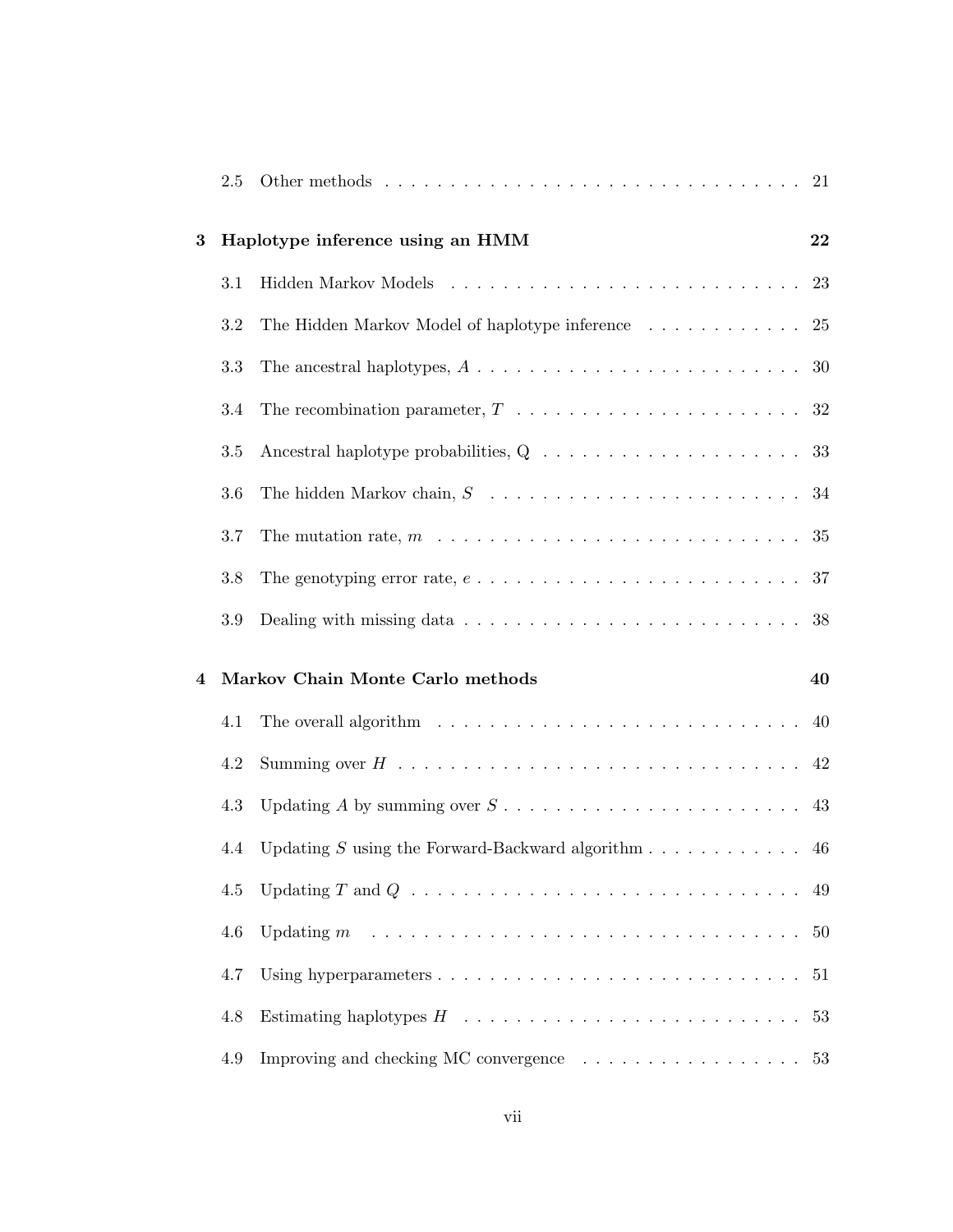|          |         | 4.9.1             | Improving the Markov chain convergence rate $\dots \dots \dots \dots$ 53                              |     |
|----------|---------|-------------------|-------------------------------------------------------------------------------------------------------|-----|
|          |         | 4.9.2             | Checking the convergence of Markov chain 55                                                           |     |
|          |         |                   |                                                                                                       |     |
| $\bf{5}$ |         |                   | Comparison with other HMM methods                                                                     | 60  |
|          | 5.1     |                   | Common features of the four HMM methods $\dots \dots \dots \dots \dots$ 61                            |     |
|          | $5.2\,$ |                   | Main differences between my HMM method and other HMM methods $.62$                                    |     |
|          | 5.3     |                   | Other comments on the four HMM methods $\dots \dots \dots \dots \dots \dots \dots$ 64                 |     |
| 6        | Results |                   |                                                                                                       | 67  |
|          | 6.1     |                   | Data sets $\dots \dots \dots \dots \dots \dots \dots \dots \dots \dots \dots \dots \dots \dots \dots$ | 67  |
|          | 6.2     |                   | Evaluation of the HMM method performance $\dots \dots \dots \dots \dots$                              | 69  |
|          |         | 6.2.1             | Evaluation criterion $\ldots \ldots \ldots \ldots \ldots \ldots \ldots \ldots$                        |     |
|          |         | 6.2.2             | Performance of the HMM method as a function of chosen pa-                                             |     |
|          |         |                   |                                                                                                       |     |
|          |         | 6.2.3             | Comparing the best single estimates with PHASE and fastPHASE 87                                       |     |
|          |         | 6.2.4             | Comparing the posterior samples with PHASE $\ldots \ldots \ldots$ 91                                  |     |
|          | 6.3     |                   |                                                                                                       |     |
|          | 6.4     |                   |                                                                                                       |     |
|          |         | 6.4.1             | The mutation models $\ldots \ldots \ldots \ldots \ldots \ldots \ldots \ldots \ldots 101$              |     |
|          |         | 6.4.2             |                                                                                                       |     |
| 7        |         | <b>Discussion</b> |                                                                                                       | 111 |
|          | 7.1     |                   |                                                                                                       |     |
|          |         |                   |                                                                                                       |     |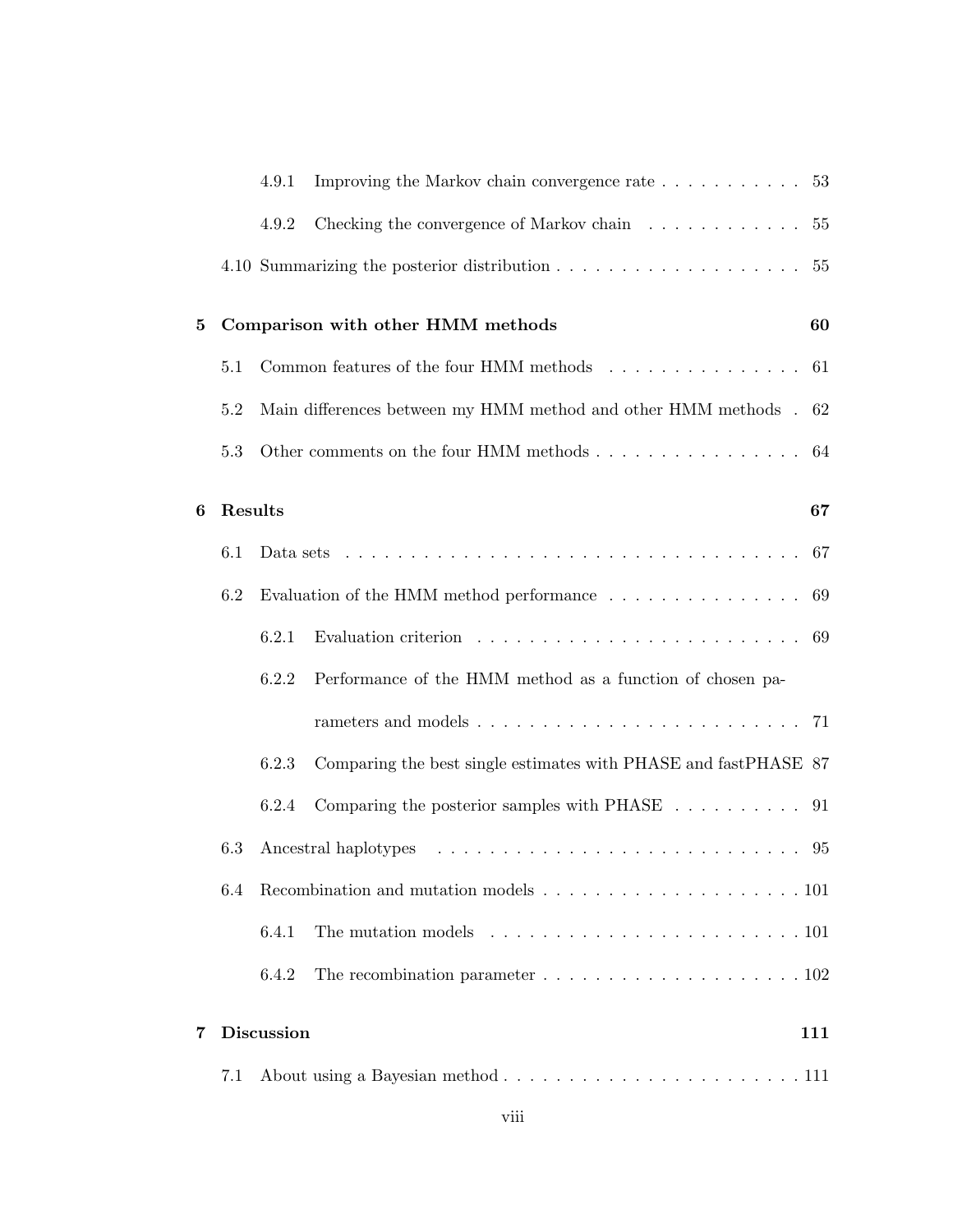| 7.2                 |                                                                                         |     |
|---------------------|-----------------------------------------------------------------------------------------|-----|
| 7.3                 |                                                                                         |     |
| 7.4                 |                                                                                         |     |
| 7.5                 | About the best single estimate and the comparison results $\dots \dots \dots \dots 116$ |     |
| 7.6                 | About Hardy-Weinberg equilibrium (HWE) 117                                              |     |
| 7.7                 |                                                                                         |     |
| Appendix A          |                                                                                         | 120 |
| Appendix B          |                                                                                         | 122 |
| Appendix C          |                                                                                         | 123 |
| <b>Bibliography</b> |                                                                                         | 132 |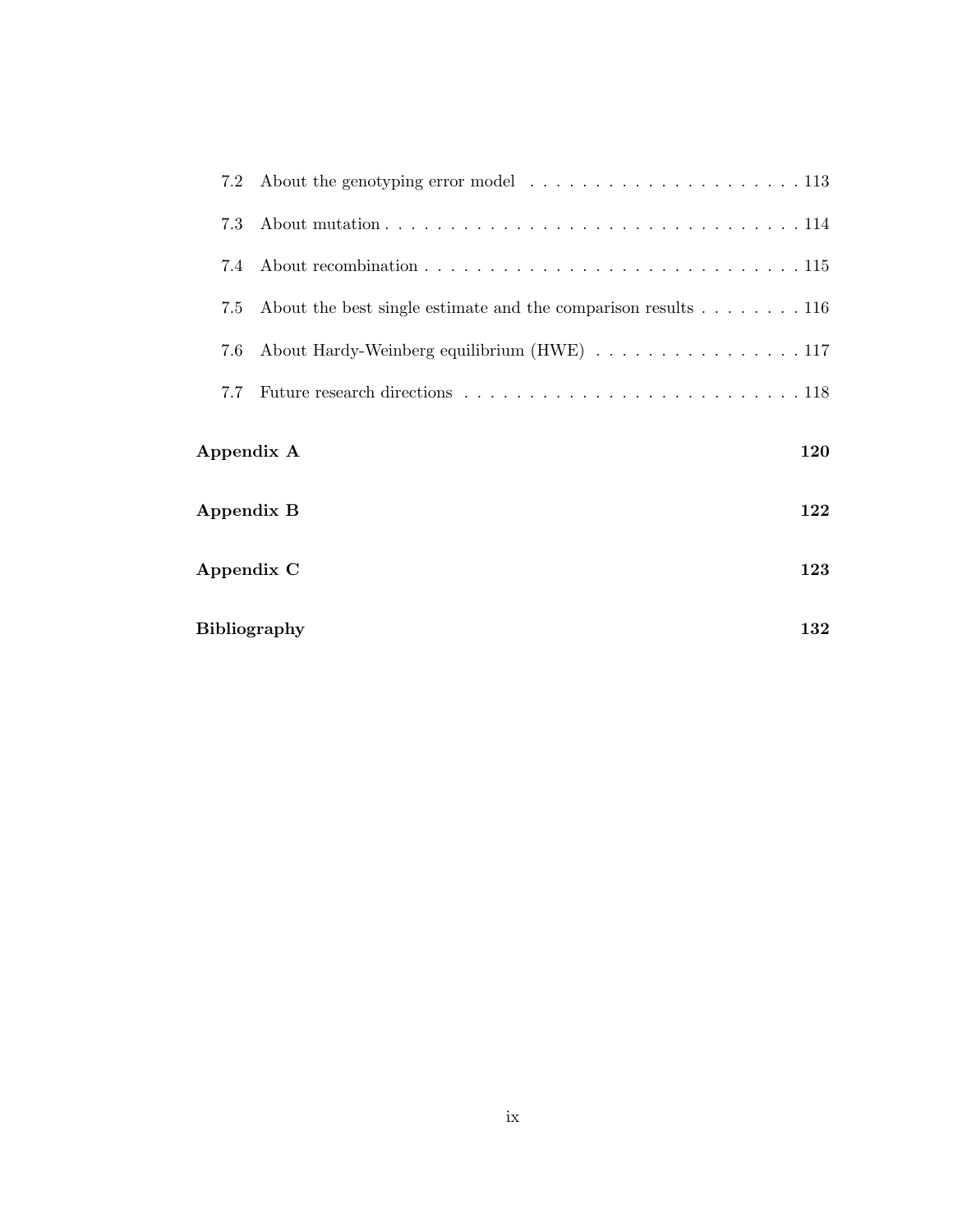# List of Tables

| 2.1 | Summary of the common and different aspects of four Bayesian methods 15                       |    |
|-----|-----------------------------------------------------------------------------------------------|----|
| 3.1 | Notations for key elements in the haplotype inference model $\ldots$ 27                       |    |
| 5.1 | The main differences between my HMM method and the other HMM                                  |    |
|     |                                                                                               |    |
| 5.2 | Additional features that differ among the four methods 65                                     |    |
| 6.1 | Small p-values for the Daly data $\ldots \ldots \ldots \ldots \ldots \ldots \ldots \ldots$ 73 |    |
| 6.2 | Summary of the Daly data results when not using hyperparameters 75                            |    |
| 6.3 | Summary of the Daly data results when using hyperparameters $\dots$ .                         | 76 |
| 6.4 | Small p-values for the CEU data $\ldots \ldots \ldots \ldots \ldots \ldots \ldots \ldots$ 78  |    |
| 6.5 | Summary of the CEU data results when not using hyperparameters 80                             |    |
| 6.6 | Summary of the CEU data results when using hyperparameters $\ldots$ . 81                      |    |
| 6.7 |                                                                                               |    |
| 6.8 | Summary of the YRI data results when not using hyperparameters 84                             |    |
| 6.9 | Summary of the YRI data results when using hyperparameters $\ldots \ldots$ 86                 |    |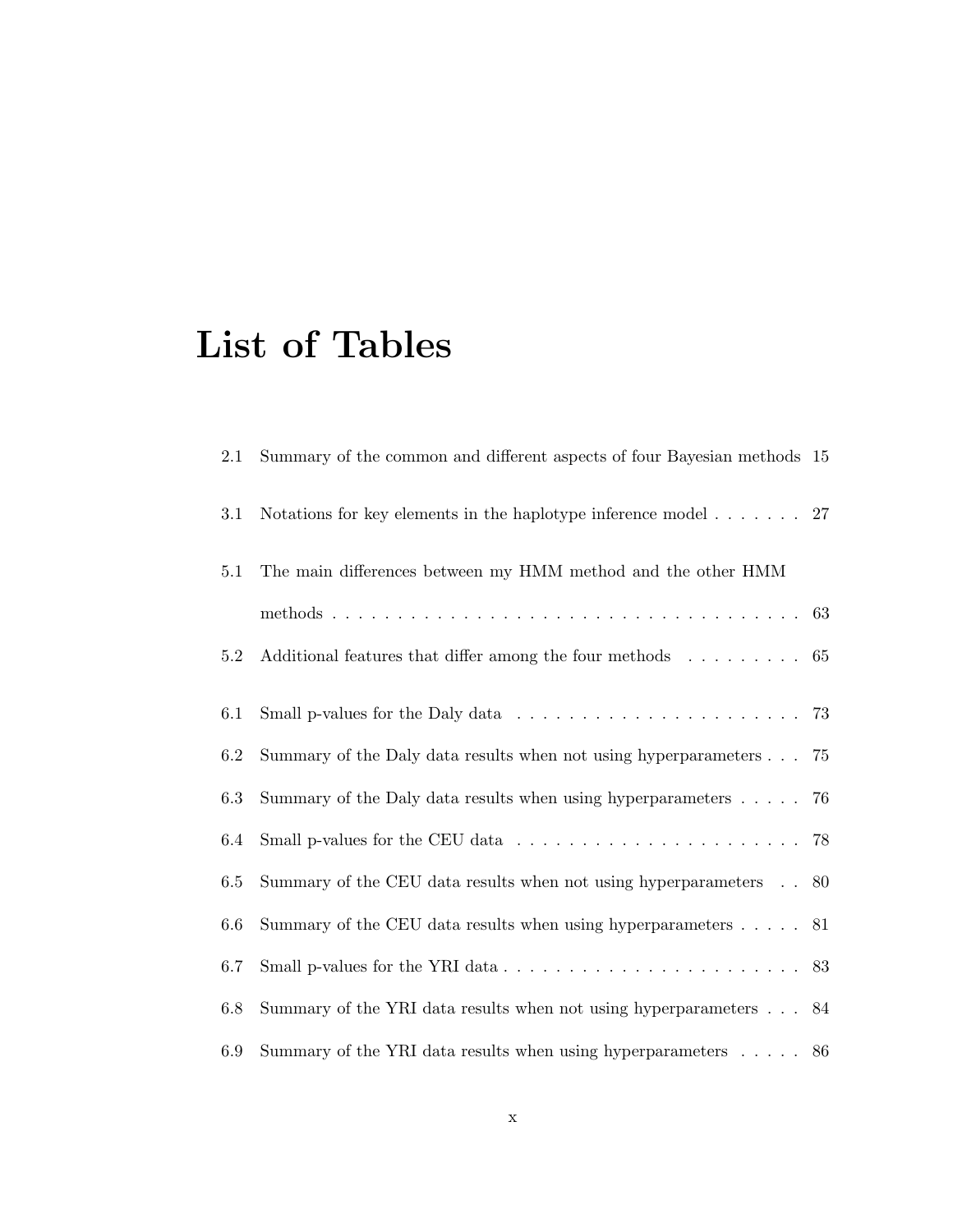| 6.10 PHASE results of three data sets $\ldots \ldots \ldots \ldots \ldots \ldots \ldots \ldots$ 88 |  |
|----------------------------------------------------------------------------------------------------|--|
| 6.11 The fastPHASE results for three data sets 89                                                  |  |
|                                                                                                    |  |
| 6.13 Sampled ancestral haplotypes for haplotype block 8 of the Daly data 95                        |  |
| 6.14 Two common haplotypes in sampled A for the Daly data $\dots \dots \dots$ 96                   |  |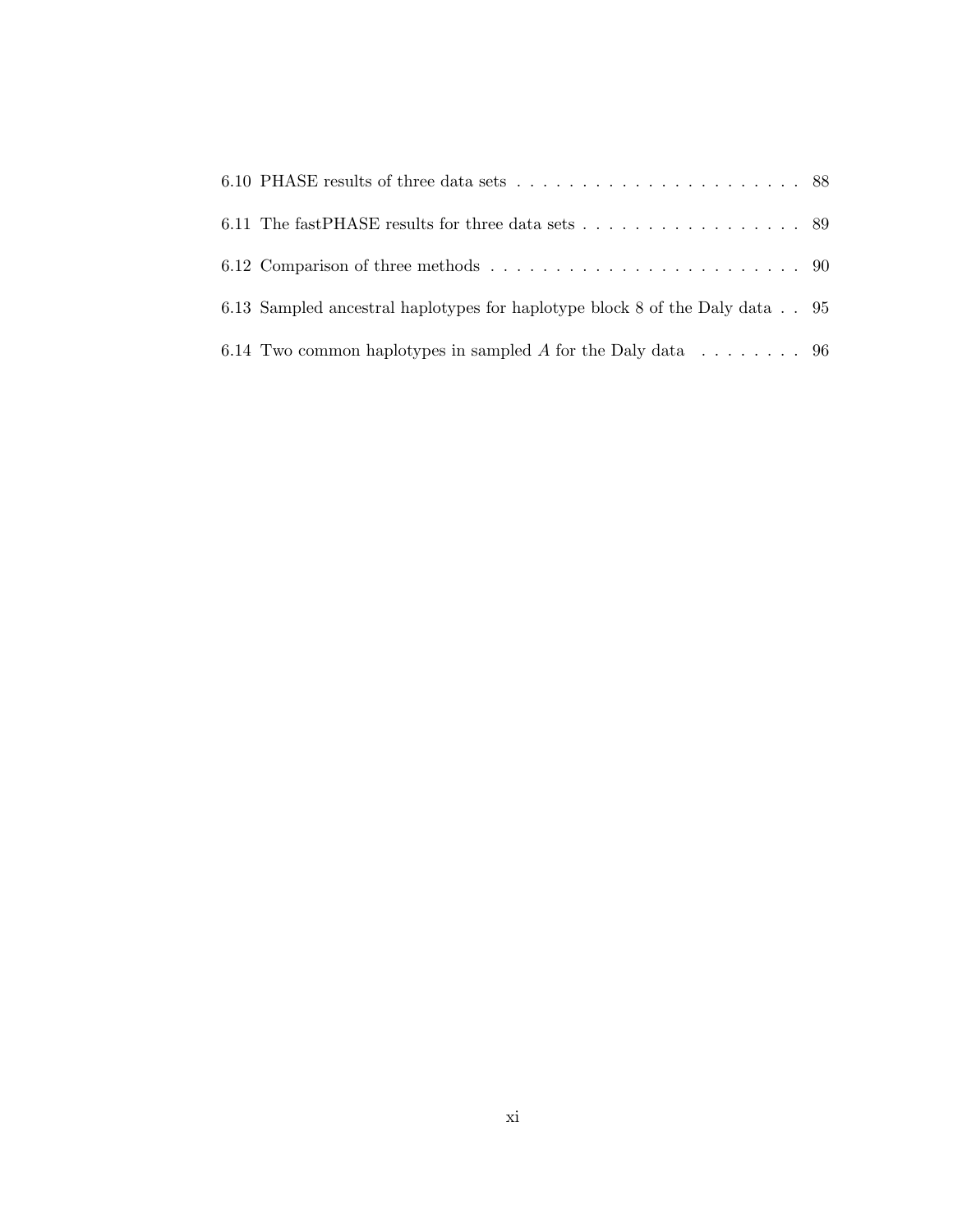# List of Figures

| 1.1 | Examples of genotypes, haplotypes and genetic inheritance $\ldots \ldots$ 2           |  |
|-----|---------------------------------------------------------------------------------------|--|
| 1.2 | Haplotype inference without family genotype information $\ldots \ldots$ 7             |  |
| 3.1 | The Hidden Markov Model for haplotype inference 28                                    |  |
| 3.2 |                                                                                       |  |
| 4.1 | Forward-Backward algorithm for summing over all possible $S \dots 45$                 |  |
| 4.2 | Forward-Backward sampling $S_p$ - Forward step 47                                     |  |
| 4.3 |                                                                                       |  |
| 6.1 |                                                                                       |  |
| 6.2 | The interaction plots for the CEU data $\ldots \ldots \ldots \ldots \ldots \ldots 82$ |  |
| 6.3 | The interaction plots for the YRI data $\hbox{\ldots}$ 85                             |  |
| 6.4 | Comparison of the posterior probabilities for the Daly data $\ldots$ 92               |  |
| 6.5 | Comparison of the posterior probabilities for the YRI data $\ldots \ldots$ 94         |  |
| 6.6 | Proportion of S that uses each ancestral haplotype (the Daly data) $\ldots$ 98        |  |
| 6.7 | Proportion of S that uses each ancestral haplotype (the CEU data) 99                  |  |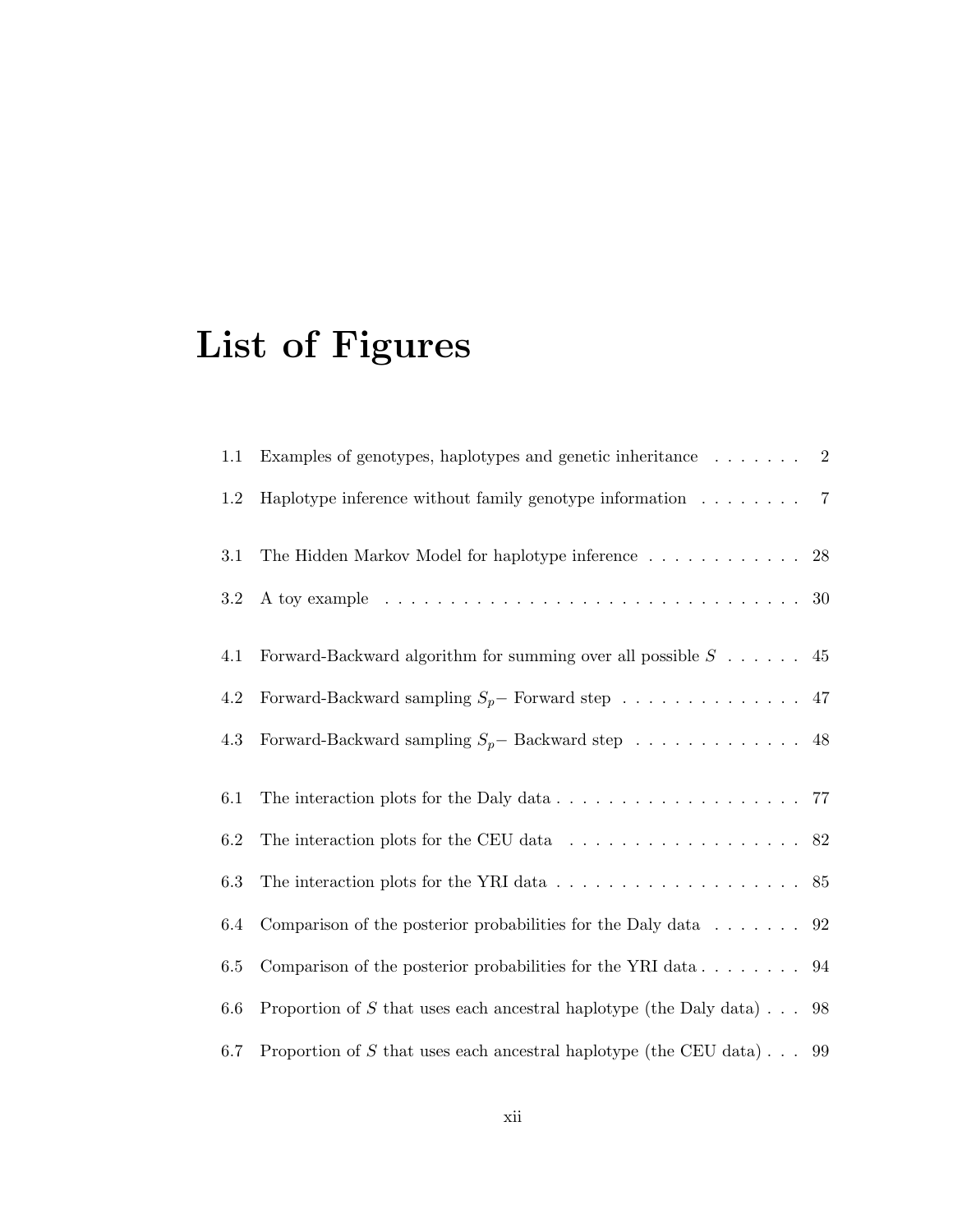|     | 6.8 Proportion of S that uses each ancestral haplotype (the YRI data) $\ldots$ 100                      |
|-----|---------------------------------------------------------------------------------------------------------|
| 6.9 |                                                                                                         |
|     | 6.10 Samples of T for the YRI data $\ldots \ldots \ldots \ldots \ldots \ldots \ldots \ldots \ldots 106$ |
|     | 6.11 Samples of T for the CEU data $\ldots \ldots \ldots \ldots \ldots \ldots \ldots \ldots 107$        |
|     | 6.12 Samples of T with different parameter choices (the Daly data) $\ldots$ 108                         |
|     | 6.13 Samples of T with different parameter choices (the CEU data) $\ldots$ 109                          |
|     | 6.14 Samples of T with different parameter choices (the YRI data) $\dots$ $\dots$ . 110                 |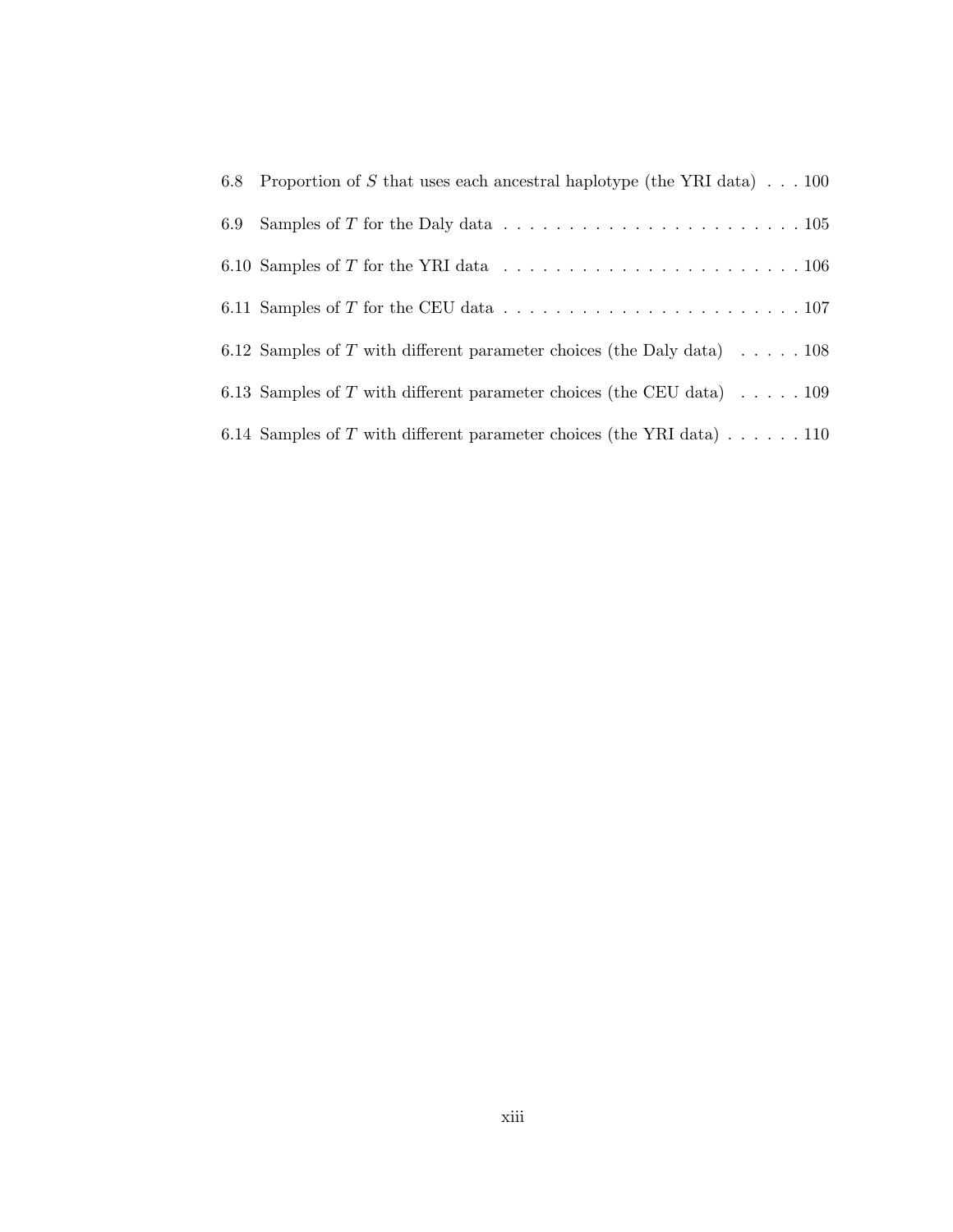# Chapter 1

# Introduction

## 1.1 Basic genetics background

In order to explain what haplotype inference is, I will first introduce some basic genetic terminology. Each human cell has 23 pairs of chromosomes. Each chromosome consists of two long strands of deoxyribonucleic acid (DNA) that are tightly connected. One strand of DNA is a chain of nucleotides coded as A, C, G, and T. The other strand contains complementary nucleotides in which A pairs with T and C pairs with G. A gene is a region of chromosomal DNA that encodes a specific functional product such as a protein. Each gene has a fixed location in the genome. A marker is a short identifiable sequence that has a known location, and this sequence varies between individual chromosomes. Variants of genes or markers are called alleles. The genotype of a gene or a marker is the pair of alleles occurring at that locus on the two chromosomes of an individual. The pair of alleles is usually coded as letters or numbers: for example, AC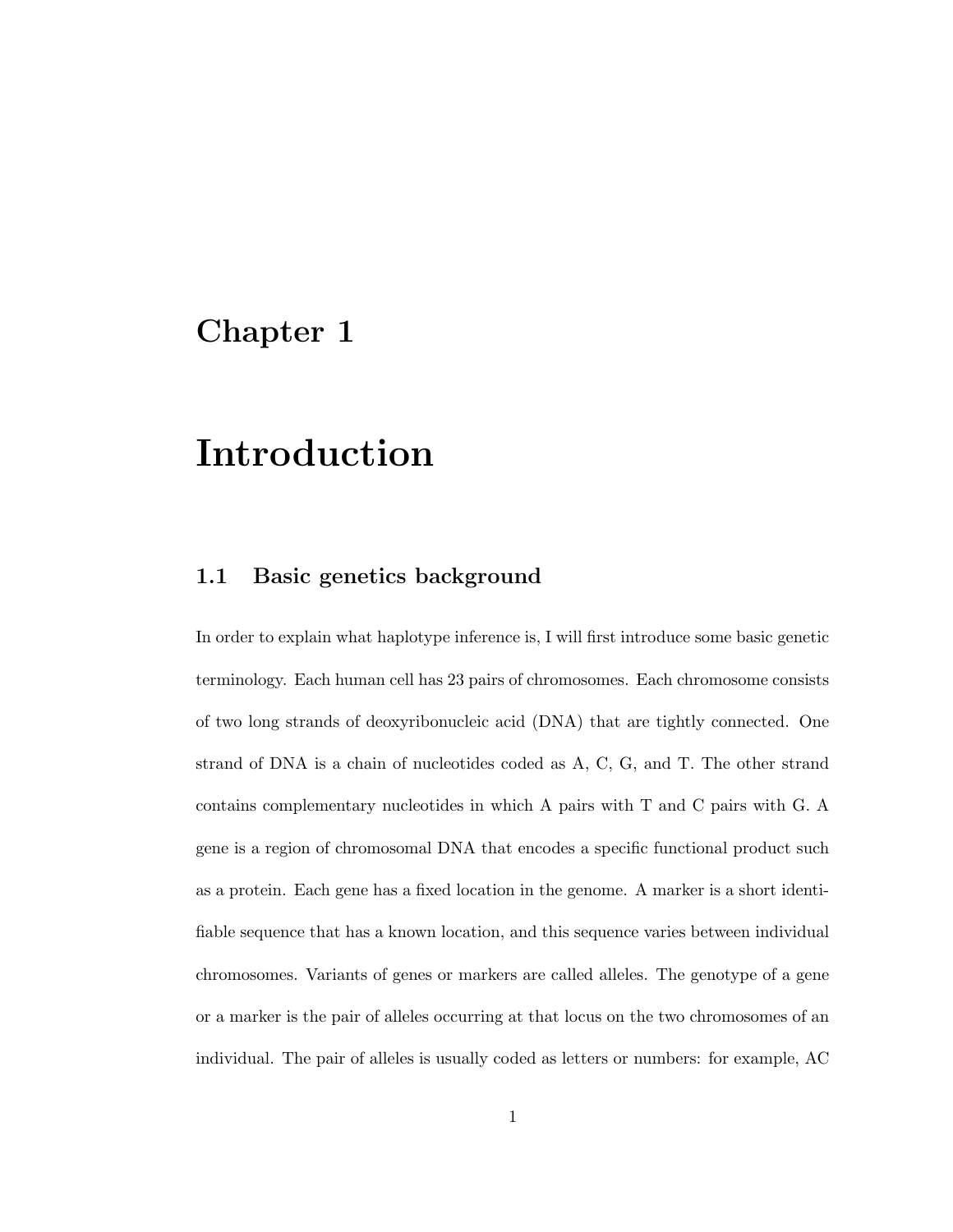

Figure 1.1: Examples of genotypes, haplotypes and genetic inheritance.

and 24 may be used to represent the genotypes of two markers. Two common types of genetic markers are single nucleotide polymorphisms (SNPs), which have two alleles, and microsatellite markers, which can have many alleles.

DNA (genotype) is inherited from the two parents of each child, with each parent contributing one of his or her chromosomes. The parental origin of any particular DNA segment is not directly observable without additional information. However, by observing the alleles (genotypes) in the parents and the child, inference can be made about the parental origins of alleles. For example, in Figure 1.1, if only the genotypes of the child are observed, how those alleles were inherited from the two parents is unknown. However, with the parents' genotyping information, one can infer that alleles 1, 2 and 1 were inherited together from the mother, and alleles 2, 3 and 4 were inherited from the father.

An ordered sequence of alleles on part or all of a chromosome is called a haplotype. For example, in Figure 1.1, 1 2 1 is one haplotype, and 2 3 4 is another haplotype.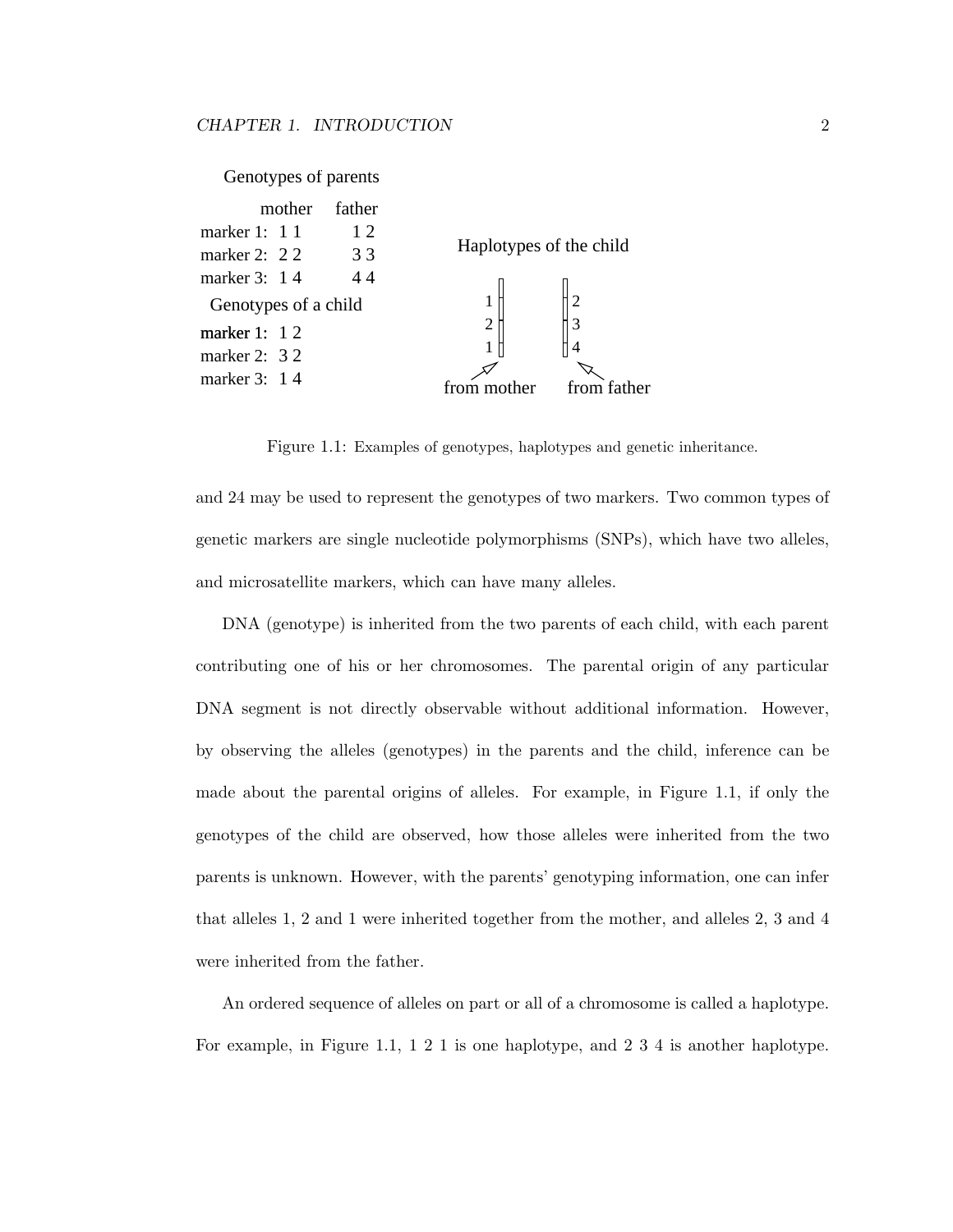Haplotype inference tries to reconstruct the two haplotypes of each individual from his (or her) genotypes. This reconstruction might be done with or without additional family genotype information.

A haplotype block is a sequence of markers that are closely located and usually inherited as a group (block). This 'inheriting together' concept is related to linkage disequilibrium (LD). When alleles at different loci in a haplotype are not independent, they are said to be in linkage disequilibrium. For example, if  $A/a$  and  $B/b$  are the possible alleles at two loci, under linkage disequilibrium, the haplotype frequency of haplotype AB is not equal to the product of allele frequencies of allele A and allele B (i.e.  $f(AB) \neq f(A)f(B)$ ). If the two loci are independent, then  $f(AB) = f(A)f(B)$ , and this is called linkage equilibrium.

Recombination and mutation are important for haplotype inference, since these two genetic processes can lead to variability in DNA sequences between individuals after inheritance and evolution over many generations. The chromosomes transmitted to children are created during meiosis, the production of gametes. During meiosis, crossover of the strands of parental chromosomes may happen, and recombination may occur. Recombination leads to decay of linkage disequilibrium; closely related individuals will share long chromosomal segments whereas distantly related individuals share much shorter segments. The expected number of recombinations between two loci is called the genetic distance. Genetic distance increases monotonically with physical distance, but not always linearly.

Mutation is another process that is responsible for genetic variation. Mutation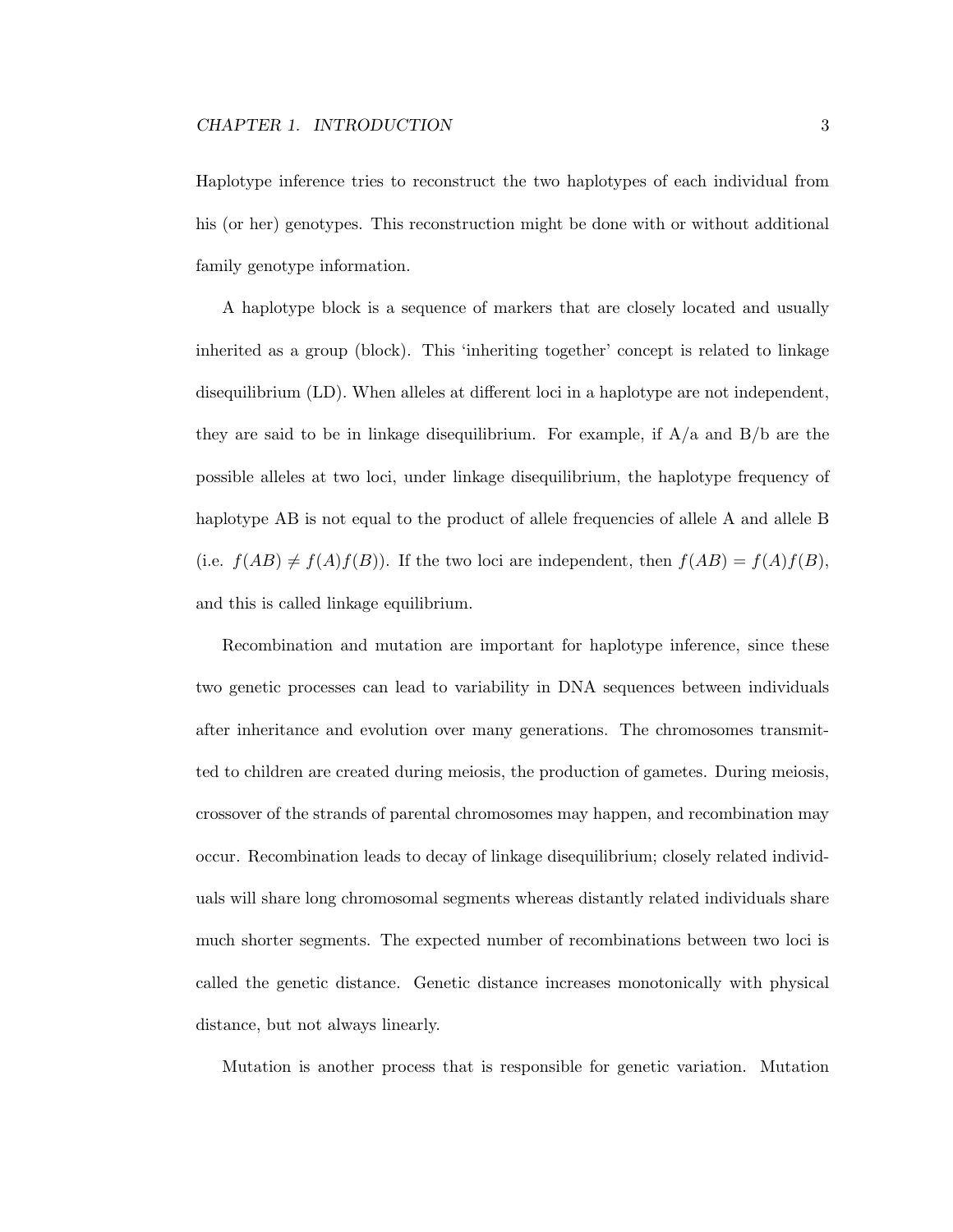refers to the rare event that the genetic material is altered. For example, a C nucleotide may undergo a mutation to become a T nucleotide. If this change has no effect on cell viability, the mutation may be inherited and can eventually become common in the population. In general, mutation rates are thought to be very small for nucleotide substitutions per generation; they range from  $10^{-9}$  to  $10^{-4}$  per generation per nucleotide (Griffiths et al. (2005), page 627).

# 1.2 Why do we do haplotype inference?

Haplotypes can be more informative with respect to patterns of inheritance than genotypes at single markers because haplotypes combine the information at close markers and also capture information about common patterns that may be descended from ancestral haplotypes (Daly et al. 2001, Akey et al. 2001, Pritchard 2001, Niu et al. 2002, Eronen et al. 2004). That haplotypes are more informative has led to the increasing importance and application of haplotype analysis. For example, haplotypes can capture regional LD information (Niu et al. 2002). In particular, identifying haplotype blocks is one way of studying linkage disequilibrium patterns (Daly et al. 2001, Zhu et al. 2004, Greenspan and Geiger 2004).

Linkage disequilibrium causes associations between markers and disease even for markers that are not part of a disease-causing gene. Therefore, one important application of haplotype analysis is in disease risk association studies (Mander 2001, Zaykin et al. 2002, Butt et al. 2005, The International HAPMAP Consortium 2005). These studies examine the association between a particular set of haplotypes and disease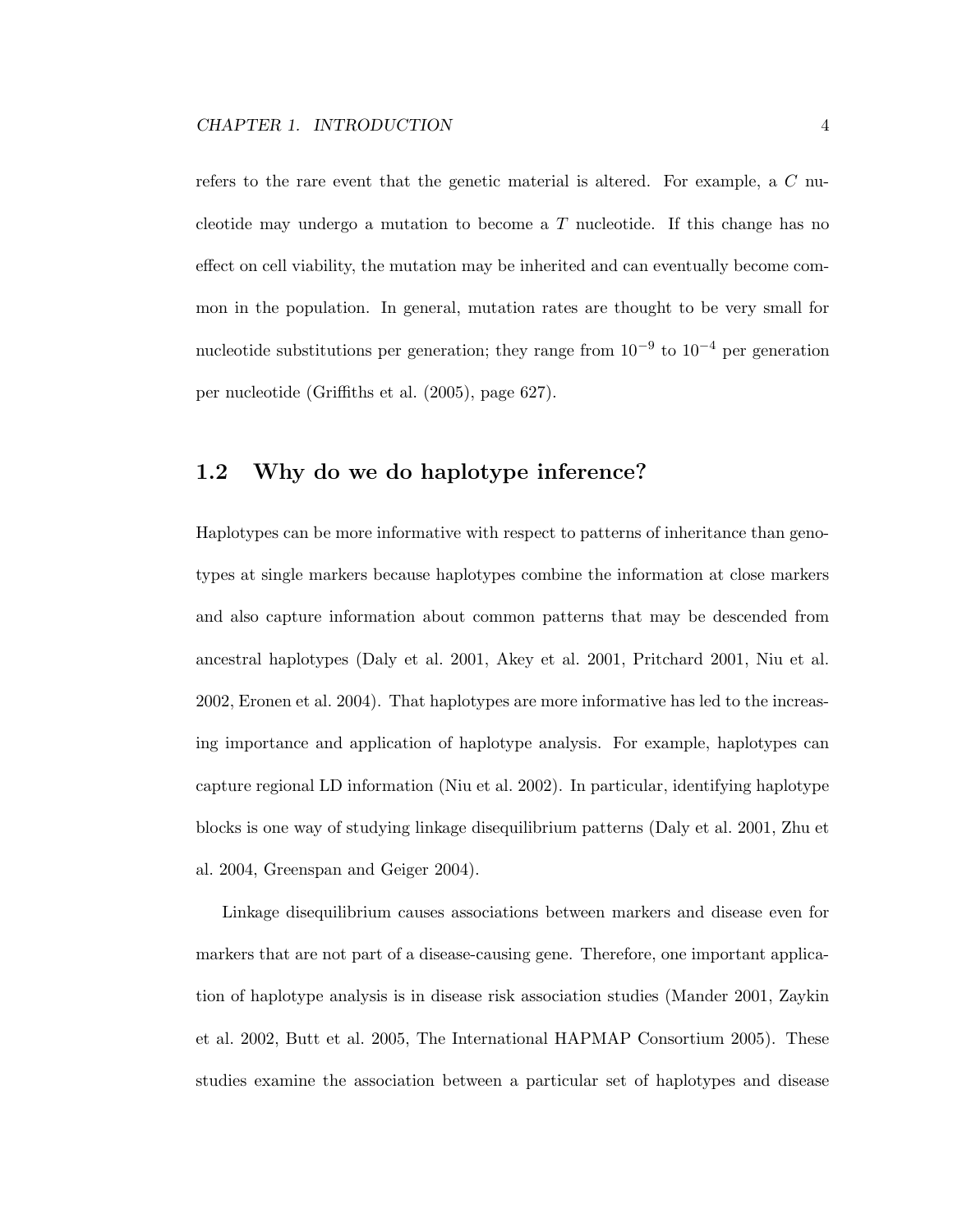traits. Disease risk mutations are usually more strongly associated with a haplotype than with any one marker. For example, Yuan et al. (1999) identified the mutation MSH2\*1906G>C (mismatch-repair gene) which causes colorectal cancer. Foulkes et al. (2002) studied the genetic characteristic of this mutation. Their haplotype analysis of this study shows that a haplotype of nine markers (A-3-G-288-255-177-A-G-C, the last allele 'C' is the mutation allele) is shared by all 14 families with affected individuals. That is, there is a strong association between this nine marker haplotype and the colorectal cancer. Therefore, increased success at identifying disease risk mutations may be obtained by examining associations with haplotypes. In addition to association studies, haplotype analysis is also helpful for studying population history (Chapman and Thompson 2001).

Haplotypes are very important in genetic studies. However, it is still very impractical to measure them directly (Stephens et al. 2001). As seen in Figure 1.1, obtaining haplotype estimates from family-based genotypes is possible and usually reliable. However, obtaining family data can be very difficult because family members may not be alive or may refuse to participate. As a result, researchers often need to reconstruct haplotypes from data on unrelated individuals only.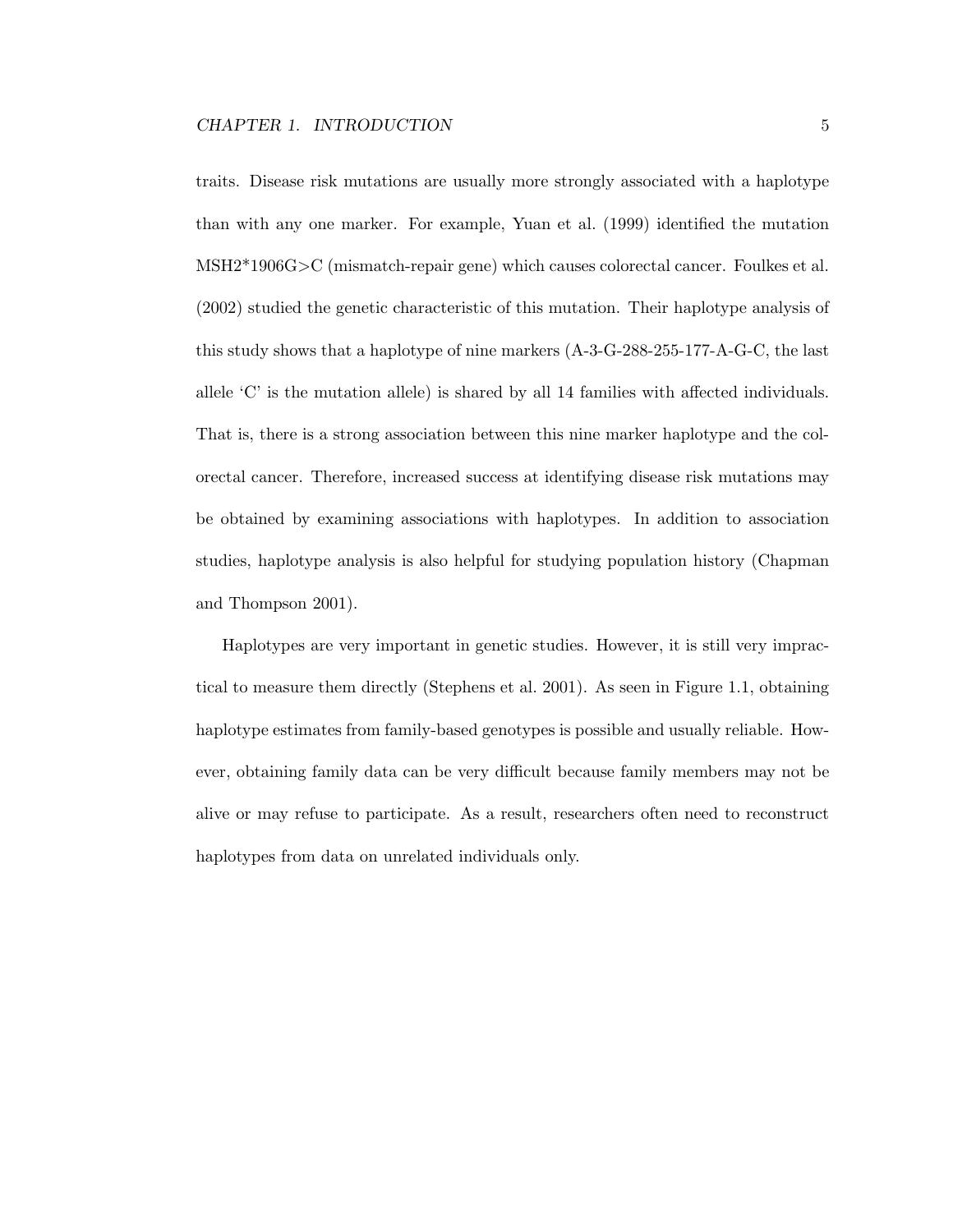# 1.3 How is haplotype inference for unrelated individuals possible?

The general concept of haplotype reconstruction will be motivated by a small example with three markers. Consider an individual taken from a specific population, for whom genotypes of three heterozygous (i.e. the two alleles are different) markers are known. Without parental genotyping information, the genotypes at these three markers are equally likely fall into any of the four possible haplotype combinations as shown in Figure 1.2. If an individual has L heterozygous markers, there are  $2^{L-1}$ possible different haplotype combinations, which is a huge number even for a moderate L. However, due to historical relatedness between all humans, only a small number of common haplotypes are likely to be present among many sampled individuals. The basic idea behind reconstructing haplotypes for unrelated individuals involves finding these common haplotype patterns. This idea is used in many current haplotype inference methods (Clark 1990, Excoffier and Slatkin 1995, Hawley and Kidd 1995, Qin et al. 2002, Stephens et al. 2001, Eronen et al. 2004).

A vivid example of common haplotypes can be seen in Figure 2 of Daly et al. (2001), in which 11 haplotype blocks were identified (Appendix A of this thesis reproduces this figure). In the first haplotype block, only two common haplotypes are present, and more than 90% of the samples have one or both of these two haplotypes. How can common patterns like this be identified and used to reconstruct haplotypes? The first haplotype reconstruction method (Clark 1990) showed how it is possible. Clark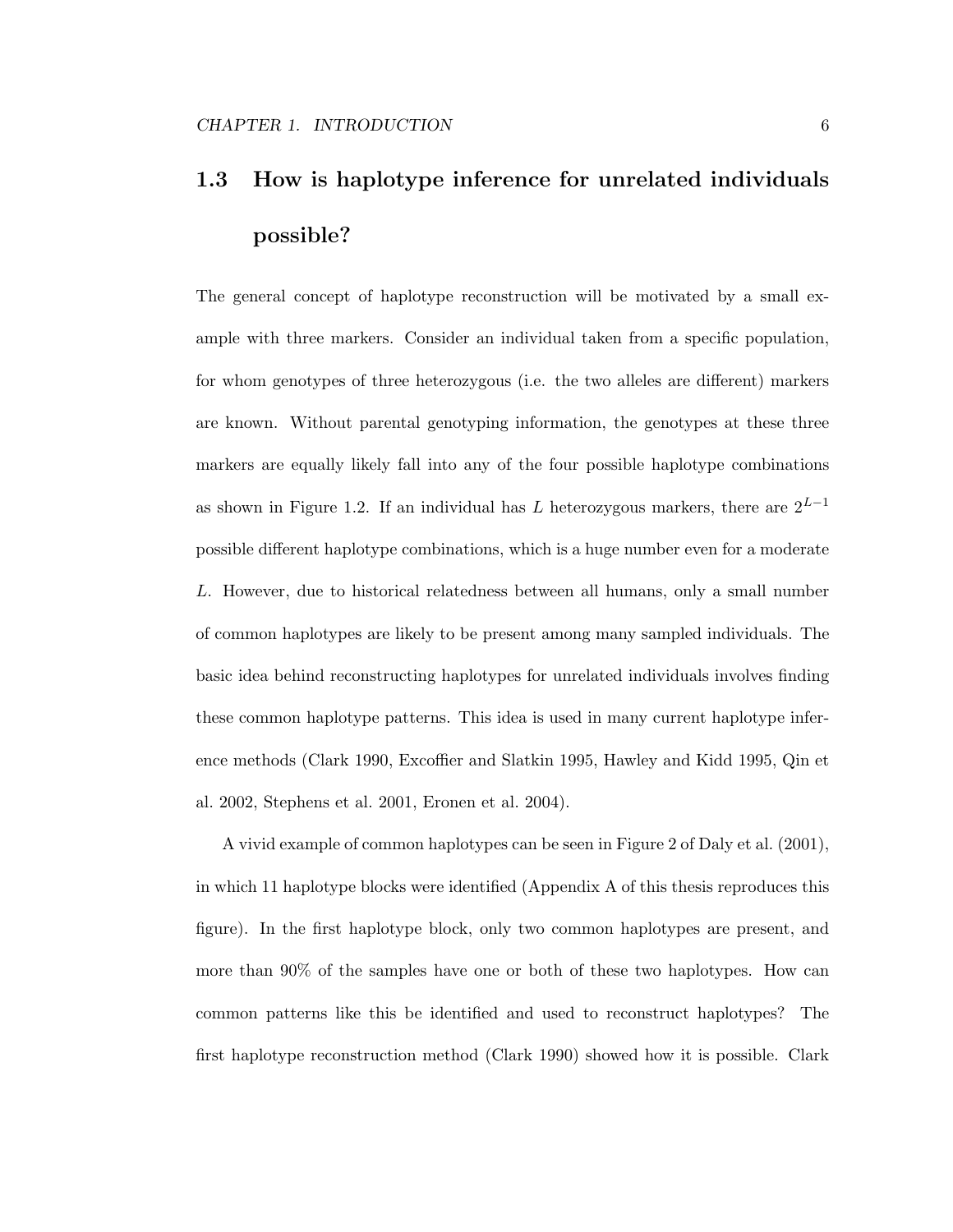

Figure 1.2: Haplotype inference without family genotype information. Note that the alleles (1 and 2) of the first marker are not "flipped" since the parental order is not irrelevant.

proposed a parsimony algorithm that starts with individuals whose genotypes for all markers are all homozygous, or for whom only one marker is heterozygous. Haplotypes are known for such individuals. Haplotypes of other individuals are estimated by assuming the known haplotypes are the only correct ones. Since Clark's work, much more sophisticated methods have been developed. When there is no unique haplotype reconstruction for an individual, haplotype inference will provide an estimate of the probability distribution of different haplotypes for this individual, as shown in the last row of the toy example in Figure 1.2.

## 1.4 The structure of this thesis

In the following chapters, I review some existing haplotype inference methods (chapter 2), present my new Bayesian method which uses a Hidden Markov Model (HMM) (chapter 3), and show how to implement this HMM using Markov Chain Monte Carlo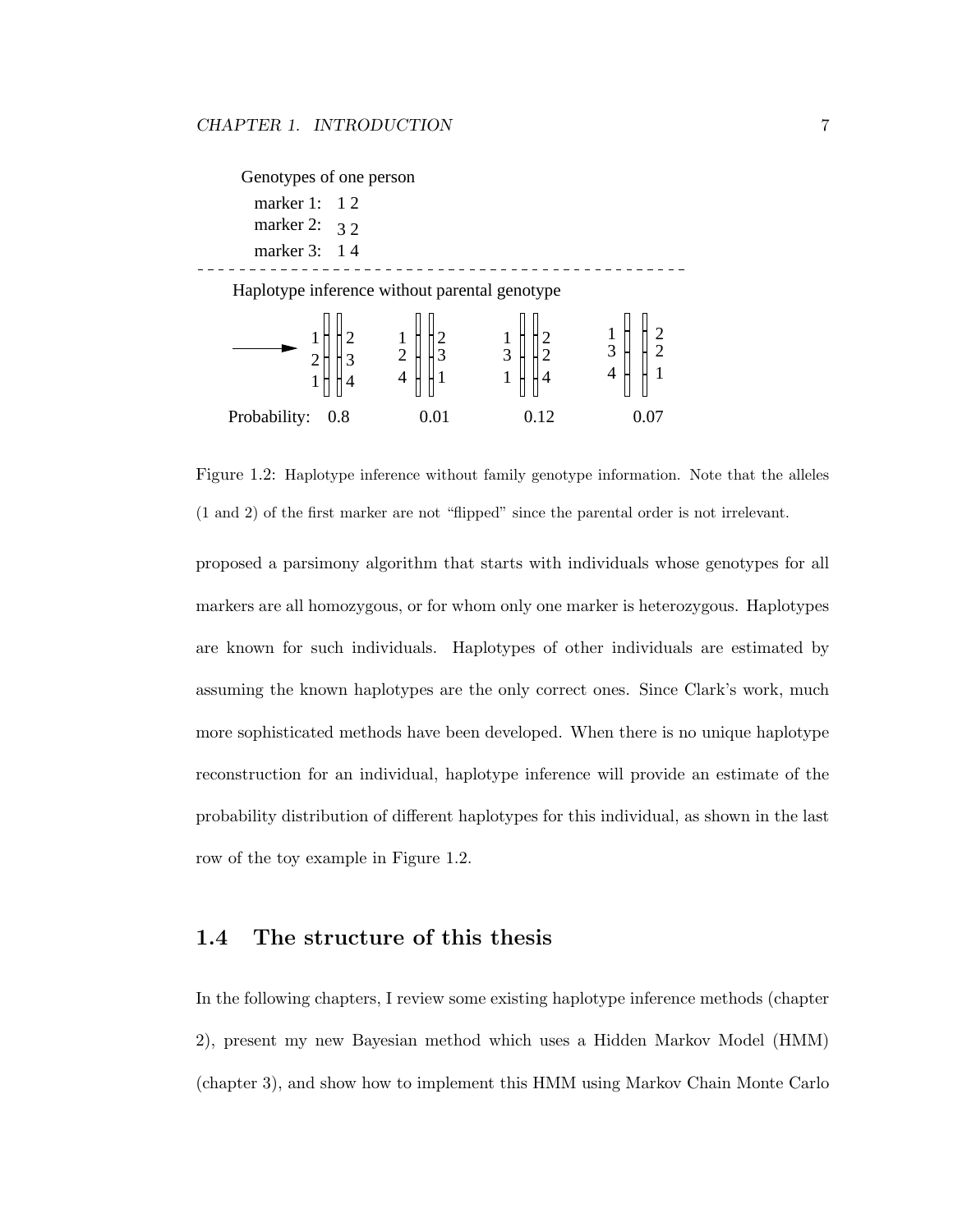(MCMC) methods (chapter 4). During the course of this research, I learned of three other haplotype inference methods that use an HMM; these methods are discussed in chapter 5. In chapter 6, I compare the performance of my model with other methods. Finally, I discuss these results and present some ideas for future research directions in chapter 7.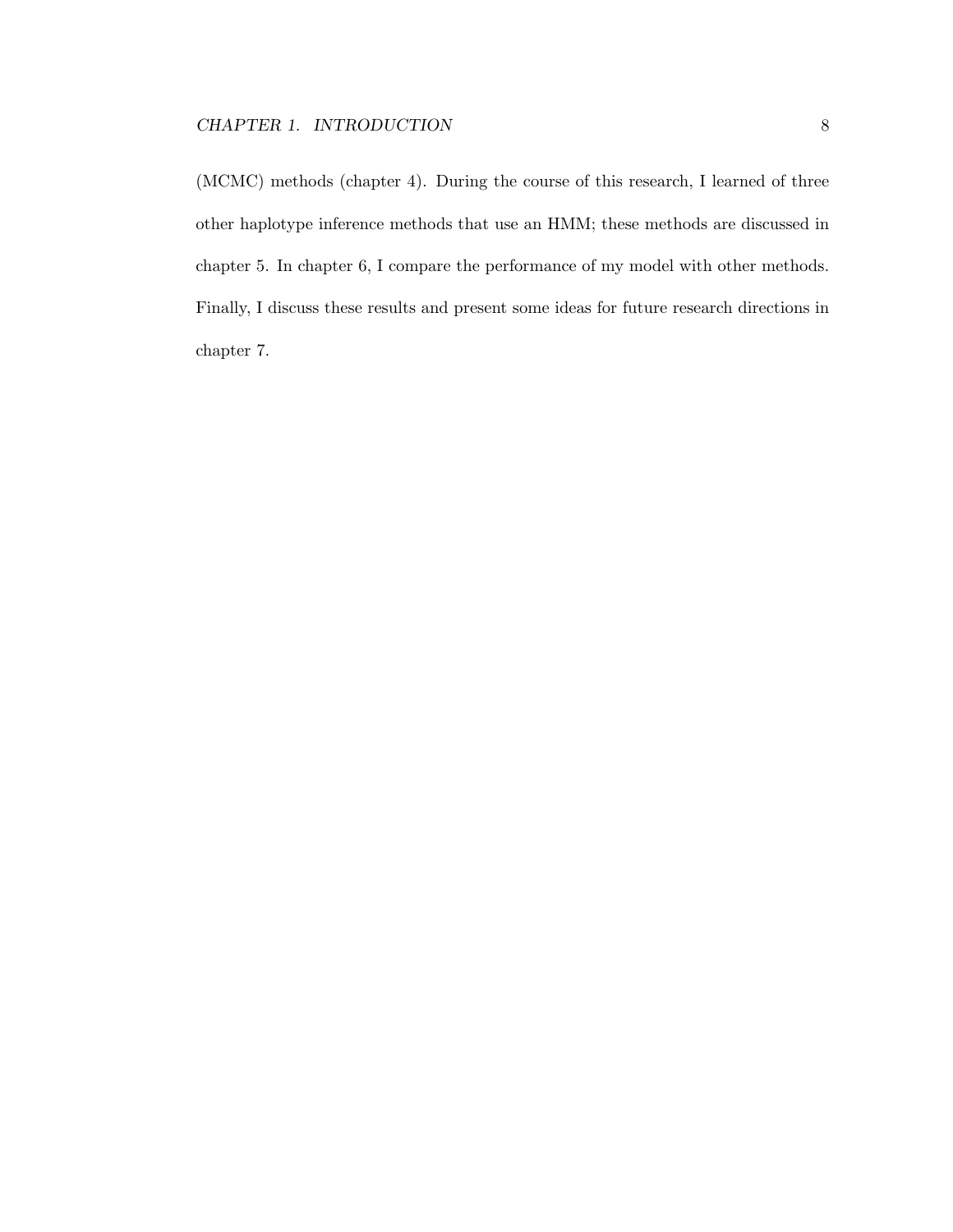# Chapter 2

# Review

# 2.1 Introduction

Since Clark's first haplotype inference method (Clark 1990), there have been many haplotype inference methods developed using different ideas and computational techniques. In this chapter, I will mainly review those methods that are closely related to the new methodology presented in this thesis. In the following sections, I will review haplotype inference methods that use the EM algorithm, Bayesian methods, and methods that directly model linkage disequilibrium. Finally I will list a few other methods. Note that this thesis focuses on developing haplotype inference for unrelated individuals; therefore, no family-based haplotype inference methods are reviewed.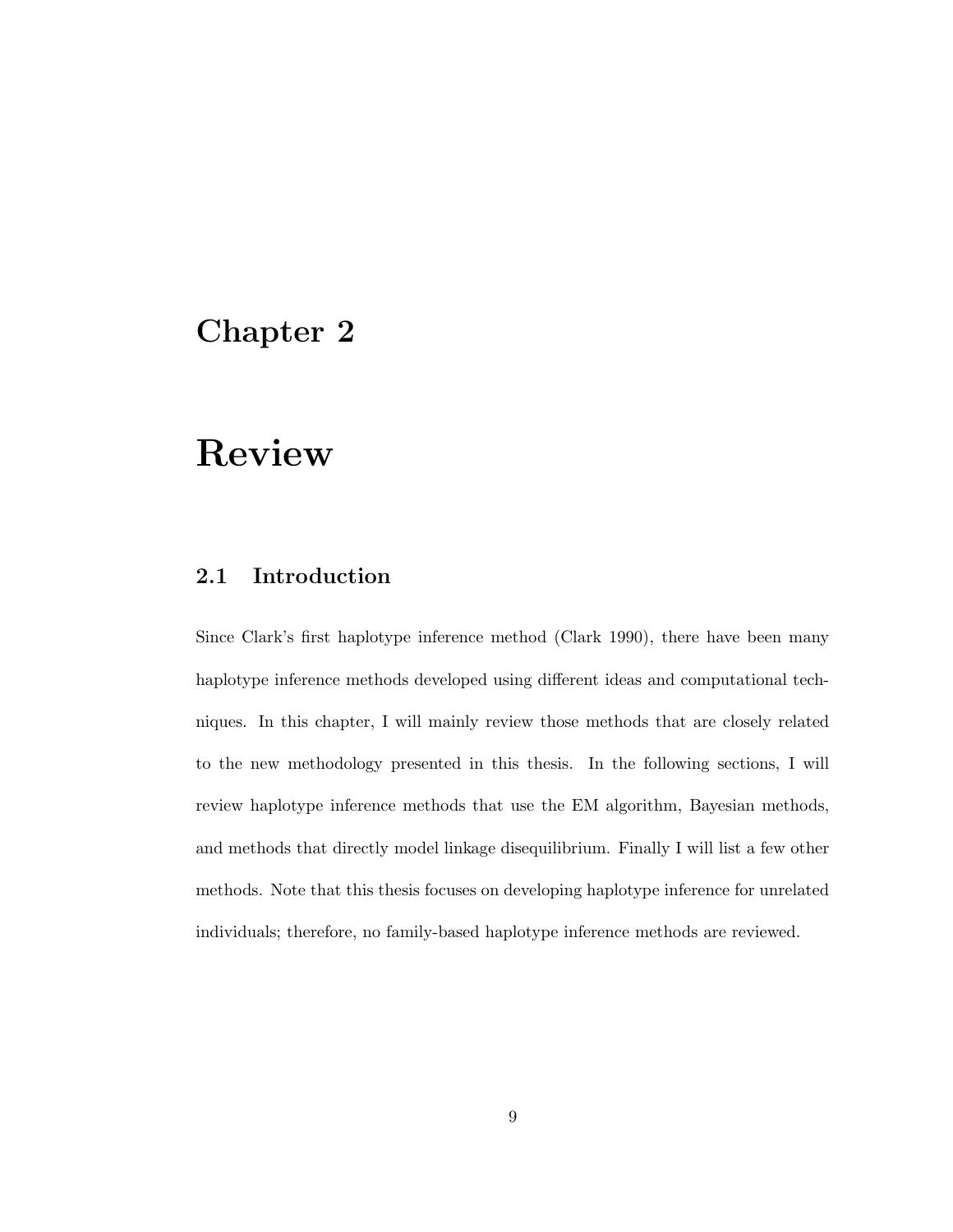# 2.2 Haplotype inference using the EM algorithm

The EM algorithm (Dempster et al. 1977) is an iterative method of finding the maximum likelihood estimates for unknown parameters when the model includes some latent variables, or the data set has some missing data. This algorithm consists of an Expectation (E) step and a Maximization (M) step. At the beginning, the unknown parameters are given some initial values. The distribution of the latent variables (or the missing data) is then estimated using the observed variables and current estimates for the unknown parameters. This is the E-step. In the M-step, using the estimated distribution of latent variables, an estimate for the unknown parameter is obtained by maximizing the expected log likelihood. These E and M steps are repeated alternately until there is little change in the estimates of the unknown parameters. The final estimate will be at least a local maximum of the likelihood for the model, marginalizing over latent variables.

Quite a few researchers, such as Excoffier and Slatkin (1995), Hawley and Kidd (1995), Long et al. (1995), Qin et al. (2002) and Polanska (2003), have used the EM algorithm to estimate haplotype frequencies and reconstruct haplotypes for unrelated individuals. The general idea of these methods is as follows.

Suppose there are P people in the sample. Let  $G = (G_1, \dots, G_P)$  be their genotypes, and let  $H = (h_1, \dots, h_n)$  be the haplotypes in the population. If the total number of heterozygous loci in G is Z, the maximum number of different haplotypes need to be included in the EM algorithm is  $2^{Z-1}$ . Let  $\theta = (\theta_1, \dots, \theta_n)$  be the frequen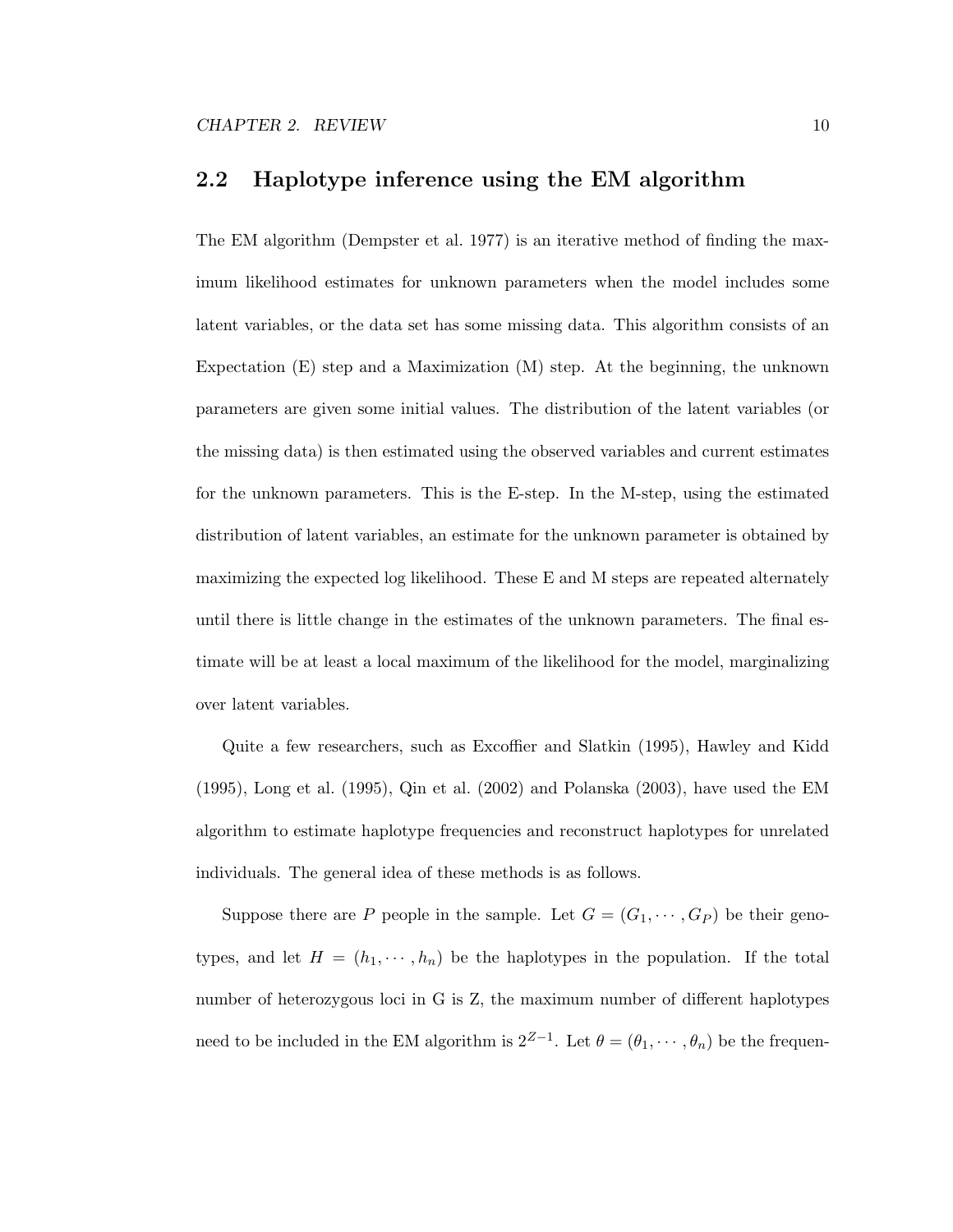cies of those  $n$  haplotypes. Some people may have the same genotypes, even though their haplotypes may be different. Suppose there are  $m$  different genotype classes, and each genotype class is observed with count  $x_i$   $(1 \leq i \leq m)$ , where  $\sum_i x_i = P$ . Assume the frequency of each genotype class is  $\alpha_i$  ( $1 \leq i \leq m$ ), the probability of obtaining these genotypes for all  $P$  people is,

 $P(\text{genotype frequencies}|\alpha_1,\cdots,\alpha_m) = \frac{P!}{R!}$  $\frac{P!}{x_1!x_2! \cdots x_m!} \times \alpha_1^{x_1} \times \alpha_2^{x_2} \times \cdots \times \alpha_m^{x_m}$  (2.1)

For genotype class  $i$   $(1 \leq i \leq m)$ , if there are  $r_i$  different heterozygous markers, there are  $w_i = 2^{r_i-1}$  different haplotype combinations. Therefore,

$$
\alpha_i = P(\text{genotype class i}) = \sum_{j=1}^{w_i} P(h_{u_j}, h_{v_j}) = \sum_{j=1}^{w_i} P(h_{u_j}) P(h_{v_j}) = \sum_{j=1}^{w_i} \theta_{u_j} \theta_{v_j}
$$

In the above formula, for each  $j$   $(1 \leq j \leq w_i)$ ,  $u_j$  and  $v_j$  are the haplotype indexes,  $1 \leq u_j, v_j \leq n$ . Substituting the above equation in equation 2.1, the likelihood of haplotype frequencies is obtained as follows,

$$
L(\theta_1, \cdots, \theta_n) \propto \prod_{i=1}^m \alpha_i^{x_i} \propto \prod_{i=1}^m \left[ \sum_{j=1}^{w_i} \theta_{u_j} \theta_{v_j} \right]^{x_i}
$$

The EM algorithm can be used to estimate the haplotype frequencies as follows. First, assign some initial values to the haplotype frequencies,  $\theta^{(0)}$ , this is the initialization step. In the E step, reconstruct haplotypes for each genotype class in a probabilistic way, and estimate the genotype class frequencies  $(\alpha_1^{(t)})$  $\binom{t}{1}, \cdots, \alpha_m^{(t)}$  using the genotypes and the haplotype frequencies  $\theta^{(t-1)}$ , where  $t \geq 1$ . In the M step, use these estimated genotype class frequencies to get the MLE of  $\theta$ .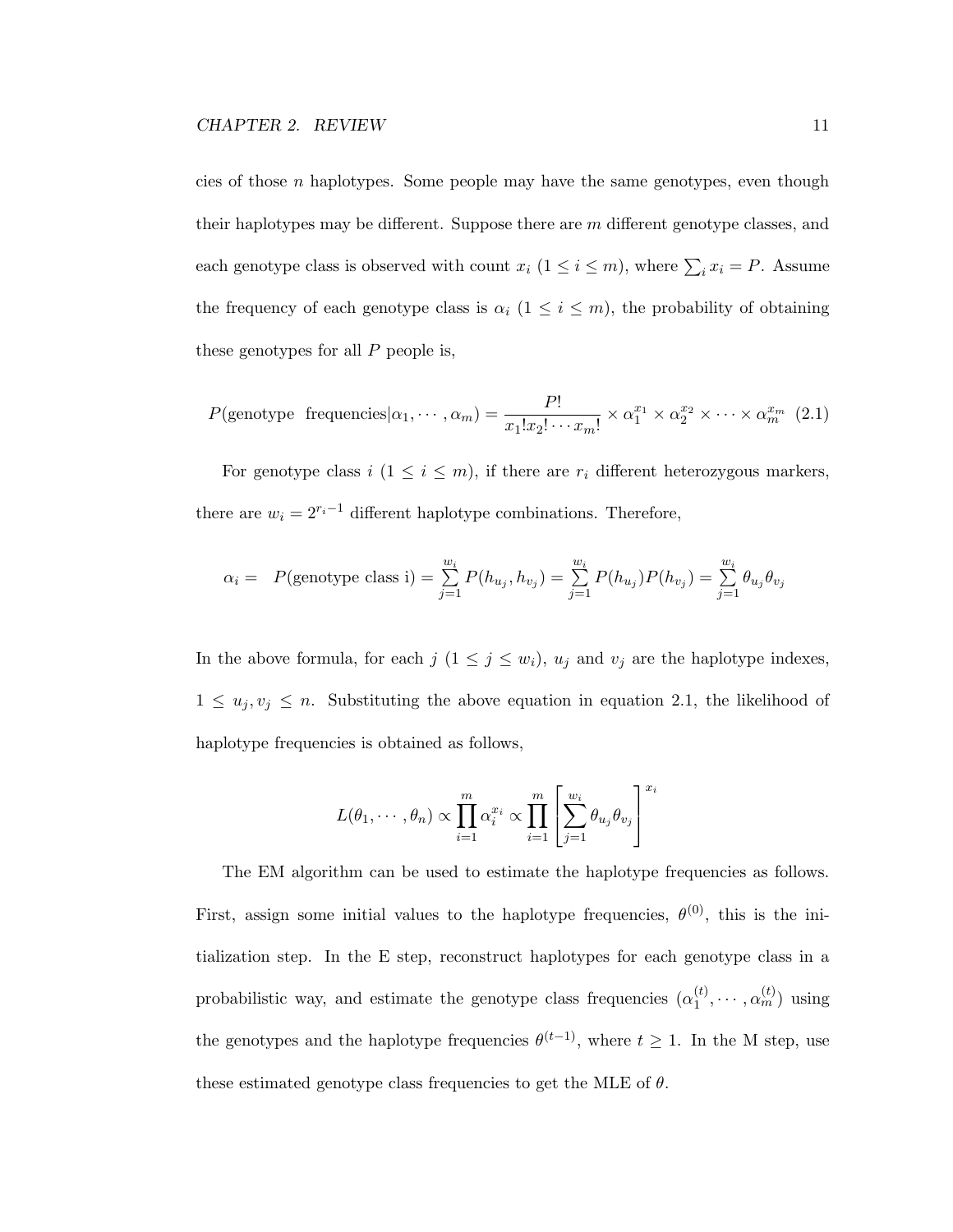For convenience, I will refer EM methods by their software names, or by a name related to the key idea of a method or by its author's name, as follows: refer to Excoffier and Slatkin (1995) as EMDECODER, Hawley and Kidd (1995) as HAPLO, Long et al. (1995) as LONG-EM, Qin et al. (2002) as PLEM, and Polanska (2003) as Polanska-EM.

An important issue when using the EM algorithm is that it may find only a local maximum of the likelihood. To deal with this problem, Excoffier and Slatkin (1995) suggests several ways of setting initial parameter values in EMDECODER. The EM algorithm in HAPLO sets all haplotype frequency initial values equal, though this may not solve this problem. Long-EM (Polanska 2003) randomly sets values for haplotype frequencies as the starting values. In order to check if the global maximum has been reached, Long-EM tries 1000 random initial values. The author of Polanska-EM recommends using randomized initial values as well.

Another important issue is constraints on memory and computation time, since the number of haplotype frequency parameters grows exponentially with the number of heterozygous markers. In order to solve this problem, PLEM uses the idea of Partition-Ligation (Niu et al. 2002). In fact, PLEM is the idea of Partition-Ligation in combination with the EM algorithm. Partition-Ligation means dividing many markers into small groups of adjacent markers (partition) and doing haplotype estimation in each small unit, and then combining the estimated haplotypes from each unit (ligation). This PL idea can help solve the memory problem, but the local maximum problem may become more serious (Qin et al. 2002). In addition, PLEM uses a 'backup-buffering'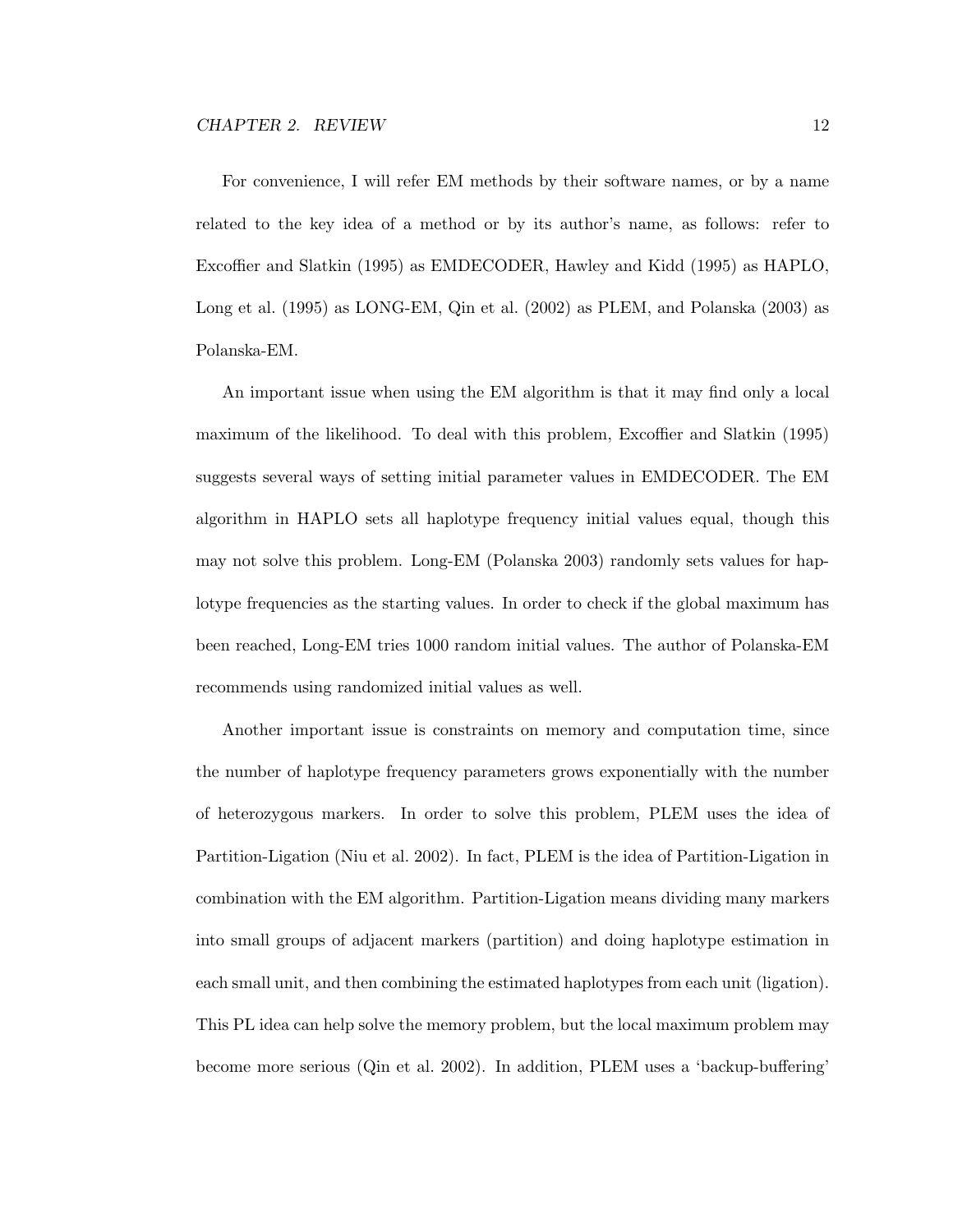strategy to deal with the local mode problem. Detailed explanations and discussions about strategies using in PLEM can be found in Qin et al. (2002).

All of the above methods can perform well to some extent. However, they have some limitations. First, starting the EM algorithm from different initial conditions may help get closer to the global optimum, but, the sensitivity of the final estimates to the initial conditions is largely unknown. Second, these methods may not perform well if the data are in low linkage disequilibrium (LD). In fact, the LD level affects the shape of the likelihood hypersurface (Polanska 2003); that is, high LD leads to a smooth shape for the likelihood, whereas low LD can cause a non-smooth shape for the likelihood. In particular, when there are recombination hotspots, where the LD level may be very low, PLEM results may not be very consistent across different partitions. Third, missing genotypes may also affect the performance of the EM algorithm (Qin et al. 2002), since all possible genotypes must be considered when a genotype is missing, this may increase the memory problem.

## 2.3 Bayesian methods

## 2.3.1 Haplotype inference using Bayesian methods

This thesis research was first presented in the annual meeting of American Society of Human Genetics in October 2004 (Sun et al. 2004). Prior to that time, only a few Bayesian methods have been developed for haplotype inference. In particular, the following four algorithms use Bayesian concepts to motivate their haplotype estimators: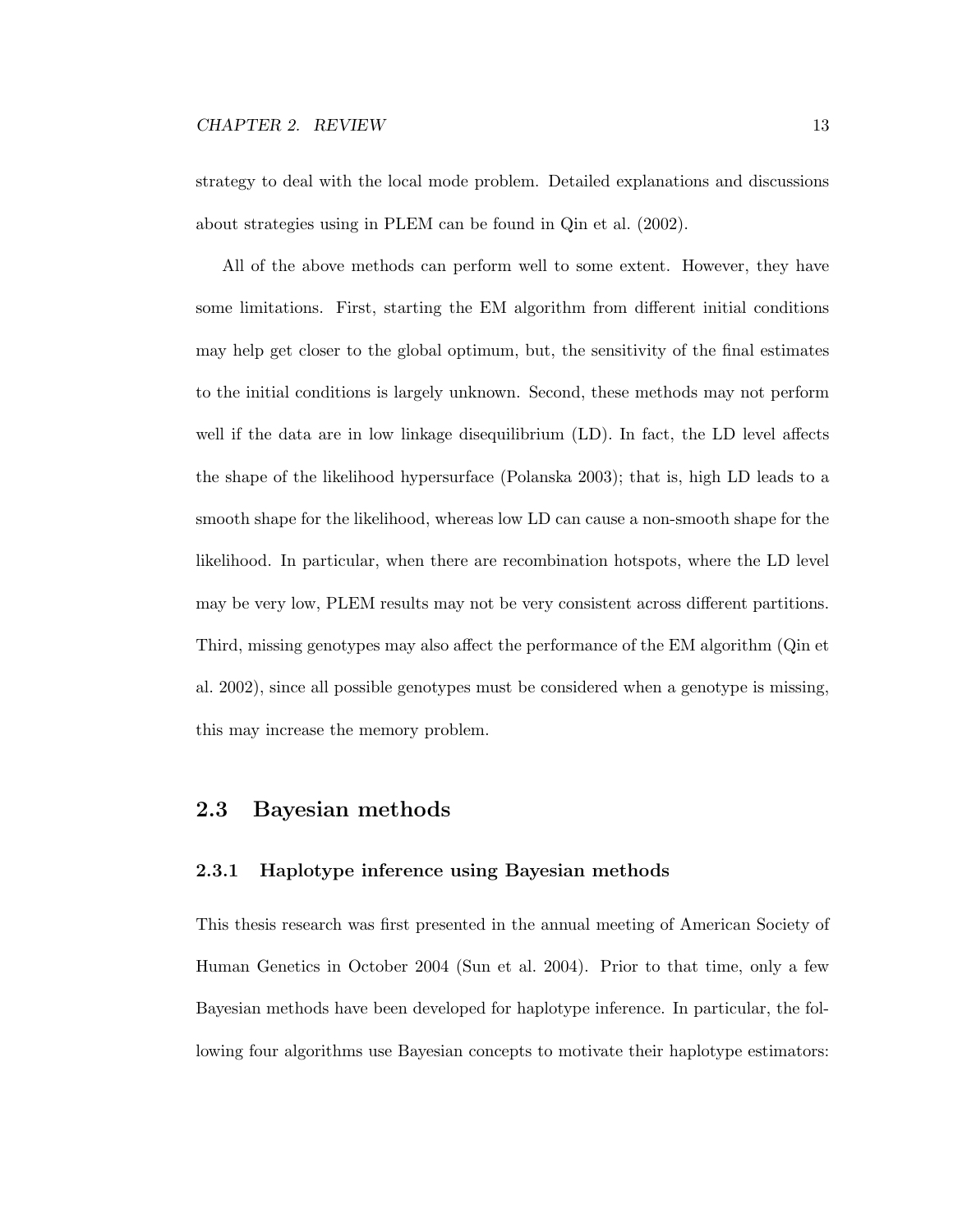the PHASE program (Stephens et al. 2001, Stephens and Donnelly 2003), HAPLO-TYPER (Niu et al. 2002), the modified SSD method (Lin et al. 2002), and a method using the Dirichlet process (Xing et al. 2004). In this section, I will briefly review the main ideas behind these four models, and then investigate the prior distributions and computational techniques used. The latter two aspects of model fitting are particularly important in Bayesian methods.

The fundamental idea of Bayesian inference is that both the model parameters  $(\theta)$  and the observed data are considered as random variables and are modeled using probability distributions (Gelman et al. 1995). The parameters are given a prior distribution,  $P(\theta)$ , then through the likelihood function,  $P(Y|\theta)$ , the parameter can be estimated from the posterior density,  $P(\theta|Y) \propto P(\theta)P(Y|\theta)$ . All of the above four methods therefore treat the unknown haplotypes of each individual as random variables. The main difference between using the EM algorithm and a Bayesian method to do haplotype inference is whether the haplotype frequencies in the population are treated as random variables or not. Another important common aspect of these above four methods is that they all used Markov Chain Monte Carlo (MCMC) methods to sample from the posterior distribution. Other common and different aspects of these methods are summarized in Table 2.1. More details are explained below.

## 2.3.2 Comparing the four Bayesian methods

The HAPLOTYPER software has three key elements in its model: genotypes, haplotypes and haplotype frequencies. A Dirichlet prior was assigned to the haplotype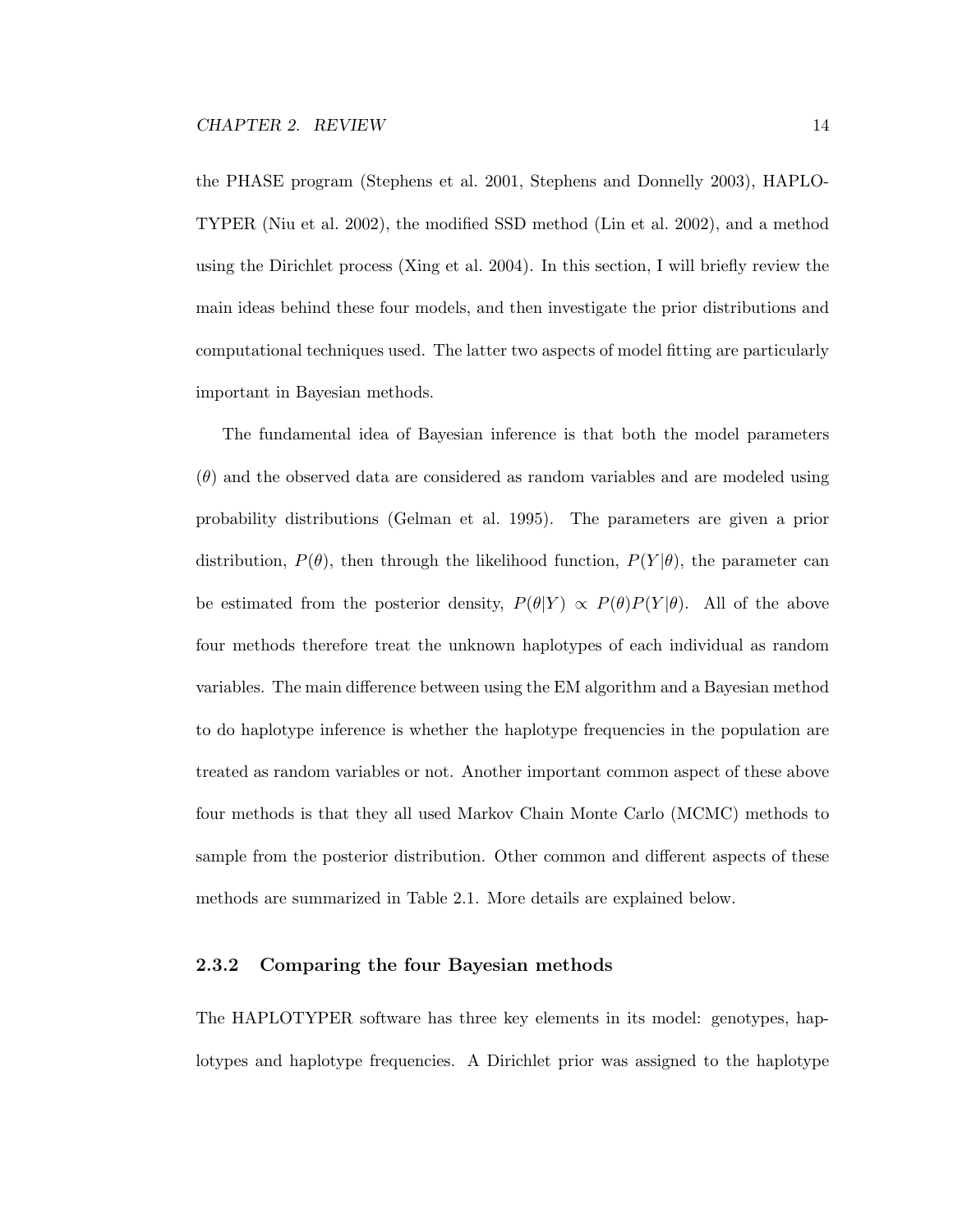frequencies, and the Gibbs sampler was used to sample from the posterior distribution. Two computational tricks used are 'prior annealing' and 'Partition-Ligation (PL)', which make the Markov Chain converge faster (Niu et al. 2002). The prior annealing trick involves using large pseudo-counts as the initial prior for the haplotype frequencies, to allow the Markov chain to move freely in its state space. The PL idea here is the same as the one mentioned in the previous section (Qin et al. 2002). That is, long sequences of markers are first divided into small segments to do the haplotype inference, then results are combined across the small segments.

This PL idea has also been incorporated into the new version of the PHASE pro-

| Method            | Probability         | Prior                       | MCMC     | Trick           |
|-------------------|---------------------|-----------------------------|----------|-----------------|
| <b>HAPLOTYPER</b> | $P(G, H, \theta)$   | Dirichlet $(\theta)$        | Gibbs    | PL, PA          |
| PHASE v2.0        | $P(H_p G, H_{-p})$  | Coalescent $(\pi(\cdot H))$ | Gibbs    | PI <sub>1</sub> |
| Modified SSD      | $P(H_p G, H_{-p})$  | Dirichlet $(\pi(\cdot H))$  | Gibbs    | PL              |
| Xing              | P(A, S, m, G, H, r) | DP(A)                       | Gibbs-MH |                 |

Table 2.1: Summary of the common and different aspects of four Bayesian methods. In the 'probability' column, the probability model of HAPLOTYPER is  $P(G, H, \theta) = P(G, H | \theta) P(\theta)$ . The probability model of PHASE is:  $P(H_p|G, H_{-p}) \propto \pi(h_{p1}|H_{-p})\pi(h_{p2}|H_{-p}, h_{p1})$ . Here  $H_p$ means the two haplotypes of person p. In the 'trick' column, 'PL, PA' means 'partition-ligation' and 'prior annealing'. In the 'MCMC ' column, 'Gibbs-MH' means both the Gibbs sampler and the Metropolis Hastings algorithm are used. In the 'prior' column, 'DP' means that the Dirichlet process is the prior.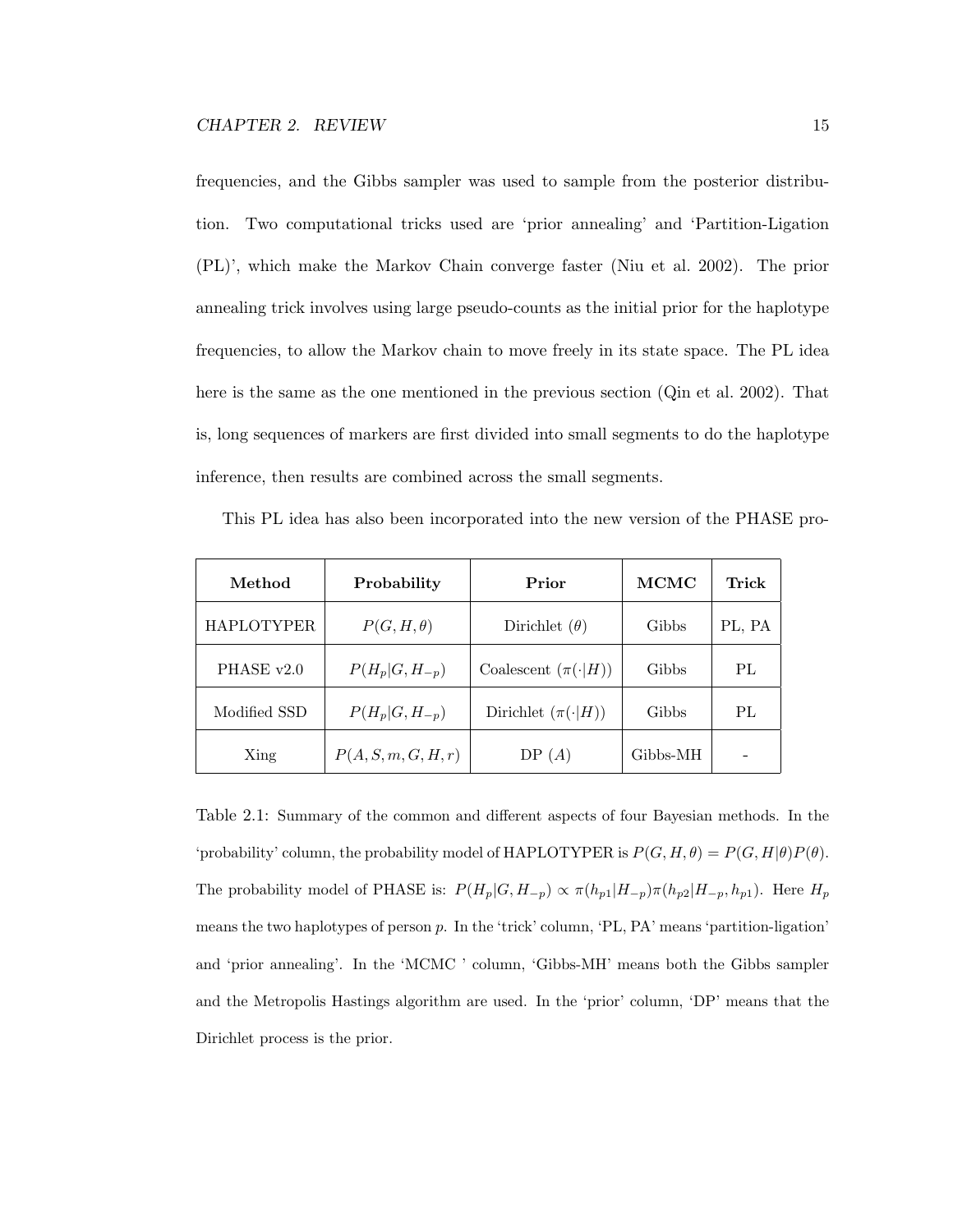gram, PHASEv2.0 (Stephens and Donnelly 2003). In the first version of PHASE (PHASEv1.0) (Stephens et al. 2001), two approaches were introduced. One (their Algorithm 2) was to use a simple Gibbs sampler with a Dirichlet prior for the haplotype frequencies. Note, different features of the Dirichlet prior are attributed compared with HAPLOTYPER as commented in Stephens and Donnelly (2003). Whereas the second algorithm used a prior that approximates distributions under a coalescent model. The key idea in PHASE is to capture the similarities between known haplotypes and unresolved haplotypes. It is worth mentioning that PHASE is a pseudo-Bayesian method (Niu et al. 2002, Stephens et al. 2001, Stephens and Donnelly 2003). Specifically, that means that the posterior distribution of the haplotypes (given the genotypes and other quantities of interest) is not explicitly derived based on the prior and the likelihood. Instead, the posterior is defined as the stationary distribution of a Markov chain.

Note, in this section, the PHASE program is the version corresponding to Stephens et al. (2001) and Stephens and Donnelly (2003), it merely uses an approximate 'coalescent prior' without recombination. The version that approximates a 'coalescent with recombination' (Stephens and Scheet 2005) will be reviewed in section 2.4.

The modified SSD method (Lin et al. 2002) is based on a modification of Algorithm 2 of Stephens et al. (2001). Two main modifications were made. (1) While estimating the haplotype of a person, instead of considering haplotype sequences at all markers, it considers only the heterozygous loci, estimates are updated merely by accounting for the heterozygous loci of other individuals (that is, the homozygous markers are ignored). (2) The modified SSD method allowed for missing data. With reference to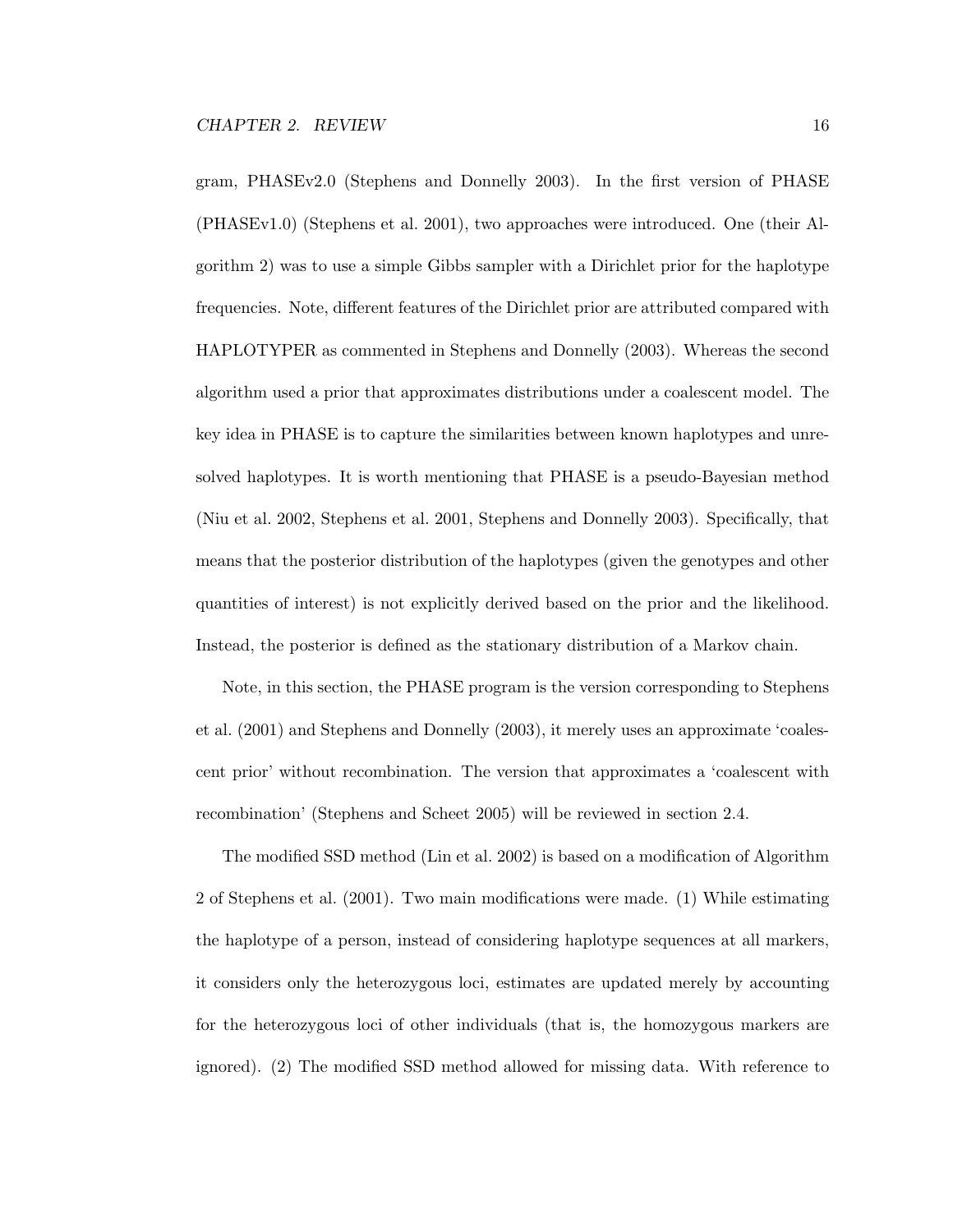modification (1), ignoring the homozygous markers and only considering heterozygous loci when estimating haplotypes might not be the best strategy since the homozygous loci may contain useful information (e.g. LD between markers) (Stephens and Donnelly 2003). Similar to Algorithm 2 of Stephens et al. (2001) and HAPLOTYPER, the modified SSD method uses the Dirichlet prior.

Another Bayesian method was developed by Xing et al. (2004), who introduce the concept of a pool of ancestral templates and use a Dirichlet Process as prior for ancestral templates. Parameters for mutation rates and genotyping errors are included in the model as well. Both the Gibbs sampler and the Metropolis Hastings algorithm are used to sample from the posterior distribution of quantities of interest. As remarked in Xing et al. (2004), when sampling the parameters which indicate from which ancestral haplotype each individual inherited his (or her) genetic information, the Metropolis Hastings algorithm can produce better results than the Gibbs sampler.

## 2.3.3 Comments on recombination

None of the above Bayesian methods account for recombination between markers. HAPLOTYPER may be sensitive to recombination hotspots (Niu et al. 2002). PHASE works well for markers that are tightly linked and when loci span large distances but with no recombination hotspots (Stephens et al. 2001). The method of Xing et al. (2004) explicitly assumes no recombination. This assumption of no recombination is unlikely to be realistic for large sets of markers spanning several centimorgans. Hence, the existence of recombination could be one reason that the Gibbs sampler does not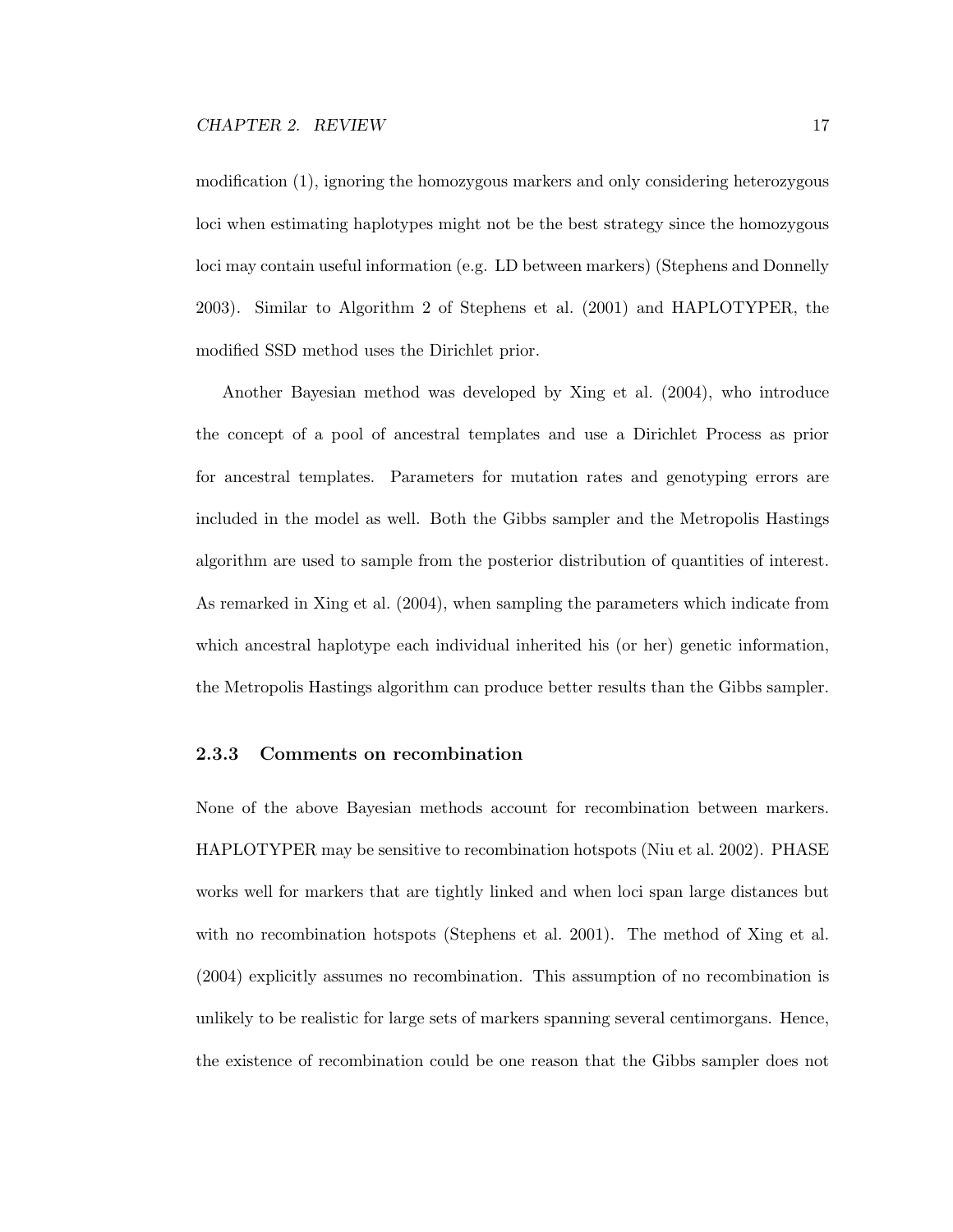work as well as the Metropolis Hastings algorithm in Xing et al. (2004). This is because, at consecutive loci, the parameters that indicate from which ancestral haplotypes each individual inherited the genetic information might be highly correlated. This high correlation may make the Gibbs sampler prefer the states that are same as the previous one, so it is hard to move to other distinct states which might be more suitable due to the underlying existence of recombination.

# 2.4 Modeling linkage disequilibrium

Most of the current haplotype inference methods do not model the effect and level of linkage disequilibrium (LD) in an explicit way (Stephens et al. 2001, Stephens and Donnelly 2003), even though their methods are developed under the assumption of LD. As far as I am aware, there are two methods that have considered this issue. They are the variable order Markov model by Eronen et al. (2004) and the idea of 'coalescence with recombination' by Stephens and Scheet (2005). These two methods were motivated by different ideas. The former paper was mainly motivated by the basic definition of LD and disease risk association studies. The latter paper was motivated by the connection between recombination and linkage disequilibrium.

## 2.4.1 Using a variable order Markov model

Linkage disequilibrium can be thought of as dependence (association) among markers close to each other. Since a Markov chain can model the dependence between random variables, Eronen et al. (2004) used a Markov model to account for linkage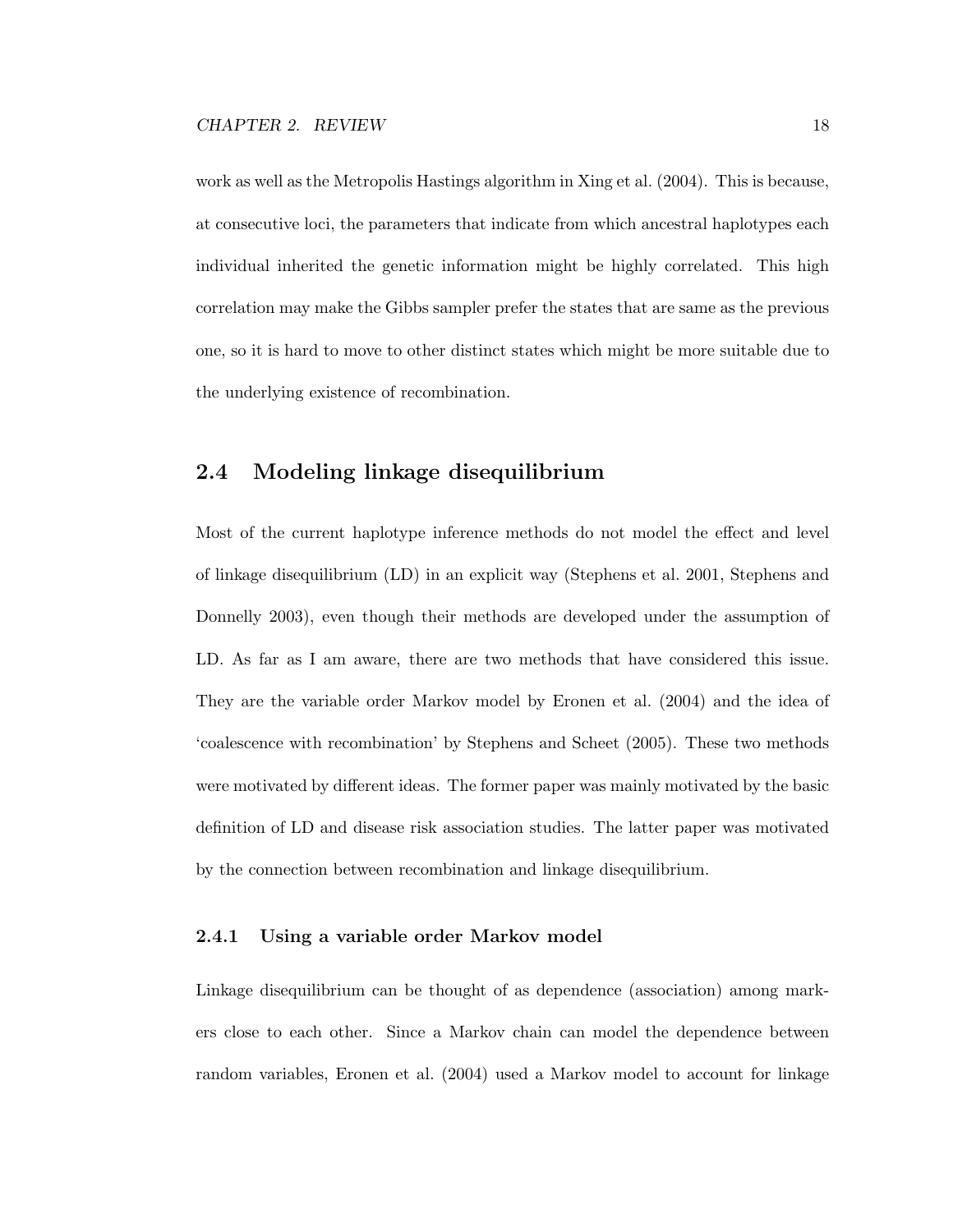disequilibrium. In order to model LD, a haplotype segment concept was introduced. A haplotype segment is a haplotype sequence from the  $i^{th}$  to the  $j^{th}$  marker, denoted as  $H(i, j)$ . Unlike the other haplotype estimation methods that estimated haplotype frequencies, Eronen et al. (2004) estimated frequencies of haplotype segments. The probabilities (frequencies) of haplotype segments were estimated from the genotypes according to the level of heterozygosity (that is, the proportion of individuals in a population that are heterozygous for a particular locus). A haplotype, H, is modeled using a high order Markov model, that is,  $P(H) = P(H(1, d)) \prod$ L  $i = d + 1$  $P(H(i)|H(i-d,i-1)).$ 

Eronen et al. (2004) remarked that fixed order Markov models may not perform very well. For order  $d = 1$ , the results are poor, but improve with increasing d initially, then they eventually become worse, as markers span larger distances and there are few common patterns in the segments. This is related to overfitting, since as d gets larger, inference requires more data in the informative neighborhood of a marker. Therefore, Eronen et al. (2004) use a variable order Markov model to account for the level of LD at different markers and haplotypes.

In addition to the main idea of modeling LD, a couple of additional points about this method are worth mentioning. First, no explicit assumptions about the existence of haplotype blocks are made, but the method does assume all samples are from one population. Second, missing genotypes were imputed based on the allele frequencies. Third, for long haplotype segments, the idea of Partition Ligation (Qin et al. 2002, Niu et al. 2002) is used to avoid the problem of the exponentially large number of haplotypes associated with increasing numbers of heterozygous markers.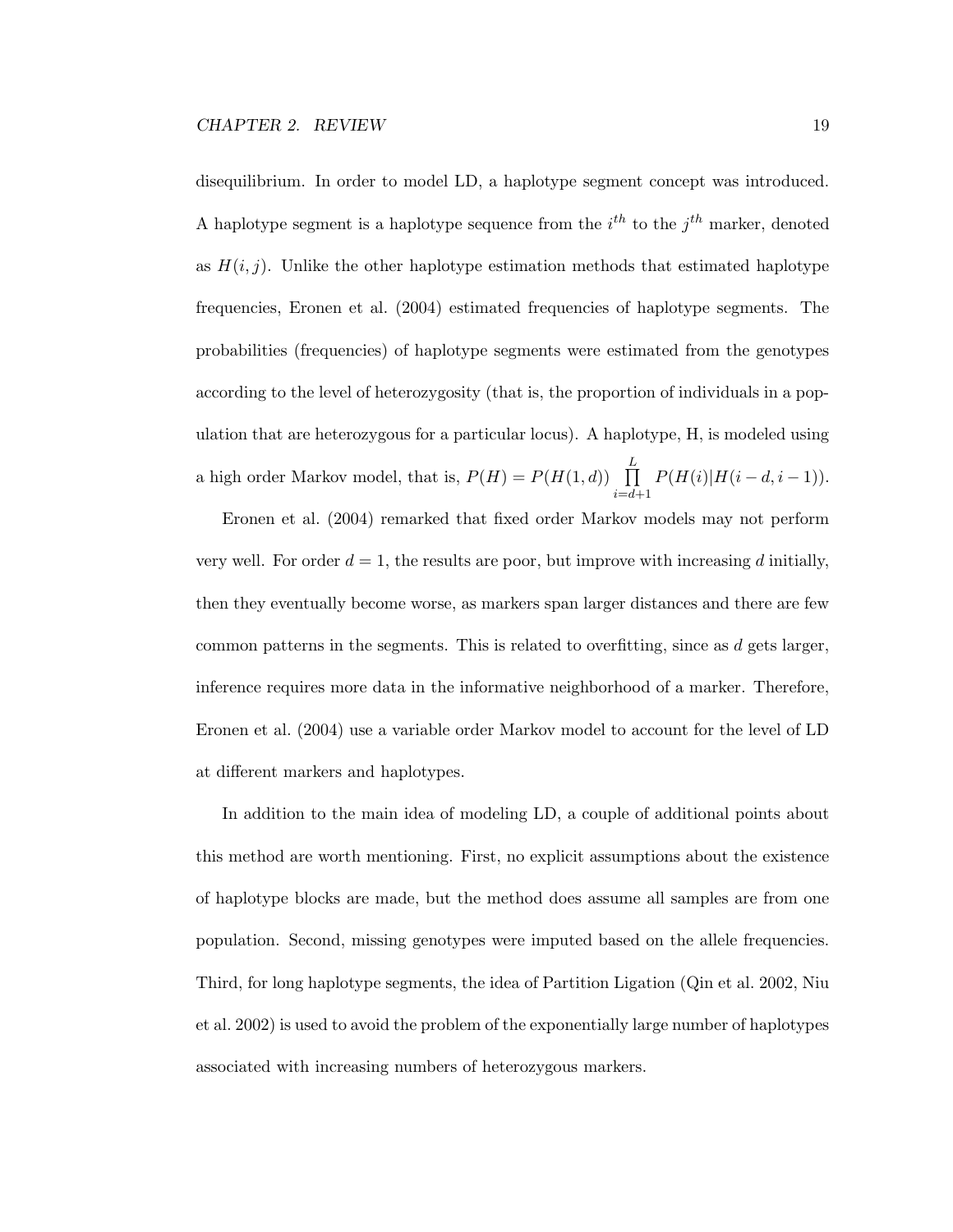### 2.4.2 Using a recombination model

Stephens and Scheet (2005) modified the previous version of PHASE (Stephens et al. 2001, Stephens and Donnelly 2003) by adding a feature allowing for recombination between markers (The newer version is PHASEv2.1.1). Specifically, they used a prior that they called 'coalescent with recombination'. The recombination parameter is  $\rho = (\rho_1, \dots, \rho_{L-1})$  with each  $\rho_l = 4N_e c_l/d_l$ , where  $N_e$  is the effective population size,  $c_l$  is the recombination rate per generation, and  $d_l$  is the physical distance. The product  $\rho_l d_l$  is a measure of LD between marker l and  $l + 1$ . In the previous version of PHASE, a haplotype for person i was sampled from  $P(H_i|G_i, H_{-i})$ , whereas in this new version, sampling is based on  $P(H_i|G_i, H_{-i}, \rho)$ . The parameter  $\rho$  is updated using the Metropolis-Hastings algorithm.

Incorporating recombination into the model increases the computation time. Therefore, in order to speed up the algorithm, instead of modeling the recombination at all iterations, PHASEv2.1.1 provides another choice, that is, to assume no recombination at first, then incorporate the recombination at the final steps. As in the previous version of PHASE, to reduce the computational cost associated with long haplotypes, the Partition-Ligation idea was used as well.

One additional point about the newer version of PHASE (Stephens and Scheet 2005) is that imputation of missing alleles and missing genotypes are done separately. For the case of missing alleles, the most common allele at that locus is imputed; for the case of missing genotypes, the most common genotype at that locus is used. While imputing the missing data, the strength of LD is not considered.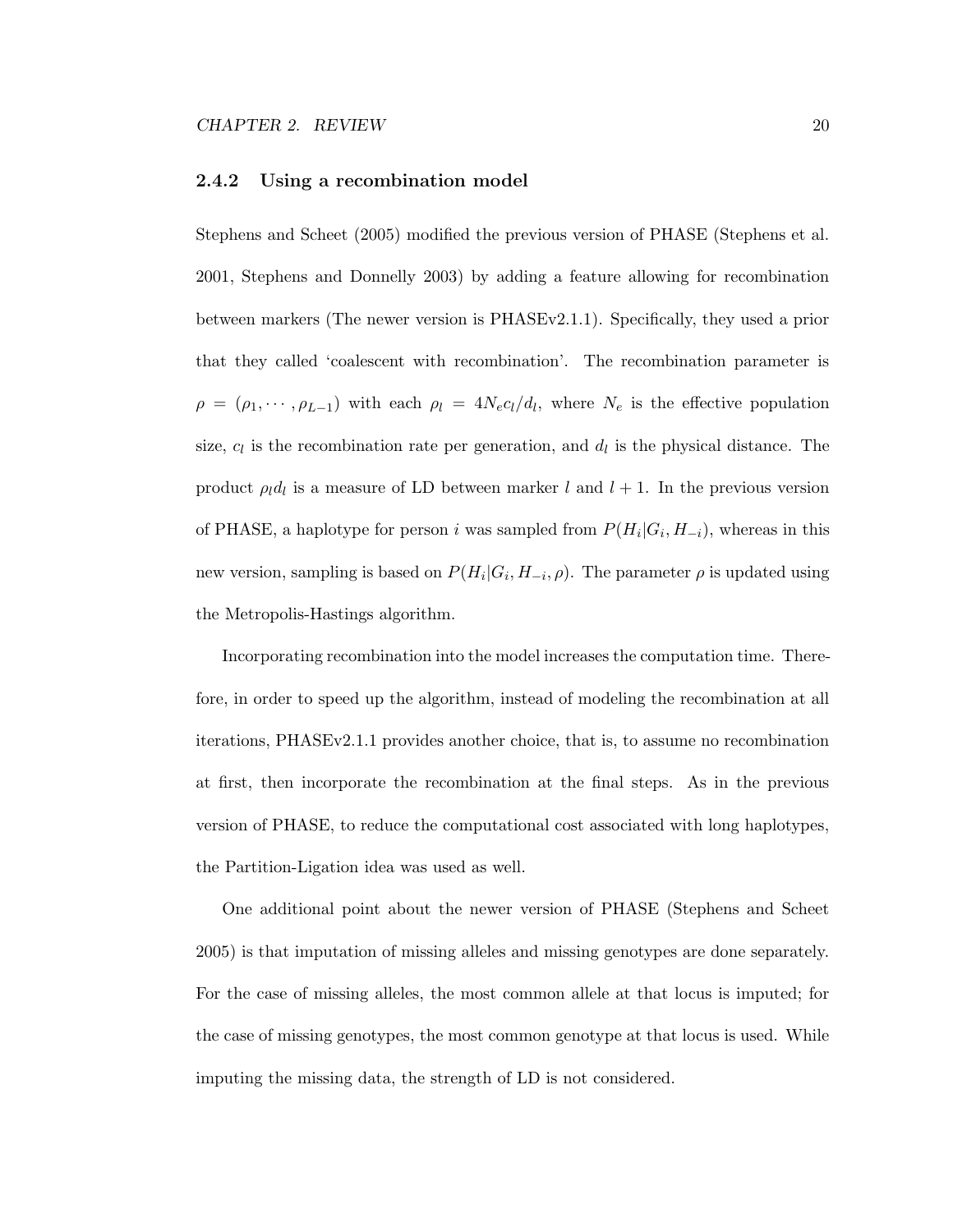# 2.5 Other methods

In addition to the above methods, there are some other methods which have used different techniques and assumptions for estimating haplotypes. Clark (1990) attempted to resolve each new haplotype by drawing from the set of known haplotypes. Wang and Xu (2003), Gusfield (2003), Brown and Harrower (2005) and Huang et al. (2005) used the maximum parsimony (or pure parsimony) method which finds a minimum set of haplotypes to resolve all genotypes.

Others have used perfect phylogeny, such as Chung and Gusfield (2003), Bafna et al. (2003) and Damaschke (2003). The basic idea of perfect phylogeny (Hudson 1990) is that under the assumption of no recombination, each genetic sequence is from one single ancestor in the previous generation. As summarized in Gusfield and Orzack (2005), the perfect phylogeny haplotype problem is: given a set of genotypes, G, find a set of haplotypes, H, which define a perfect phylogeny. However, as mentioned in Halperin and Eskin (2004), only common haplotypes (rather than the full haplotype set) fit the perfect phylogeny. The idea of considering common and rare haplotypes differently is implemented using imperfect phylogeny method. Note that all of these methods will not be discussed in detail since these methods are not directly related to the method presented in this thesis.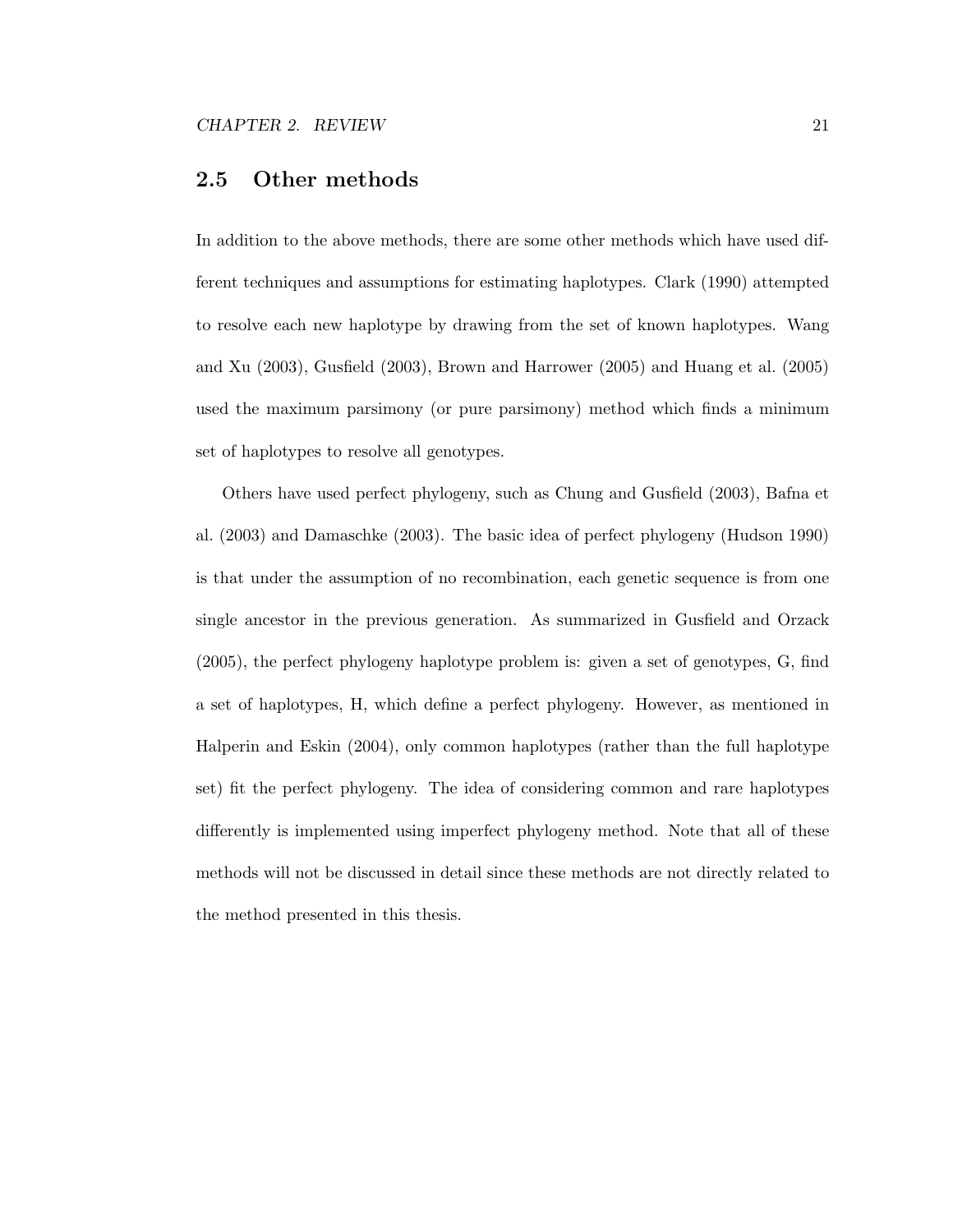# Chapter 3

# Haplotype inference using an HMM

Today's genetic information is inherited from many generations of ancestors. Therefore, all current haplotypes and genotypes can be assumed to descend from some ancestral haplotype set. These ancestral haplotypes form the hidden building blocks of the haplotype inference model in this thesis. Through repeated recombinations and mutations, ancestral haplotypes can yield many different haplotypes over generations (http://www.hapmap.org/). In this thesis, A Hidden Markov Model (HMM) is used to incorporate the idea of ancestral haplotypes, recombinations and mutations, and estimate the haplotypes of unrelated individuals based on their genotypes. Brief knowledge about a Hidden Markov Model is reviewed in the next section, before it is applied to haplotype inference.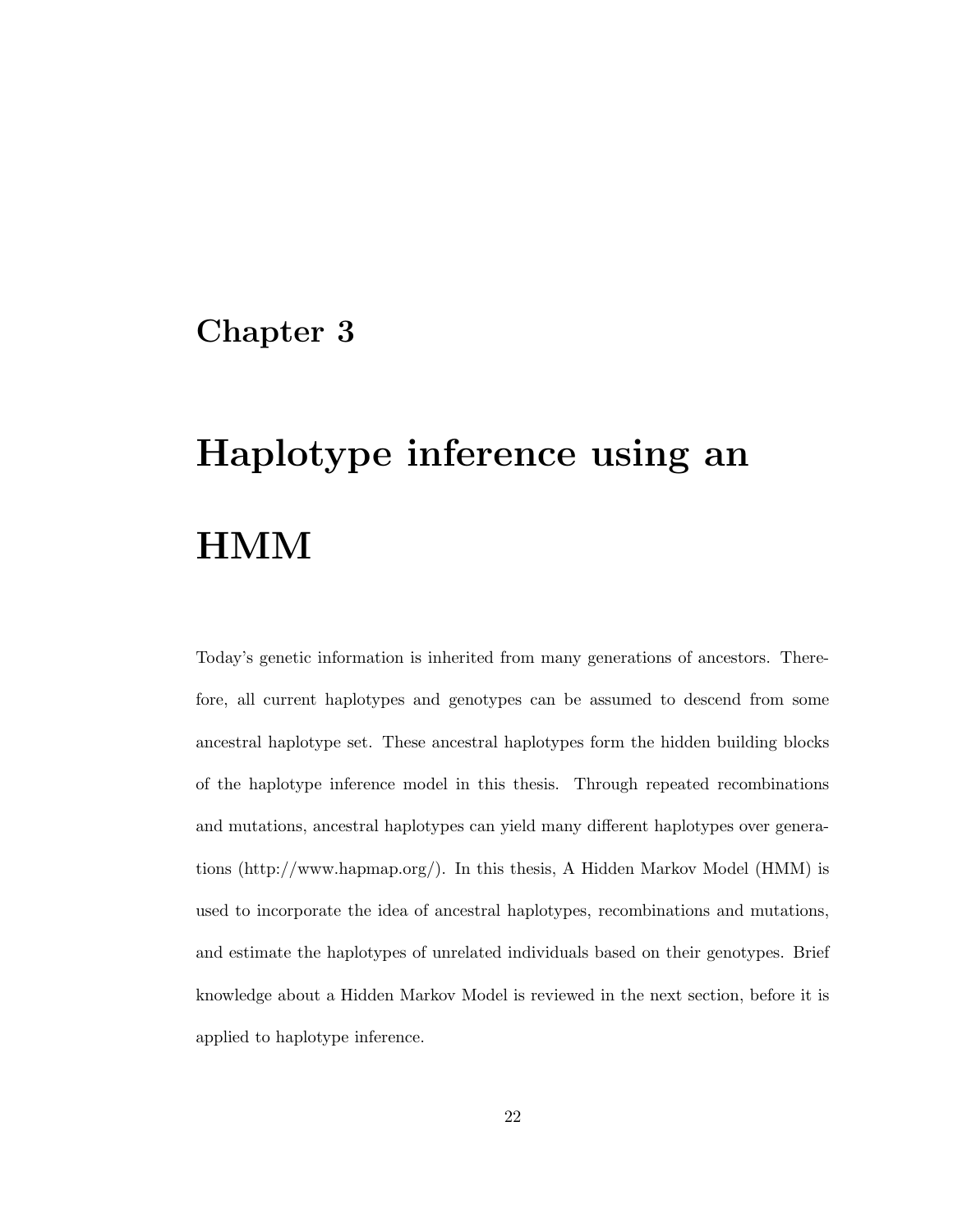# 3.1 Hidden Markov Models

The Hidden Markov Model was originally introduced in the late 1960s and early 1970s (Baum and Petrie 1966, Baum and Eagon 1967, Baum and Sell 1968, Baum et al. 1970, Baum 1972). It was first applied in speech signal processing in Baker (1975). Later it was widely applied in many areas, such as economics (Albert and Chib 1993), signal processing (Juang and Rabiner 1991), image analysis (Romberg et al. 2001), and biology, especially genetics (Churchill 1989, Kruglyak et al. 1996, Liu et al. 1999, Daly et al. 2001, Siepel and Haussler 2004).

The basic idea of Hidden Markov models is that there are hidden sequences underlying the observed ones. These hidden sequences have a Markov structure. There are three fundamental problems using a Hidden Markov model (Baum and Petrie 1966). They are calculating the probability of the observed sequences given a hidden Markov model (evaluating, also called inference); finding the most likely hidden sequences that generated the observed sequences (decoding, also known as maximization); estimating the parameters of a hidden Markov model (learning, or called estimation). Usually the learning and evaluating problems can be solved using the Forward-Backward algorithm (Baum et al. 1970), the decoding problem can be solved using the Viterbi algorithm (Viterbi 1967). In this thesis, the Forward-Backward algorithm is used. Therefore, the definition of a hidden Markov model and the Forward-Backward algorithm will be reviewed. The following material is based on Koski (2001), Rabiner (1989), Scott (2002), the web notes of Professor Roger Boyle (www.comp.leeds.ac.uk/roger/).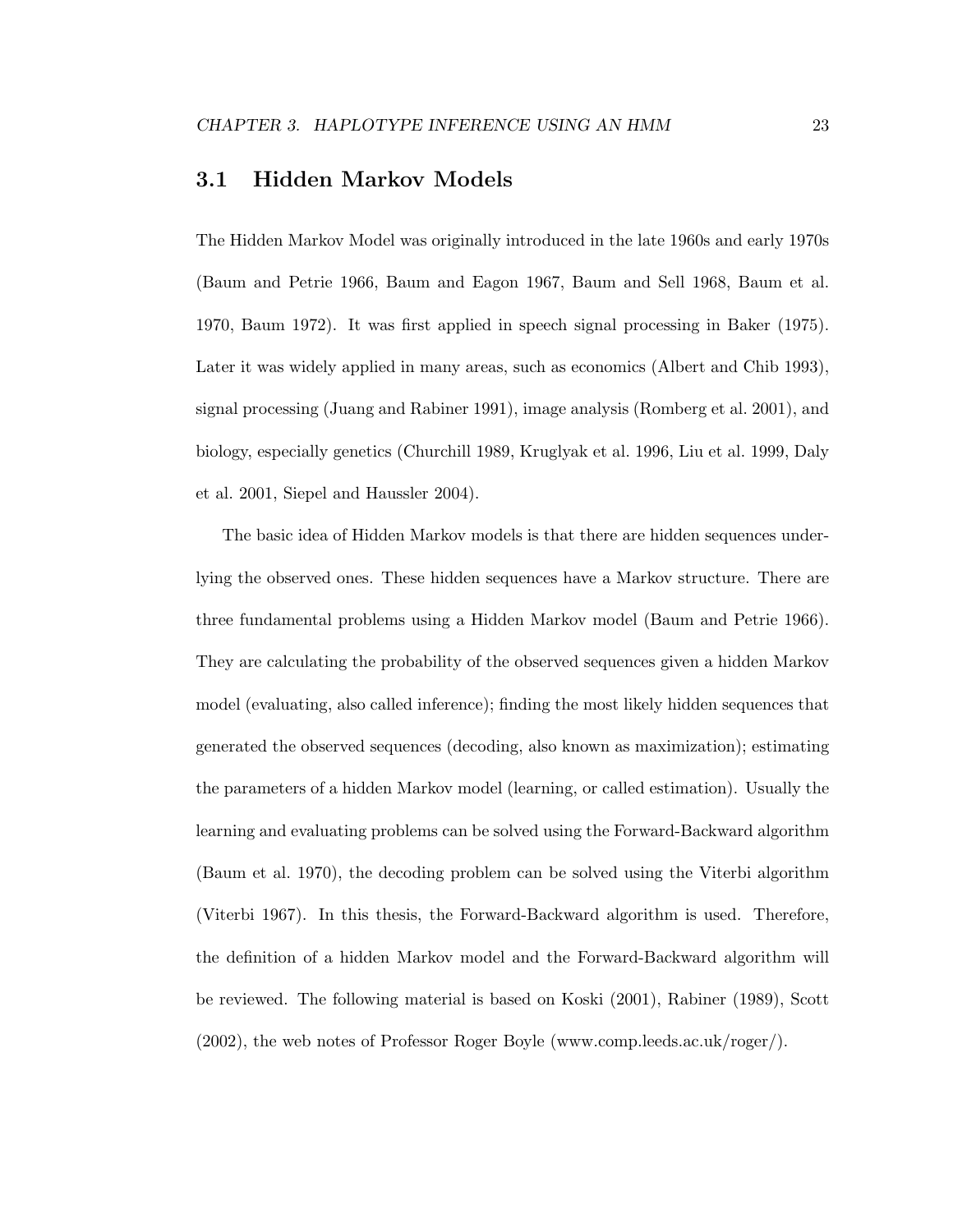In a Hidden Markov Model, there are hidden states,  $X_n \in \{1, \dots, N\}$ , and the observations,  $Y_n \in \{1, \dots, M\}$ . The hidden states are modeled using a Markov structure defined by the initial distribution of hidden states and the transition distributions between two successive hidden states. The relations between the hidden states and observed states are modeled using emission probabilities. The following notations are used.  $\pi$  is the initial distribution of hidden states, i.e.  $\pi(i)$  for  $1 \leq i \leq N$ . The transition probabilities between hidden states are written as  $a_{i,j} = P(x_{n+1} = j|x_n = i)$ , for all  $1 \leq i \leq N, 1 \leq j \leq N$ . The emission probabilities between the hidden states and the observed states are written as  $b_{j,k} = P(y_n = k|x_n = j)$ , that is the probability of observing  $y_n = k$  when the hidden state is  $x_n = j$ ,  $1 \le k \le M$ ,  $1 \le j \le N$ .

The recursive Forward-Backward algorithm was originally developed by Baum et al. (1970). The basic idea of this algorithm is explained as follows. If a sequence of symbols,  $\{y_1, \dots, y_p\}$ , is observed, then the computational cost of calculating the probability of the observed sequence  $(P(y_1, \dots, y_p))$  by summing over all possible hidden states at each time  $n, 1 \le n \le p$ , is exponential in p. Instead, using the Forward-Backward algorithm, this probability can be calculated as follows:  $P(y_1, \dots, y_p)$  $\sum$ N  $\frac{i=1}{i}$  $\alpha_n(i)\beta_n(i)$ . In this formula,  $\alpha_n(i)$  is the probability of obtaining the observed sequences up to time  $n$  and ending in hidden state  $i$ . That is,

$$
\alpha_n(i) = P(y_1, \cdots, y_n, x_n = i)
$$

 $\beta_n(i)$  is the probability of obtaining the observed sequences from time  $n+1$  to time p given that the hidden state is  $i$  at time  $n$ . That is,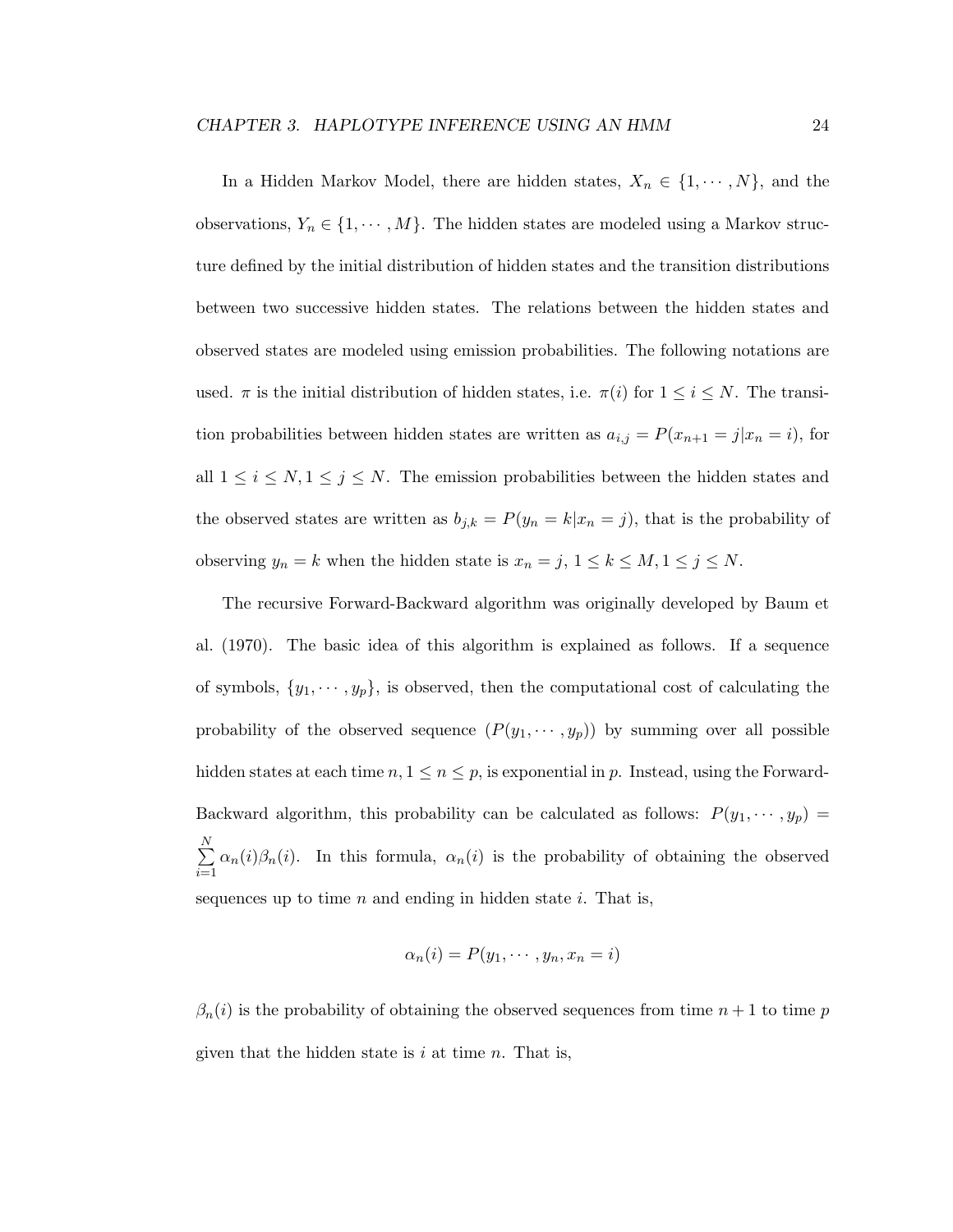$$
\beta_n(i) = P(y_{n+1}, \cdots, y_p | x_n = i)
$$

 $\alpha_n(\cdot)$  and  $\beta_n(\cdot)$  are called the forward variables and backward variables respectively. They can be calculated recursively. For the forward variables, when time  $n = 1$ ,  $\alpha_1(i) = \pi(i)b_{i,y_1}$ . For  $n > 1$ ,  $\alpha_n(i) =$  $\sqrt{ }$  $\sum$ N  $j=1$  $\alpha_{n-1}(j)a_{j,i}$   $\begin{bmatrix} b_{i,n} \end{bmatrix}$ . Similarly, for the backward variables, since there is no observed data after time p,  $\beta_p(i) = 1, (1 \leq i \leq N)$ . For the times  $n < p$ ,  $\beta_n(i) = b_{i,n+1} \sum$ N  $j=1$  $a_{i,k}\beta_{n+1}(k)$ .

The Viterbi algorithm is used to find the most probable sequence that generates the observed sequences. It uses a recursive method similar to the Forward-Backward algorithm, but with a maximization step instead of summation over all possible hidden states. Since the Viterbi algorithm is not used in this thesis, no details are reviewed in this chapter. In fact, in this thesis, instead of finding the most probable hidden sequence, I sample from its distribution using the Forward-Backward algorithm as shown later in Chapter 4 (section 4.4).

#### 3.2 The Hidden Markov Model of haplotype inference

In order to describe the hidden Markov model, key parameters and their notations will be introduced first. Observed genotypes  $(G)$  and unobserved haplotypes  $(H)$  are elements that have descended from ancestors.  $H$  is modeled using a set of ancestral haplotypes. Ancestral haplotype indexes  $(S)$  indicate from which ancestral haplotypes each individual inherited his (or her) genetic information. Present-day haplotypes are derived from the ancestral haplotypes through recombinations and mutations. Hence,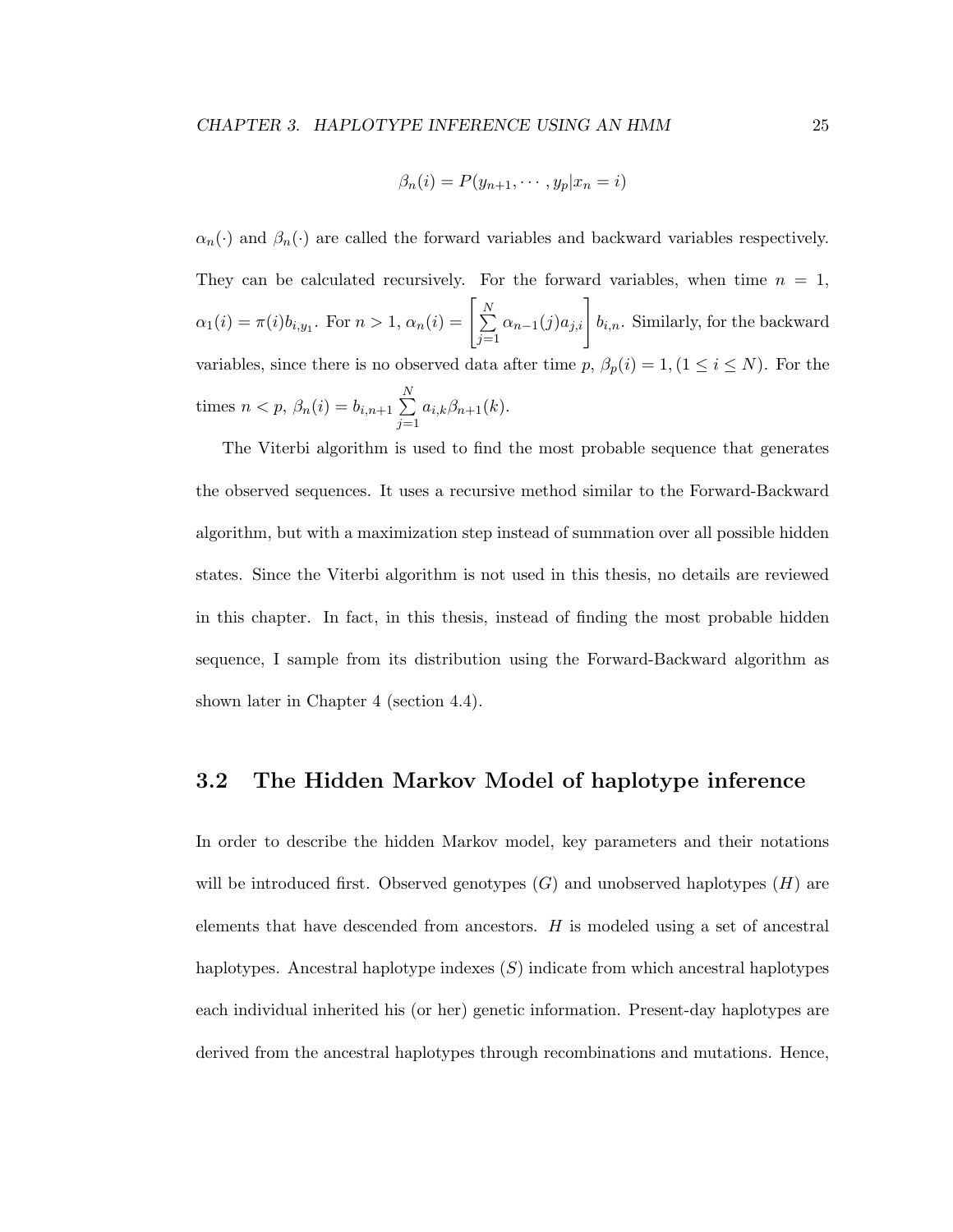recombination and mutation rates have been built into this model, with notations T and  $m$ , respectively. Since ancestral haplotypes may vary in frequencies of occurrence, another set of parameters Q has been introduced to denote the probability of randomly choosing an ancestral haplotype given that a recombination occurred between two consecutive loci. Finally, a genotyping error rate, e, allows allele differences between genotypes  $(G)$  and haplotypes  $(H)$ . Details about the above parameters are given in Table 3.1.

Relationships between ancestral haplotypes and present-day haplotypes and genotypes are modeled using a Hidden Markov Model (HMM), as shown in Figure 3.1. In this Hidden Markov Model, Genotypes (G) are the only observed elements, and the goal of building this model is to infer the haplotypes  $H$  for each person. The structure in Figure 3.1 enables the joint probability of the model to be expressed as the product of several conditional probabilities. For example, genotyping error  $e$  influences only the relationship between  $G$  and  $H$ . Hence, the joint probability of all quantities  $(A, S, T, Q, m, H, G, e)$  in this Hidden Markov Model can be written as

$$
Prob = P(T)P(Q)P(m)P(A)P(S|T,Q)P(G|H,e)P(H|A,S,m)
$$
  
\n
$$
= P(T)P(Q)P(m)P(A)P(S|T,Q)\left[\prod_{p=1}^{P} \prod_{l=1}^{L} P(G_{p,l}|H_{l,p},e)\right] \times
$$
  
\n
$$
\left[\prod_{p=1}^{P} \prod_{h=1}^{2} \prod_{l=1}^{L} P(H_{h,l,p}|A_{(S_{h,l,p}),l},m)\right]
$$
(3.1)

To illustrate the hidden Markov model and the above joint probability, a toy example is given in Figure 3.2, in which the genotype data set consists of two people, each with six loci. There are three ancestral haplotypes  $(ch1, ch2$  and  $ch3)$  in A. For person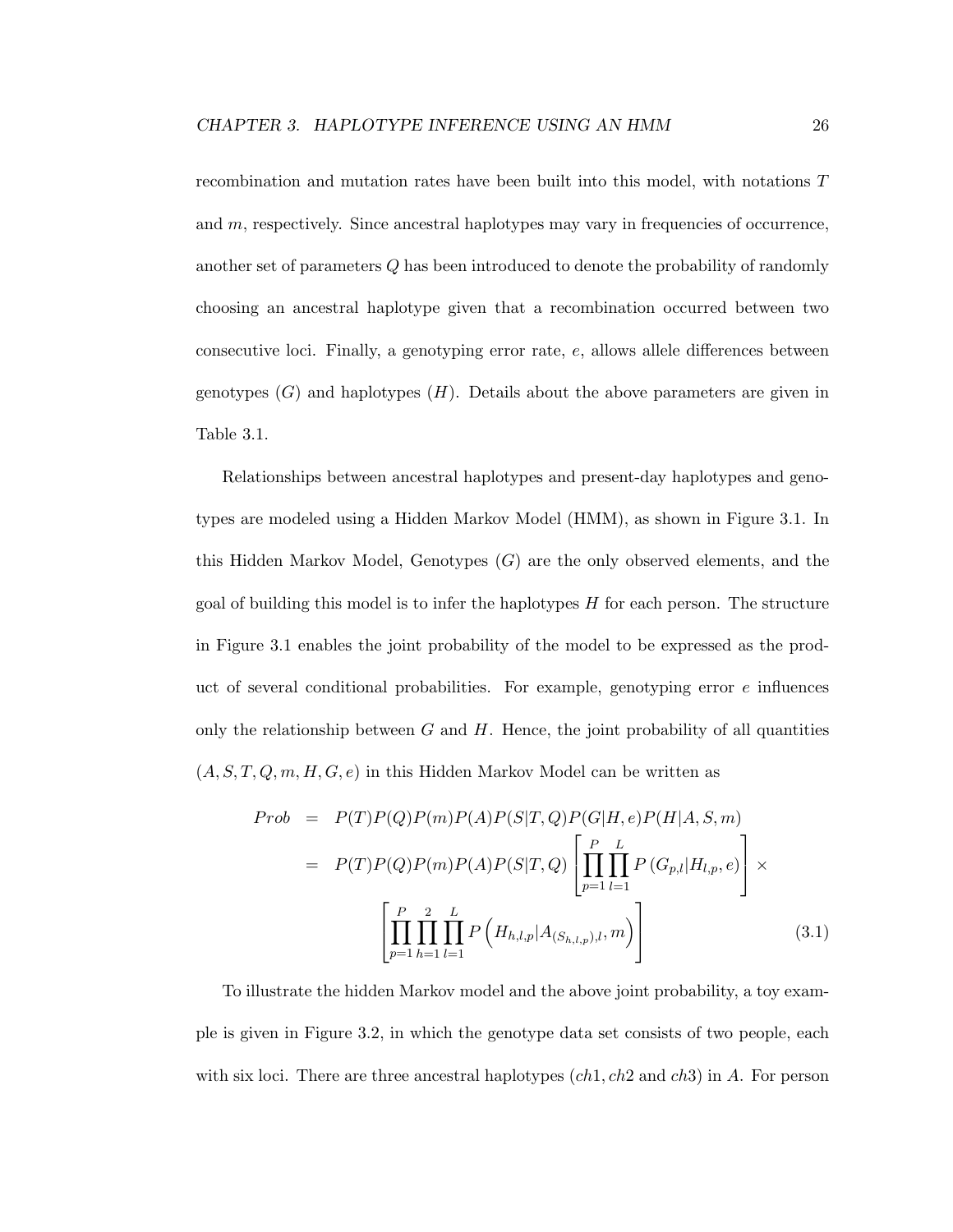$G: 2 \times P \times L$  matrix of observed genotypes.

 $G_{p,l}$ : the genotype pair of person p at locus l.

 $H: 2 \times P \times L$  array of unobserved haplotypes.

 $H_{h,l,p}$ : the haplotype allele of person p at locus l, on chromosome h.

A:  $C \times L$  matrix for C unobserved ancestral haplotypes.

 $A_{c,l}$ : the allele of ancestral haplotype c at locus l.

S:  $2 \times P \times L$  array for unobserved indexes of ancestral haplotypes.

 $S_{h,l,p}$ : the ancestral haplotype index for haplotype h of person p at locus l.

T: a vector of  $L-1$  transition probabilities.

 $T_l$ : probability of S staying with the same ancestral haplotype

between locus  $l$  and  $l + 1$ .

 $Q: C \times L$  matrix of probabilities for selecting different ancestral

chromosomes when recombination occurs.

 $Q_{c,l}$ : the probability of selecting ancestral haplotype c at locus

l when recombination happens at  $l$   $(l > 1)$ .

 $Q_{c,1}$ : the probability of picking chromosome c at the first locus.

e: the genotyping error rate that explains  $G - H$  inconsistencies.

m: the mutation rate, either a single number, or a vector of length  $L$ ,

or a matrix of size  $C \times L$ .

Table 3.1: Notations for key elements in the haplotype inference model. In total, there are  $P$ people, L loci and C ancestral haplotypes. The index h  $(h = 1, 2)$  refers to the first and the second haplotype of each person, where parental origin order is arbitrary.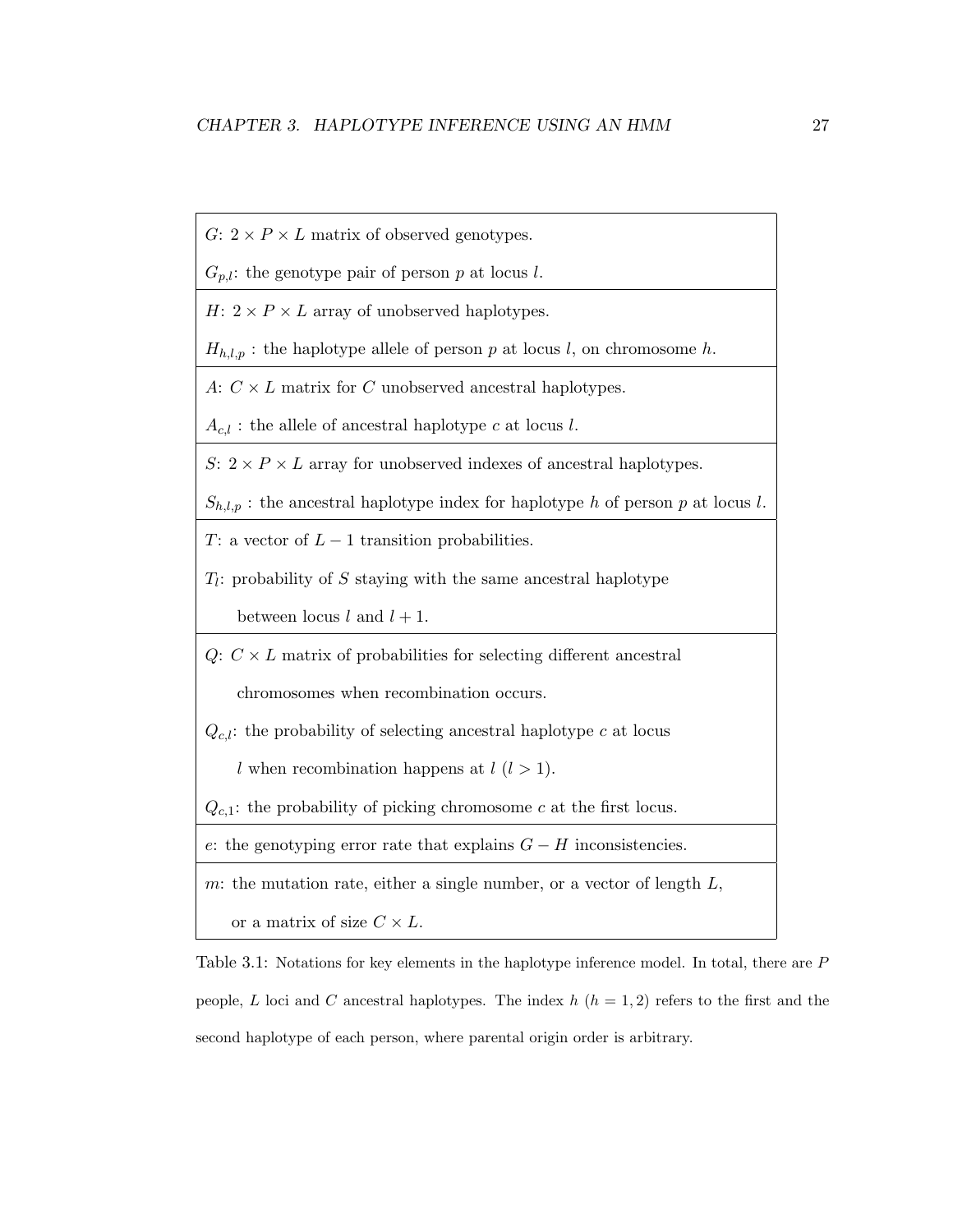

Figure 3.1: The Hidden Markov Model for haplotype inference

 $p1$ , the chromosome index S shows that two haplotypes are inherited entirely from ancestral chromosome ch1 and ch2, respectively, without recombination and mutation. For person  $p2$ , the first part of haplotype  $h1$  is inherited from ancestral haplotype ch2, but a recombination occurs between locus 4 and 5, so the rest of this haplotype is inherited from ancestral haplotype  $ch3$ . The second haplotype  $h2$  of person  $p2$  is inherited from ancestral haplotype  $ch1$ , but, there is a mutation at the first locus changing the allele from 1 to 3. For the fifth locus of person p2, the haplotype pair is  $(2, 2)$ , but the genotype is  $(4, 2)$  due to a genotyping error.  $(0, 0)$  denotes a missing genotype. Note that allele differences between  $(A, S)$  and H can be explained by mutations. Differences between G and what is expected from  $(A, S)$  can be explained by either a mutation or a genotyping error.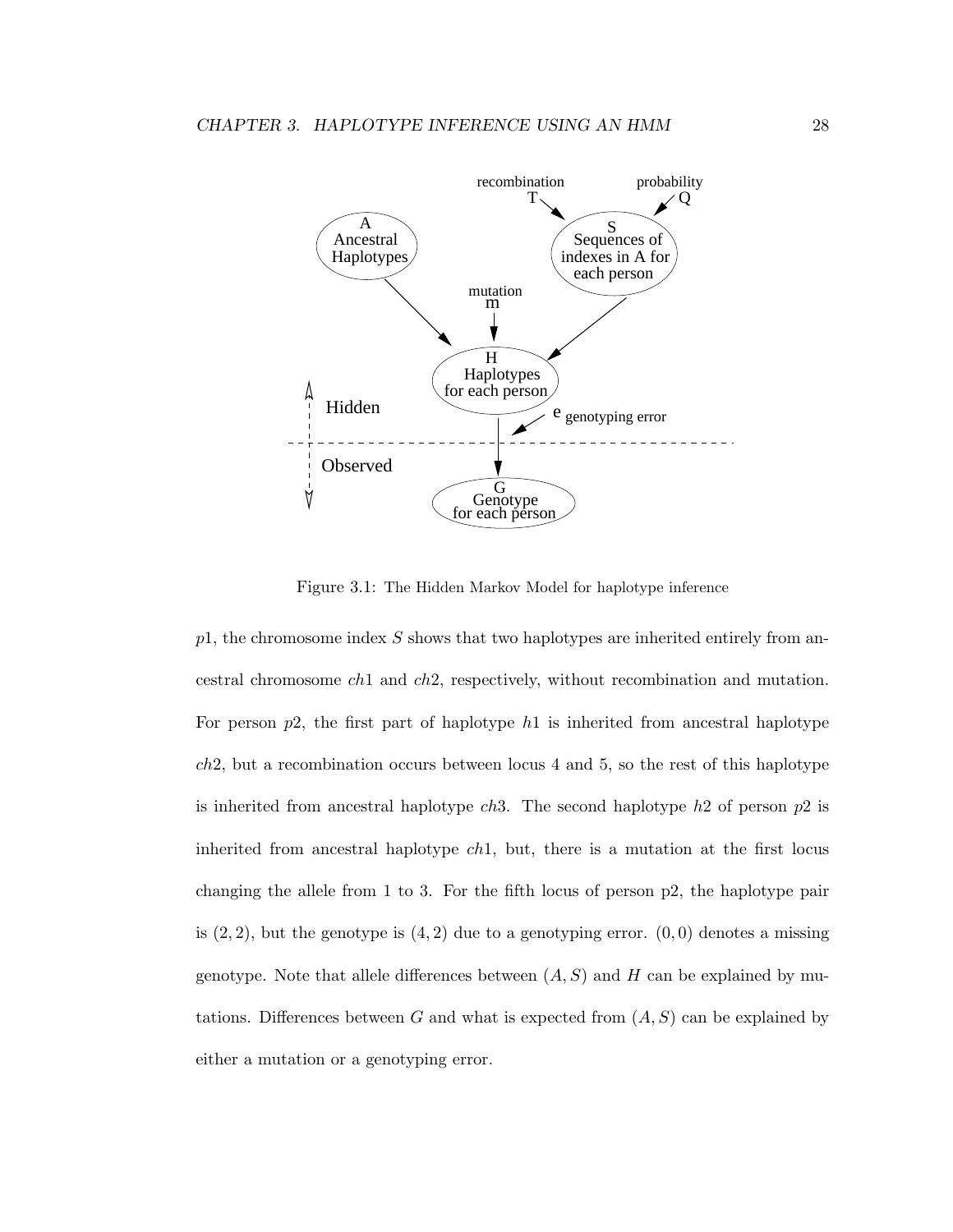It is worth emphasizing that in this model, the mutation and recombination parameters do not represent the commonly used definitions of these quantities. Mutation rates or recombination rates are usually defined as the rate of new mutation or recombinations in a single meiosis. However, the HMM parameters are designed to capture haplotype patterns that evolved over many generations. Similarly, the ancestral haplotypes are not necessarily the real haplotypes of ancestors of the set of individuals.

In this Hidden Markov Model shown in Figures 3.1 and 3.2, every element above the long dashed line is unobserved ("hidden"), and the genotypes  $(G)$  are the only observed elements. Haplotypes  $(H)$  are latent variables, and  $A, T, Q, m$  and e are unknown parameters. The hidden index sequences,  $(S)$ , are the states of the hidden Markov chain. In order to do inference on haplotypes  $(H)$ , a Bayesian approach has been used. Prior distributions are assigned to unknown parameters  $A, T, Q$ , and m. Currently the parameter  $e$  is fixed to be a constant. The posterior distributions of these unknown parameters are calculated using Bayes' theorem. The indexes S can be estimated using the Forward-Backward algorithm which will be explained in the next chapter. After obtaining the posterior estimates for all other parameters  $(A, S, T, Q, m)$ , haplotypes  $(H)$  can be reconstructed; the estimation of H will also be explained in detail in the next chapter. In the following sections, I will present the models for  $A, T, Q, S, m, e$ , and explain how the model copes with missing genotypes.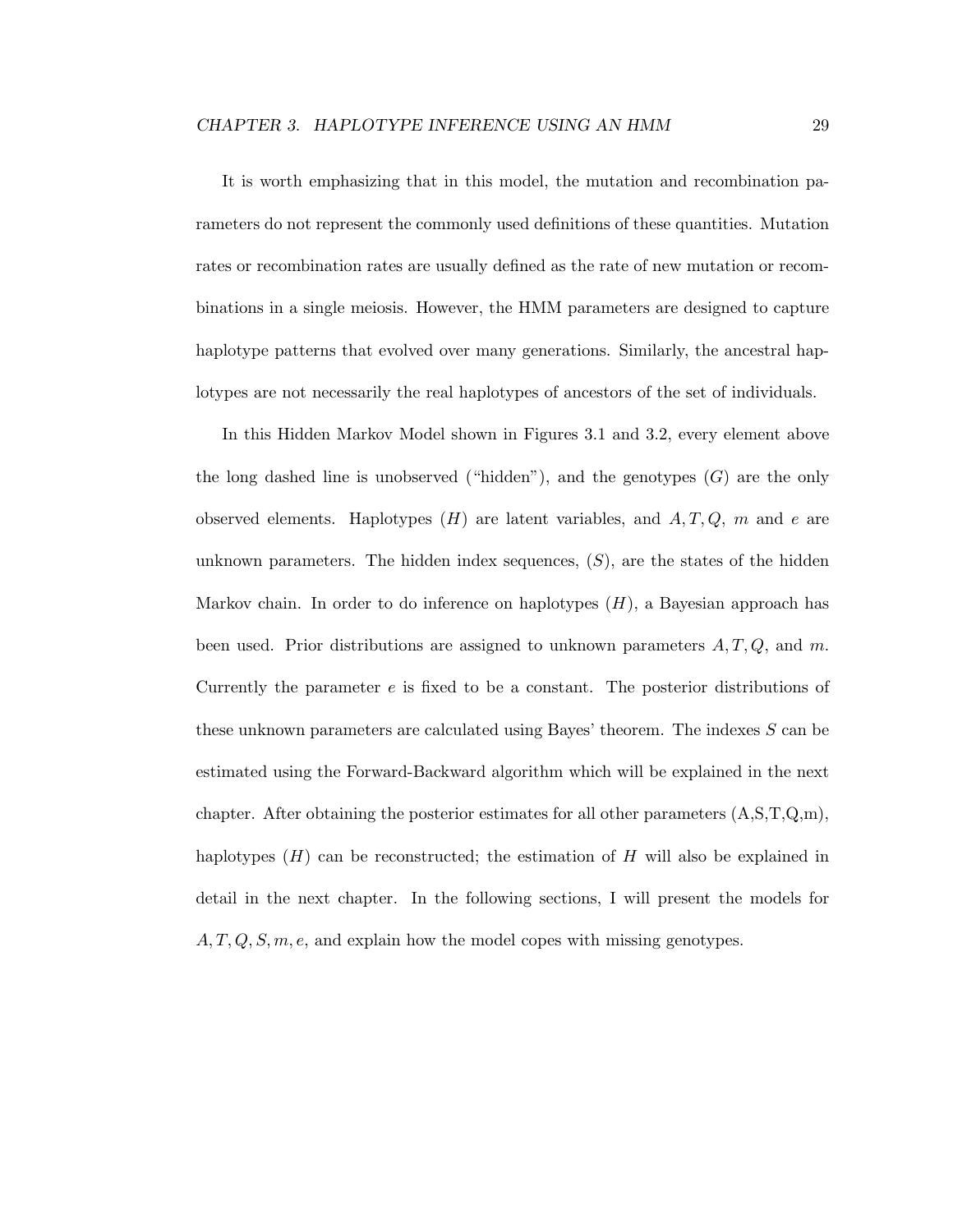

Figure 3.2: A toy example illustrating how today's haplotypes  $(H)$  and genotypes  $(G)$  were inherited from unobserved ancestors  $(A)$ . See text for detailed descriptions.

## 3.3 The ancestral haplotypes,  $A$

In my initial algorithm, a prior was assumed for ancestral haplotypes  $(A)$  in which each marker locus and each ancestral haplotype are modeled as independent. That is,  $P(A) = \prod$  $\mathcal{C}_{0}^{0}$  $c=1$  $\prod$ L  $_{l=1}$  $P(A_{c,l})$ , with  $P(A_{c,l}) = 1/N_l$ , where  $N_l$  is the number of possible alleles at locus l. This simple model works well for data sets with a small number of loci (e.g. less than 15) and low haplotype diversity. However, for a large number of markers with different levels of linkage disequilibrium (LD), this model may not always perform well. Therefore, in later work on SNP markers (with only 2 alleles), a high-order Markov model of order d was used as a prior distribution for A. This helps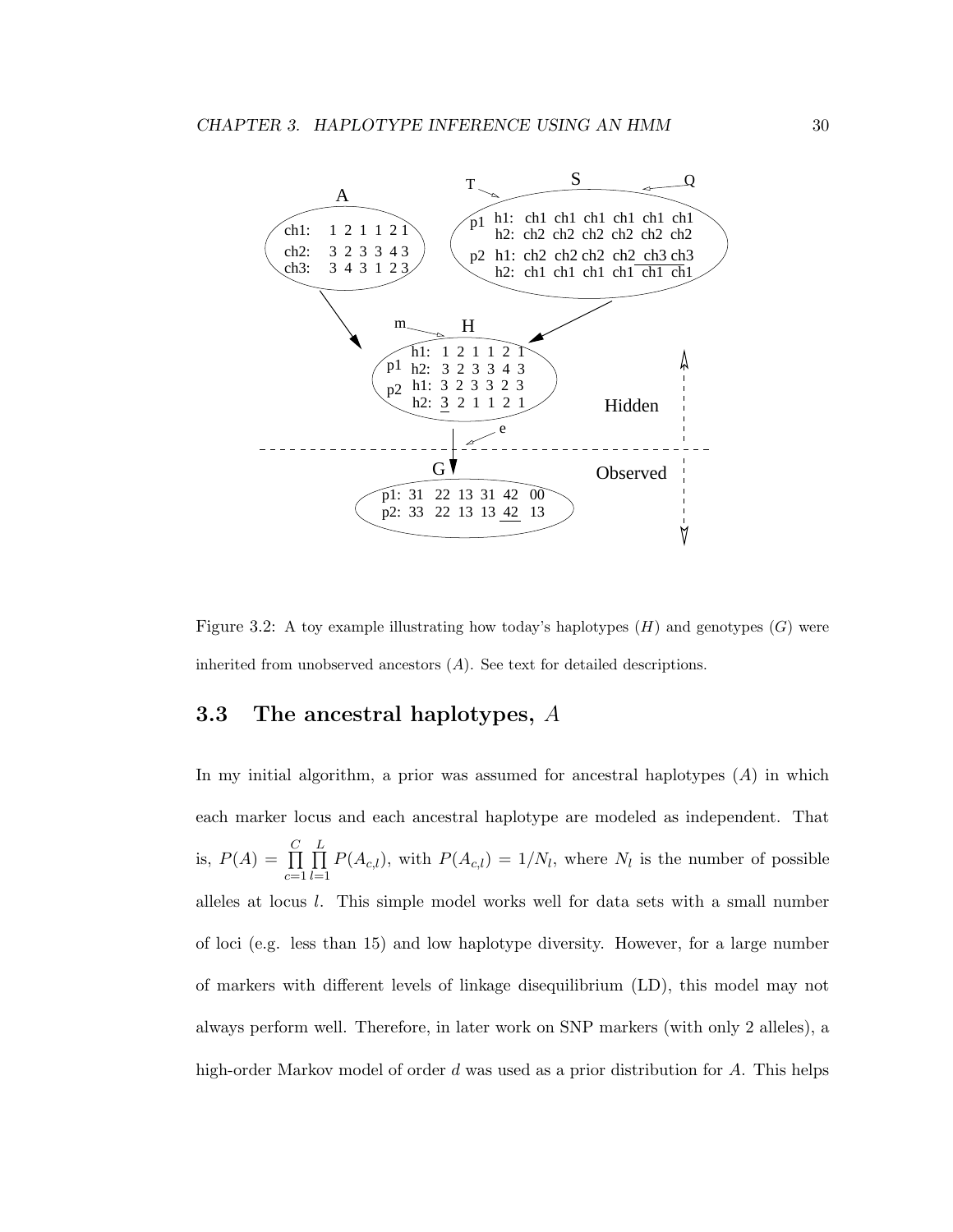to account for linkage disequilibrium between loci. For an order d Markov model, the probability of A is then:

$$
P(A) = P(A_1, \cdots, A_d) \prod_{l=d+1}^{L} P(A_l | A_{l-1}, \cdots, A_{l-d})
$$
\n(3.2)

There are  $2^d$  possible allele combinations at d consecutive SNP markers. At locus l, let the probability of seeing allele 1, conditional on the  $i^{th}$   $(i = 1, \dots, 2^d)$  allele combination at the *d* previous loci, be  $p_i$ . The probability of allele 2 is  $1 - p_i$ . Each  $p_i$ is independently given a  $Beta(a_1, b_1)$  prior distribution, with density denoted as  $f(p_i)$ . At each locus l, the observed counts of the  $2^{d+1}$  possible ancestral haplotypes at the d + 1 loci  $(l - d, \dots, l)$  are denoted as  $x_1^1, x_1^2, x_2^1, x_2^2, \dots, x_2^1$  $\frac{1}{2^d}, x_2^2$  $2_d^2$ . Thus, we obtain

$$
P(A_l|A_{l-1},\cdots,A_{l-d},p_1,\cdots,p_{2^d})=p_1^{x_1^1}(1-p_1)^{x_2^2},\cdots,p_{2^d}^{x_{2^d}^1}(1-p_{2^d})^{x_{2^d}^2}
$$
 (3.3)

After integrating out the  $p_i$  parameters,  $i = 1, 2, \dots, 2^d$ , denote the second part of equation  $(3.2)$ ,  $\prod$ L  $_{l=d+1}$  $P(A_l|A_{l-1},\cdots,A_{l-d}),$  as II. In fact,  $II = \prod$ L  $_{l=d+1}$  $\int_1^1$ 0  $\cdots \int^1$  $\int_{0}^{t} f(p_1), \cdots, f(p_{2^d}) P(A_l | A_{(l-d):(l-1)}, p_1, \cdots, p_{2^d})$ 

$$
= \prod_{l=d+1}^{L} \left[ \frac{\Gamma(x_1^1 + a_1)\Gamma(x_2^2 + b_1)}{\Gamma(x_1^1 + a_1 + x_1^2 + b_1)} \cdots \frac{\Gamma(x_{2d}^1 + a_1)\Gamma(x_{2d}^2 + b_1)}{\Gamma(x_{2d}^1 + a_1 + x_{2d}^2 + b_1)} \right]
$$
(3.4)

In the above formula, the probabilities for the first  $d$  loci have been separated out from the probabilities for loci  $d+1$  and higher. These loci can be incorporated into the same model by assuming the existence of hypothetical "previous" loci,  $-(d -$ 1), ..., −1, 0, where each locus carries the same allele, say all carry allele 1. For example, if d=4, when looking at loci  $l = 1, 2, 3$ , and 4, we assume the existence of loci  $-3, -2, -1$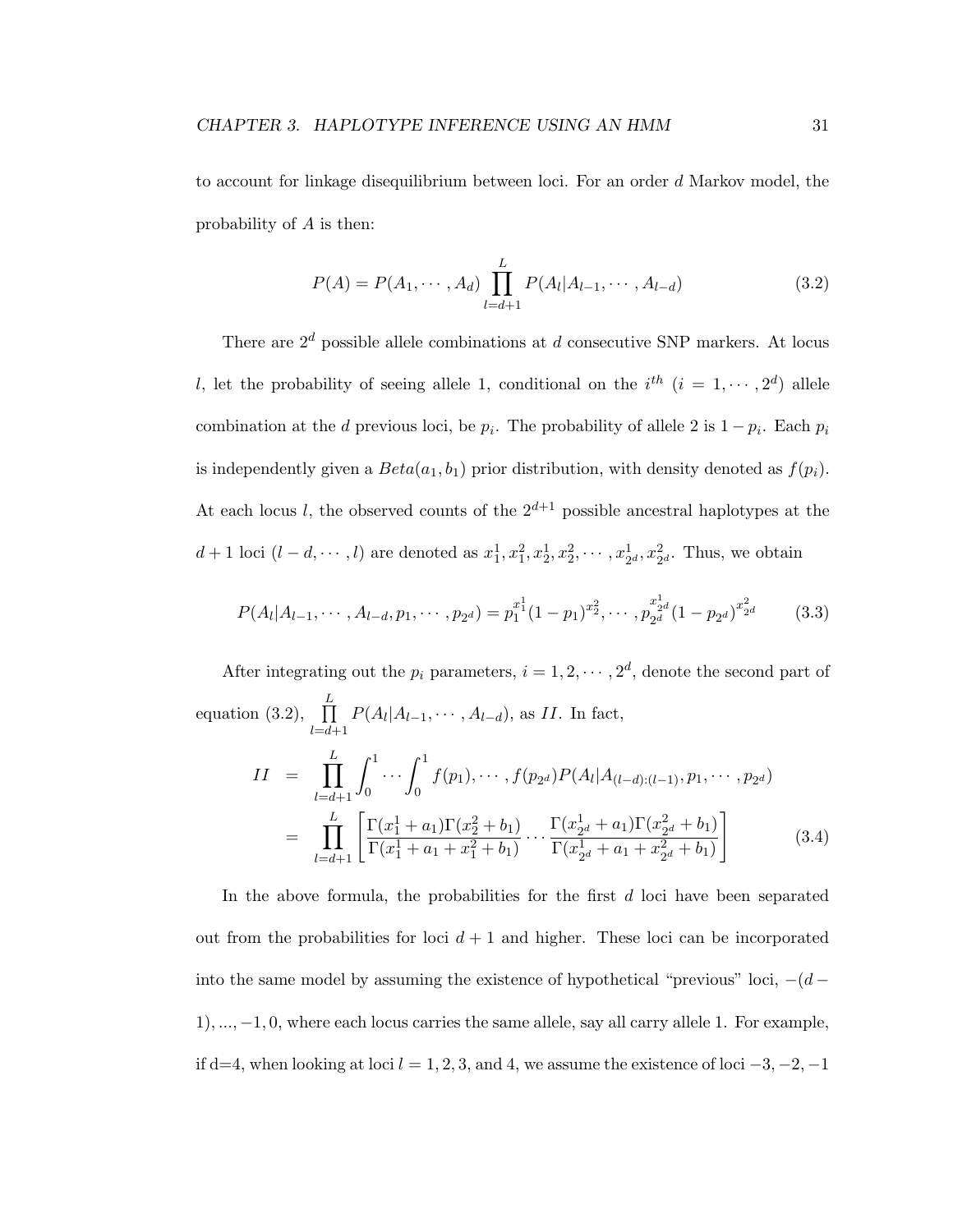and 0 loci all carrying allele 1. With this assumption, the above formula (3.2) can be modified to:

$$
P(A) = \prod_{l=1}^{L} \left[ \frac{\Gamma(x_1^1 + a_1)\Gamma(x_2^2 + b_1)}{\Gamma(x_1^1 + a_1 + x_1^2 + b_1)} \cdots \frac{\Gamma(x_{2d}^1 + a_1)\Gamma(x_{2d}^2 + b_1)}{\Gamma(x_{2d}^1 + a_1 + x_{2d}^2 + b_1)} \right]
$$
(3.5)

The number of ancestral haplotypes, C, and the order of the Markov model d are fixed as constants. For a data set with a small number of markers and low haplotype diversity,  $C = 4$  to 8 will suffice. For data sets with a large number of markers and diverse haplotypes, larger C values would likely give better performance. Values of d between 1 and 4 may be appropriate, depending on the degree of linkage disequilibrium  $(LD).$ 

The prior for ancestral haplotypes A in Equation (3.5) is derived for single nucleotide polymorphism (SNP) markers only. However, it could be extended to microsatellite (multiallelic) markers as well.

#### 3.4 The recombination parameter,  $T$

When genetic information is passed on from one generation to another, two homologous chromosomes may recombine and exchange segments during the early stages of cell division. This is the definition of recombination over one generation. In this Hidden Markov Model, there are many generations between today's sampled individuals and their ancestors. A parameter, T, accounting for all recombinations over generations, has been used. Specifically, at locus l, let  $T_l$  be the probability that the ancestral haplotypes do not recombine. Between each locus l and  $l + 1$ , the total number of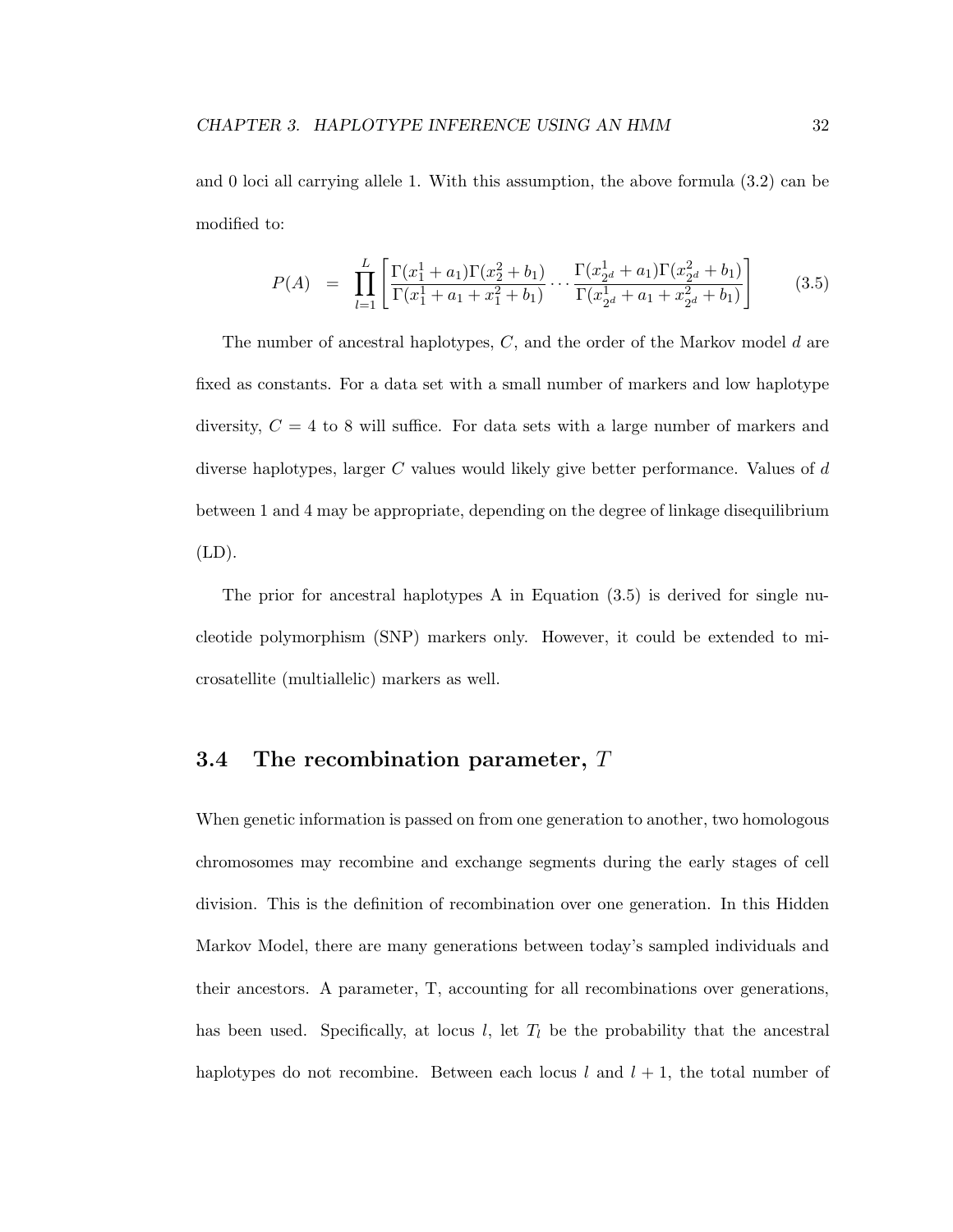sampled ancestral haplotype indexes in S that retain the same ancestral haplotype as at locus l is assumed to follow a binomial distribution with probability  $T_l$ .  $T_l$  is given a conjugate prior  $Beta(a, b)$ , with a and b selected to make the prior of T favor values close to 1, since recombination is unlikely over short distances. Note that  $1 - T_l$  can be interpreted loosely as the cumulative recombination rate over all the hypothetical generations between today and many generations ago. It should not be interpreted in the same way as the usual recombination fraction. Therefore,  $T_l$  is not necessarily constrained to be greater than 0.5, and can range between 0 and 1.

## 3.5 Ancestral haplotype probabilities, Q

When a recombination happens between locus  $l-1$  and l, the probabilities of selecting each ancestral haplotype at locus *l* is assumed to be  $Q_l = (Q_{1,l}, \dots, Q_{C,l})$ . When an ancestral haplotype does recombine between  $l-1$  and l in S, the number of copies of ancestral haplotype c that are selected is assumed to be a random variable,  $Y_{c,l}$ ,  $(c = 1, \dots, C)$ . For each locus l,  $(Y_{c,l}, \dots, Y_{C,l})$  is assumed to follow a multinomial distribution with probabilities  $Q_{1,l}, \cdots, Q_{C,l}$ . These probabilities are given a Dirichlet prior which is the conjugate prior for the multinomial distribution. Specifically, Dirichlet  $(1/C, \dots, 1/C)$  is used as the prior for the C ancestral haplotypes in  $Q_l$ . At the first locus, there is no recombination involved. Let the number of each ancestral haplotype selected at the first locus also be a random variable  $Y_{c,1}$   $(c = 1, \dots, C)$ . This vector of C variables is also assumed to follow a multinomial distribution with probabilities  $Q_{1,1}, \cdots, Q_{C,1}$ . Similar to the other loci, these probabilities are given the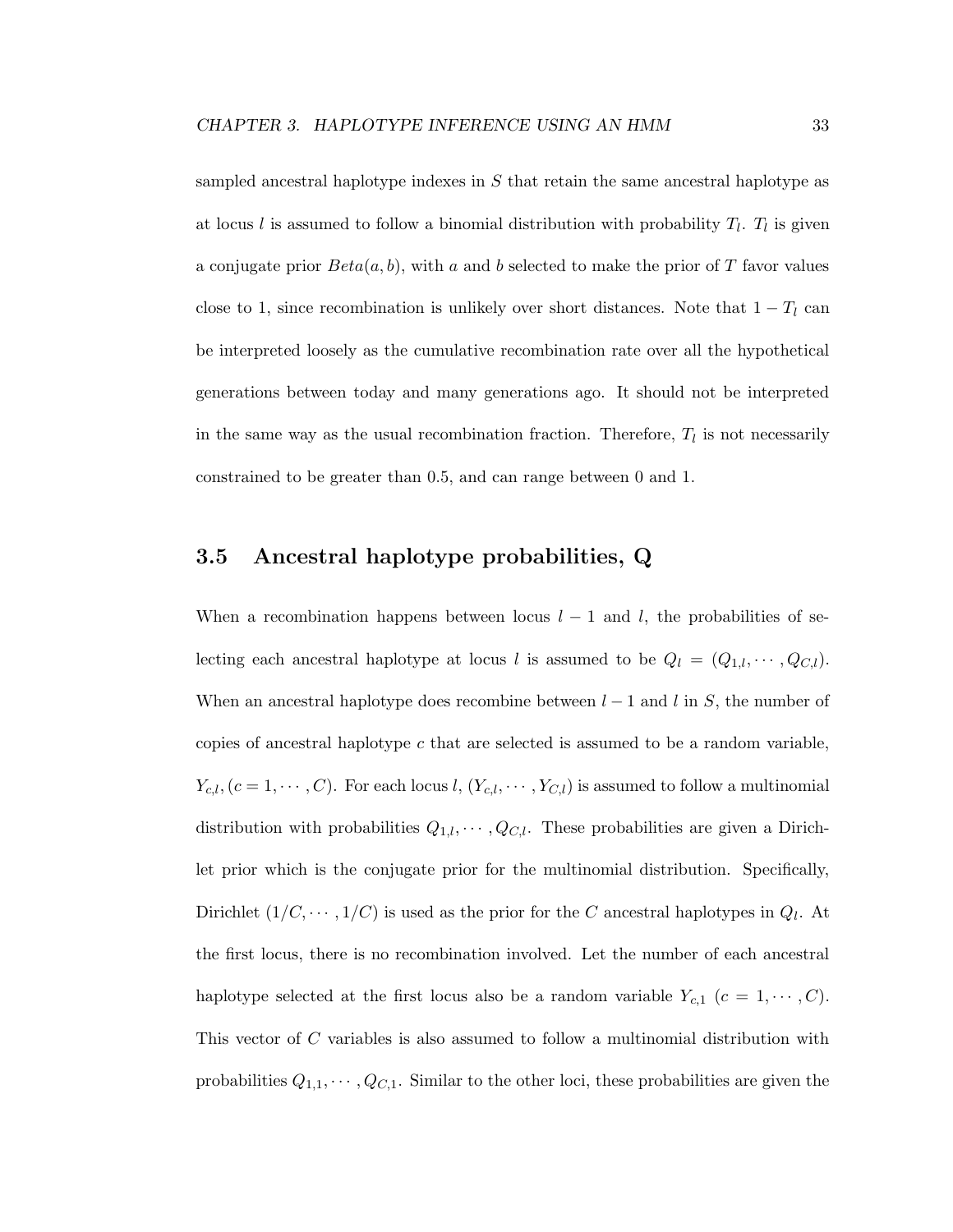same Dirichlet prior. The Dirichlet distribution is a flexible choice for this prior since it permits multiple symmetric and asymmetric modes.

#### 3.6 The hidden Markov chain,  $S$

The hidden sequences  $(S)$  indicate from which ancestral haplotypes each individual inherits genetic information. For example, for the haplotypes of person  $p$ , suppose the two hidden sequences of  $S_p$  are as follows:

 $S_{1,1:L,p}$ : ch1 ch1 ch1 ch1 ch1 ch1 ch1

 $S_{2,1:L,p}:$ ch2 ch2 ch2 ch2 ch3 ch3 ch3

This means, for person  $p$ , the alleles on the first haplotype are inherited from ancestral haplotype ch1; the alleles on the second haplotype are inherited from ancestral haplotype ch2 for the first 5 markers, and the rest of the alleles are inherited from ch3. For each person, the hidden sequence  $(S_{h,1:L,p}, h = 1, 2)$  forms a hidden Markov chain with the initial distribution  $P(S_{h,1,p} = c) = Q_{c,1}$ ,  $(h = 1, 2, c = 1, \dots, C)$  and the transition probabilities given below:

$$
P(S_{h,l,p} = ch_i \to S_{h,l+1,p} = ch_j | T_l, Q_{l+1}) = \begin{cases} T_l + (1 - T_l)Q_{ch_j,l+1} & \text{if } ch_i = ch_j \\ (1 - T_l)Q_{ch_j,l+1} & \text{if } ch_i \neq ch_j \end{cases}
$$
(3.6)

Therefore, the conditional distribution of the entire set of sequences  $(S|T,Q)$  is:

$$
P(S|T,Q) = \prod_{p=1}^{P} \prod_{h=1}^{2} \left[ P(S_{h,1,p}|Q_1) \prod_{l=1}^{L-1} P(S_{h,l,p} \to S_{h,l+1,p} | T_l, Q_{l+1}) \right]
$$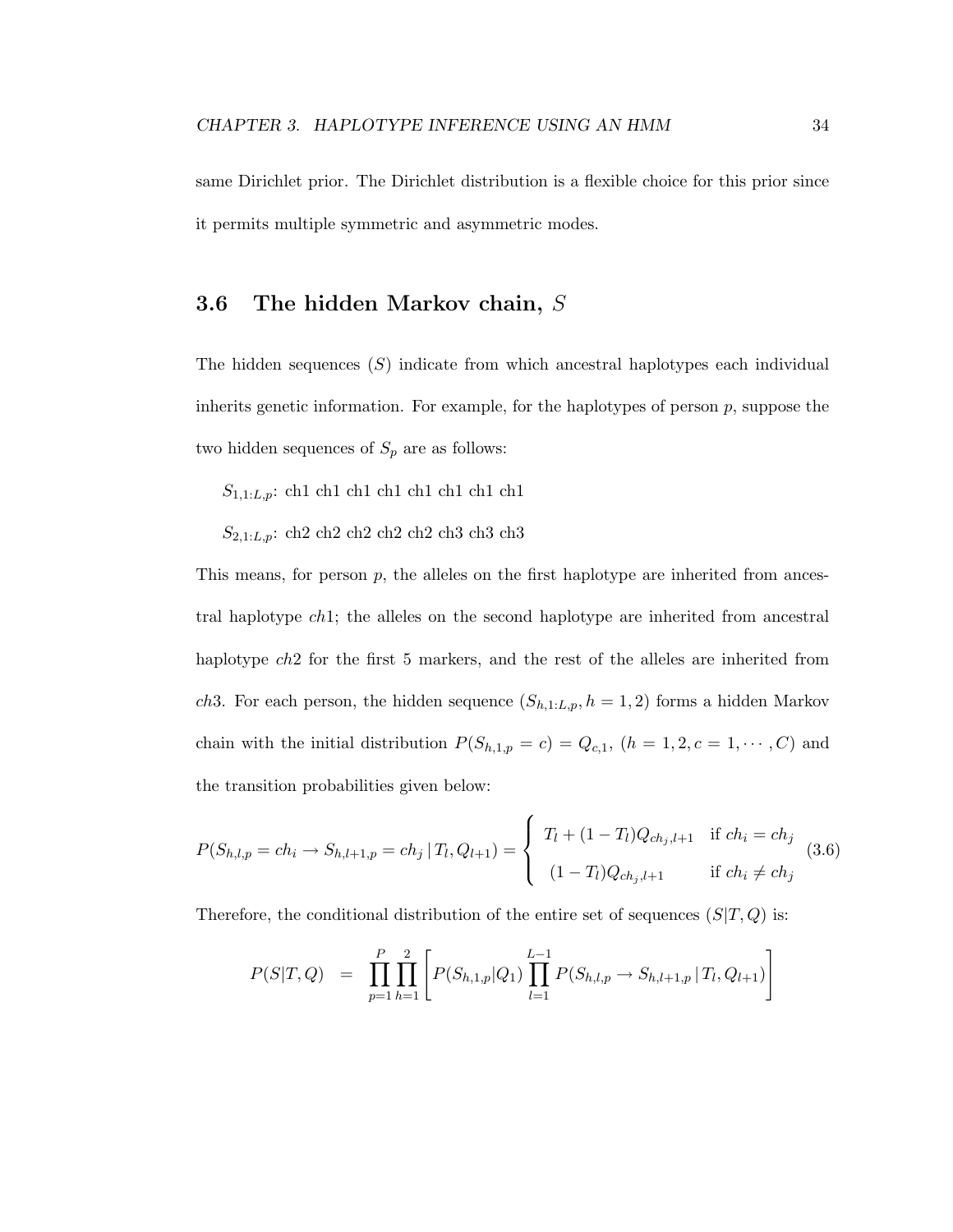## 3.7 The mutation rate,  $m$

In a living cell, many changes or mutations may occur within the deoxyribonucleic acid (DNA), the genetic material of a gene. There are several different types of mutations such as single base substitutions (a base is replaced by another), insertions (a base is added to the DNA of a gene), deletions (a base is removed from the genetic material of a gene), duplications (a part of the genome is doubled) and translocations (a small piece of a chromosome has been transmitted to nonhomologous chromosome).

In this Hidden Markov Model, the possible mutation processes have been simplified to allele substitutions. In fact, the underlying model assumption is that, for any marker, there is a list of possible alleles. For SNPs, there are two possible alleles, and for microsatellite markers, there may be  $N_l$  ( $N_l \geq 2$ ) alleles. For a given mutation rate m, a sampled haplotype allele  $H_{h,l,p}$  may carry any of the possible alleles at locus l with the probabilities shown in the following model:

$$
P(H_{h,l,p}|A_l, S_{h,l,p}, m) = \begin{cases} 1-m & \text{if } A_{S_{h,l,p},l} \text{ and } H_{h,l,p} \text{ are consistent} \\ \frac{m}{N_l-1} & \text{if } A_{S_{h,l,p},l} \text{ and } H_{h,l,p} \text{ are inconsistent} \end{cases}
$$
(3.7)

The goal of introducing this parameter is simply to explain visible allele differences between  $A_{S_{h,l,p},l}$  and  $H_{h,l,p}$ . Hence, this 'mutation' concept explains differences between  $A$  and  $H$  that may be due to a real mutation many generations ago, or may be due to other chromosomal rearrangements and recombinations. The parameter  $m$  can not be interpreted as per-meiosis mutation rate.

In the above formula, the mutation rate can be modeled in the following four different ways: (1) m is fixed as a constant, e.g.  $m = 0.0005$ , (2) m is a random variable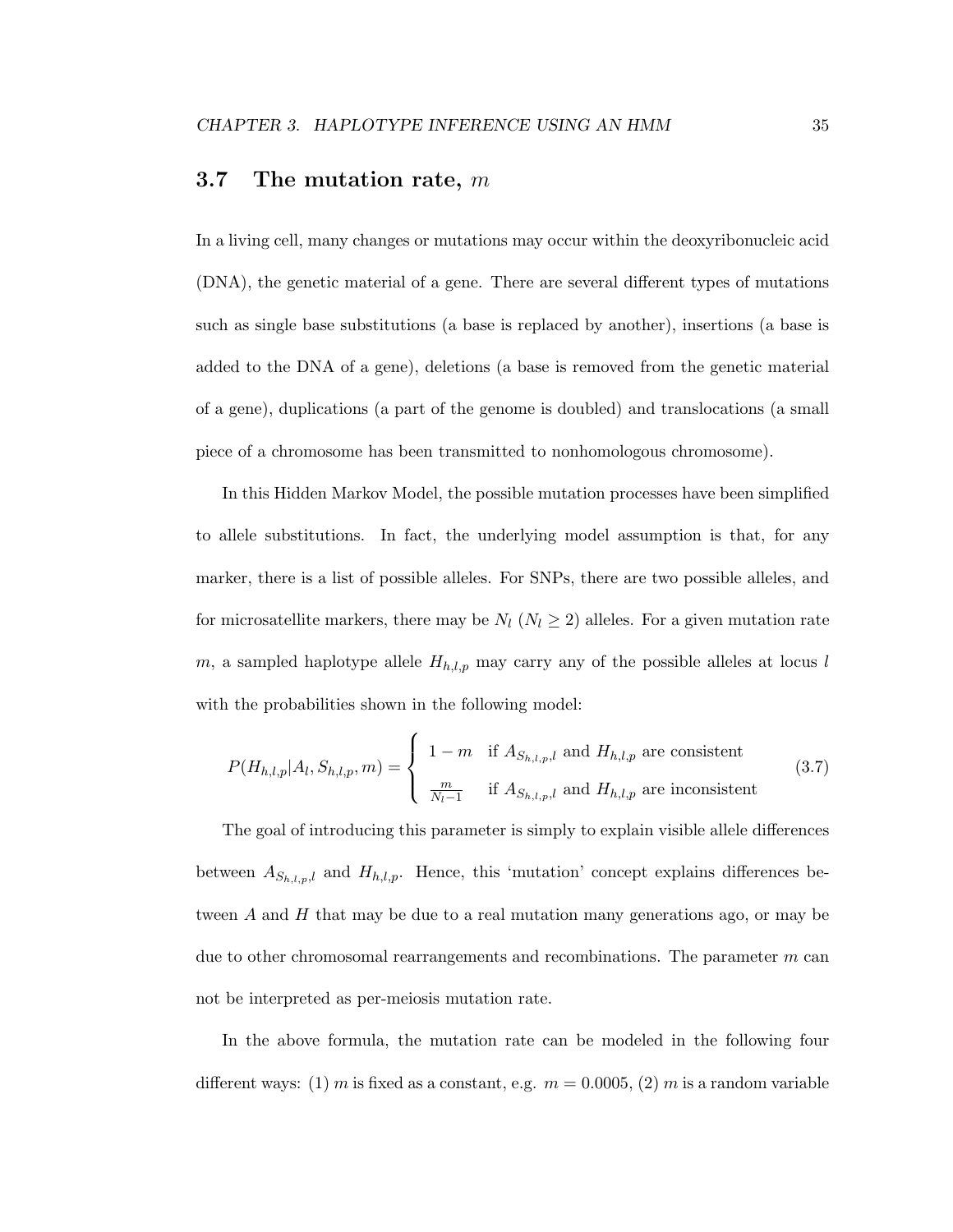for the whole data set, i.e. one mutation rate for all loci, (3) mutation rates vary by locus, that is, the mutation rate m is a vector of length L,  $m = (m_1, m_2, \dots, m_L)$ , with  $m_l$  as the mutation rate for locus l. (4) mutation rates vary by ancestral haplotype and by locus, therefore, the mutation rate m is a  $C \times L$  matrix  $m = (m_{c,l})$  with  $m_{c,l}$ being the mutation rate of ancestral haplotype  $c$  at locus  $l$ . To simplify the notation, for the options (2), (3) and (4), the following notations, 'm.one', 'm.l' and 'm.cl' are used respectively. For the 'm.one' model (option  $(2)$ ), the overall mutation rate m is assigned a prior  $Beta(a_m, b_m)$ . For the 'm.l' model (option (3)), this mutation rate is a vector of length  $L$ , i.e. a mutation rate is assigned to each locus. At each locus  $l$ , the mutation rate  $m_l$  is given a  $Beta(a_m, b_m)$  prior. Finally, for the 'm.cl' model (option (4)), at each locus  $l$ ,  $(l = 1, \dots, L)$  of each ancestral haplotype  $c$ ,  $(c = 1, \dots, C)$ , the mutation rate  $m_{c,l}$  is assumed to follow a  $Beta(a_m, b_m)$  prior.

In the 'm.l' and 'm.cl' models, the priors for the mutation rate of each locus and each ancestral haplotype are assumed to be the same. For a real data set, if information about mutation rates were known for different markers, then the Beta priors could be chosen to incorporate this information. The parameters  $a_m$  and  $b_m$  are chosen to favor values close to zero since mutations are relatively rare. Only the last three mutation models will be used, since the first one (with fixed mutation rate for all loci) is not a reasonable choice for real genetic studies.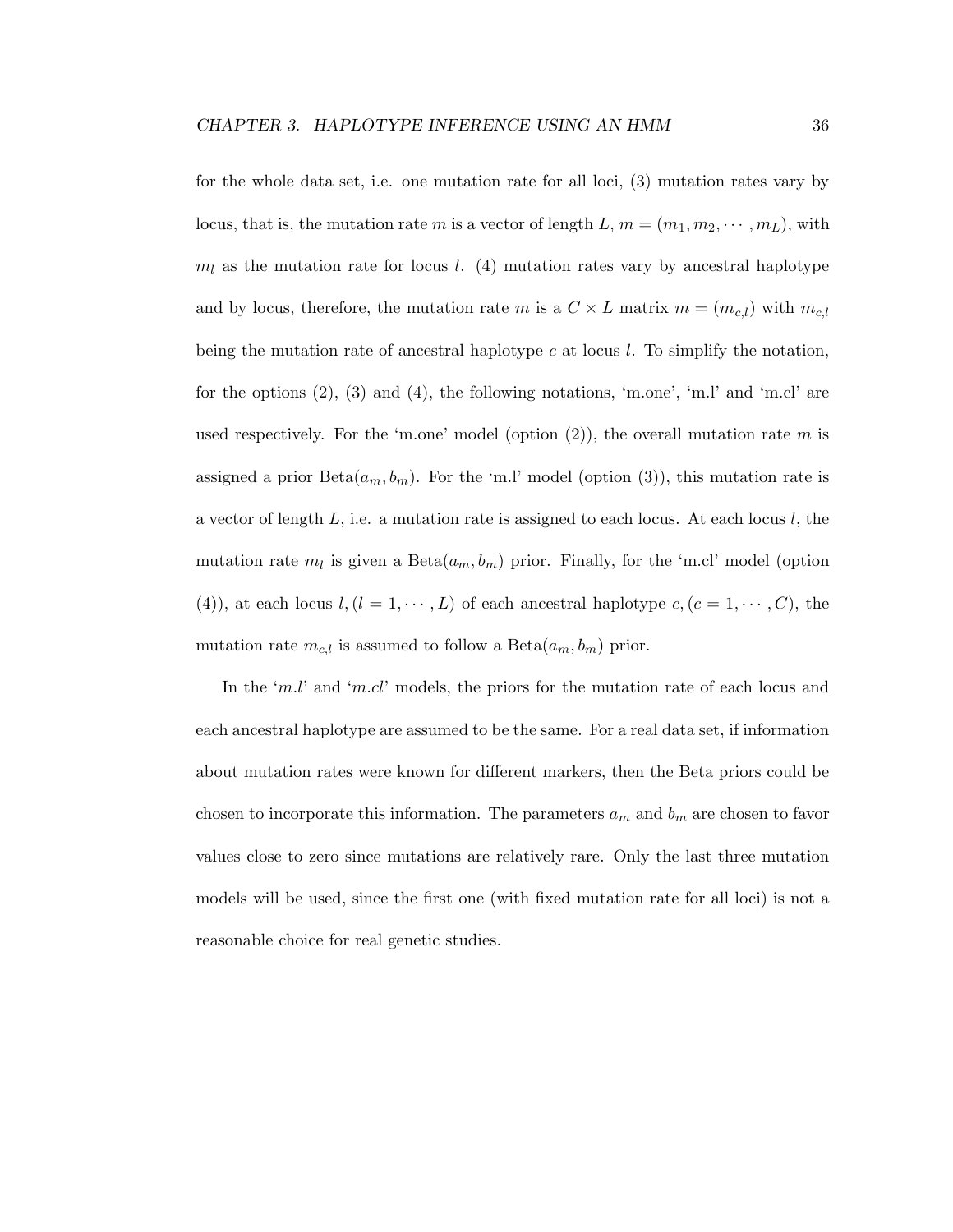## 3.8 The genotyping error rate,  $e$

Although recombination and mutation can explain the connections between ancestral haplotypes and current haplotypes, any inconsistencies between haplotypes and genotypes can not be explained by these parameters. Such inconsistencies are deemed to be measurement errors in this HMM model. In fact, all large genotype data sets are likely to contain some genotype measurement errors (Sobel et al. 2002), with error rates depending on marker type and technology used. Several authors have mentioned that even a small genotyping error rate may have a large impact on the statistical genetic analysis. A few studies, like Buetow (1991) and Abecasis et al. (2001), have shown the impact of genotyping error rate on linkage analysis, and Kirk and Cardon (2002) and Quade et al. (2005) have studied the impact of genotyping error on haplotype frequency estimation and haplotype reconstruction. Therefore, the genotyping error is also incorporated in this hidden Markov model.

Before presenting the genotyping error model, let us briefly introduce different types of genotyping error. Generally speaking, there are two types of genotyping errors: Mendelian-consistent errors (genotypes are consistent with inheritance patterns) and Mendelian-inconsistent errors (genotypes are not consistent with inheritance patterns in families). These errors could be due to errors in allele calling, incorrect data entry, interpretation and so on. Sobel et al. (2002) summarized five types of genotyping errors: (1) missing an allele, (2) misreading an allele, (3) jointly misreading both alleles, (4) adding an allele and (5) pre-gel errors, and they produced an 'empirical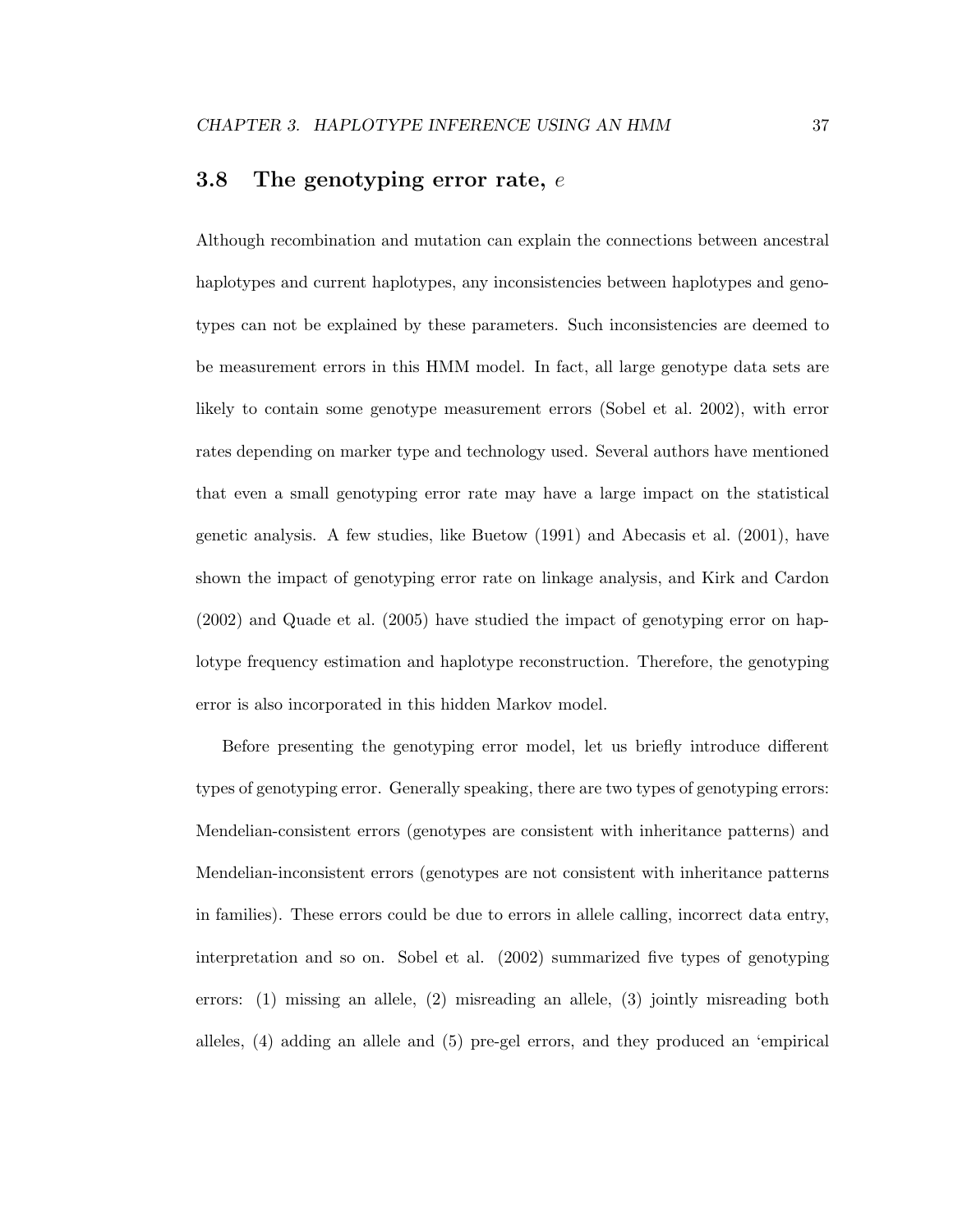penetrance model' for the genotyping error in family studies. However, their method does not apply to data on unrelated samples (Kirk and Cardon 2002).

For unrelated individuals in the Hidden Markov Model, the inferred haplotype alleles are assumed to be the "true" genotypes. If the observed genotype is not consistent with the inferred haplotype alleles, this is considered to be a potential "genotyping error" and the following model (Sobel et al. 2002) can be used:

$$
P(G_{l,p}|H_{l,p},e) = \begin{cases} 1-e & \text{if } G_{l,p} \text{ and } H_{l,p} \text{ are consistent} \\ \frac{e}{w-1} & \text{if } G_{l,p} \text{ and } H_{l,p} \text{ are inconsistent} \end{cases}
$$
(3.8)

Here e is the genotyping error rate (currently fixed at  $e = 0.001$ ), and w is the total number of all possible genotypes at locus l. If at locus l, there are  $N_l$  possible alleles, then  $w = N_l + \binom{N_l}{2}$ .

If more detailed information about a marker type and the technology used for genotyping at a specific locus is known, then the genotype error could be modeled in a more specific way. For example, if there is genotyping error at a SNP marker which is called as homozygous 'AA', then the true genotype is more likely to be 'AB' than 'BB'.

## 3.9 Dealing with missing data

Observing some missing genotypes is a common phenomenon in genetic studies, especially for large genotype collections, this is because obtaining more complete genotypes involves trade-offs between quality and quantity within certain budgets (Liu et al. 2006). Therefore, dealing with missing genotypes and estimating their effects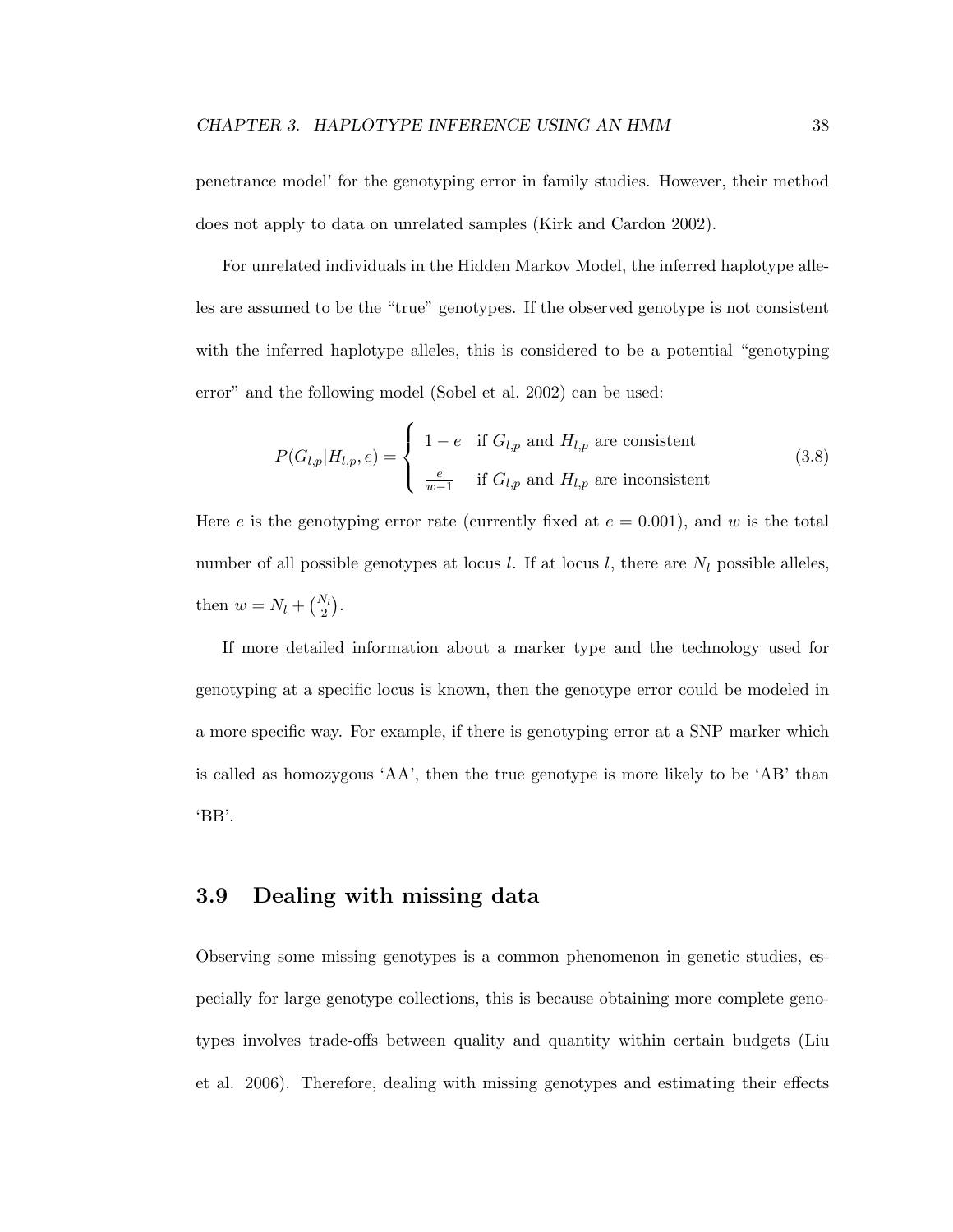are necessary in genetic studies, especially in haplotype estimation (Kelly et al. 2004) and haplotype analysis (Zhao et al. 2002, Becker and Knapp 2005, Liu et al. 2006). The usual way of handling missing genotypes for haplotype reconstruction is to assume explicitly or implicitly that they are missing at random (Excoffier and Slatkin 1995, Stephens et al. 2001, Kimmel and Shamir 2005, Rastas et al. 2005, Scheet and Stephens 2006).

In this Hidden Markov Model, the missing genotypes are also assumed to be missing at random. Generally, there are two types of missing genotypes. One type has only one allele missing, another type has both alleles missing. I treat these two cases as though the genotypes of both alleles are missing. For a specific  $G_{p,l} = (0,0)$  (i.e. genotype missing),  $P(G_{p,l}|H_{l,p},e) = 1$ , and then,  $P(G_{p,l}|A_l, S_{l,p},m) = 1$ . When the genotype is missing, the alleles of this genotype are determined by the haplotype. The probability of  $G_{p,l}$  given  $(A_l, S_{l,p})$  is the sum over all possible haplotype allele pairs, so it is 1 as well. Therefore, the haplotype and genotype allele pair estimation will be based on the posterior samples obtained from the ancestral haplotype  $(A)$  and ancestral haplotype index  $(S)$ , that is, the haplotype (genotype) allele pair is estimated based on the conditional probability  $P(H_{l,p}|A_l, S_{l,p}, m)$ .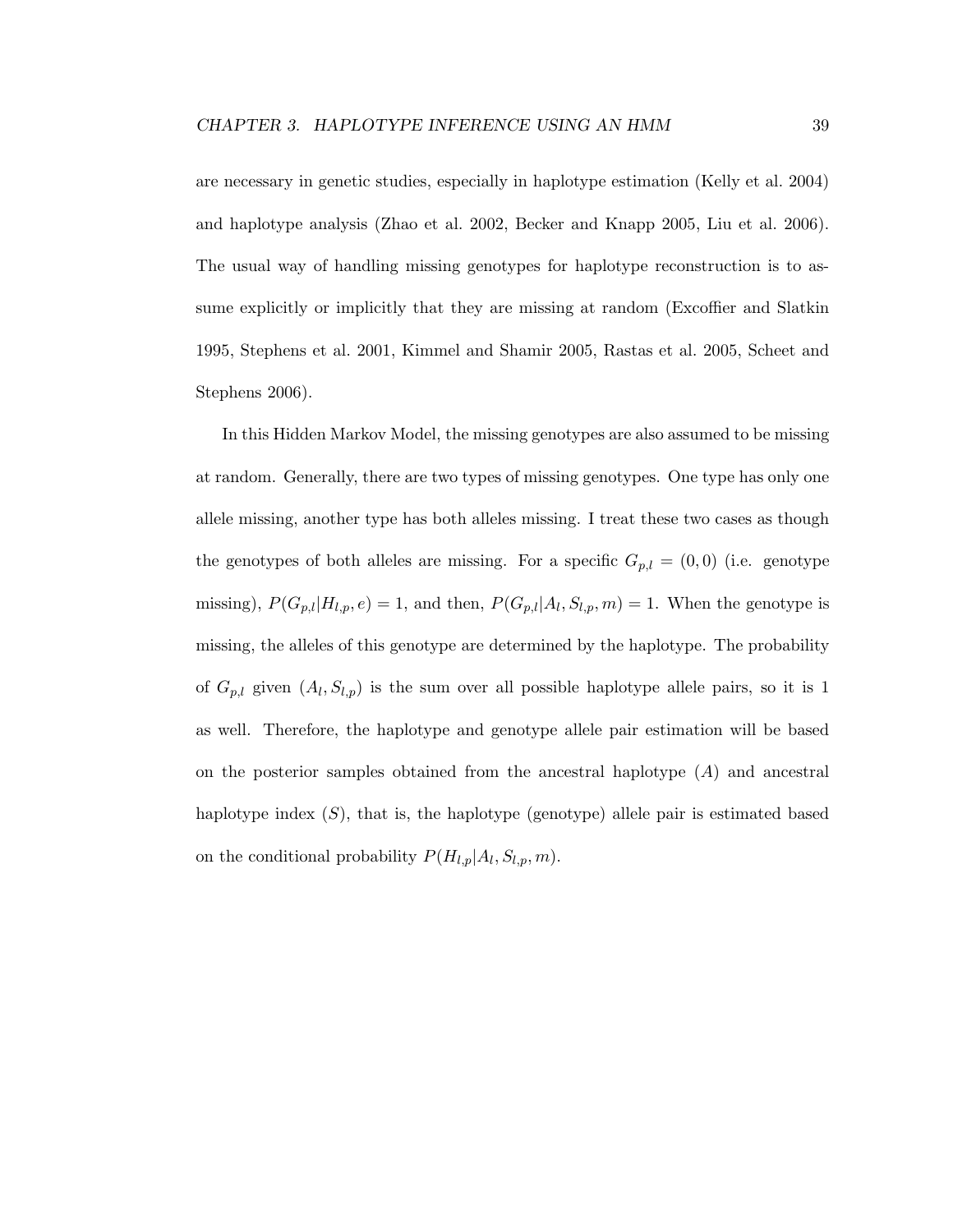## Chapter 4

# Markov Chain Monte Carlo methods

## 4.1 The overall algorithm

The joint probability of all quantities in the haplotype model of chapter 3 is:

$$
Prob = P(T)P(Q)P(m)P(A)P(S|T,Q)P(H|A,S,m)P(G|H,e)
$$
  
=  $P(T)P(Q)P(m)P(A)P(S|T,Q) \times$   

$$
\left[\prod_{p=1}^{P} \prod_{h=1}^{2} \prod_{l=1}^{L} P(H_{h,l,p}|A_{S_{h,l,p},l},m_{l})\right] \left[\prod_{p=1}^{P} \prod_{l=1}^{L} P(G_{p,l}|H_{l,p},e)\right]
$$

It would be difficult to sample A, S, T, Q and m from the conditional distribution given G, which distribution is derived from the above joint probability directly. Instead, a Markov chain that will converge to the conditional distribution (given G) is defined. The Metropolis-Hastings sampler (Metropolis et al. 1953, Hastings 1970)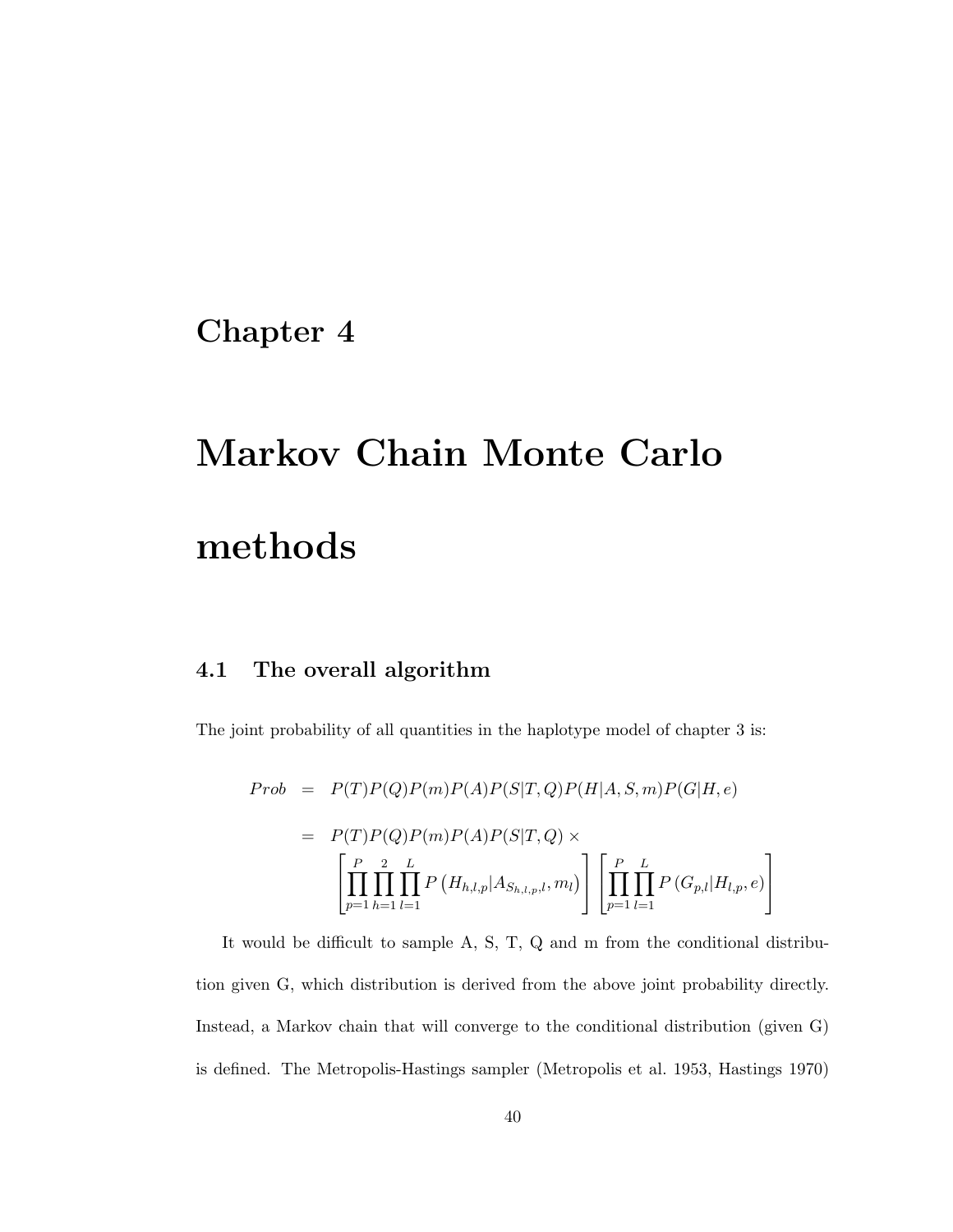and the Gibbs sampler (Geman and Geman 1984, Gelfand and Smith 1990) are two usual ways of defining such a Markov Chain. Let  $Z = \{Z_1, \dots, Z_n\}$  with a probability distribution  $P(Z_1, Z_2, \dots, Z_n)$ . The general idea of the Metropolis-Hastings algorithm is to propose a change to the components of Z, acception or rejection is based on how will this affect the probability of the Markov chain state. The basic idea of the Gibbs sampler is to sample each element by conditioning on all the other elements. That is, sample  $Z_i^t$  from  $P(Z_i^t | z_1^t, \dots, z_{i-1}^t, z_{i+1}^{t-1}, \dots, z_n^{t-1})$ . In this thesis,  $A, T, Q$  and m are updated using the Gibbs sampler. To make the Markov chain converge faster,  $S$  is updated using the Forward-Backward algorithm.

At each step of the Markov chain, the simplest version of the overall algorithm is: Step 1. Update ancestral haplotypes A using the Gibbs sampler to sample from the posterior distribution of each  $A_{c,l}$  with all the other quantities fixed, where  $c = 1, \dots, C$ and  $l = 1, \cdots, L$ .

Step 2. Update S using the Forward-Backward algorithm.

Step 3. Update T and Q by sampling from  $P(T_l|S_{l:(l+1)}, Q_{l+1})$ , where  $l = 1, \dots, L-1$ , and  $P(Q_l|S_{l:(l+1)}, T_{l-1})$ , where  $l = 2, \dots, L$ , respectively. For  $Q_1$ , it is sampled from  $P(Q_1|S_1)$ .

Step 4. Update m by sampling from  $P(m|A, S, H)$ .

In the following sections, I will explain how to use the Gibbs sampler to update each key parameter. To make the Markov chain that samples  $A, S, T, Q$  and m converge faster, haplotypes  $(H)$  are integrated out of the model, this will be discussed first in section 4.2. Modeling and updating  $A, S, T, Q, m$  will be presented in sections 4.3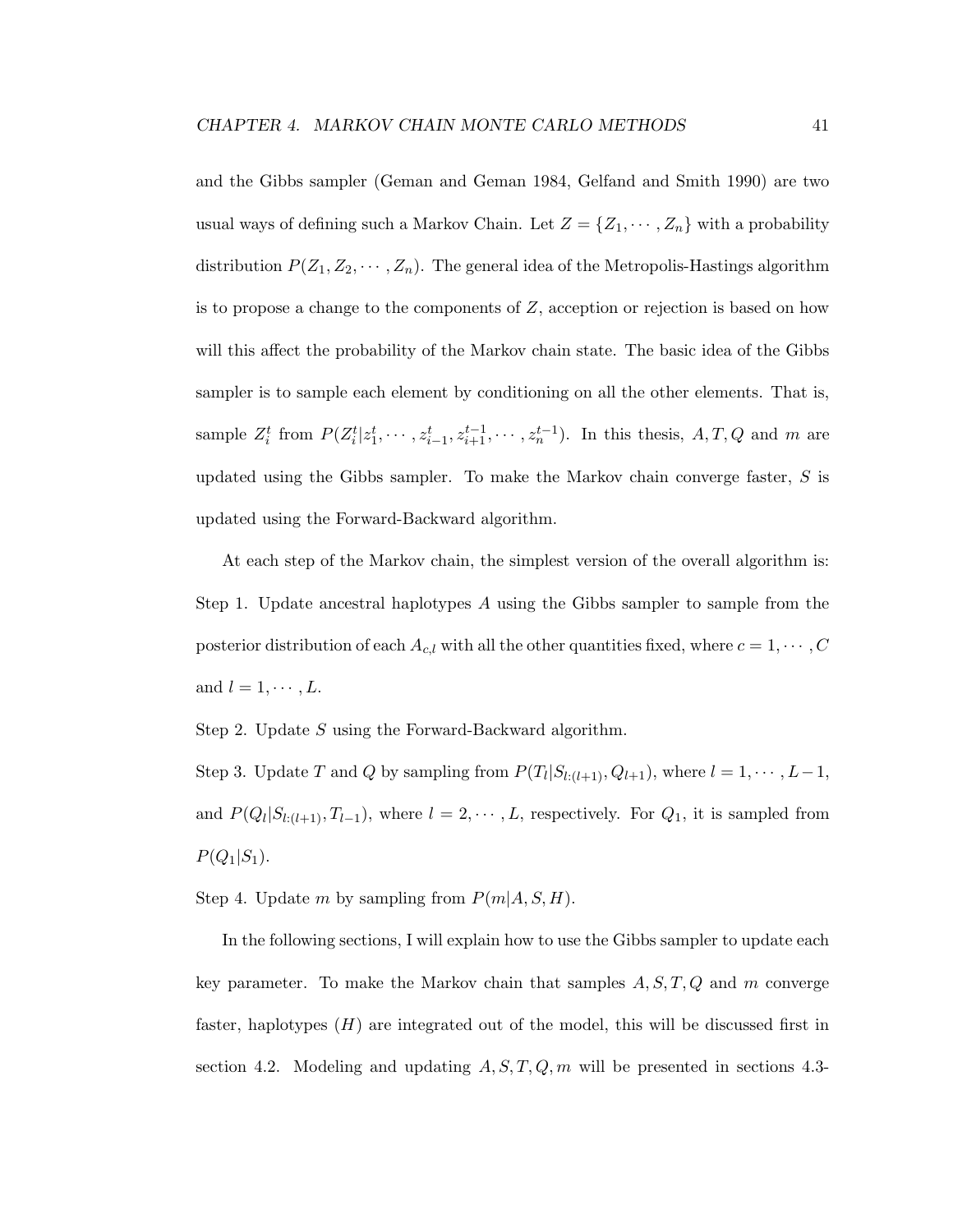4.6. Estimating the prior parameters for recombination and mutation will be shown in section 4.7. Improvements for convergence will be discussed in 4.8. Methods for estimating haplotypes  $(H)$  for each individual will be described in section 4.8.

## 4.2 Summing over H

In the above Hidden Markov Model of Figure 3.1, the haplotypes of all people,  $H$ , are elements of the model that lie between  $(A, S)$  and G. Thus, on one side,  $(A, S)$ determines  $H$ ; on the other side,  $H$  is closely related to  $G$ , since  $H$  determines the probability of G. In such situations, convergence of the Gibbs sampler may be very slow. Hence, haplotype parameters  $(H)$  have been integrated out by summing over all the possible  $N_l^2$  allele combinations, where  $N_l$  is the total number of alleles at locus l. The following is the joint probability of the hidden Markov model after integrating out H:

$$
P(A, S, G, T, Q, m, e)
$$
  
=  $\sum_{H} P(A, S, H, G, T, Q, m, e)$   
=  $P(T)P(Q)P(A)P(S)P(m) \left[ \sum_{H} P(H|A, S)P(G|H) \right]$   
=  $P(T)P(Q)P(A)P(S)P(m) \left[ \sum_{H} \prod_{p,l} P(H_{l,p}|A_{l}, S_{l,p}, m)P(G_{l,p}|H_{l,p}, e) \right]$   
=  $P(T)P(Q)P(A)P(S)P(m) \times \left[ \prod_{p,l} \sum_{H_{l,p}} P(H_{l,p}|A_{l}, S_{l,p}, m)P(G_{p,l}|H_{l,p}, e) \right]$  (4.1)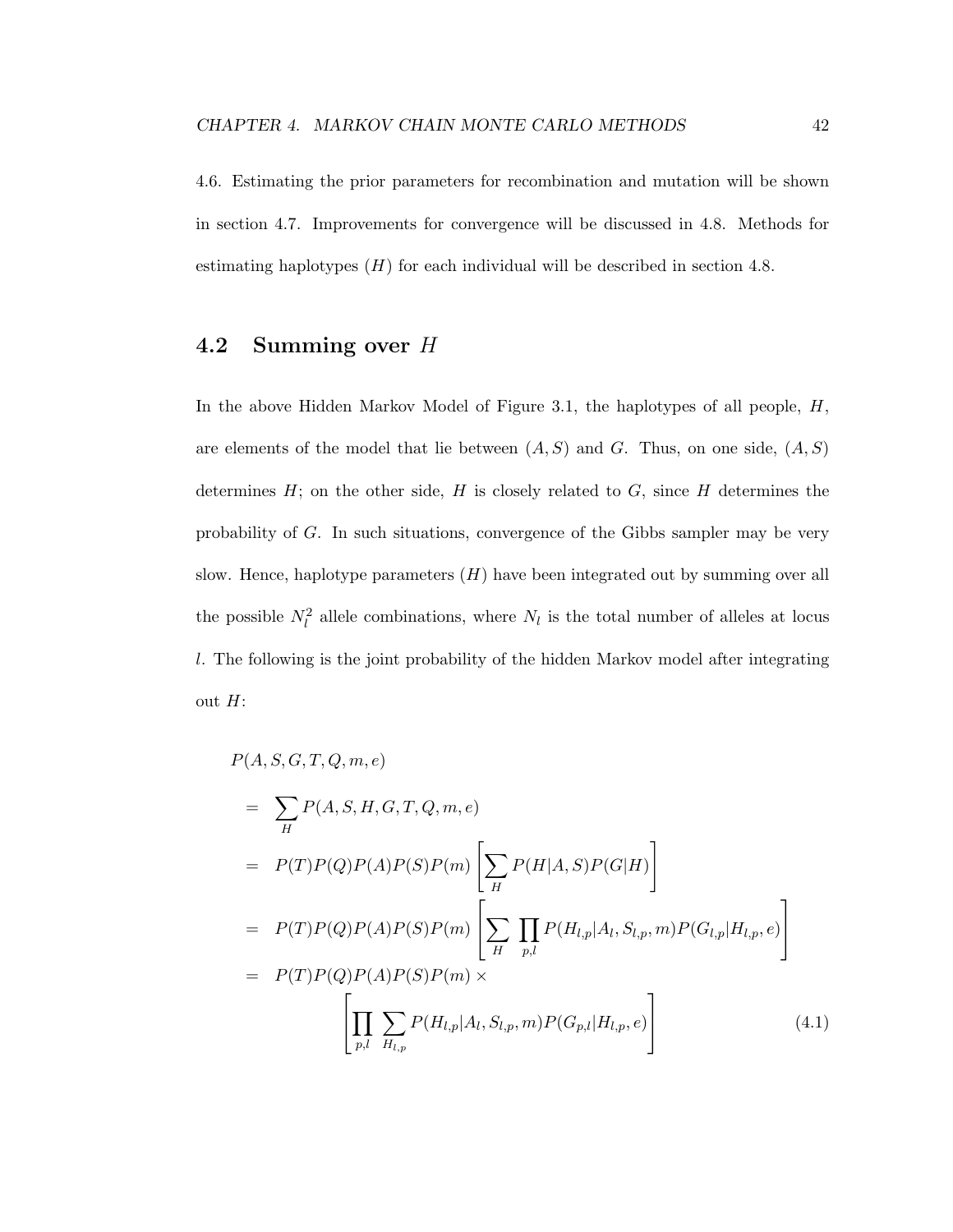ditioning on A and S.

Although estimating  $H$  is the primary goal of this thesis, the gain in speed of convergence by eliminating  $H$  from the likelihood is extremely beneficial. The parameters H are then estimated by sampling from the converged chain (sections  $4.9, 4.10$ ).

## 4.3 Updating A by summing over S

The set of ancestral haplotypes  $(A)$ , is an essential element in this model. A is updated by integrating out all possible  $S$ , similar to the arguments in section 4.2, elimination of S from the likelihood can speed up convergence by improving the mixing of A in the Markov chain. For each element  $A_{c,l}$ , integrating out S implies summing over all  $(C^2)^L$  possible values of S. This would be computationally infeasible, even for a data set with only a small number of markers. To overcome this computational difficulty, the Forward-Backward algorithm has been used. Let  $f[v, l, p]$  be the probability, of summing over all possible ways of, reaching state  $S_{l,p} = v = (ch_i, ch_j)$  at locus l of person p. For the first locus,  $f[v = (ch_i, ch_j), 1, p] = Q_{ch_i,1}Q_{ch_j,1}$ . This is the Forward step (Equation 4.2). Let  $g[v, l, p]$  be the probability of obtaining all the states conditioning on  $S_{l,p} = v = (ch_i, ch_j)$  after locus l. For the last locus,  $g[v, L, p] = P(\text{no genotypes} | S_{l,p}) = 1.$  This is the Backward step (Equation 4.3). (Note, a technique from Scheet and Stephens (2006) is adopted to reduce computation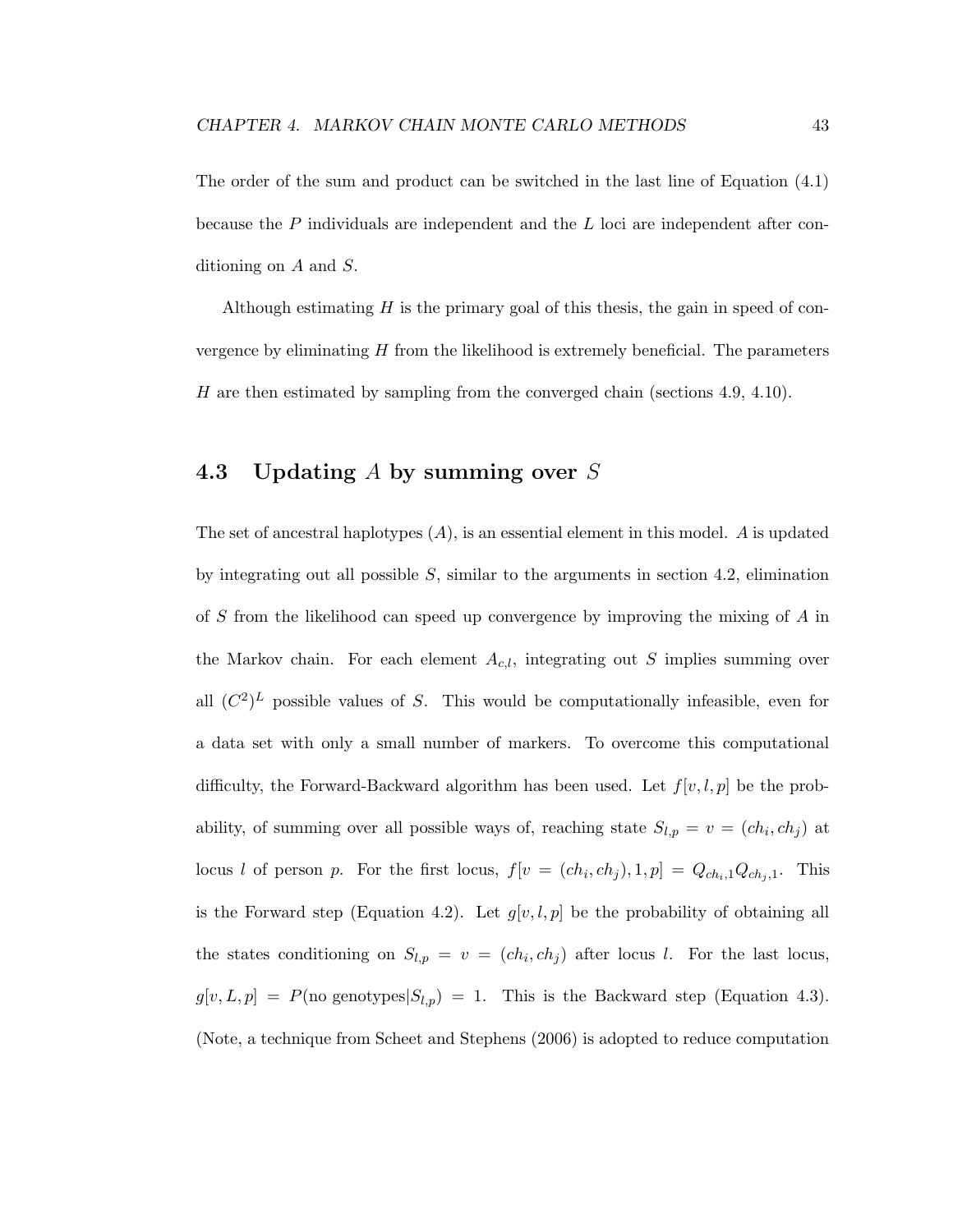time by reducing the necessary summation from  $O(C^4)$  to  $O(C^2)$ ).

$$
f[v, l, p] = \sum_{S_{1:(l-1),p}} P(G_{p,1:(l-1)} | A_{1:(l-1), S_{1:(l-1),p}} P(S_{l,p} = v | S_{l-1,p})
$$
  

$$
= \sum_{w} f[w, l-1, p] P(S_{l,p} = v | S_{l-1,p} = w)
$$
(4.2)

$$
g[v, l, p] = \sum_{S_{(l+1):L,p}} P(G_{p,(l+1):L}|A_{(l+1):L}, S_{(l+1):L,p}P(S_{l,p} = v, S_{(l+1):L,p})
$$
  

$$
= \sum_{u} g[u, l+1, p]P(S_{l+1,p} = u|S_{l,p} = v)P(G_{p,l+1}|A_{u,l+1})
$$
(4.3)

In the above formulas,  $\Sigma$ u (or  $\Sigma$ v ,  $\Sigma$ w ) means summing over all all those  $C<sup>2</sup>$  different ancestral haplotype combinations, that is  $u = (ch_i, ch_j), 1 \leq i, j \leq C$ . After summing over all possible  $S$  for each person, the joint probability of  $A$  and  $G$  given fixed  $T, Q, m$ and  $e$  is given in Equation 4.4. A toy example of using the Forward-Backward algorithm to sum over all possible  $S$  is given in Figure 4.1.

$$
P(A, G) = P(A) \prod_{p=1}^{P} P(G_p | A)
$$
  
=  $P(A) \prod_{p=1}^{P} \left[ \sum_{\text{all } S_p} P(G_p | A, S_p) P(S_p) \right]$   
=  $P(A) \prod_{p=1}^{P} \left[ \sum_{v} f[v, l, p] P(G_{p,l} | A_l, S_{l,p} = v) g[v, l, p] \right]$  (4.4)

The Gibbs sampler updates A based on the following conditional probabilities:

$$
P(A_{c,l}|\text{other elements of A}, G) \propto P(G|A)P(A_{c,l},\text{other elements of A})
$$
 (4.5)

The probability of  $\tilde{A}$  in th above Equation is calculated using Equation (3.5) of chapter 3; the probability of  $(G|A) = \prod$ P  $p=1$  $P(G_p|A)$  is calculated as shown in Equation (4.4).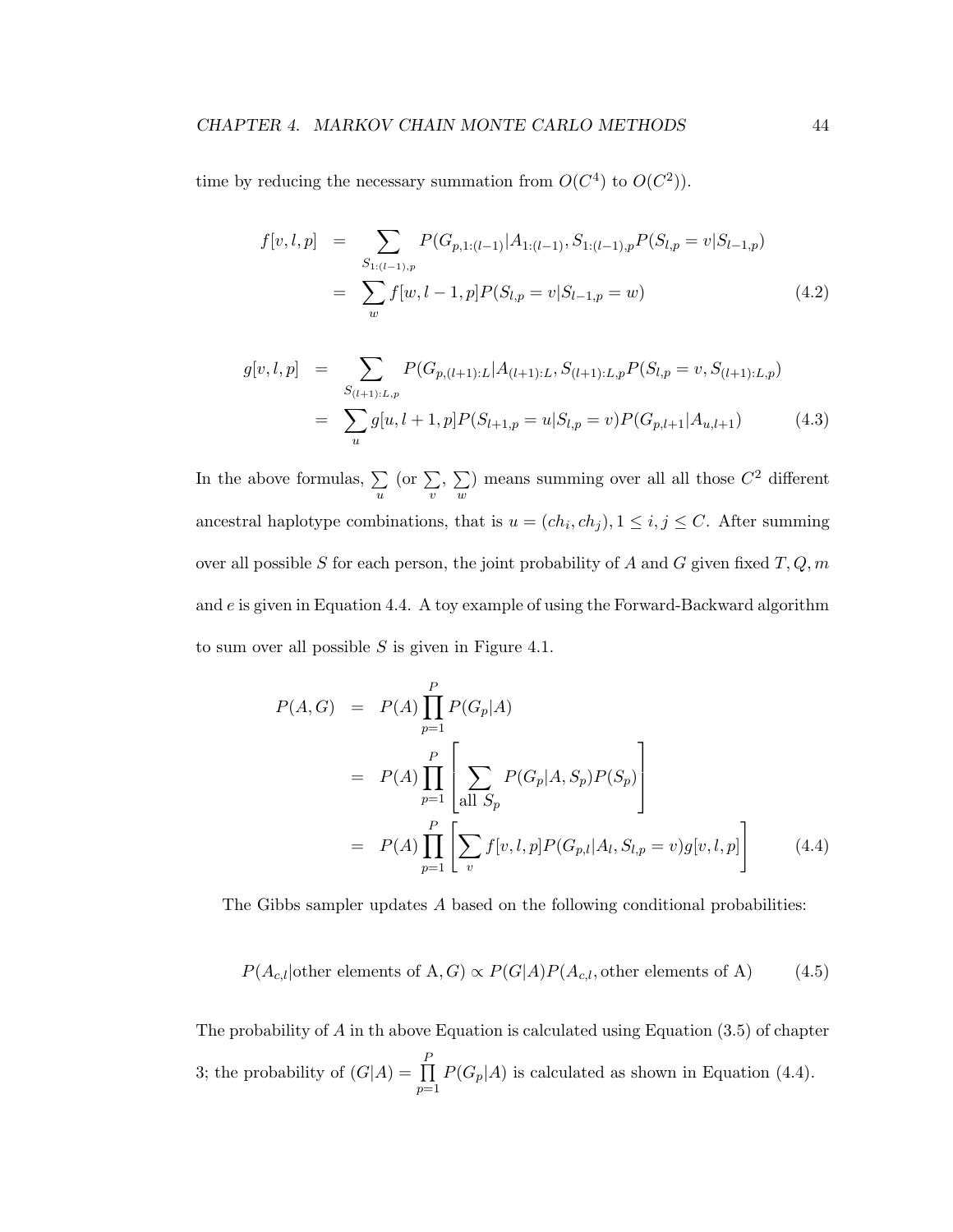

Figure 4.1: Forward-Backward algorithm for summing over all possible S for each person  $(C = 2)$ . This plot is used to illustrate the summation term of Equation 4.4,  $\left[\sum_{v} f[v, l, p] P(G_{p,l}|A_l, S_{l,p} = v) g[v, l, p]\right]$ , with  $v = (ch_i, ch_j)$  taking all  $C^2$  cases  $(1 \leq i, j \leq C)$ . Therefore, each column has  $C^2$  'boxes' since both  $f[, l, p]$  and  $g[, l, p]$  is a function that consider all possible  $C^2$  choices at each locus (locus  $l-1$  for  $f[l, l, p]$  and locus  $l+1$  for  $g[l, l, p]$ ).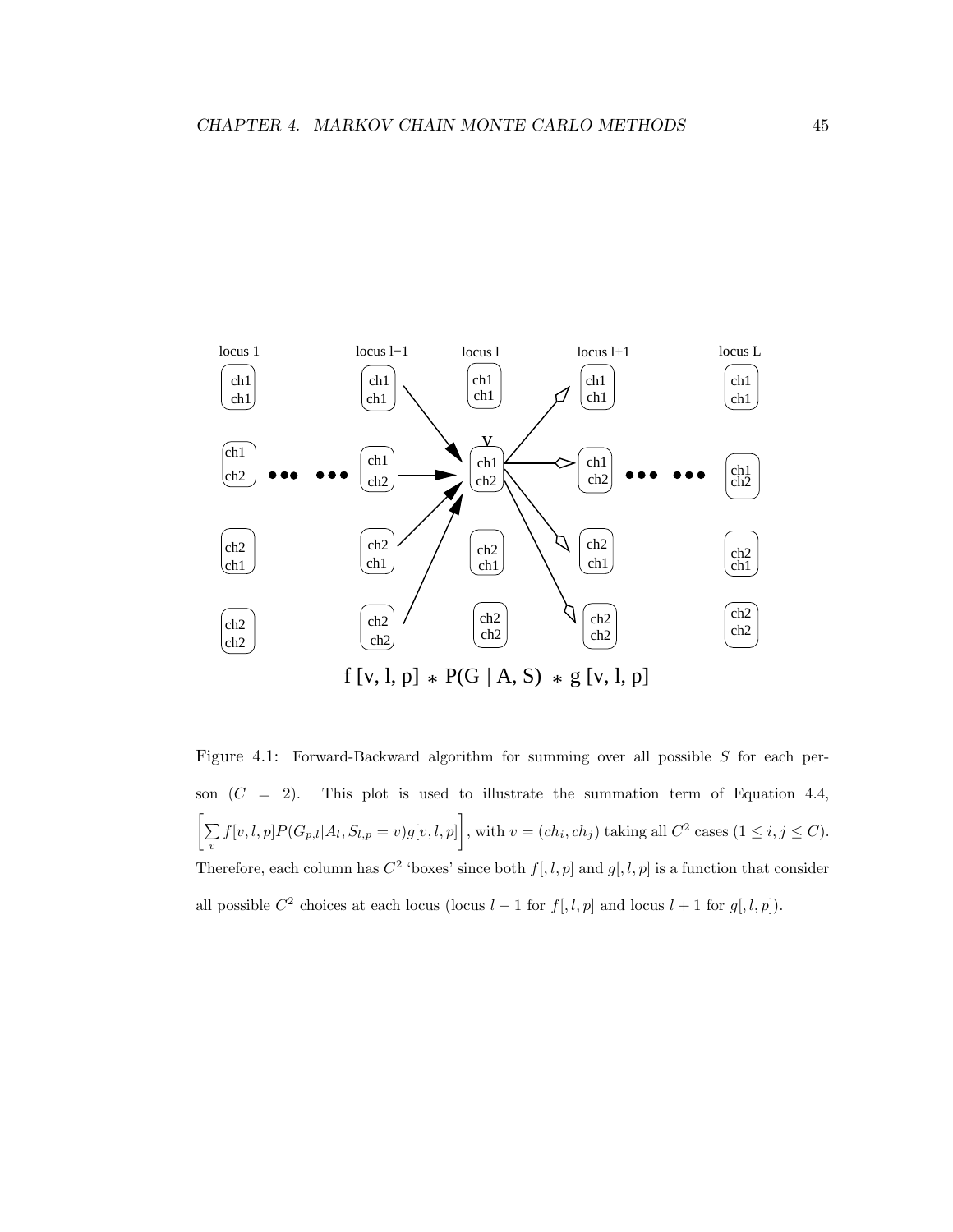## 4.4 Updating S using the Forward-Backward algorithm

Although updating A by integrating out S helps get an accurate estimate of A, S is the key element needed for estimating other parameters, such as  $T, Q$  and  $m$ . Therefore, S needs to be updated at each iteration. Originally, the Gibbs sampler was used to update each element of S, but the dependence between  $S_l$  and  $S_{l+1}$  makes convergence very slow when updating one element at a time. A variation of the Forward-Backward algorithm solves this problem by sampling a new sequence  $S_p$  for each person, independent of the previous sequence (Scott 2002).

The Forward-Backward algorithm consists the following steps: (1) The Forward step calculates the probability of producing the observed ancestral haplotype index  $(ch<sub>i</sub>, ch<sub>j</sub>)$  for person p at locus l by accumulating all the information before and up to locus l; (2) The Backward step samples  $S_{l,p}$  for each locus, starting from the last locus L, based on the probabilities calculated in the Forward step and on the rules sampled for the later loci. For person  $p$ , at locus  $l$ , the formula for the Forward step is:

$$
f[l, (ch_i, ch_j)] = P(G_{p,l} | A_{ch_i, l}, A_{ch_j, l}, S_{l, p} = (ch_i, ch_j), l) \times R
$$

In the above formula, R of transitions is:

$$
\sum_{x,y} P(S_{l,p} = (ch_i, ch_j) | S_{l-1,p} = (ch_x, ch_y)) f[l-1, (ch_i, ch_j)],
$$

and the summation is over all  $C^2$  possible  $S_{l-1,p} = (ch_x, ch_y)$  at locus  $l-1$ , where  $x = 1, \dots, C$  and  $y = 1, \dots, C$ . For the Backward step, once a state is chosen at locus  $l + 1$ , for example,  $S_{l+1,p} = (ch_i, ch_j)$ , then the probability of reaching this state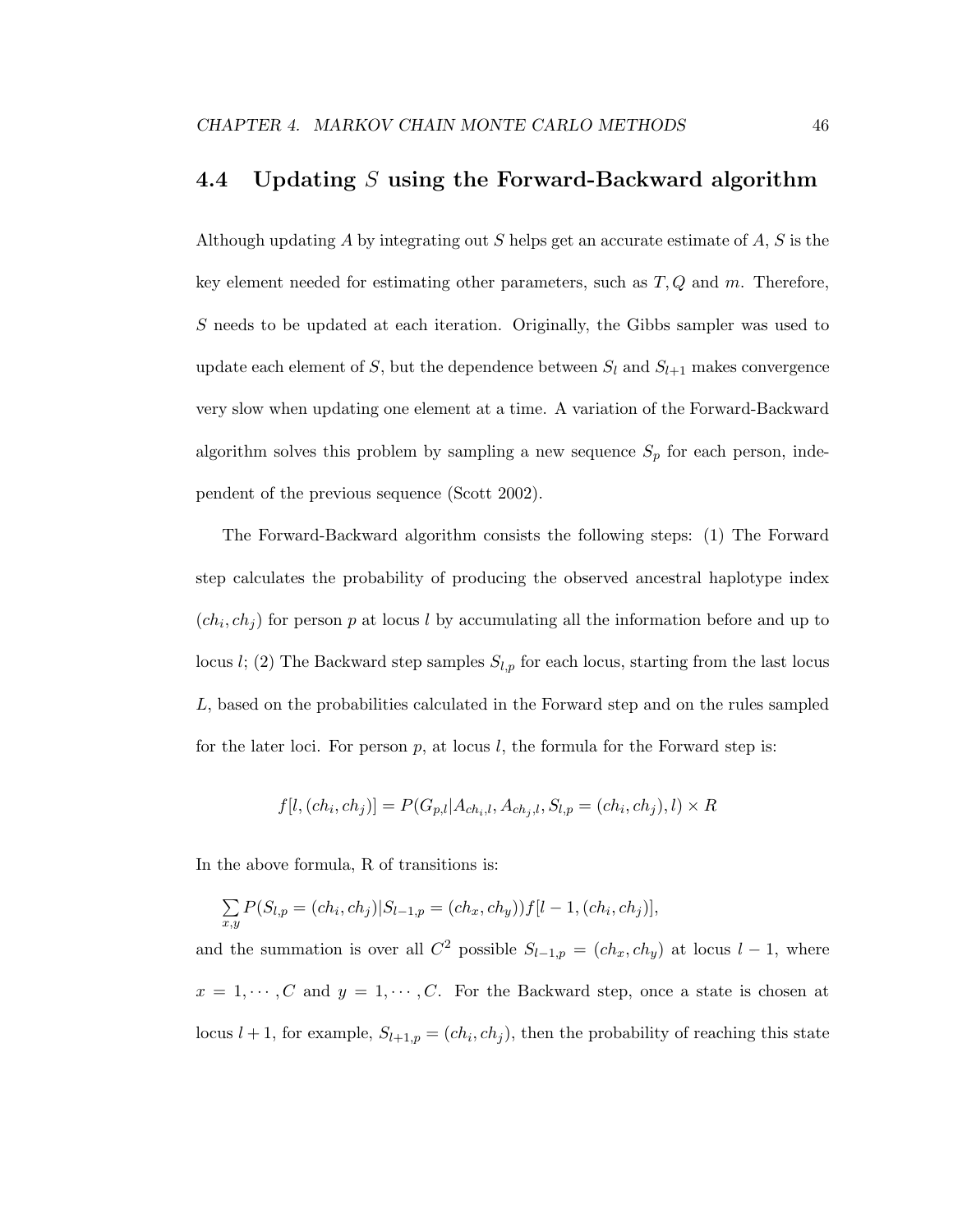$(ch<sub>i</sub>, ch<sub>j</sub>)$  from state  $(ch<sub>u</sub>, ch<sub>v</sub>)$  at the previous locus l is:

$$
b[l, (ch_u, ch_v)] = f[l, (ch_u, ch_v)]P(S_{l+1,p} = (ch_i, ch_j)|S_{l,p} = (ch_u, ch_v))
$$

A toy example of updating S with  $C=2$  using the Forward-Backward algorithm is given in Figures 4.2 and 4.3. In the Forward step (Figure 4.2), at each locus  $l, (l =$  $1, 2, \dots, L$ , there are  $C^2 = 4$  possible states for  $S_{l,p}$ , and at each state (for example, state  $(ch1, ch1)$  at locus 2), there are  $C^2 = 4$  possible transitions (lines) that reach this state. The sum of the  $C^2$  probabilities of these transitions is the probability of reaching each state at each locus. This calculation is done forward locus by locus until the last locus L. Figure 4.3 shows the backward step. Suppose the probabilities of obtaining each of those  $C^2 = 4$  states at locus L are 0.1, 0.6, 0.2 and 0.1, then in the



Figure 4.2: Forward-Backward sampling  $S_p$ – Forward step ( $C = 2$ ). For example, the probability of reaching  $(ch_1, ch_1)$  at locus 2 is  $0.15 + 0.04 + 0.05 + 0.10 = 0.34$ . Further description is in the text.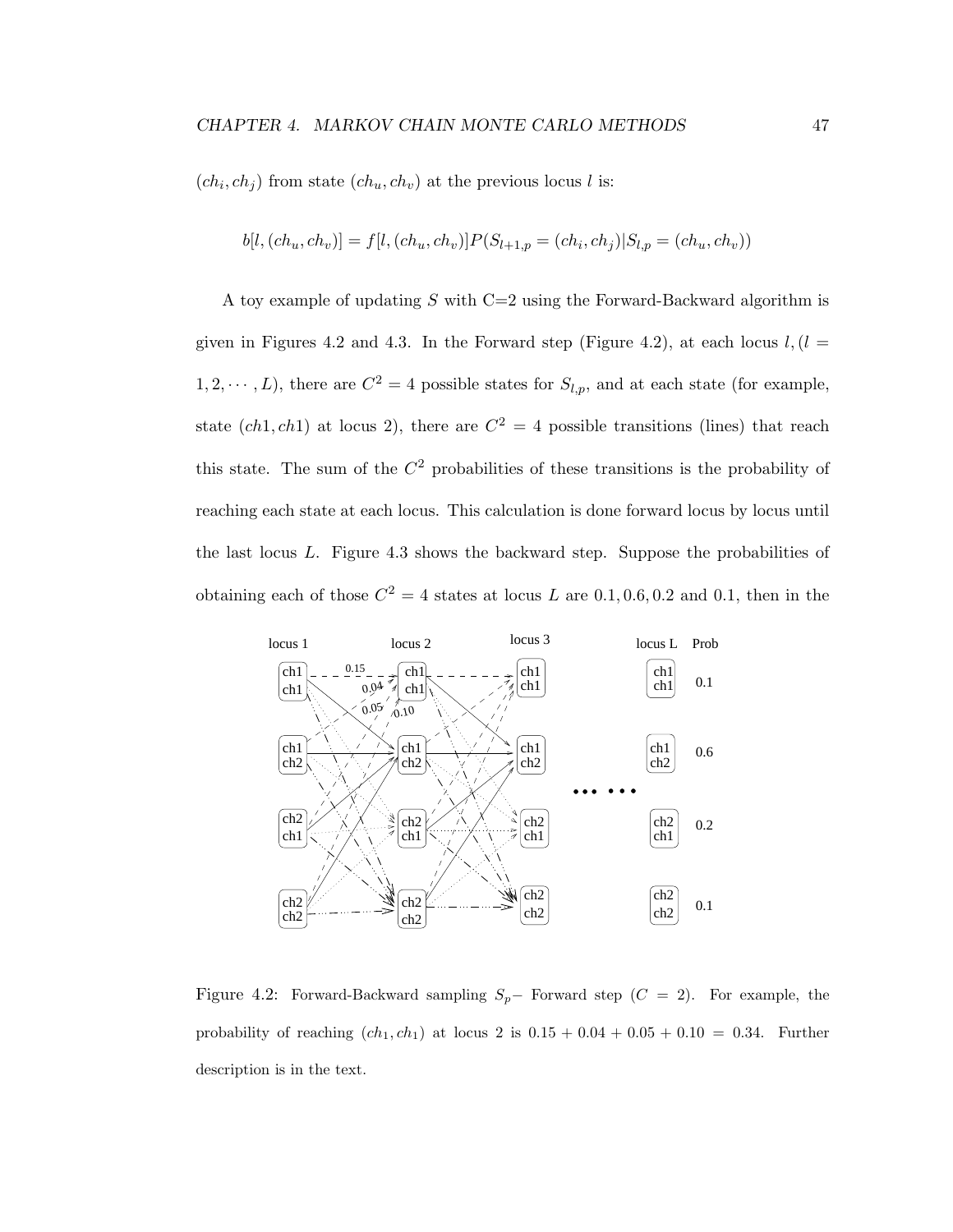

Figure 4.3: Forward-Backward sampling  $S_p$ – Backward step ( $C = 2$ ). Suppose at the last locus  $(L)$ , ancestral haplotype pair  $(ch_1, ch_2)$  are chosen with probability 0.6, then at previous locus  $(L-1)$ ,  $(ch_1, ch_2)$  is selected with probability 0.7. See text for further explanation.

Backward step (Figure 4.3), a state is sampled based on these probabilities. Suppose  $(ch1, ch2)$  is selected. The probabilities of reaching this state from each of the  $C<sup>2</sup>$ states at the previous locus are calculated. For example, the probabilities of reaching this state from  $C^2$  states at locus  $L-1$  are 0.15, 0.7, 0.05 and 0.1, then at locus  $L-1$  at state is sampled based on these probabilities. This process is repeated locus  $L-2, L-3, \dots, 1$ , until a complete sequence of ancestral haplotype indexes  $S_p$  for person p is obtained.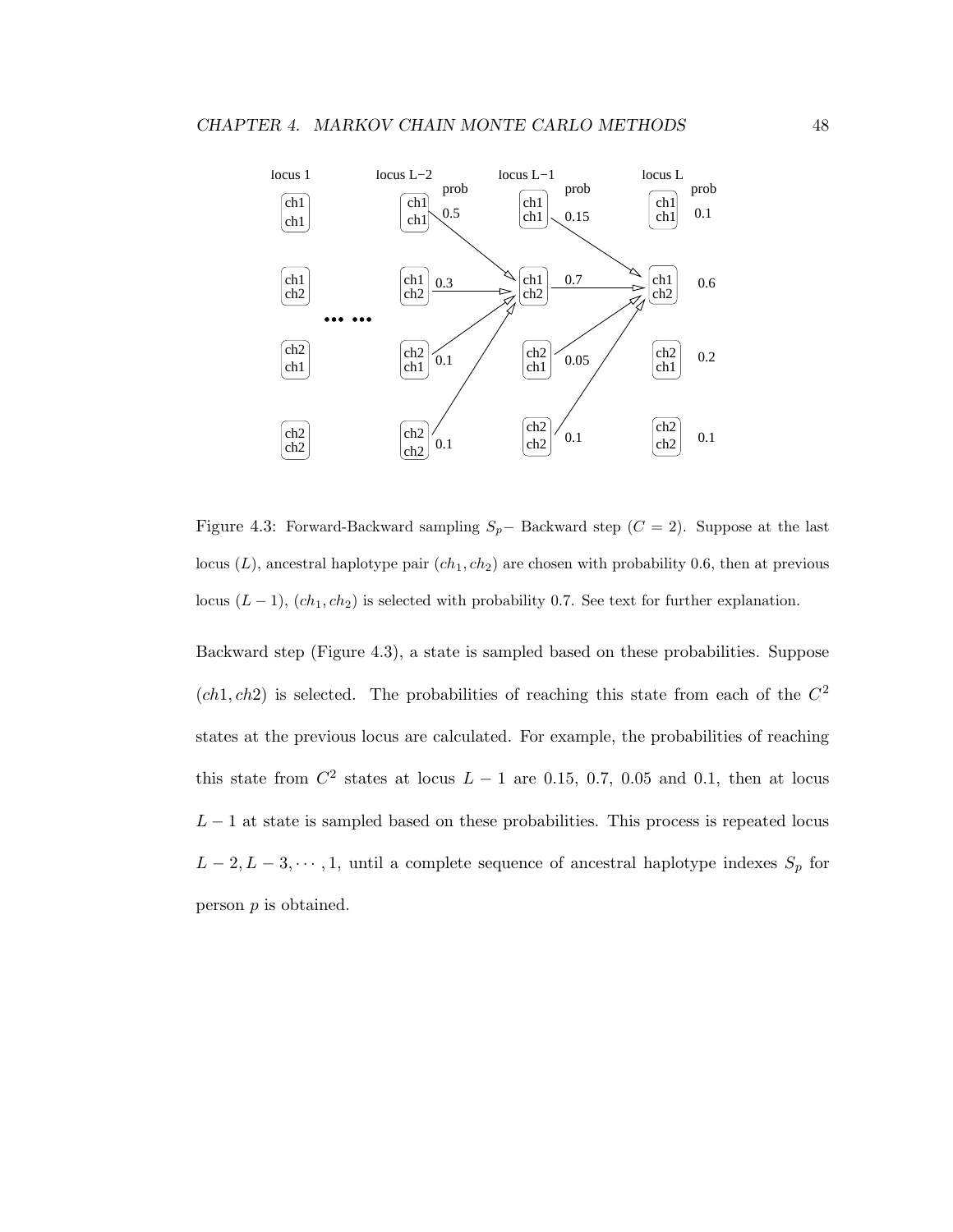## 4.5 Updating T and Q

After updating S, the parameters T and Q, which are closely related to S, can be estimated. For person p, let  $S_{h,l,p} = c, S_{h,l+1,p} = c_1$ , if  $c = c_1$ , there are two possible reasons:

(1) The ancestral chromosome "stays the same" as at locus l, i.e. there is no recombination of ancestral haplotypes.

(2) There is a recombination between ancestral chromosomes between locus l and  $l+1$ , and ancestral haplotype  $c_1 = c$  is randomly selected with probability  $Q_{c_1,l}$ 

Therefore,  $P(S_{h,l,p} = S_{h,l+1,p} = c) = T_l + (1 - T_l)Q_{c,l+1}$ , where  $T_l$  is the probability of staying with the same ancestral haplotypes as mentioned in chapter 4. To determine the number of ancestral chromosomes that do not recombine, an index I has been introduced for each  $h, l$  and  $p$ . That is,

$$
I_{h,l,p} = \begin{cases} 0 & \text{if } S_{h,l,p} \neq S_{h,l+1,p} \\ 1 & \text{with probability } \frac{T_l}{T_l + (1 - T_l)Q_{c,l+1}}, \text{ if } S_{h,l,p} = S_{h,l+1,p} = c \\ 0 & \text{with probability } \frac{(1 - T_l)Q_{c,l+1}}{T_l + (1 - T_l)Q_{c,l+1}}, \text{ if } S_{h,l,p} = S_{h,l+1,p} = c \end{cases}
$$
(4.6)

For recombination parameters, the prior of  $T_l$  is  $Beta(a, b)$ . At a specific locus l, if the number of ancestral haplotypes that do not recombine between  $l - 1$  and l is  $X_l$ , where  $X_l = \sum$ h,p  $I_{h,l,p}$ , then the posterior distribution of  $(T_l|S,Q)$  is  $Beta(a+X_l,$  $b + 2P - X_l$ ).

At each locus, the prior of  $(Q_{1,l},\cdots,Q_{C,l})$  is assumed to be Dirichlet  $(1/C,\cdots,1/C)$ . Let the number of each ancestral haplotype selected after a recombination be  $Y_{c,l}, c =$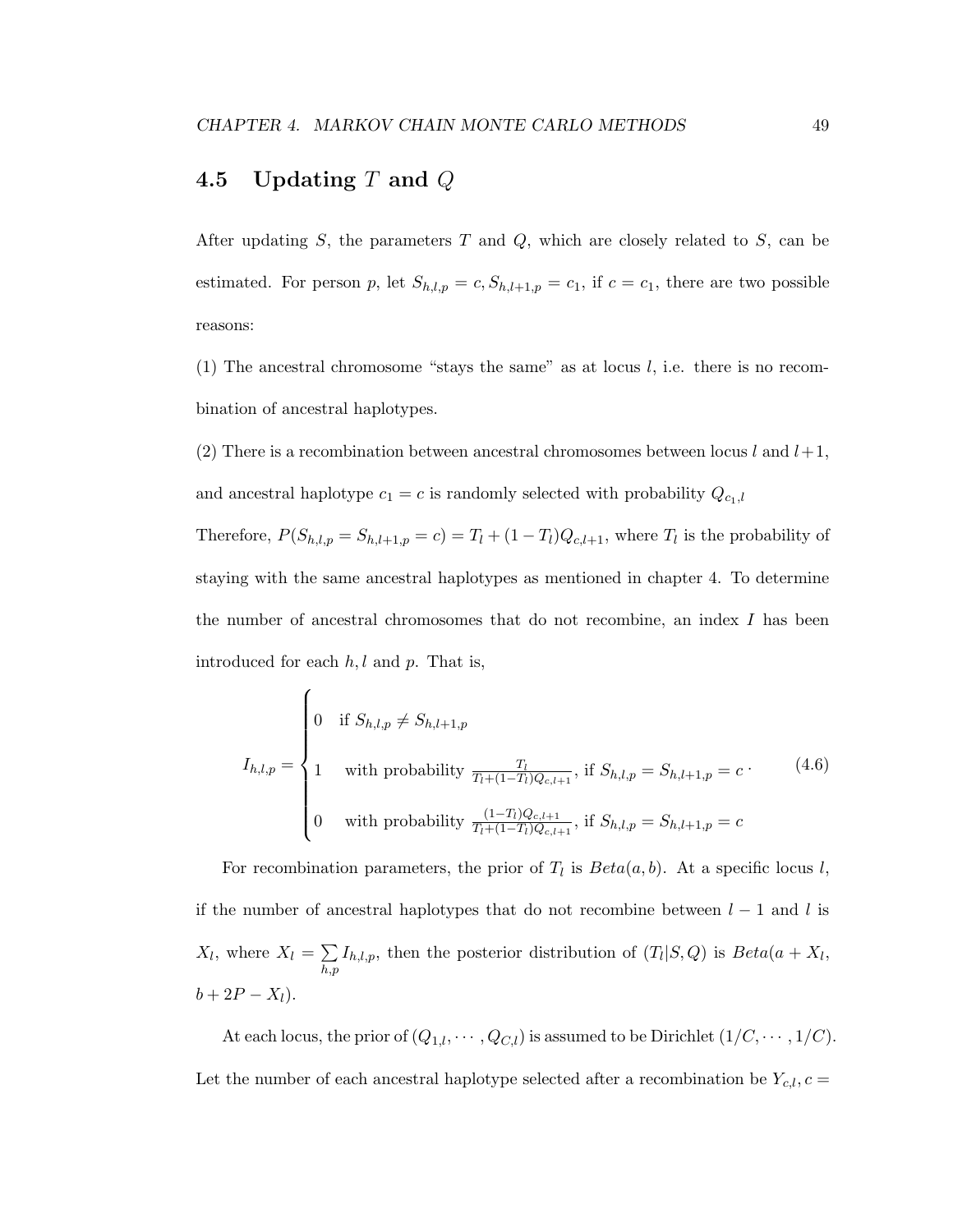$1, \cdots, C$ . Therefore,  $Y_{c,l} = \sum$  $_{h,p}$  $(1-I_{h,l,p})I(S_{h,l+1,p}=c)$ , where  $I(S_{h,l+1,p}=c)$  is an indicator function. Then the posterior distribution is Dirichlet  $(1/C+Y_{1,l}, \cdots, 1/C+Y_{C,l})$ .

#### 4.6 Updating  $m$

For the mutation rate, four models were presented in section 3.7. For the first model, the mutation rate is fixed as a constant, so there is no need to update it. For the second model (the 'm.one' model), a single mutation rate is used for all ancestral haplotypes and all loci. If the total number of inconsistent allele pairs between  $(A_l, S_{h,l,p})$  and  $H_{h,l,p}$  is Z, so that  $Z = \sum$  $_{h,l,p}$  $I(A_{c,l} \neq H_{h,l,p}, S_{h,l,p} = c)$ , for  $h = 1, 2, p = 1, \dots, P$ , and  $l = 1, \dots, L$ , then the posterior distribution of m is Beta  $(a_m + Z, b_m + 2PL - Z)$ .

For the third model (the 'm.l' model), a vector  $(m_1, \dots, m_L)$  of mutation rates is used (i.e. one mutation rate for each locus). Similar to the second model, for locus  $l$  $(l = 1, \dots, L)$ , if the total number of inconsistent allele pairs between  $(A_l, S_{h,l,p})$  and  $H_{h,l,p}$  is  $Z_l$ , so that  $Z_l = \sum$  $_{h,p}$  $I(A_{c,l} \neq H_{h,l,p}, S_{h,l,p} = c)$ , for  $h = 1, 2, p = 1, \dots, P$ , then the posterior distribution of  $m_l$  is Beta  $(a_m + Z_l, b_m + 2P - Z_l)$ .

For the fourth model (the 'm.cl' model), there is a mutation rate for every locus of each ancestral haplotype. Let  $Z_{c,l}$  be the total number of inconsistent allele pairs between  $H_{h,l,p}$  and  $A_{c,l}$ , where  $c = S_{h,l,p}$ , then the posterior distribution of  $m_{c,l}$  is Beta  $(a_m + Z_{c,l}, b_m + U_c - Z_{c,l})$ , where  $U_c$  is the number of times that ancestral haplotype c that has been used.

Note, in order to update  $m$ ,  $H$  is sampled based on  $A$ ,  $S$  and the previous mutation rate estimate in each iteration, even though H has been integrated out as mentioned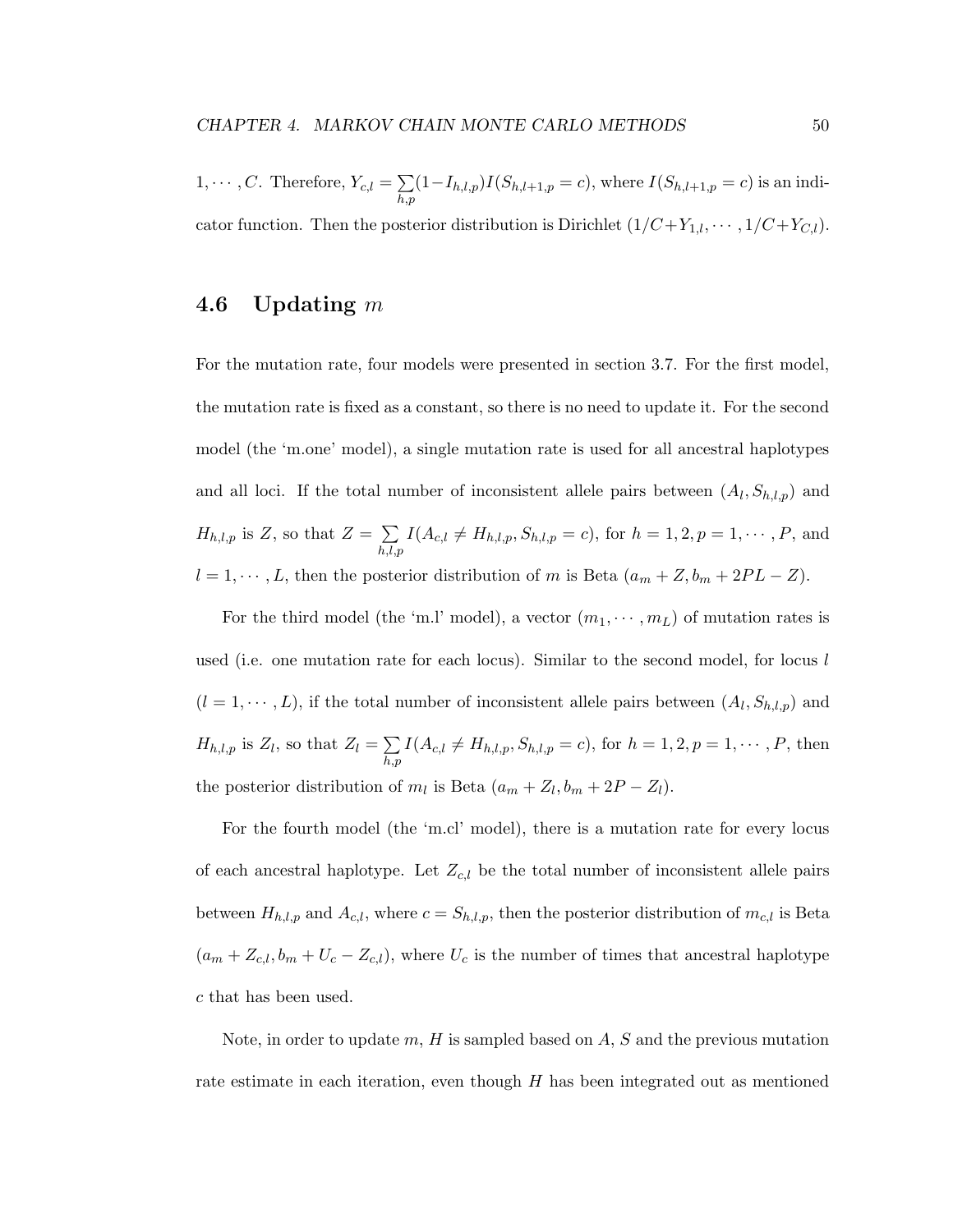in section 4.2.

#### 4.7 Using hyperparameters

The recombination and mutation parameters are assigned Beta priors of different fixed parameters. Another option is to estimate the parameters of these Beta distributions by assigning them a hyperprior instead of using the fixed values. In particular, for recombination parameters, the prior of  $T_l$  is  $Beta(a, b)$ . The parameters  $(a, b)$  can be considered as variables and assigned a hyperprior for them. First, let  $\phi = a/(a + b)$ and  $\gamma = a + b$ , then let  $\phi \sim Beta(a_0, b_0)$  and  $\gamma \sim uniform(u, v)$ . The hyperprior (the joint distribution) for  $(\phi, \gamma)$  is:

$$
P(\phi, \gamma) = \frac{1}{v - u} I_{(u < \gamma < v)} \left[ \frac{\Gamma(a_0 + b_0)}{\Gamma(a_0)\Gamma(b_0)} \phi^{a_0 - 1} (1 - \phi)^{b_0 - 1} \right]
$$

Then the hyperprior of  $(a, b)$  is:

$$
P(a,b) = \frac{1}{v - u} I_{(u < a + b < v)} \left[ \frac{\Gamma(a_0 + b_0)}{\Gamma(a_0)\Gamma(b_0)} \frac{a^{a_0 - 1}b^{b_0 - 1}}{(a + b)^{a_0 + b_0 - 1}} \right]
$$

After some simple calculations, the marginal posterior distribution of  $(a, b)$  is:

$$
P(a,b|X) \propto P(a,b) \prod_{l=1}^{L-1} \frac{\Gamma(a+b)}{\Gamma(a)\Gamma(b)} \frac{\Gamma(a+X_l)\Gamma(b+2P-X_l)}{\Gamma(a+b+2P)}
$$

In the above formula,  $X = (X_1, \dots, X_{L-1})$ , and  $X_l$  is the number of ancestral haplotypes that do not recombine between l and  $l + 1$   $(l = 1, \dots, L - 1)$ . Variables  $(a, b)$  can be updated using the above posterior distributions. However, there is not a specifically analytic conditional probability function for either a or b, therefore, the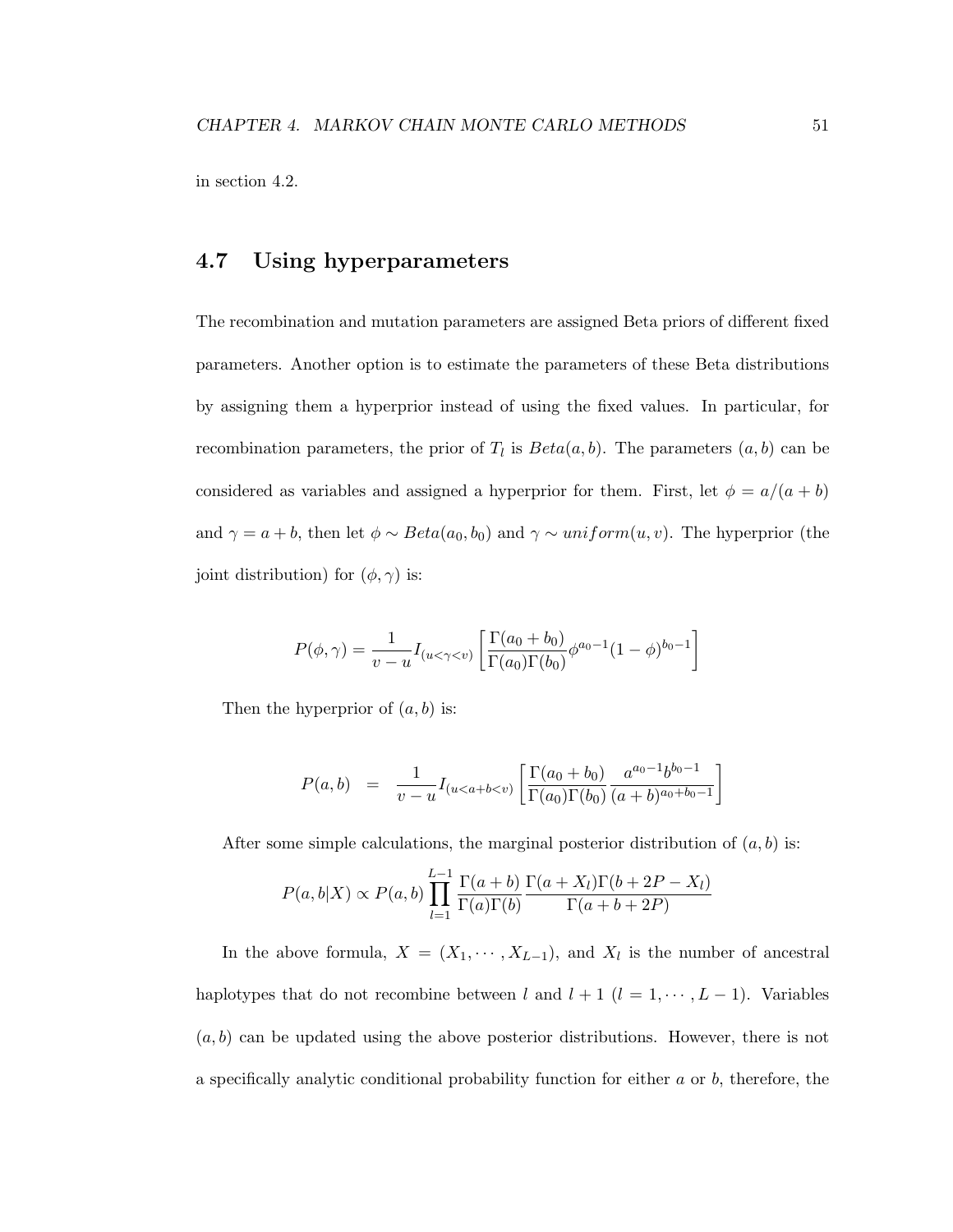Slice sampling (Neal 2003) method can be used. The basic principle of this sampling is that in order to sample from the distribution of one variable, one can sample uniformly from the region under the plot of its density function.

For the 'm.l' model (i.e. one mutation rate for each locus), the prior distribution is  $m_l \propto Beta(a_m, b_m)$ . Similarly as the above,  $(a_m, b_m)$  can be treated as variables and assign a hyperprior to them by doing the similar variable transformation. That is, let  $\phi = a_m/(a_m + b_m)$  and  $\gamma = a_m + b_m$ , then let  $\phi \sim Beta(a_{m0}, b_{m0})$  and  $\gamma \sim$ uniform $(u, v)$ . The hyperprior (the joint distribution) for  $(\phi, \gamma)$  is:

$$
f(\phi, \gamma) = \frac{1}{v - u} I_{(u < \gamma < v)} \left[ \frac{\Gamma(a_{m0} + b_{m0})}{\Gamma(a_{m0}) \Gamma(b_{m0})} \phi^{a_{m0} - 1} (1 - \phi)^{b_{m0} - 1} \right]
$$

Then the hyperprior of  $(a_m, b_m)$  is:

$$
P(a_m, b_m) = \frac{1}{v - u} I_{(u < a_m + b_m < v)} \left[ \frac{\Gamma(a_{m0} + b_{m0})}{\Gamma(a_{m0}) \Gamma(b_{m0})} \frac{a^{a_{m0} - 1} b^{b_{m0} - 1}}{(a_m + b_m)^{a_{m0} + b_{m0} - 1}} \right]
$$

After some simple calculations, the marginal posterior distribution of

$$
(a_m, b_m)
$$
 is:  
\n
$$
P(a_m, b_m | Z) \propto P(a_m, b_m) \prod_{l=1}^{L} \frac{\Gamma(a_m + b_m)}{\Gamma(a_m)\Gamma(b_m)} \times \frac{\Gamma(a + Z_l)\Gamma(b + 2P - Z_l)}{\Gamma(a_m + b_m + 2P)}
$$

For the 'm.cl' model (i.e. one mutation rate for each locus of each ancestral haplotype), similar marginal posterior distribution of  $(a_m, b_m)$  can be obtained as follows,

$$
P(a_m, b_m | Z, U) \propto P(a_m, b_m) \prod_{c=1}^C \prod_{l=1}^L \frac{\Gamma(a_m + b_m)}{\Gamma(a_m)\Gamma(b_m)} \frac{\Gamma(a + Z_{c,l})\Gamma(b + U_c - Z_{c,l})}{\Gamma(a_m + b_m + U_c)}
$$

In the above formula,  $Z = (Z_{c,l})$  and  $Z_{c,l}$  is the total number of inconsistent allele pairs between  $H_{h,l,p}$  and  $A_{c,l}$ , where  $c = S_{h,l,p}$ .  $U = (U_c)$  with  $U_c$  denoting the number of times that ancestral haplotype c has been used.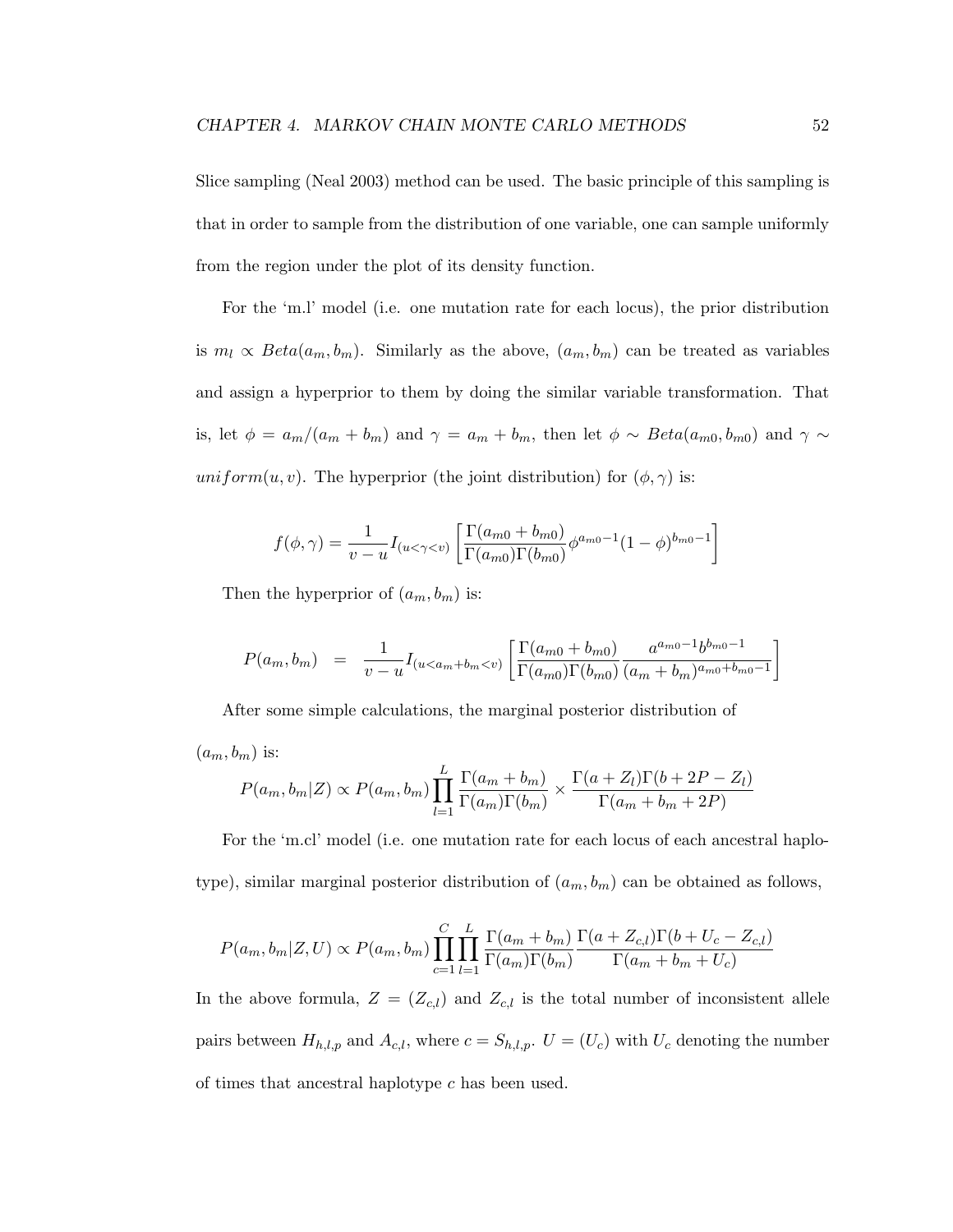Note that there is only one variable in the  $m.$ one model, no need to assign a hyperprior for this case. Therefore, no hyperparameter is used.

#### 4.8 Estimating haplotypes H

Sampled haplotypes for each person can be obtained from the following probabilities:

$$
P(H_{l,p}|A_l, S_{l,p}, G_{p,l}, m, e) = \frac{P(H_{l,p}|A, S, m) P(G_{p,l}|H_{l,p}, e)}{\sum_{H_{l,p}} P(H_{l,p}|A, S, m) P(G_{p,l}|H_{l,p}, e)}
$$
(4.7)

In the above formula, e is fixed at chosen value ( $e = 0.001$ ). The mutation rate m is one mutation rate for all ancestral haplotypes and all loci. For different mutation models, the mutation rate term m would be specified as  $m_l$  and  $m_{c,l}$  corresponding to third and the fourth mutation models. When the genotypes are missing, the above formula can be simplified to  $P(H_{l,p}|A_l, S_{l,p}, G_{p,l}, m, e) = P(H_{l,p}|A, S, m)$ .

Methods for reconstructing the best haplotypes are discussed in section 4.10. It is worth noting that e can be fixed to be a different value during haplotype reconstruction from the value used during MCMC estimation. For example, if  $e$  is set to zero during reconstruction, estimated haplotypes will be forced to match genotype data.

## 4.9 Improving and checking MC convergence

#### 4.9.1 Improving the Markov chain convergence rate

In order to make the Markov chain converge faster and hence to get more accurate results, two additional improvements have been implemented in addition to integrating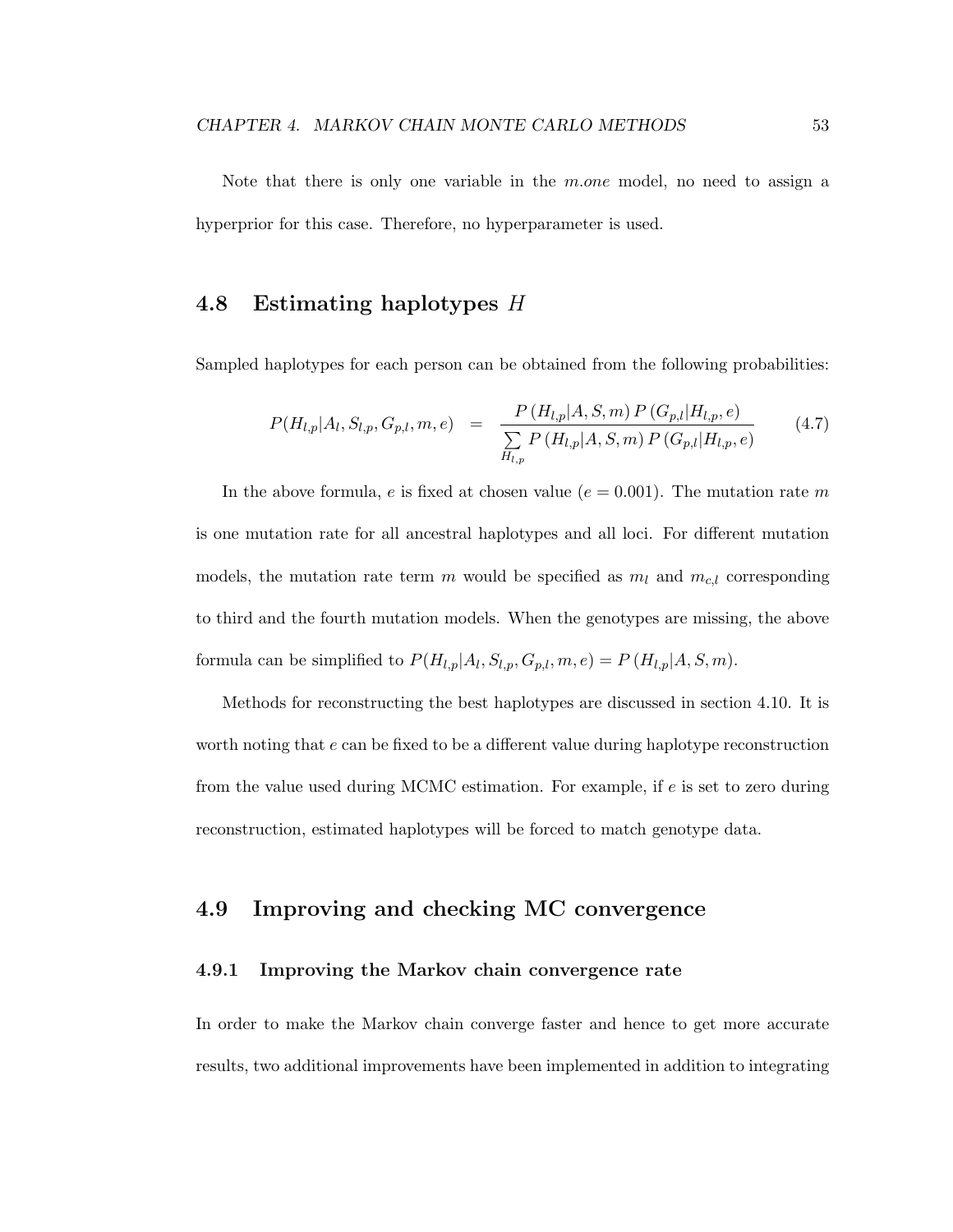out  $H$  and  $S$ . They are  $(1)$  a swapping of parts of two randomly selected ancestral haplotypes to enable better mixing, and (2) improved sampling for the first locus of  $Q$ .

For improvement (1), the algorithm for swapping two randomly selected ancestral haplotypes is a Metropolis Hastings update. Specifically, this swap includes the following steps:

Step 1: At locus  $l, l \geq 2$ , two ancestral chromosomes c1 and c2 are randomly selected, then the first  $l-1$  loci of A are exchanged to get A1. Meanwhile the corresponding part of  $Q$  is swapped to get  $Q1$ . Note that if the mutation model is the fourth model (one mutation rate for each locus of each ancestral haplotype), the first  $l-1$  loci of the mutation matrix need to be swapped too.

Step 2: Calculate the joint probabilities before and after this change, and the ratio of these two probabilities:

$$
P_0 = P(A, G, Q, T, m, e) = P(T)P(Q)p(m)P(A, G|Q, T, m, e)
$$
  
\n
$$
P_1 = P(A1, G, Q1, T, m, e) = P(T)P(Q1)p(m)P(A1, G|Q1, T, m, e)
$$
  
\n
$$
P_1/P_0 = P(Q1)P(A1, G|Q1, T, m, e)/P(Q)P(A, G|Q, T, m, e)
$$

Note that the prior of Q is  $Dirichlet(1/C, \dots, 1/C)$ , which is a symmetric distribution, therefore,  $P_1/P_0 = P(A1, G\vert Q1, T, m, e)/P(A, G\vert Q1, T, m, e)$ 

Step 3: Determine whether to accept or reject this change by randomly sampling a number x from unif(0,1). The probability of acceptance is  $P_{accept} = min(1, P_1/P_0)$ . If  $x < P_{accept}$ , the change is accepted, otherwise, it is rejected.

For improvement (2), a Metropolis Hastings procedure was developed too. Two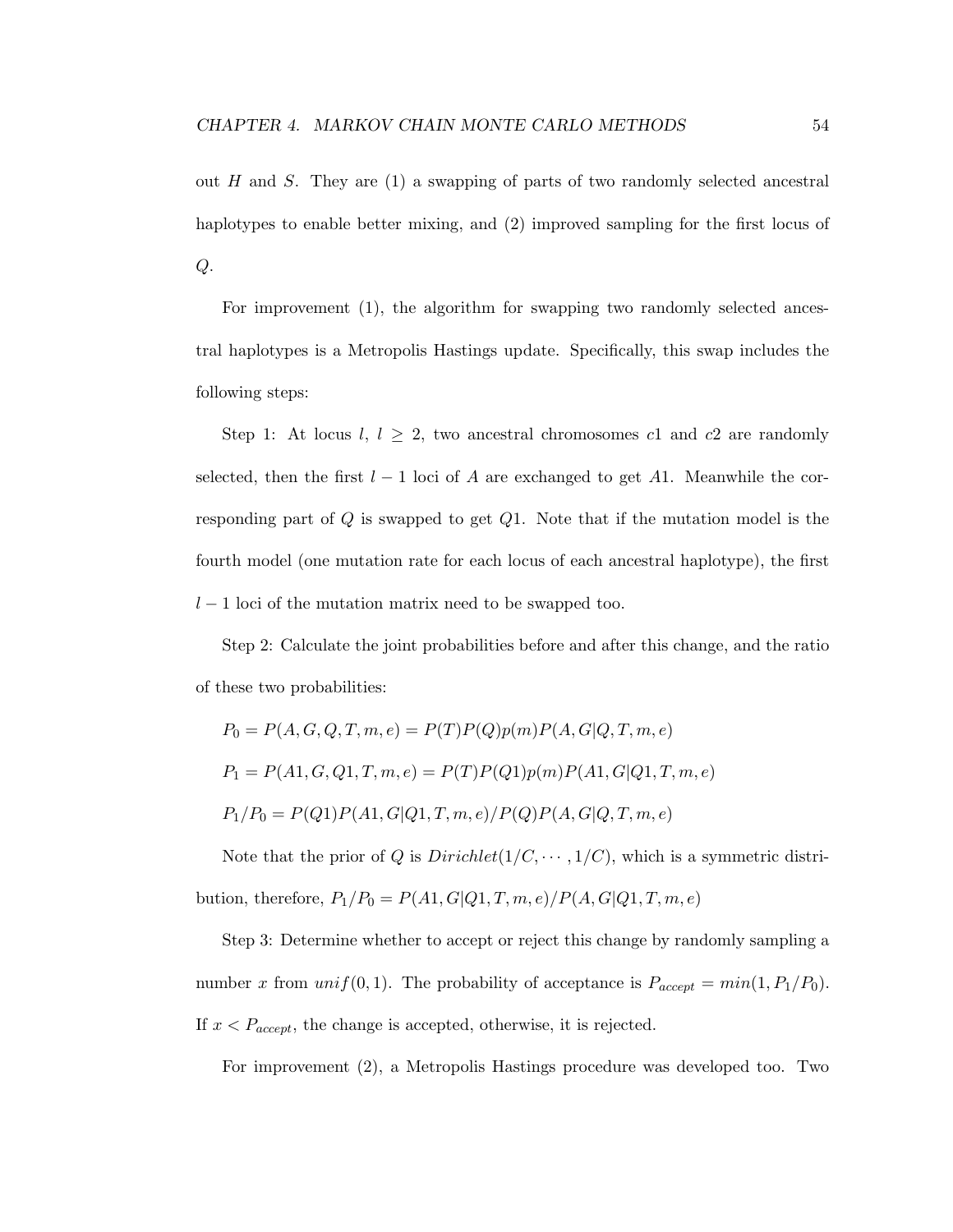ancestral haplotypes  $c1$  and  $c2$  are randomly chosen, then  $Q_{c1,1}$  and  $Q_{c2,1}$  are resampled while keeping the sum of these two probabilities invariant. For example, suppose  $Q_{c1,1} = 0.3$  and  $Q_{c2,1} = 0.1$ , then we might propose to change them to be:  $Q_{c1,1} =$  $0.4 - x$  and  $Q_{c2,1} = x$ , where  $0 < x < 0.4$ . Similar to improvement (1), the joint probabilities of before and after this change and the ratio of these two probabilities are calculated:

$$
P_0 = P(A, G, Q, T, m, e) = P(T)P(Q)p(m)P(A, G|Q, T, m, e)
$$
  
\n
$$
P_1 = P(A, G, Q1, T, m, e) = P(T)P(Q1)p(m)P(A, G|Q1, T, m, e)
$$
  
\n
$$
P_1/P_0 = P(Q1)P(A, G|Q1, T, m, e)/P(Q)P(A, G|Q, T, m, e)
$$

Then the decision of acceptance or rejection is made using the strategy similar to the one used for swapping.

#### 4.9.2 Checking the convergence of Markov chain

To check the convergence of the Markov chain, the joint likelihood and the recombination parameters T at each iteration are plotted to look for stable patterns. When using hyperparameters, the estimated hyperparameters of recombination and mutation can be plotted to check convergence too.

#### 4.10 Summarizing the posterior distribution

Sampled haplotypes can be summarized by reporting the proportions of all different possible haplotype combinations in order to show the uncertainty of the haplotype distributions. These proportions can be obtained directly by counting the sampled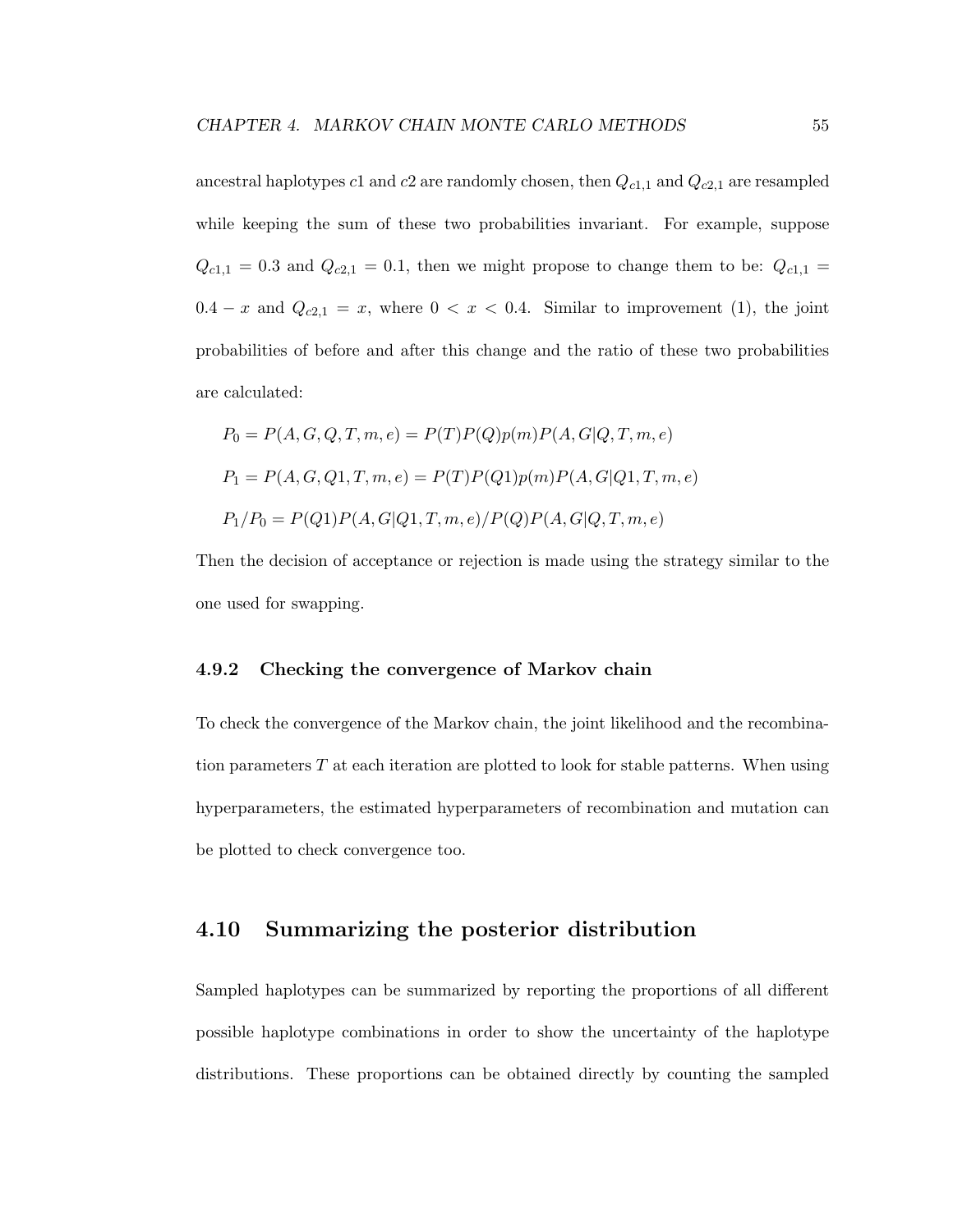haplotypes. Alternatively, one can find the best single estimate of the haplotypes for each person. Three different methods for obtaining this haplotype estimate are introduced in this section.

The first method is a straightforward one which uses the mode of the counts of all sampled haplotype pairs. For small numbers of markers, and for the sets of markers in strong LD, the diversity of haplotypes is low, this method is effective. However, for data sets with large numbers of markers or rarer haplotypes, it is likely that there will be many different haplotype pairs each with only a small probability of occurring. In this case, there may be no unique mode, or the mode may be a poor summary of the results.

The second method is based on the determination of the mother-father labels of each haplotype sample, so it is called 'label-method'. The key idea behind this method is that at convergence, each sampled haplotype  $H^r$   $(r = 1, \dots, R)$  represents a possible true haplotype. First the algorithm is presented, and details about its interpretation follow afterwards. The label method can be implemented using the following four steps:

Step 1: By comparing to  $H^R$  (the last sampled haplotype), assign chromosome labels  $h^r = 1, 2$  (or mother, father) to the two haplotypes of each  $H^r$ , where  $r = 1, \dots, R-1$ . That is to choose the parental labels that best matches  $H<sup>R</sup>$ , let us denote the parental labels as  $(h_1^r, h_2^r)$ . The label choice of  $H^R$  is arbitrary at this point.

Step 2: Define the most commonly observed allele at each locus as the estimated haplotype allele at locus l of chromosome  $h$ ,  $\hat{H}_{h,l}$ .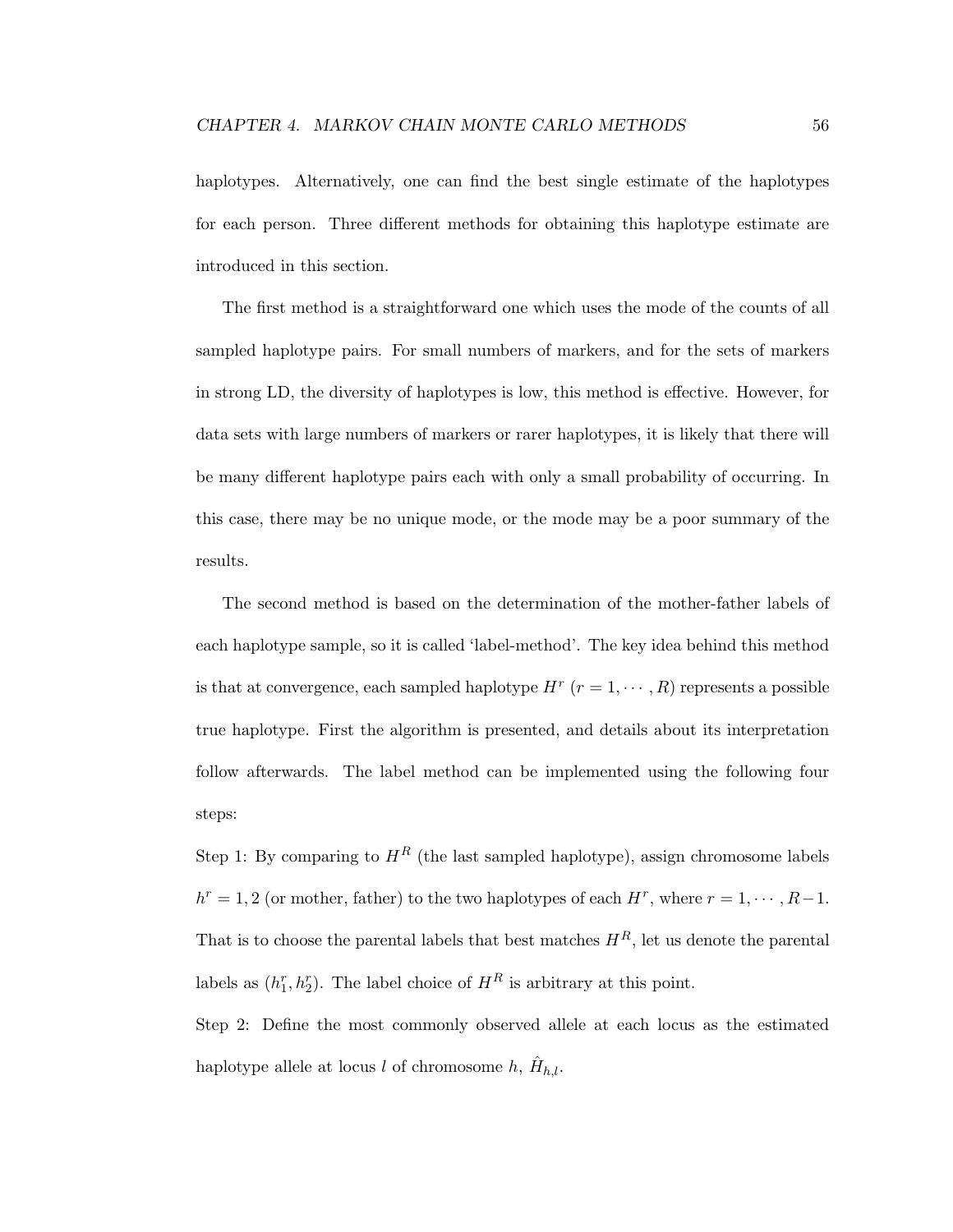Step 3: Choose new labels  $h^r$  for  $H^r$  to minimize the following  $I_{label}$ ,

$$
I_{label} = \sum_{r=1}^{R} \sum_{l=1}^{L} \delta(\hat{H}_l, H_l^r)
$$

where  $\delta$  is an indicator function.

Step 4: Repeat steps 2 and 3 until  $\hat{H}$  is no longer changing.

Further explanation of this algorithm follows. Labels in step 1 are assigned to gain most similarity to haplotype pair  $H^R$ . For example, for the  $r^{th}$  sample, the label  $h_1^r = 1$  (or  $h_1^r =$ mother) and  $h_2^r = 2$  (or  $h_2^r =$ father) implies that  $H_1^r$  is more like  $H_1^R$ than  $H_2^R$ . If the label is  $h_1^r = 2$  (or  $h_1^r =$  father) and  $h_2^r = 1$  (or  $h_2^r =$  mother), then the similarity match is the other way around. The comparison is made simply by counting the number of matching alleles. The assignment of a parent (e.g. mother) to a haplotype is a convenient way of explaining results but has no relationship to which haplotype actually belongs to which parent. Without genotyping parents, the parent-of-origin is unknown.

The indicator  $\delta(\hat{H}_l, H_l^r)$  is defined as follows. If the label is  $h_1^r = 2$  (i.e.  $h_1^r =$ father) and  $h_2^r = 1$  (i.e.  $h_2^r =$ mother), then  $\delta(\hat{H}_l, H_l^r) = \delta(\hat{H}_{1,l}, H_{2,l}^r) + \delta(\hat{H}_{2,l}, H_{1,l}^r)$ . If  $\hat{H}_{1,l} =$  $H_{2,l}, \, \delta(\hat{H}_{1,l}, H_{2,l}^r) = 1$ , otherwise, it is 0. Similarly, if  $\hat{H}_{2,l} = H_{1,l}, \, \delta(\hat{H}_{2,l}, H_{1,l}^r) = 1$ , otherwise, it is 0. The parental labeling of  $H^r$  is switched to minimized  $I_{label}$ .

The third method, due to Scheet and Stephens (2006), is based on minimizing the switch distance. The switch distance (Lin et al. 2002) is the number of switches between consecutive heterozygous markers (in the inferred haplotypes) that are needed in order to recover correct haplotypes. In order to obtain the best haplotype estimate by minimizing the switch distance, first, all loci are classified into three different types: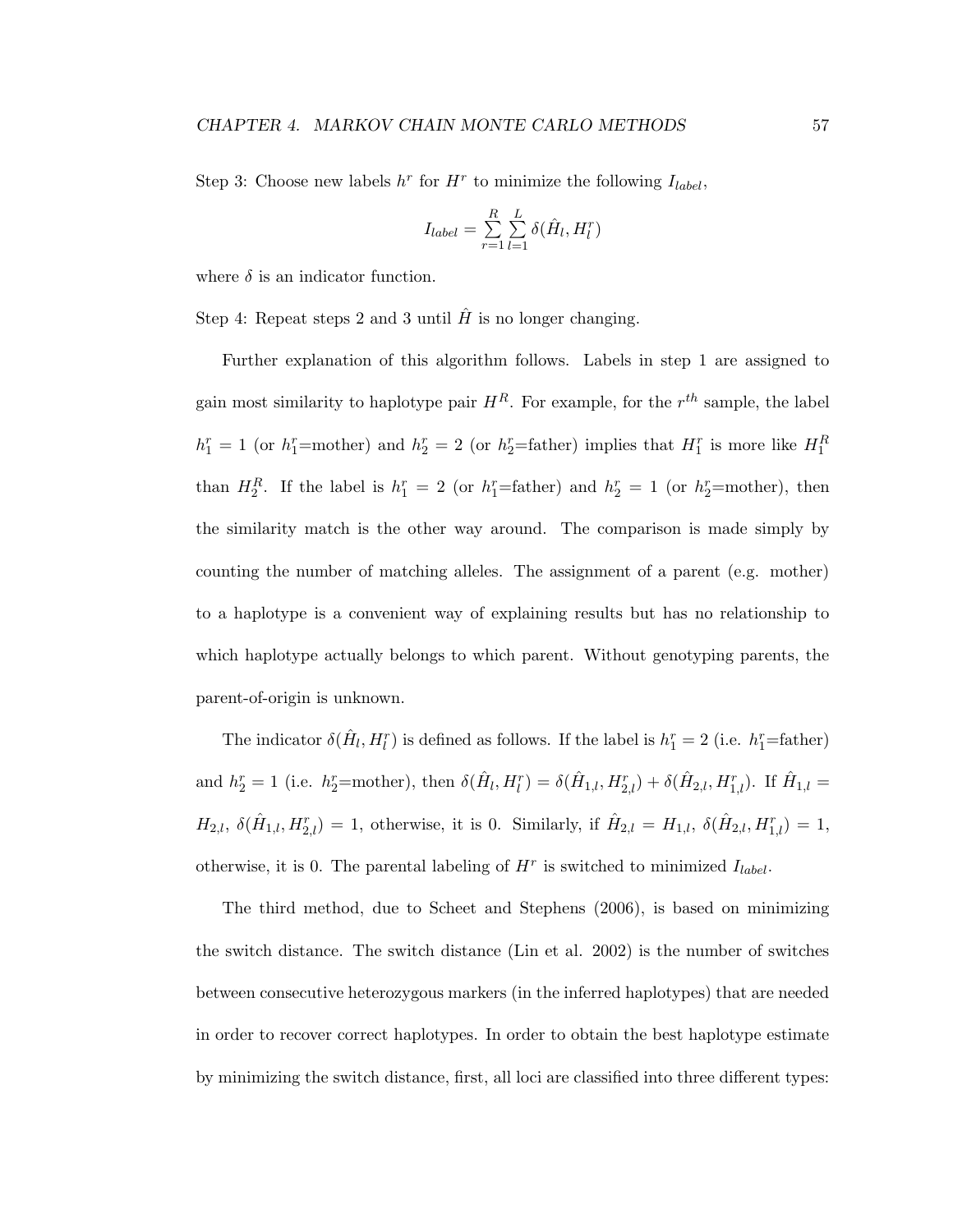heterozygous markers, homozygous markers and genotype-missing markers. For the markers with genotype missing, the haplotype estimates are only based on the sampled haplotypes obtained from A and S. For the heterozygous markers, first the sampled haplotypes  $(H)$  at each marker are checked to make sure the majority of sampled haplotype pairs are heterozygous, and if not, report a potential G-H inconsistence, i.e., a potential genotyping error. Similarly, for the homozygous type, check and report any potential genotyping error.

After finishing checking and reporting some potential genotyping errors, starting from one side of the genetic region, estimate the haplotype of two consecutive heterozygous markers based on the proportion of each haplotype combination in the sampled H. This minimizes the switch distance. For example, if  $l_1$  and  $l_2$  are two consecutive markers of person p with genotypes  $G_{p,l_1} = 12$  and  $G_{p,l_2} = 12$ . Then there are two possible genotype allele combinations for these two markers: (1) hap 1: 1 2 and hap 2: 2 1; or (2) hap 3: 1 1 and hap 4: 2 2. If the count for (hap 1, hap 2) is 10, the count for (hap 3, hap 4) is 4, then the one (hap 1, hap 2) with higher counts is selected as the haplotype estimate for markers  $l_1$  and  $l_2$ . Then consider the next two consecutive heterozygous marker  $l_2$  and  $l_3$ , this process is repeated until the haplotypes of the last two consecutive heterozygous markers are obtained.

Heterozygous and homozygous markers that may have a genotyping error are reported. However, differently from the label-method, such G-H inconsistence loci are only reported, but they are not included in the estimated haplotype. For a specific locus (of some individual) that has G-H inconsistence, the haplotype alleles are just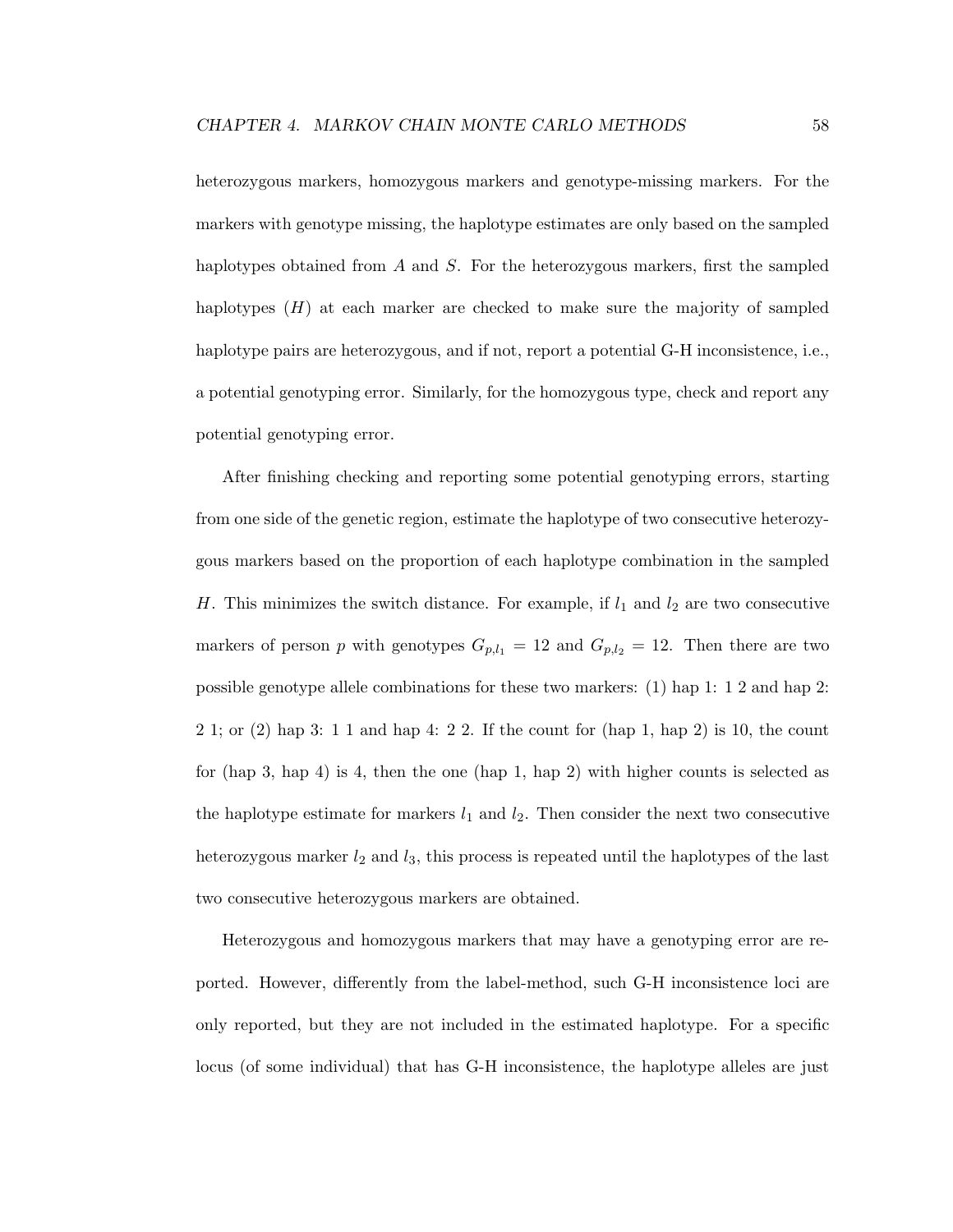obtained by the random assignment of the genotypes at that locus. This will not affect the whole results significantly since only a very small proportion of markers have potential genotyping error.

In total, three methods for obtaining the best haplotype are presented in this section. Since the first counting-based method is not good for data sets with a large number of markers, only the last two methods are used in this thesis.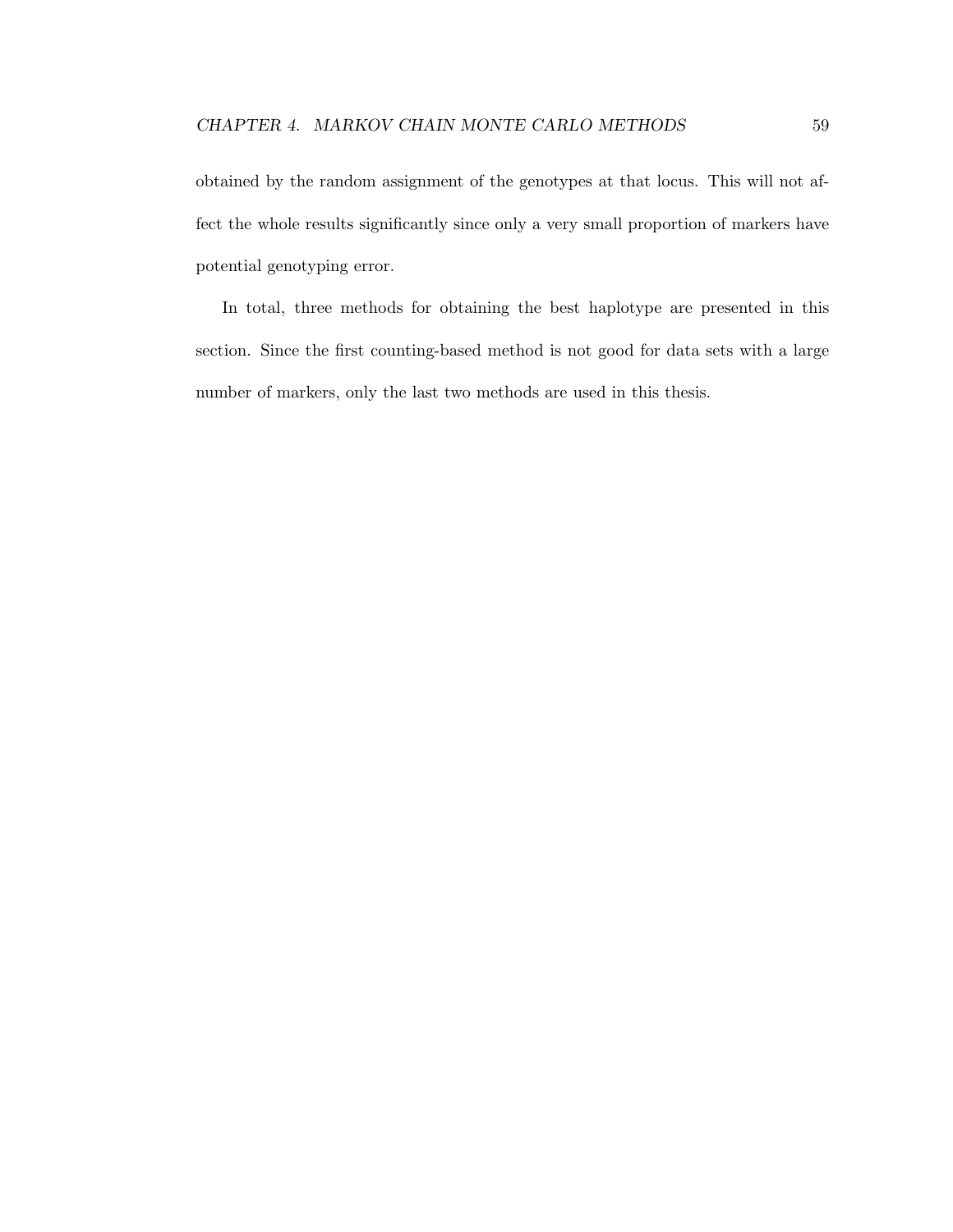# Chapter 5

# Comparison with other HMM methods

I know of three other recently published haplotype inference methods that have used a Hidden Markov Model. They are Rastas et al. (2005) with software named HIT, Kimmel and Shamir (2005) with software named HINT, and Scheet and Stephens (2006) with software named fastPHASE. In this chapter I will compare these three methods to my approach, commenting on their common features, the main differences between my HMM method and the other three methods, and other common and different noteworthy aspects of these models.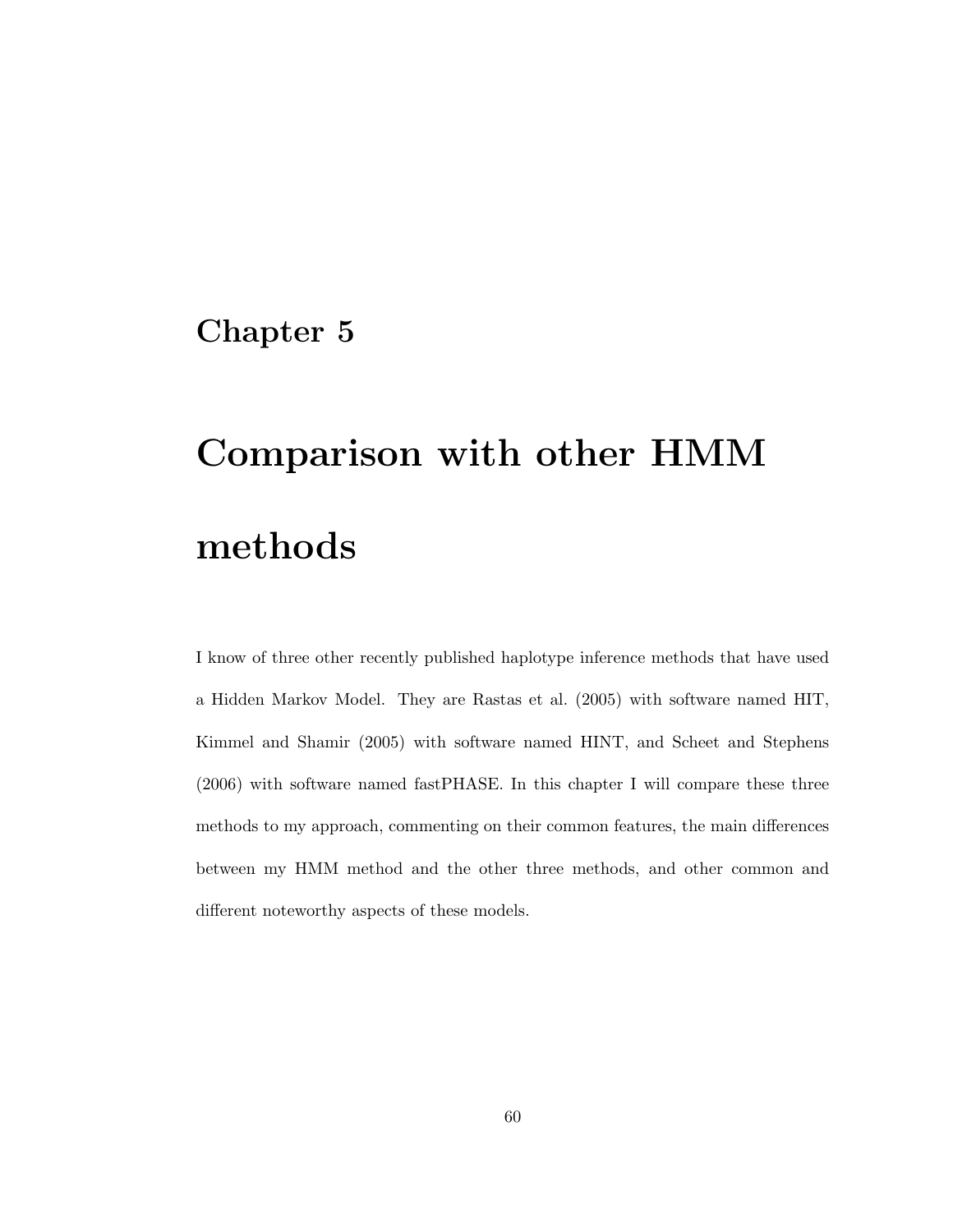## 5.1 Common features of the four HMM methods

Three main ideas are held in common among these four HMM methods. First, all methods introduce the concept of a set of ancestral haplotypes, even though this idea may be phrased differently. In HIT (Rastas et al. 2005) the term 'founder haplotypes' is used, in fastPHASE (Scheet and Stephens 2006), they are called 'clusters', and in HINT (Kimmel and Shamir 2005) the phrase 'blocky structure' is used. All methods assume that the current haplotypes are formed from a mosaic of ancestral haplotypes by allowing the founder haplotypes to 'recombine' with each other. The introduction of 'recombination' leads to the hidden Markov chain, where the 'recombination parameters' play the role of transition probabilities. The hidden Markov chain is formed by the sequence of ancestral haplotype states, which shows from which founder haplotypes the current haplotypes have 'inherited' the alleles at each locus. Between two consecutive markers, when a recombination occurs, the transition probabilities (recombination parameters) determine the exchanges between ancestral haplotypes. Note that even though all four methods have recombination parameters, there are some differences among them which will be described in section 5.3.

The second main common feature is that all these methods assume genotypes are missing at random. Missing genotypes are handled by summing over all possible genotypes in Rastas et al. (2005) and Kimmel and Shamir (2005). The method in this thesis and fastPHASE handle this by not only summing over all possible genotypes, but also summing over all possible ancestral haplotype states. In addition, since the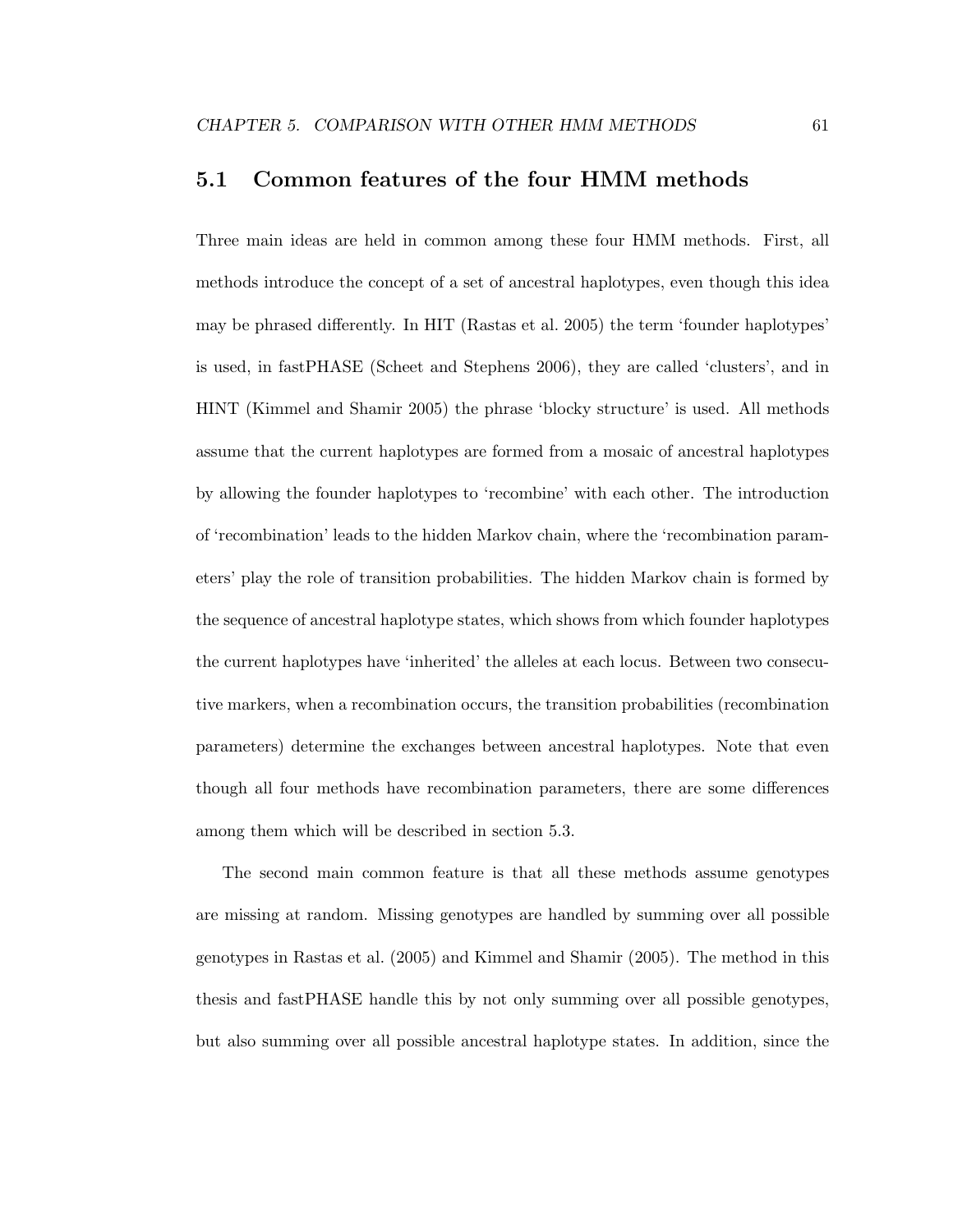fastPHASE algorithm focuses on imputation of missing genotypes, the imputation approach was further refined; this will be commented on in section 5.3.

The third common aspect is that all these four methods assume implicitly or explicitly haplotypes are in the Hardy-Weinberg Equilibrium (HWE), that is, two haplotypes of each individual are independent.

# 5.2 Main differences between my HMM method and other HMM methods

Important differences between my HMM method and the other three HMM methods are listed in Table 5.1. The most important difference is that my method is Bayesian-based. All the key parameters are treated as random variables and assigned appropriate prior distributions. For example, as mentioned in the previous chapter, a beta prior which favors values that are close to 1 was assigned to the recombination parameters, and a beta prior which favors values close to 0 was given to the mutation parameters. Inference in this thesis is based on the posterior distributions, that is, it is based on both the prior knowledge and the data. The other three methods are not Bayesian methods. They find maximum likelihood estimates using the EM algorithm. Inference using these methods is based only on the data set itself, and does not incorporate external knowledge through the priors.

A second main difference is that my HMM method uses a high order Markov model for A to account for linkage disequilibrium in the ancestral haplotypes. None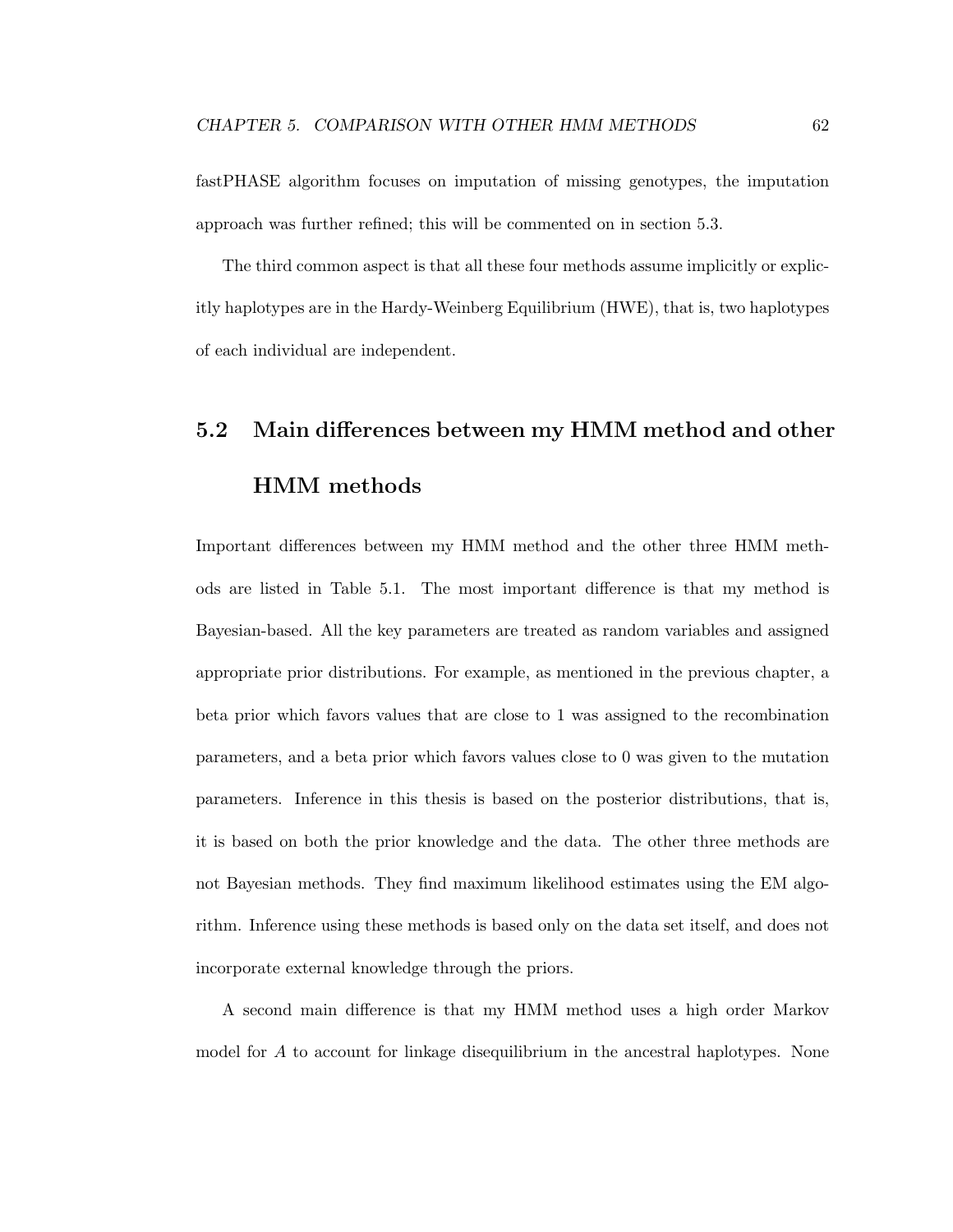of the other three methods has parameters or models to account for LD in ancestral haplotypes.

A third difference is that genotyping error was built into the hidden Markov model to explain the inconsistencies between the haplotype pairs and the genotype pairs. The other three methods were developed based on the assumption of no genotype measurement error.

Finally, the fourth main difference is that in this thesis, four different types of mutation models were developed, as described in Chapter 4, namely (1) a fixed constant, e.g. m=0.005, (2) the 'm.one' model, that is, one mutation rate for all ancestral haplotypes and all loci, (3) the 'm.l' model, that is, one mutation rate for each locus, that is, the mutation rate is a random vector of length  $L$ , (4) the 'm.cl' model, that is, one mutation rate for each ancestral haplotype and each locus, that is, a random matrix of  $C$  rows and  $L$  columns. The other three methods do not have any explicit mutation model built into their hidden Markov model. However, these three methods all used the ancestral haplotype allele frequencies  $\theta_{c,l}$  as parameters. That is, they use

| My HMM method                  | Other three HMM methods     |
|--------------------------------|-----------------------------|
| Bayesian method                | Non-Bayesian, EM algorithms |
| High order Markov model for A  | No specific model for $A$   |
| Genotyping error is built in   | Assume no genotyping error  |
| Four different mutation models | No explicit mutation model  |

Table 5.1: The main differences between my HMM method and the other HMM methods. For more details, see the text.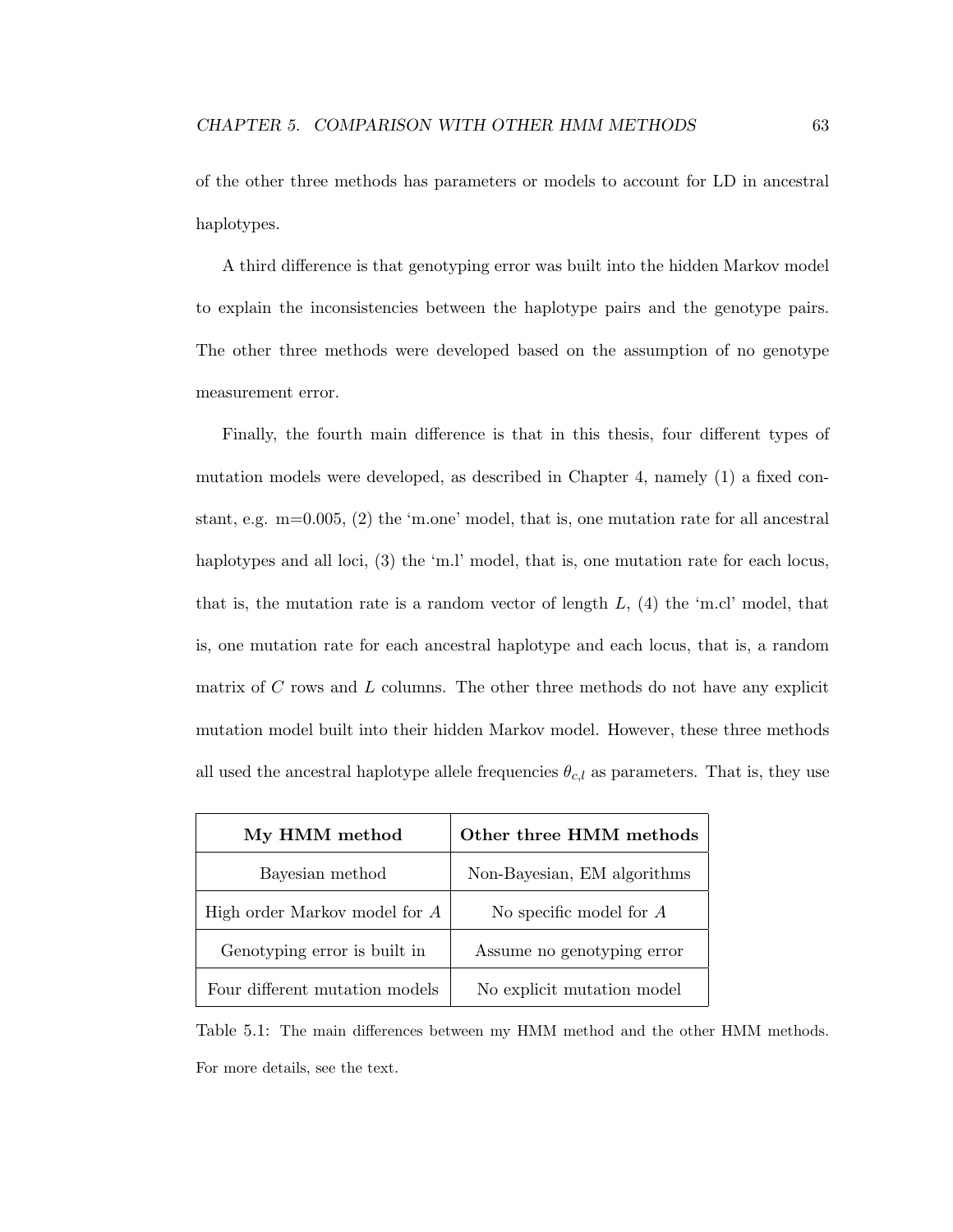$\theta_{c,l} = P(A_{c,l} = \text{allele 1}).$  With  $\theta_{c,l}$  included, the results of the other three methods should be comparable to my fourth model (i.e. the  $m$ .cl model) mentioned here.

#### 5.3 Other comments on the four HMM methods

In addition to the above major common and different features among the four HMM methods, there are a few other aspects, listed in Table 5.2, which are worth mentioning in this section.

Firstly, when there is a 'recombination' between two consecutive loci, in fastPHASE and my HMM method, the selection of a new ancestral haplotype state at the next locus, after a recombination, does not depend on the current state. However, in HIT and HINT, these transitions do depend on the current state. Therefore, between each two consecutive loci (l and l + 1), HIT and HINT used  $C \times (C - 1)$  parameters, and in total, there are  $C \times (C-1) \times (L-1)$  parameters. Whereas fastPHASE and my method used C parameters between two consecutive loci, with one parameter as the overall recombination parameter  $(T_l)$  and  $C-1$  parameters for the probabilities of selecting C ancestral chromosome at locus  $l + 1$ , in total there are  $(L - 1) \times C$  parameters.

Secondly, these four different methods have different focuses. The algorithm behind fastPHASE focuses on imputing missing genotypes, as well as inferring haplotypes, HINT focuses on disease risk association studies, HIT and my HMM method mainly focus on haplotype reconstruction. In addition, the recombination parameters of my HMM method can be used to identify regions with high or low recombination rates.

Thirdly, to improve convergence, HINT and HIT use some initialization tricks to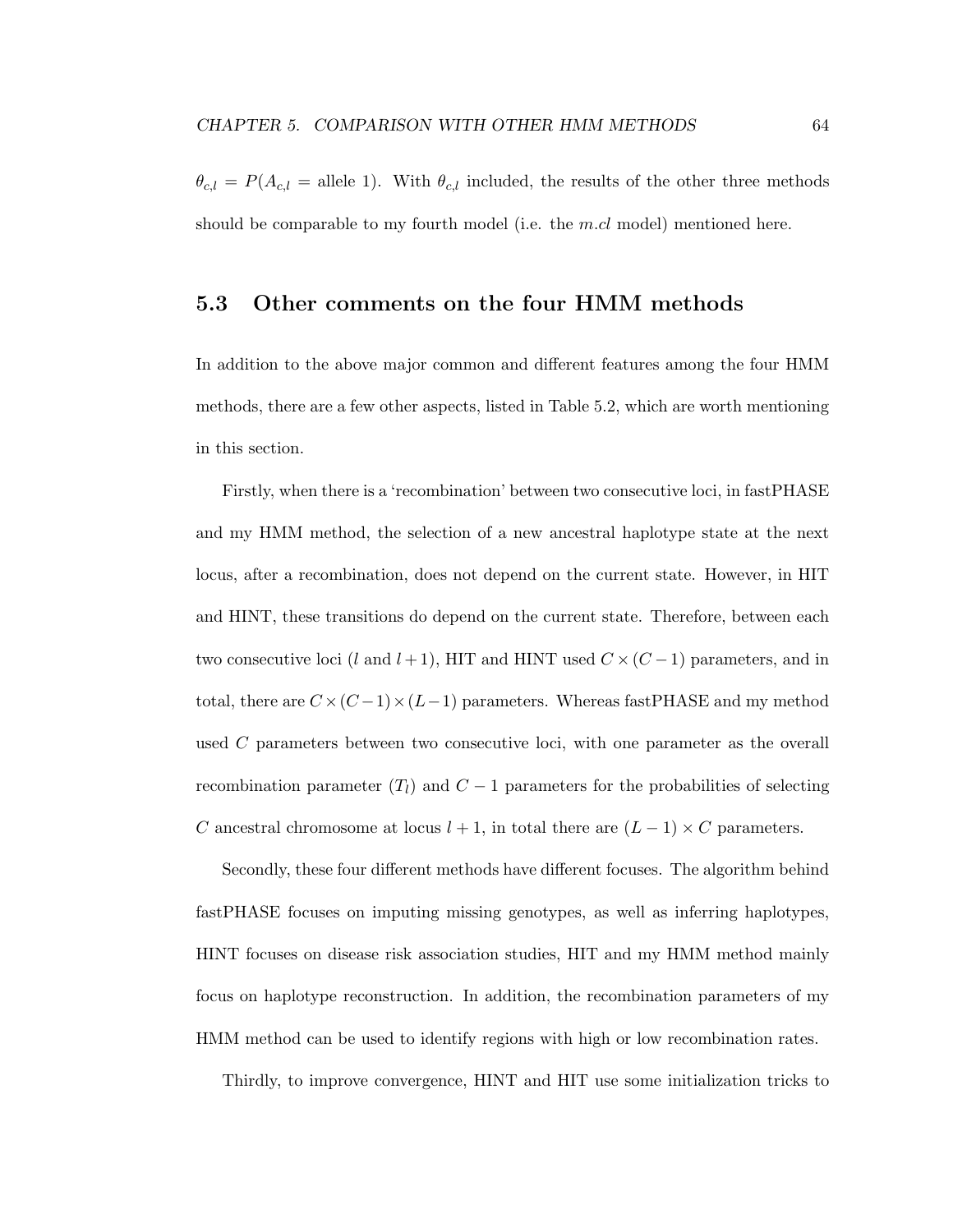make their EM algorithms converge faster, and fastPHASE uses an 'averaging' scheme by running their EM algorithm 20 times with different starting points. My method and fastPHASE use the Forward-Backward (FB) algorithm to sum over all possible states of ancestral haplotypes (that is to integrate out  $S$ ), but HINT and HIT do not use the procedure of integrating out S. In my HMM method, several approaches are used to improve convergence. Haplotypes  $(H)$  are integrated out, swapping part of two ancestral haplotypes is implemented, and Q is updated at the first locus by summing over all possible ancestral haplotype states at locus 1.

Fourthly, HINT and HIT use the EM algorithm to estimate parameters and then use the Viterbi algorithm to reconstruct the haplotypes. In contrast, fastPHASE

|             | My HMM           | fastPHASE        | <b>HIT</b>     | <b>HINT</b>    |
|-------------|------------------|------------------|----------------|----------------|
| Transition  | $(L-1)C$         | $(L-1)C$         | $C(C-1)(L-1)$  | $C(C-1)(L-1)$  |
| Focus of    | HI               | HI, IMG          | HI             | AS             |
| algorithm   |                  |                  |                |                |
| Convergence | Swap $A$         | Averaging        | Initialization | Initialization |
| tricks      | Integrate $S, H$ | integrate $S, H$ |                |                |
|             | Update $Q_1$     |                  |                |                |
| Estimation  | Posterior        | Monte-Carlo      | Viterbi        | Viterbi        |

Table 5.2: Additional features that differ among the four methods. The 'transition' row lists the number of transition parameters for each method. In the 'focus of algorithm' row, HI = 'Haplotye Inference', IMG = 'Imputing Missing Genotypes', and AS='Association Studies'. In the 'convergence tricks' row, 'Initialization' means HIT and HNT used some complex initialization tricks. For more details, see the text.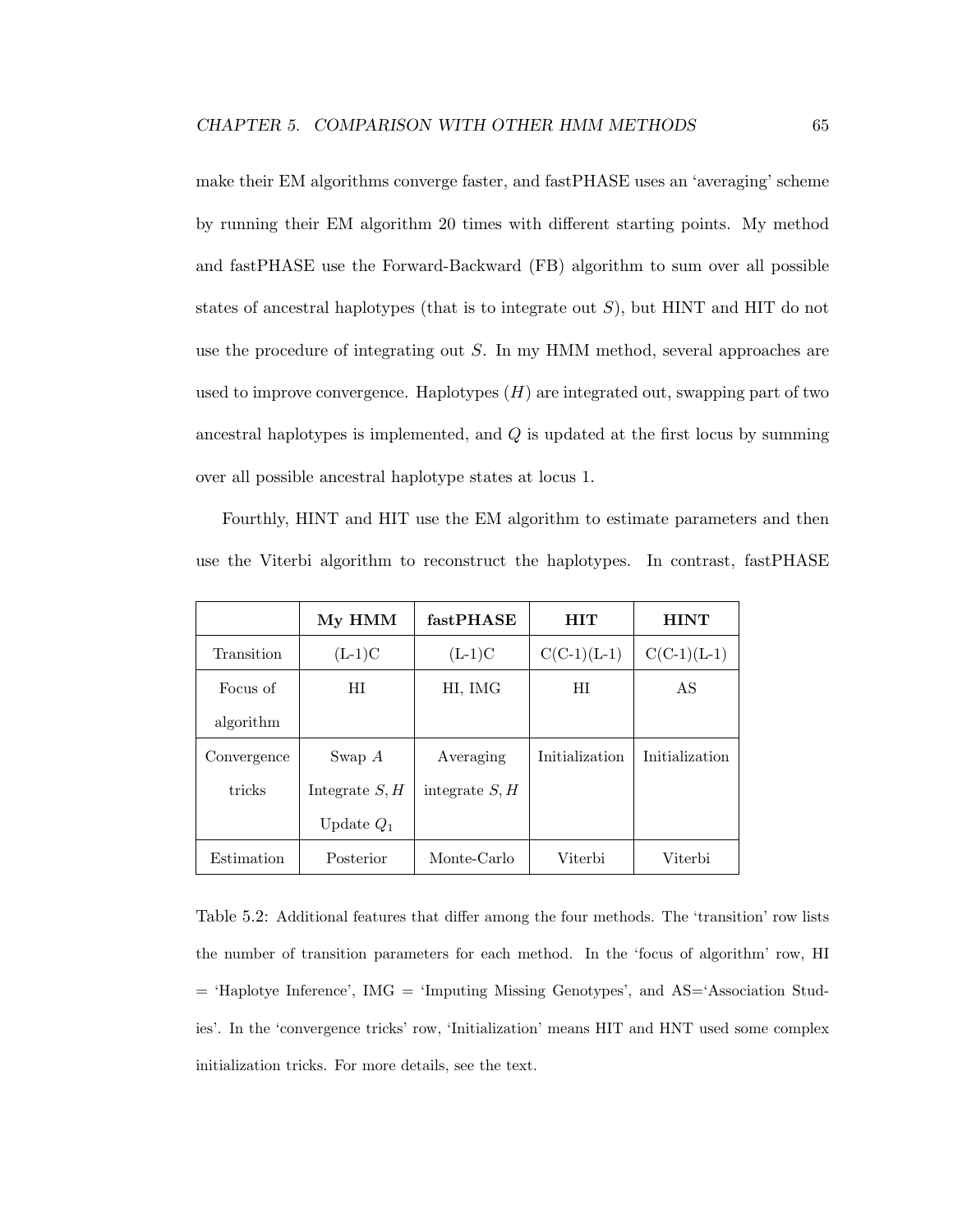samples the haplotype pairs based on Monte Carlo methods. When fastPHASE runs the EM algorithm T times, the haplotype estimate is based on all T runs as well. For this thesis, the inference is based on sampling from the posterior distribution.

Finally, even though all methods assume genotypes are missing at random, and all four methods estimate the missing genotypes by summing over all possible genotypes, fastPHASE imputes the missing genotypes a bit differently. They run their EM algorithm T times, then the genotypes are imputed as those that maximize the average likelihood for the parameters of all the T runs. If  $T=1$ , then all these three methods impute missing genotypes in the same way.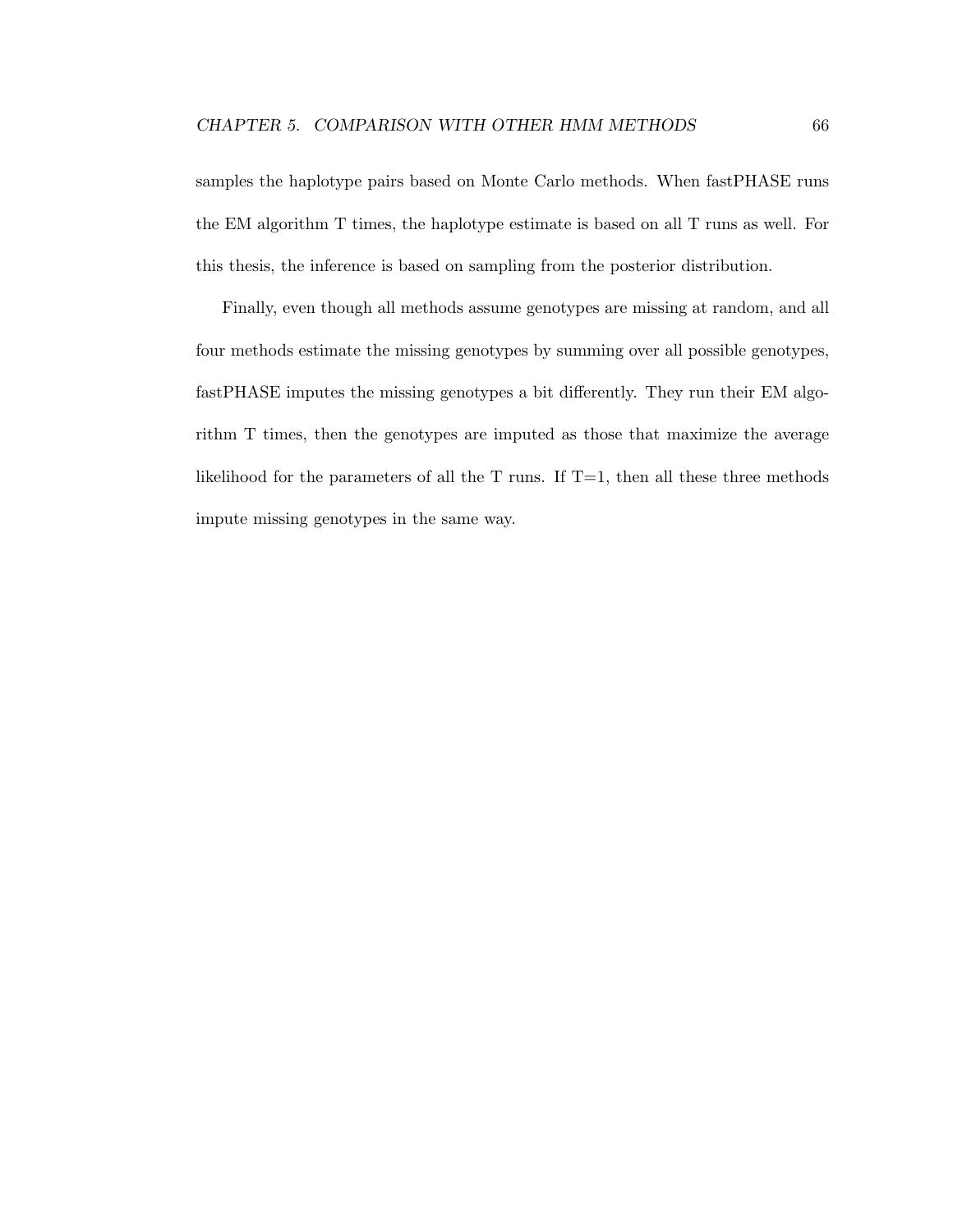# Chapter 6

# Results

In order to evaluate the performance of the HMM method, and to illustrate its different features, I analyzed publicly available data sets from Daly et al. (2001) and the HAPMAP project (The International HAPMAP Consortium (2003), (2004), (2005)) using the HMM-based method. These data sets all contain the genotypes of trio families, in which there are two parents and one child, so the estimated haplotypes of children can be compared to known haplotypes inferred from the parents' genotype information. I compare the results of the HMM method to the results obtained using the PHASE (Stephens et al. 2001, Stephens and Donnelly 2003, Stephens and Scheet 2005) and the fastPHASE (Scheet and Stephens 2006) programs.

## 6.1 Data sets

The first data set is from Daly et al. (2001), which I will refer to as the Daly data. It contains genotypes of 129 trio families. The parents and the child of each family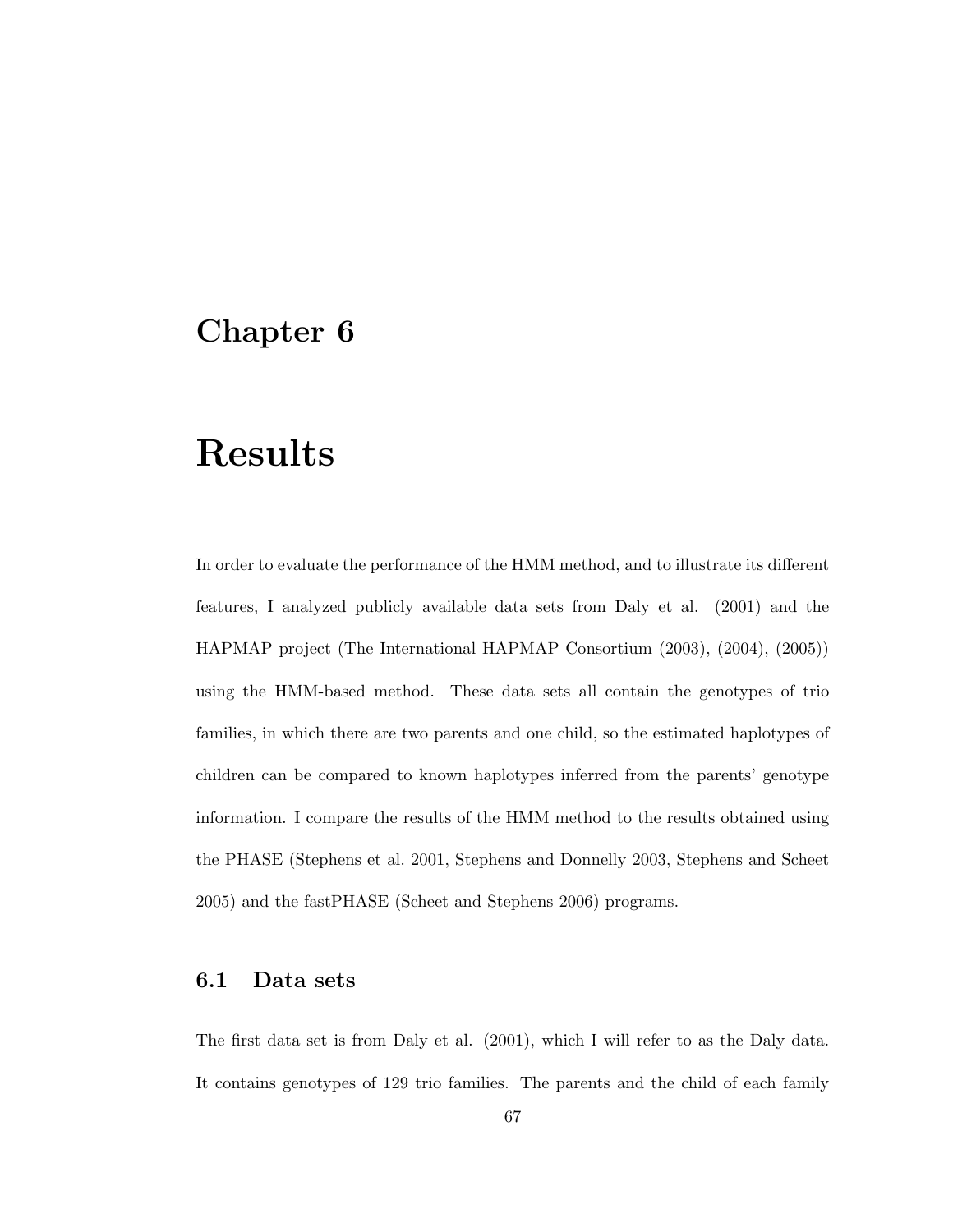were genotyped at 103 markers in a 500-kb region on human chromosome 5 in a study on Crohn disease. At the time of publication, these genotypes showed some novel patterns of genetic variation. Specifically, a small number of common haplotypes in small blocks were discovered among the haplotypes transmitted to the individuals with Crohn disease; there were 11 haplotype blocks identified in total, separated by regions showing more recombinations, see Appendix A for detailed information. Two to four different common haplotypes accounted for over 90% of all the observed chromosomes in each block, and each block spanned 100kb or less. Time has proven that this data exhibited low haplotype diversity and particularly strong block structure.

The CEU families (Utah residents with ancestry from northern and western Europe) and YRI families (Yoruba in Ibadan, Nigeria) are two of the data sets used in the HAPMAP project. For the CEU data, I selected genotypes of 100 contiguous markers in the ENCODE region 7p15.2. Most SNPs in the ENCODE region are rare and only 54% of them have minor allele frequency (MAF)  $\geq$  0.05. Therefore, in order to restrict analysis to markers with only common alleles, 56 markers (with lowest  $MAF=0.083$ ) were selected for haplotype inference. The physical distance spanned by those 56 markers is approximately 100 kb (from 26700834 bp to 26804065 bp). For the YRI data, I selected 199 markers from 37128000 bp to 37272000 bp of chromosome region 19q13, a region highlighted for recombination hotspots (The International HAPMAP Consortium 2005). In particular, there are two recombination hotspots identified by the The International HAPMAP Consortium (hapmap.org) in the region I selected. One is from 37128001bp to 37137001bp, with hotspot center at 37134001bp, and another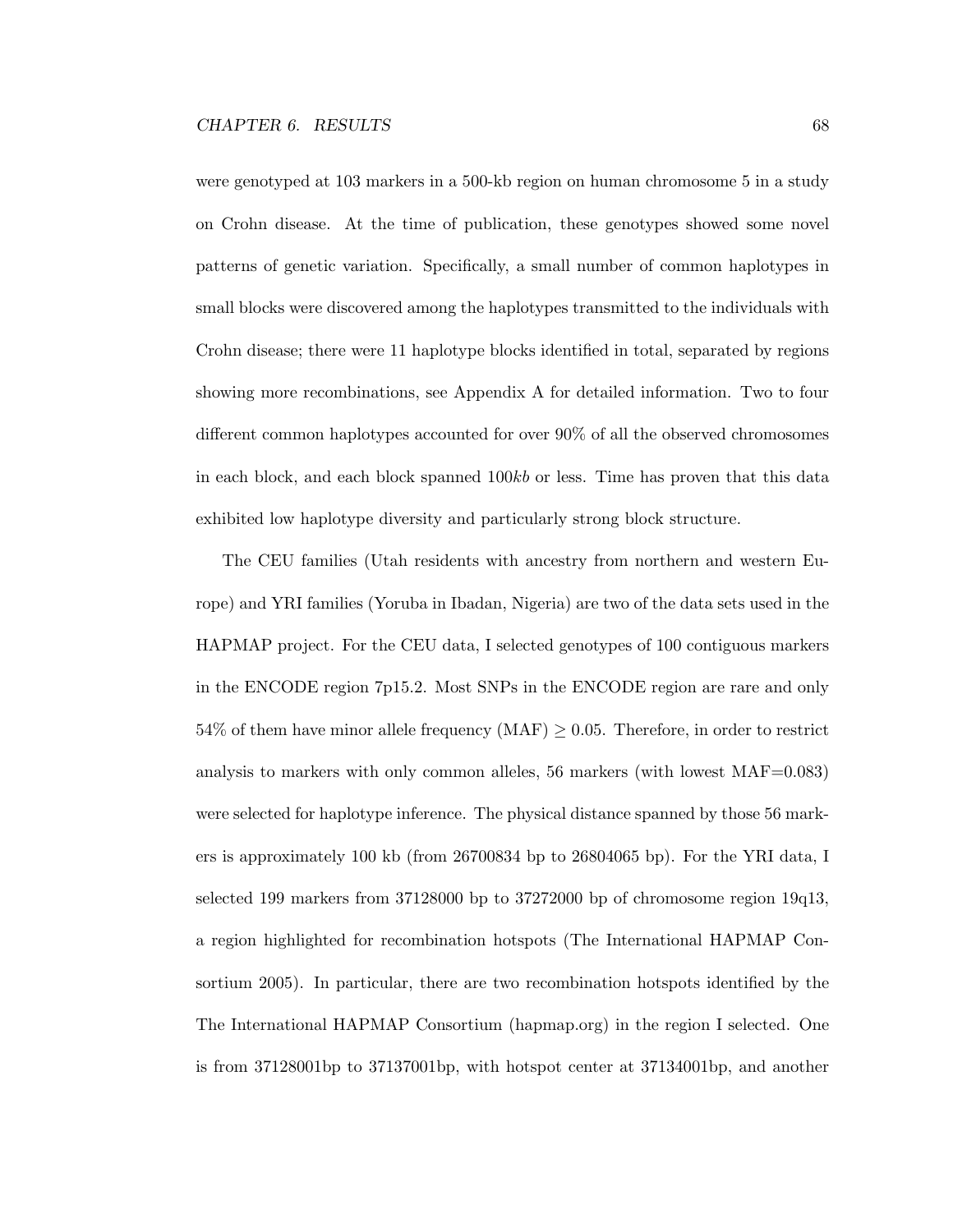from 37262001bp to 37272001bp, with hotspot center at 37264001bp. The beginning, center and end of each recombination hotspot will be shown in later Figures. Similar to the CEU data, only 91 markers (with lowest MAF=0.15) have been analyzed for the haplotype inference, again, with the goal of restricting analysis to SNPs with common alleles.

### 6.2 Evaluation of the HMM method performance

#### 6.2.1 Evaluation criterion

So that the performance of the HMM-based method can be evaluated and compared with other algorithms, only the children's haplotypes in the trio family data sets are estimated, without using parental genotypes. The haplotypes inferred for the children can then be compared with the haplotypes inferred by the software MERLIN (Abecasis et al. 2002), which reconstructs haplotypes based on the genotypes of the parents. Before comparing results with other programs, I first check the performance of my algorithm for different parameter settings (described in 6.2.2). Then I compare with other programs using both the best single estimate of the haplotypes (the 'mode' of the haplotype distributions) in section 6.2.3 and the distribution of posterior samples in section 6.2.4.

The best single estimates of my HMM method are obtained by using the label method and the minimizing switch distance method. (These two methods were introduced in section 4.10.) For the best single estimates of each method, two criteria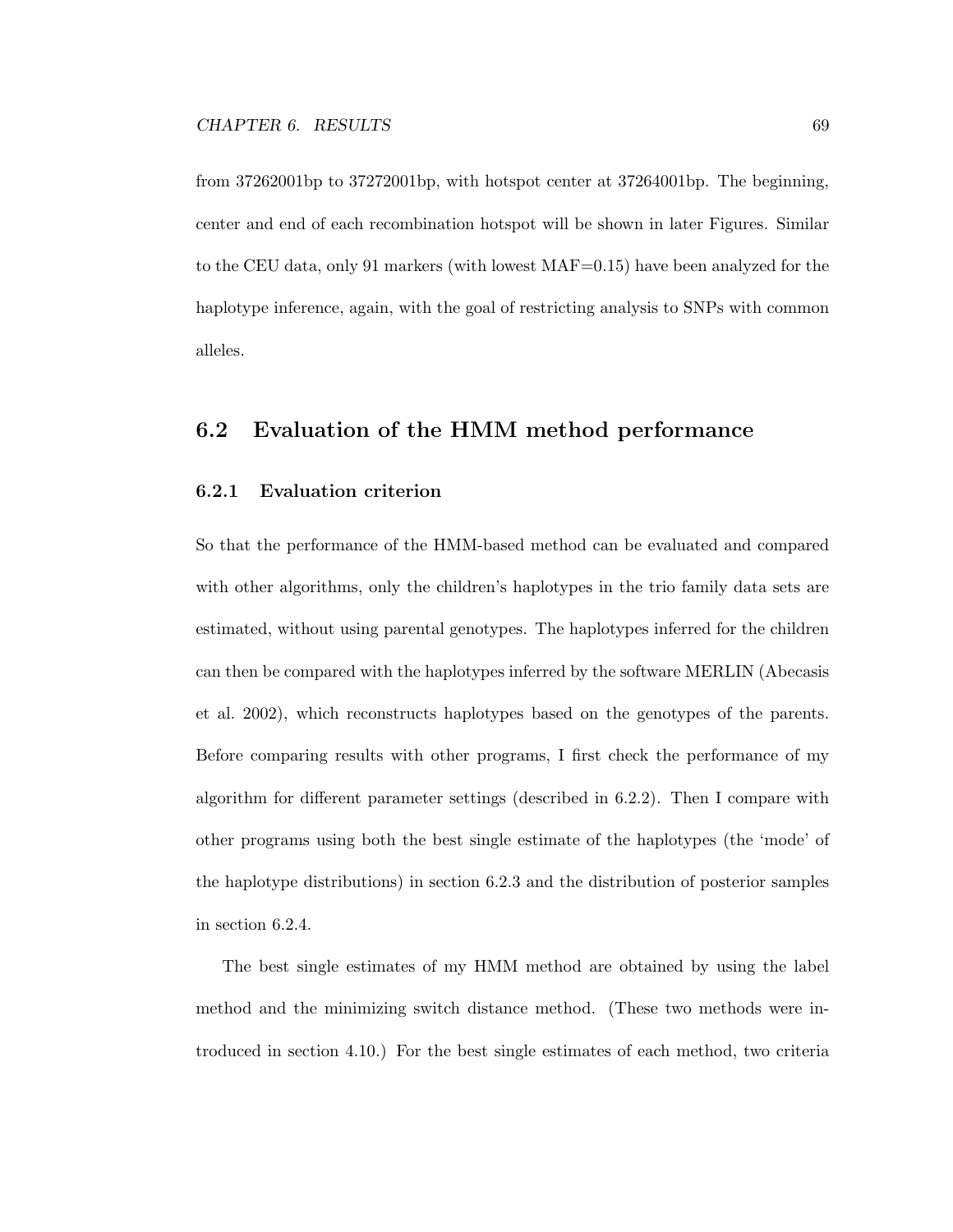have been used to do the comparisons. First, for long sequences, moving 'windows' are used to compare haplotypes inferred from the HMM method, PHASE and fastPHASE with MERLIN estimates. The  $i^{th}$  window is the sequence from the  $i^{th}$  locus to the  $(i + s - 1)<sup>th</sup>$  locus, where s represents the window size; s = 5 and s = L are used below. When s=5, the 1st window will include loci 1-5, the 2nd window will include loci 2-6, the 3rd window will include loci 3-7, and so on. When  $s=L$ , there is just one window which includes loci  $1 - L$ , that is the whole sequence. In each window, the number of incorrect haplotype pairs is counted. Second, the switch distance criterion (Lin et al. 2002) is used. Switch distance is the count (or proportion) of haplotype switches between all consecutive heterozygous markers needed to recover the correct haplotypes.

In addition to the above criteria, the number of markers with the 'wrong' genotype inference has been counted and denoted as mis.G. Note that even though the number in 'mis.G' is called 'wrong' genotype inferences, it might be that the recorded genotypes are incorrect. This is because my HMM method incorporates genotyping error, and in real genetic studies, it is quite possible that genotyping error exists. For missing genotypes, mis.M denotes the number of genotype pairs inferred from my HMM method, the PHASE and fastPHASE programs that are not consistent with the ones inferred from MERLIN.

Due to the incorporation of genotyping error, when using the label method to obtain the best single estimate, the s=5 and s=L column counts include the 'G-H inconsistent' loci. For example, in the first row of the Daly data results as shown in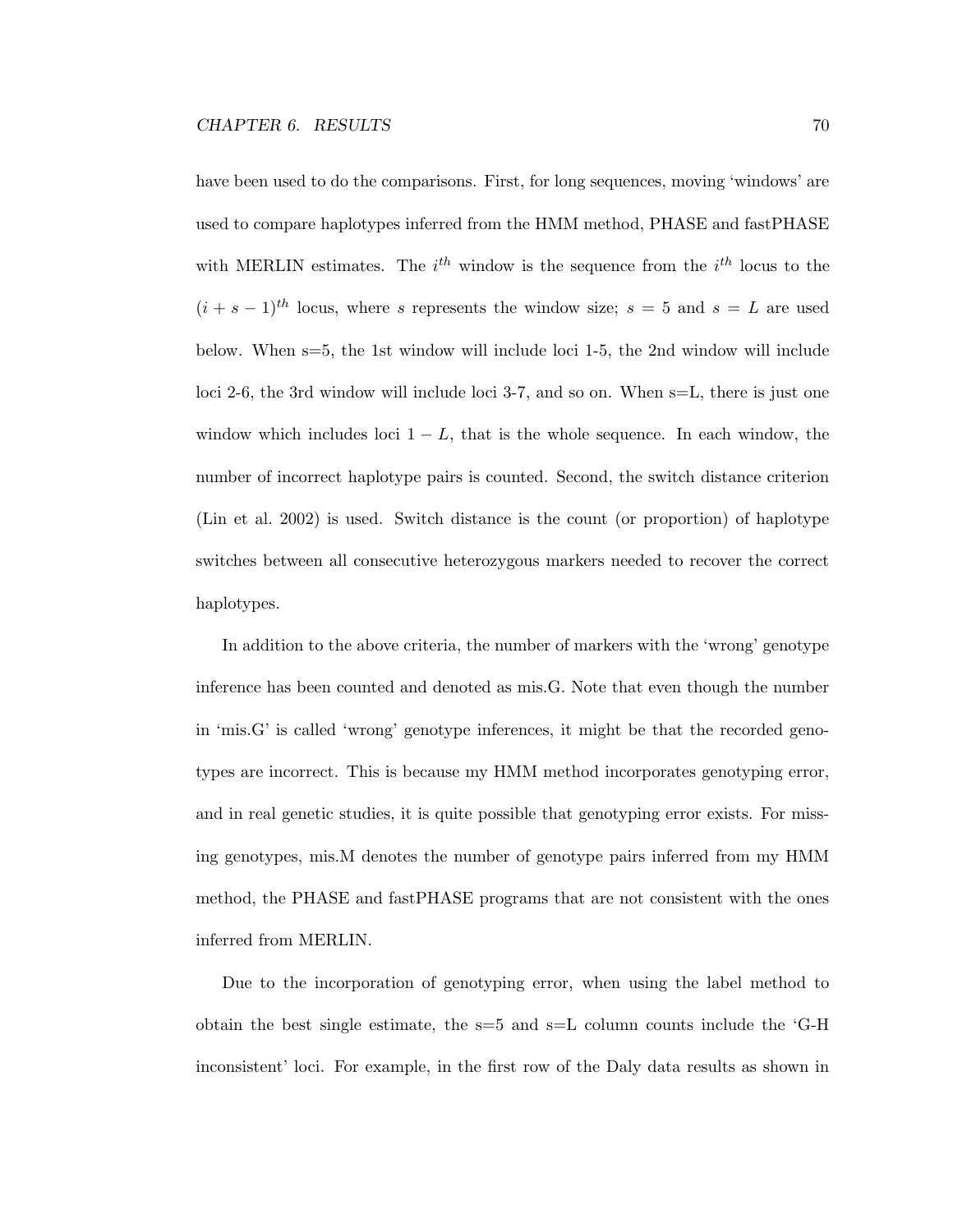Appendix C, the 'Not using hyperparameters" results are mis.  $G=3$  and 's=L count'  $= 205$ . If those mis. G=3 'G-H inconsistent' loci are not included, 's=L count' is 202 instead of 205. When counting the switch distance, those loci with the 'G-H inconsistencies' are ignored, since it is hard to define the switch distance in this context. Then at the end, some penalized error count is added to the final switch distance count by adding one switch distance for each G-H inconsistent locus. Similar to the above example, without adding the penalty, the switch distance count would be  $sw=100$ instead of 103. This penalized count is only for the label method. For the minimizing switch distance method, the potential G-H inconsistent loci are only reported, but are not included in the final haplotype estimate as described in section 4.10.

## 6.2.2 Performance of the HMM method as a function of chosen parameters and models

As described in Chapter 4, several parameters play very important roles in this Hidden Markov Model. For example, the number of ancestral chromosomes, C, and the linkage disequilibrium modeling parameter, d, influence the model's flexibility. Furthermore, there are several models for the mutation parameter, and for the recombination and mutation parameters. Also, one can choose whether to use hyperparameters or not. In order to check which values and which models perform better, and whether the optimal choices vary for the three data sets, the program has been run with 36 different parameter combinations for each data set by choosing 3 levels for  $C$  ( $C = 5, 10, 15$ ), 2 values for  $d (d = 0, 3)$ , 3 mutation models (*m.one, m.l* and *m.cl* denote the three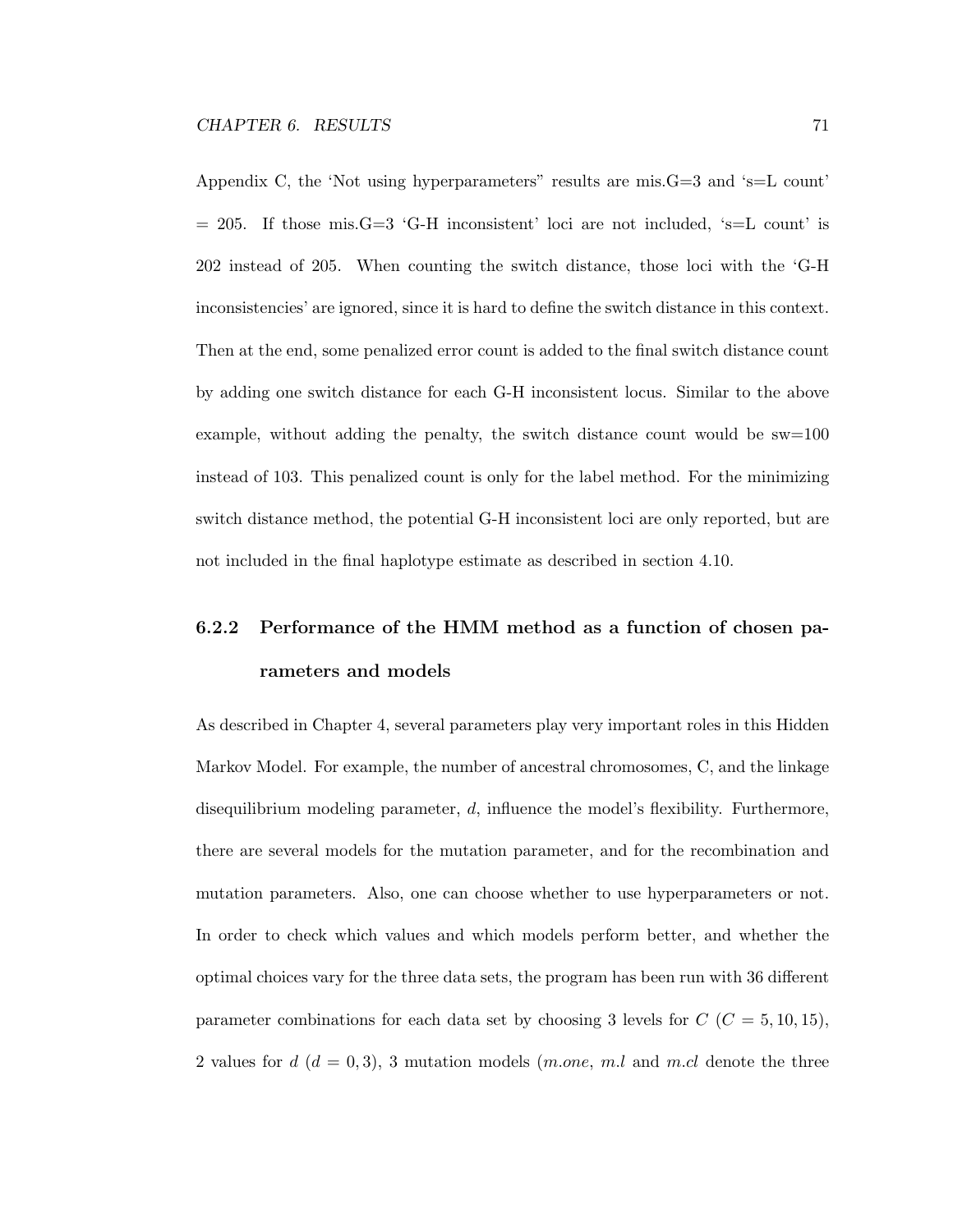mutation models respectively), and 2 choices of whether to use hyperparameters or not. For each of these 36 parameter combinations, the HMM program was run with 3 different random seeds. For each seed, 600 MCMC iterations were done. The best single estimate was based on every 4th of the last 300 iterations. Two different ways of finding the best single estimate for a run were used, namely, the label method and the minimizing switch distance method. The results are organized into tables in Appendix C, and Appendix B gives the values of parameters that are fixed at the same values for all runs.

For results obtained from the models without using hyperparameters, an analysis of variance  $(ANOVA)$  is performed to look for the effects of C, d, mutation model  $(m)$ , and best-single-estimate-method (single). Each quantity is treated as a main effect factor. The ANOVAs are done for each of the three data sets (Daly, CEU and YRI) by fitting the following model:

$$
measure = C + d + m + single + C * d + C * m + d * m + \epsilon
$$
\n(\*)

In this model, 'single' refers to the two different methods for estimating the best haplotypes ('label' means the label method, 'sw' means the minimizing switch distance method). Three error counts, the window length s=5 error (s5) count, the window length s=L error (sL) count and the switch distance (sw) count, are used as the 'measure' response, separately. For the models using hyperparameters, the same ANOVA models are separately fit, again for each of the three data sets.

Small p-values (less than or equal to 0.05) from the above ANOVAs are listed in the following tables: Table 6.1 for the Daly data; Table 6.4 for the CEU data; Table 6.7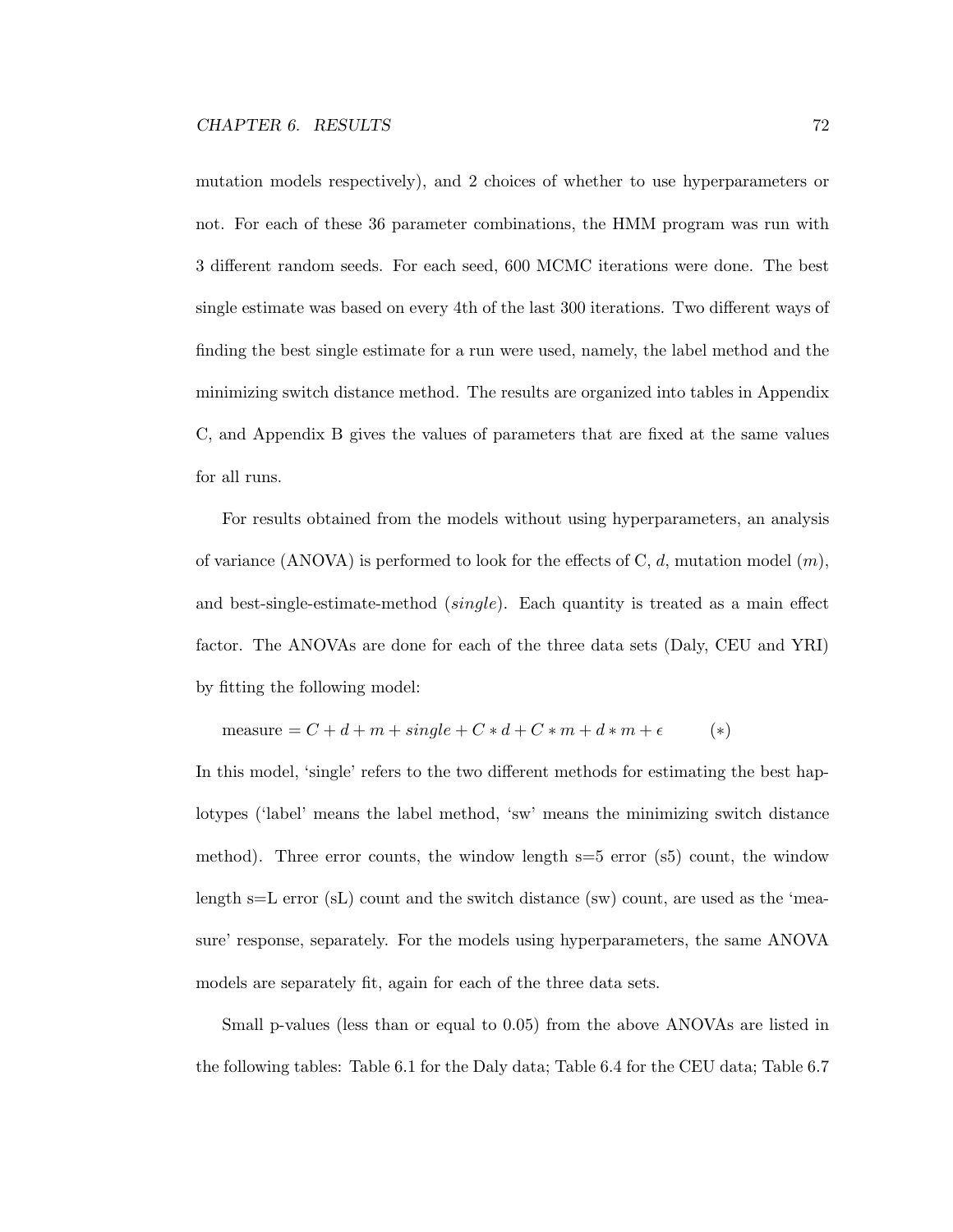| Factors | $N-s5$      | $N-SL$   | $N$ -sw  | $H-S5$   | $H-SL$   | $H$ -sw  |
|---------|-------------|----------|----------|----------|----------|----------|
| $\rm C$ | < 0.0001    | < 0.0001 | < 0.0001 | 0.0002   | < 0.0001 | 0.0005   |
|         |             |          | 0.014    |          |          |          |
| m       | ${<}0.0001$ | < 0.0001 | < 0.0001 | < 0.0001 | 0.0003   | < 0.0001 |
| $C^*d$  |             |          |          |          |          | 0.022    |
| $C^*m$  |             |          | 0.007    |          |          | 0.031    |
| $m^*d$  |             |          |          |          |          |          |
| Single  | < 0.0001    | 0.0027   | < 0.0001 | < 0.0001 |          | < 0.0001 |

Table 6.1: Small p-values (less than or equal to 0.05) from the ANOVA of model  $(*)$  for the Daly data. Columns with names 'N-s5', 'N-sL' and 'N-sw' are p-values obtained from the ANOVA done for the results without using hyperparameters; columns with names 'H-s5', 'H-sL' and 'H-sw' are p-values obtained from the ANOVA done for the results from model using hyperparameters.

for the YRI data. In these tables, there are a few small p-values corresponding to the interaction effects. In order to explore the interactions between different factors and see which parameter combination can produce better results, some interaction plots are made: Figures 6.1, 6.2 and 6.3 for the Daly, CEU and YRI data, respectively.

The cell means of different levels of each main effect  $(C, d, m, single)$  are calculated and the pair comparisons between any two levels of each factor are done using t tests. Results of cell mean calculation, and pairwise comparison p-values are listed in the following tables: Tables 6.2 and 6.3 for the Daly data; 6.5 and 6.6 for the CEU data; 6.8 and 6.9 for the YRI data.

The Daly data. When not using hyperparameters (Table 6.1 columns N-s5, N-sL and N-sw), all three measures (s5, sL and sw) consistently show that the choices of C and of the mutation model have significant effects. Moreover, Table 6.2 shows that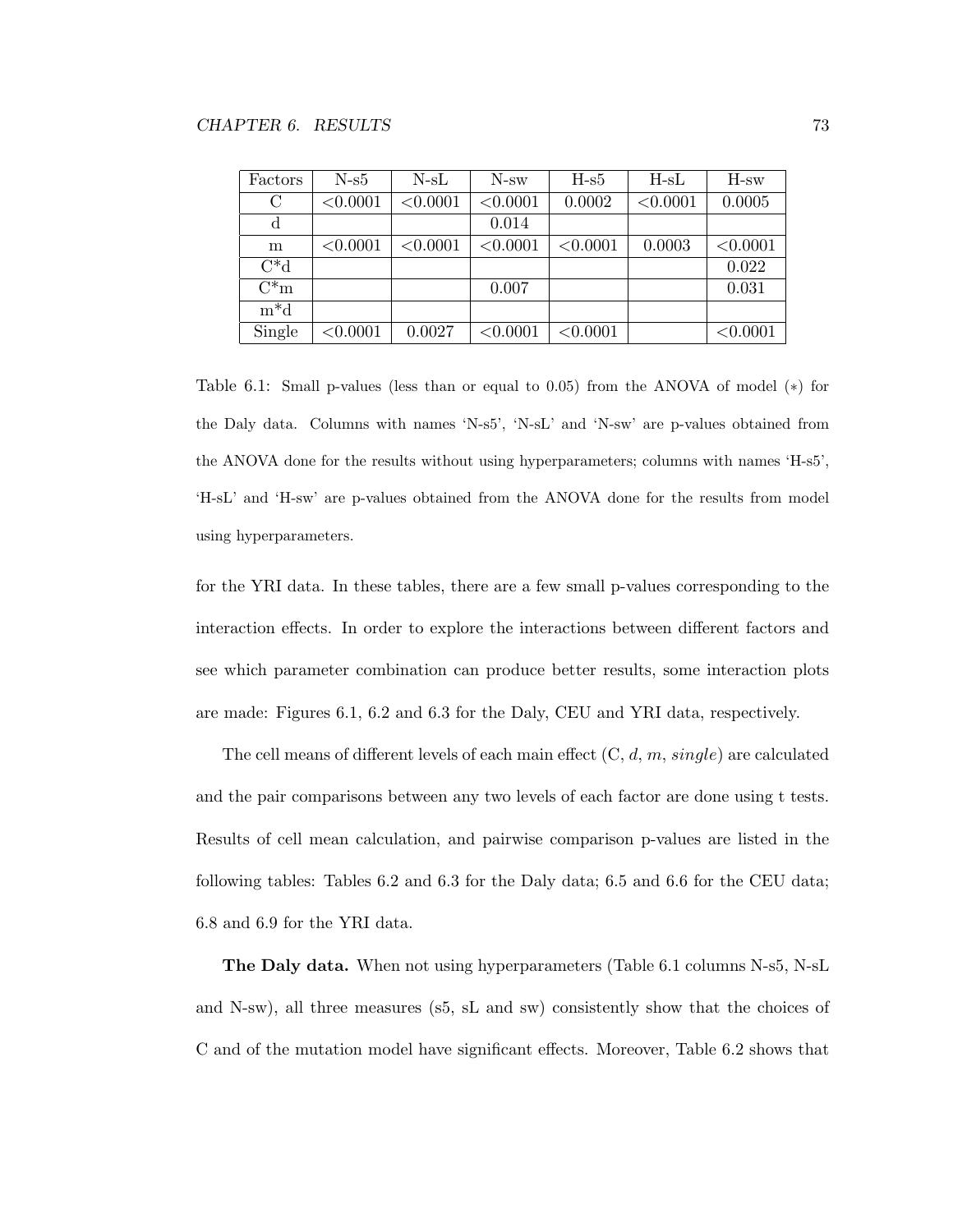the best choices are C=10 or 15 and the mutation model 'm.cl'. In addition,  $d = 3$  is a better choice for all three measures even though the effect is not significant. There are not many significant interaction effects except for some interactions between C and the mutation model ( $p=0.007$ ) when the measure is sw. The interaction effect of  $C^*$ m is presented in the first plot of Figure 6.1 (Daly-A). This plot shows that among those (9 choose  $2 = 36$ ) pair-wise  $C<sup>*</sup>m$  level contrasts comparisons, the ones with mutation model 'm.cl' are much better than the ones with the other two mutation models, and the one with C=10 or C=15 are much better than the one with C5. The combination of C15 and m.cl produces the best results.

The results obtained using hyperparameters (Table 6.1, columns H-s5, H-sL and Hsw) also show that the factors C and  $m$  have significant effect. When the measure is sw (the H-sw column), there is some evidence of interaction between C and  $d$  (p=0.022), and between C and  $m$  (p=0.031). The relevant interaction effect plots are presented in the second and the third plot of Figure 6.1 (Daly-B and Daly-C). Plot Daly-B shows that m.cl is the best for all three C levels, but that  $C=15$  produces the best results. Plot Daly-C shows that  $d=3$  produces better results with  $C=10$  or 15. There are no obvious large differences between  $C=10$  and  $C=15$ , but the  $C=15$  results are a bit better.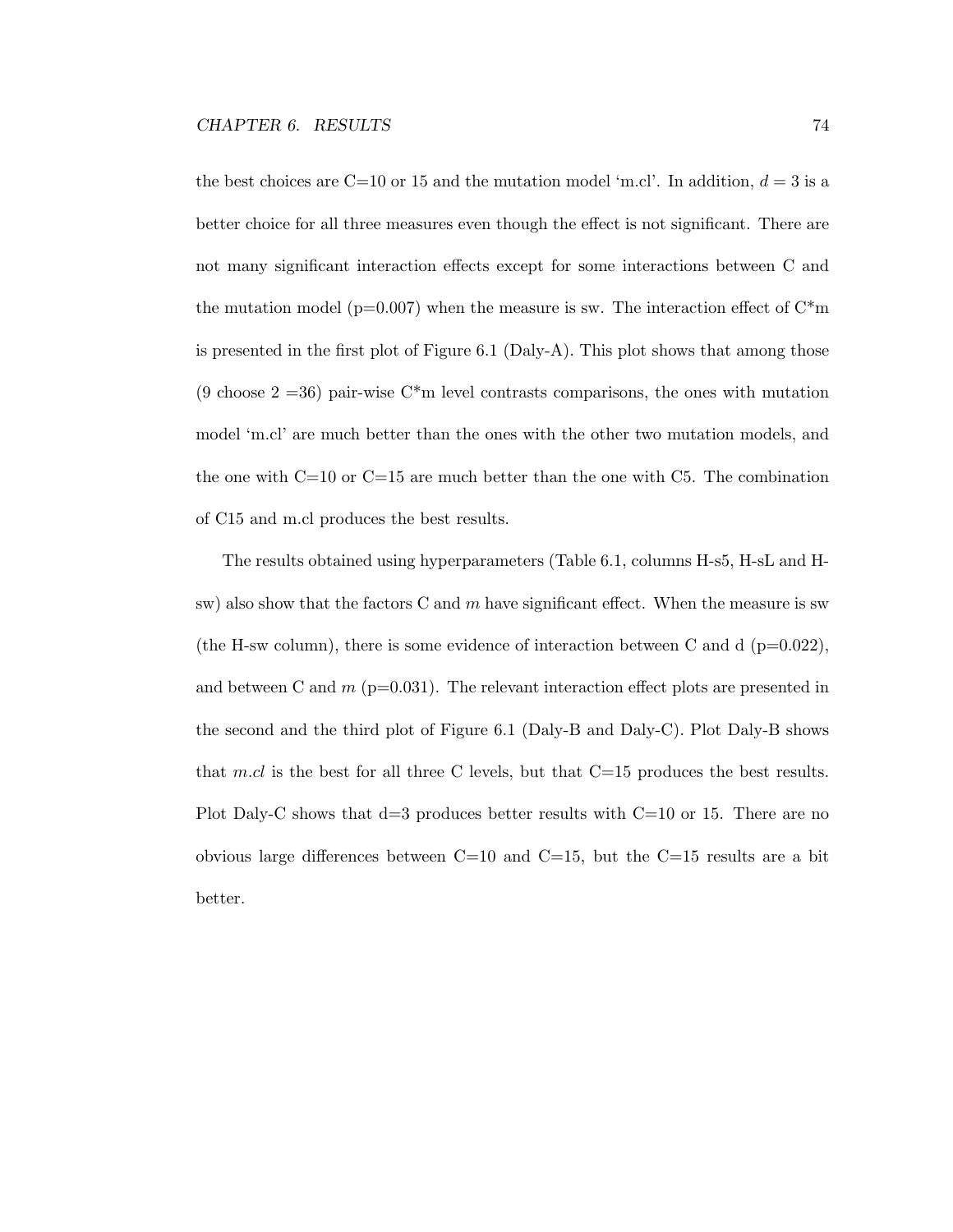|           | $N-S5$ | p-values                     | $N-SL$ | p-values                    | $N$ -sw | p-values                     |
|-----------|--------|------------------------------|--------|-----------------------------|---------|------------------------------|
| C5        | 154.6  | $5 \text{ v}10: < 0.0001$    | 217.1  | $5 \text{ v}10 \div 0.0001$ | 96.1    | $5 \text{ v}10: < 0.000$     |
| C10       | 134.6  | $5 \text{ v}15 \div 0.0001$  | 190.9  | $5 \text{ v}15 \div 0.0001$ | 86.8    | $5 \text{ v}15 \div 0.0001$  |
| C15       | 136.1  | (C10 < C15)                  | 187.8  | (C15 < C10)                 | 84.9    | (C15 < C10)                  |
| d0        | 143.4  |                              | 201.6  |                             | 91.0    | 0.014                        |
| d3        | 140.1  | (d3)                         | 195.7  | $\rm (d3)$                  | 87.5    | (d3)                         |
| m.one     | 154.9  | one v cl: $< 0.0001$         | 206.9  | one v cl: 0.0002            | 92.1    | one v $cl < 0.0001$          |
| m.l       | 152.9  | $1 \times$ cl: $\leq 0.0001$ | 199.0  |                             | 93.4    | $1 \times$ cl: $\leq 0.0001$ |
| m.cl      | 117.3  | (m.c.)                       | 189.0  | (m.c.)                      | 82.4    | (m.c.)                       |
| label     | 152.9  | < 0.0001                     | 193.5  | 0.0027                      | 92.5    | < 0.0001                     |
| <b>SW</b> | 130.5  | $(\text{sw})$                | 203.7  | (label)                     | 86.0    | $(\text{sw})$                |

Table 6.2: Summary of the Daly data results in Appendix C by calculating the cell means and p-values of pairwise comparisons of different levels for each factor. Columns with names 'N-s5', 'N-sL' and 'N-sw' are the cell means for each main effect when not using hyperparameters, these cell means are calculated for three measures (s5, sL and sw). Columns named 'p-values' are the pairwise comparison p-values for each main effect. Only the p-values that are less than 0.05 are presented in the table. Items listed inside ( ), for example, (m.cl), and (d), are the levels of some factors that can produce better results. In particular, if there are two terms, say,  $(C10 < C15)$ , this means, C10 and C15 are significantly better than C5, but there are no significant difference between C10 and C15 even though C10 seems to produce better results (smaller error counts).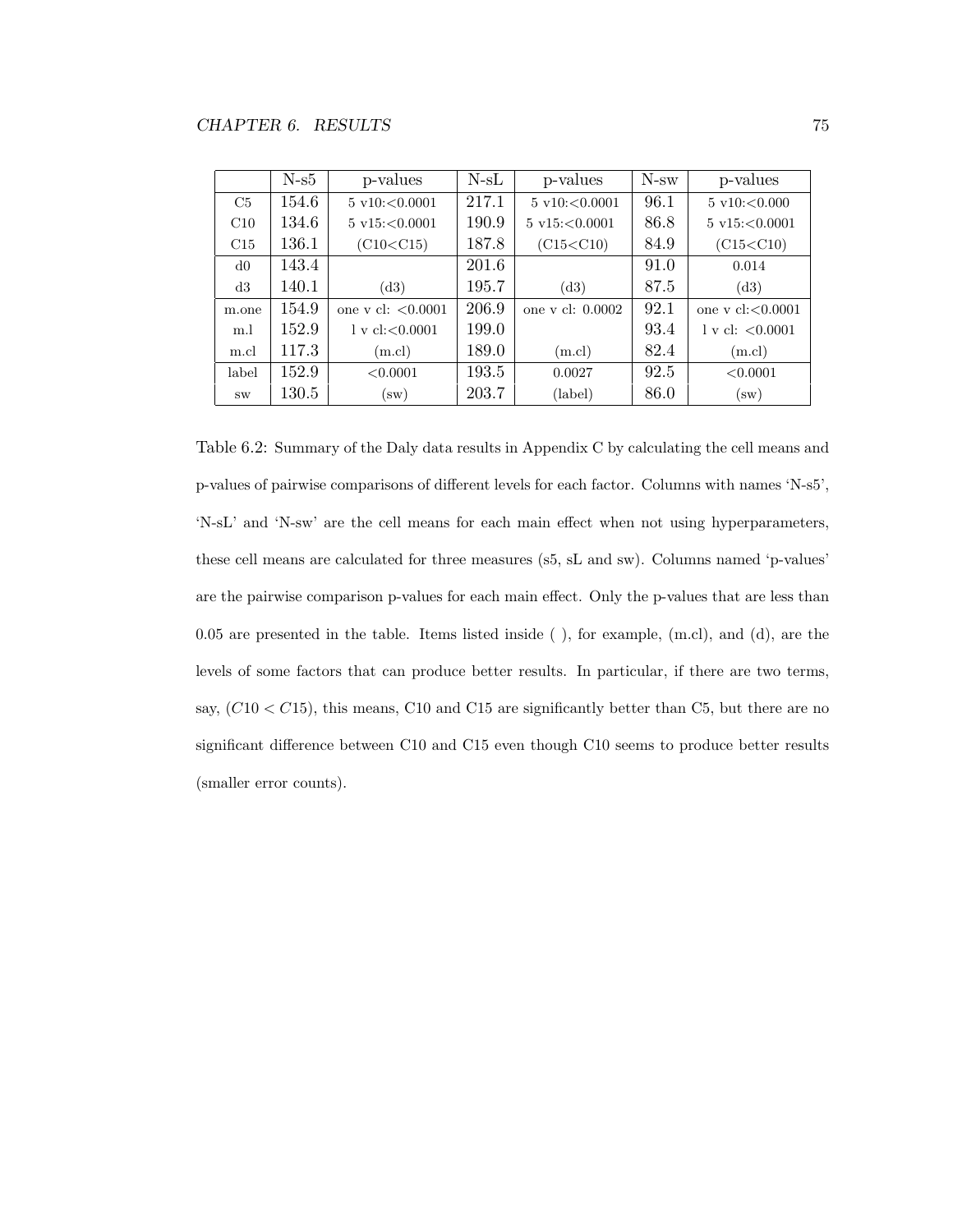|           | $H-S5$ | p-values                    | $H-SL$ | p-values                  | $H$ -sw | p-values              |
|-----------|--------|-----------------------------|--------|---------------------------|---------|-----------------------|
| C5        | 168.0  | $5 \text{ v}10:0.0008$      | 209.8  | $5 \text{ v}10: 0.0353$   | 95.6    | $5 \text{ v}10:0.005$ |
| C10       | 150.0  | $5 \text{ v}15:0.0012$      | 199.1  | $5 \text{ v}15: < 0.0001$ | 88.9    | $5 \text{ v}15:0.000$ |
| C15       | 151.4  | (C10 < C15)                 | 189.6  | (C15)                     | 87.7    | (C15 < C10)           |
| d0        | 154.2  |                             | 200.5  |                           | 91.0    |                       |
| d3        | 159.3  | $\left( \mathrm{d}0\right)$ | 198.5  | (d3)                      | 90.5    | (d3)                  |
| m.one     | 162.2  | one v $c$ l: $< 0.0001$     | 194.0  | one v 1:0.0009            | 91.6    | one v cl:0.0057       |
| m.l       | 168.0  | $1 \times$ cl: $< 0.0001$   | 209.9  | cl v $1:0.0015$           | 95.5    | 1 v cl < 0.0001       |
| m.cl      | 139.9  | (m.c.)                      | 194.6  | (m)                       | 85.0    | (m.c.)                |
| label     | 174.0  | < 0.0001                    | 200.1  |                           | 94.6    | < 0.0001              |
| <b>SW</b> | 139.5  | $(\text{sw})$               | 198.9  | $(\rm sw)$                | 86.9    | $(\text{sw})$         |

Table 6.3: Summary of the Daly Data results in Appendix C by calculating the cell means and p-values of pairwise comparisons of different levels for each factor. Columns with names 'H-s5', 'H-sL' and 'H-sw' are the cell means for each main effect when using hyperparameters, these cell means are calculated for three measures (s5, sL and sw). Columns named 'p-values' are the pairwise comparison p-values for each main effect. Only the p-values that are less than 0.05 are presented in the table. Items listed inside ( ), for example, (m.cl), and (d), are the levels of some factors that can produce better results. In particular, if there are two terms, say,  $(C10 < C15)$ , this means, C10 and C15 are significantly better than C5, but there are no significant difference between C10 and C15 even though C10 seems to produce better results (smaller error counts).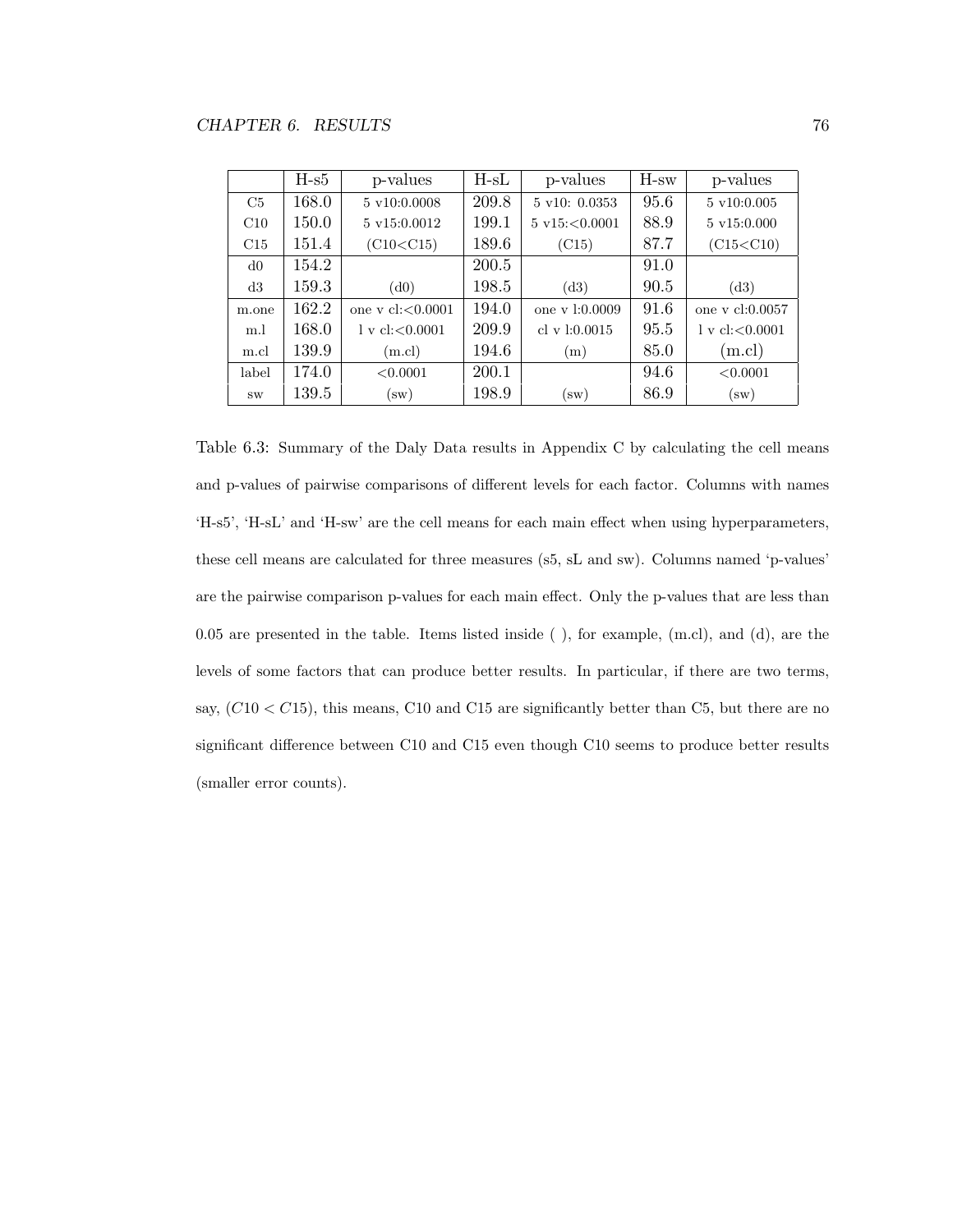

Figure 6.1: The interaction plots for the Daly data, showing mean switch distance scores for significant interaction effects in Table 6.1. The title of the first plot is "Daly-A: non hyper-C\*m  $(p=0.007)$ ", this means that this plot is the interaction plot of  $C<sup>*</sup>$ m for the Daly data when not using hyperparameters, the p-value for the this interaction effect is 0.007 as listed in the 6th row and the 4th column of Table 6.1. Plot Daly-B and Daly-C have the similar meaning.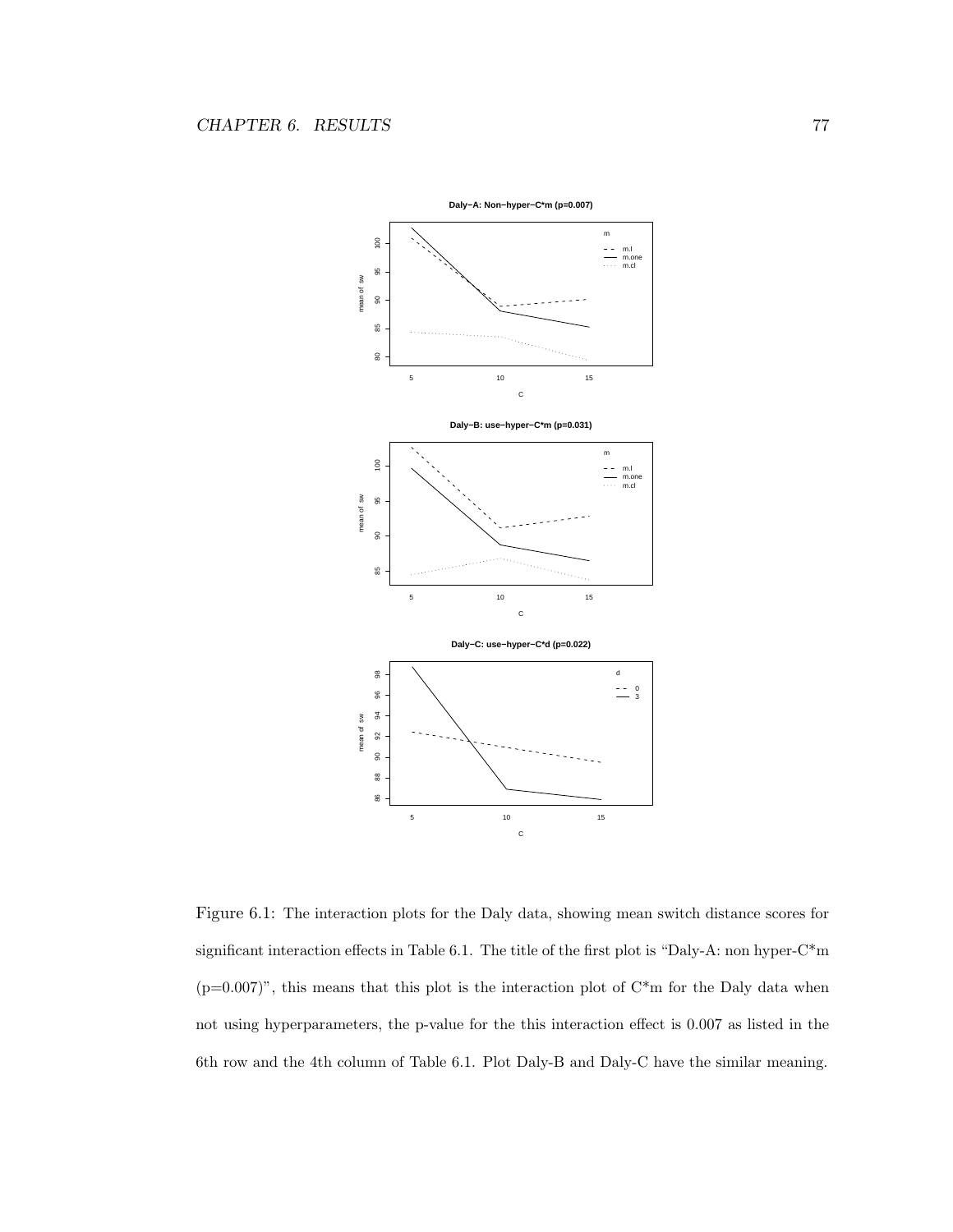| Factors       | $N-s5$   | $N-SL$   | $N$ -sw  | $H-S5$   | $H-SL$   | $H$ -sw  |
|---------------|----------|----------|----------|----------|----------|----------|
| $\mathcal{C}$ |          | 0.014    |          | 0.006    | < 0.0001 | 0.001    |
|               |          |          |          | 0.006    | 0.0003   | 0.0001   |
| m             | < 0.0001 | < 0.0001 | < 0.0001 | < 0.0001 | < 0.0001 | < 0.0001 |
| $C^*d$        |          |          |          | < 0.0001 | 0.047    | 0.001    |
| $C^*m$        |          | 0.018    |          | 0.004    | 0.045    | 0.003    |
| $m^*d$        |          |          |          |          |          | 0.018    |
| Single        |          |          |          | < 0.0001 |          |          |

Table 6.4: Small p-values (less than or equal to 0.05) from the ANOVA of model (∗) for the CEU data. Columns with names 'N-s5', 'N-sL' and 'N-sw' are p-values obtained from the ANOVA done for the results without using hyperparameters; columns with names 'H-s5', 'H-sL' and 'H-sw' are p-values obtained from the ANOVA done for the results from model using hyperparameters.

The CEU data. When not using hyperparameters (Table 6.4, columns N-s5, N-sL and N-sw), the factor that matters most for all three measures is the mutation model. Similar to the Daly data, it is the m.cl model that produces the best results. There is an interaction effect between C and m when the measure is sL ( $p=0.018$ ); in particular, the combination of  $C5$  and  $m.$ one did not produce good results. When the mutation model is m.cl, there is no obvious difference between the results of  $C=5$ , 10 and 15. Overall, because the error count of this CEU data is very small, and the sample size is very small (only 30 individuals), this interaction effect may not be very important and no interaction plot is presented. The C factor only matters for the sL measure ( $p=0.014$ ), with C=10 and C=15 producing better results than C=5 as shown in Table 6.5. There is no significant difference between  $C=10$  and  $C=15$ . Overall, Table 6.5 suggests that the combination of  $C=10$  and m.cl produces the best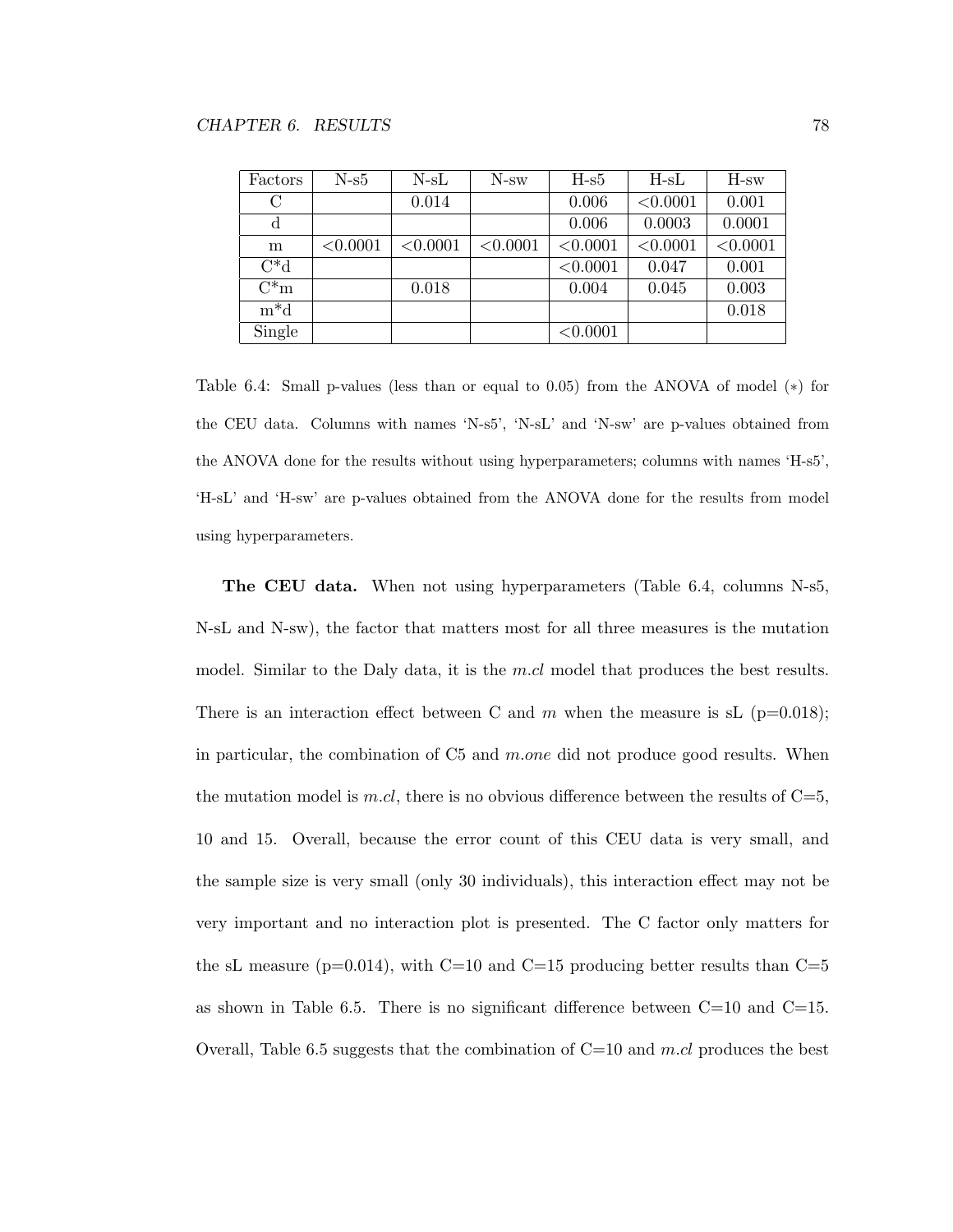results.

When using hyperparameters, Table 6.4 (columns H-s5, H-sL and H-sw) shows that all three factors have significant effects, and that there are significant interactions between them. Since the interaction patterns of three measures (s5, sL, sw) are very similar, only the interaction plot of the sw measure is presented in Figure 6.2. These plots show that the m.cl model is significantly better, and that  $d=3$  is better with m.cl. Table 6.6 and Figure 6.2 show that the combination of C=10, m.cl model and d=3 produces the best results.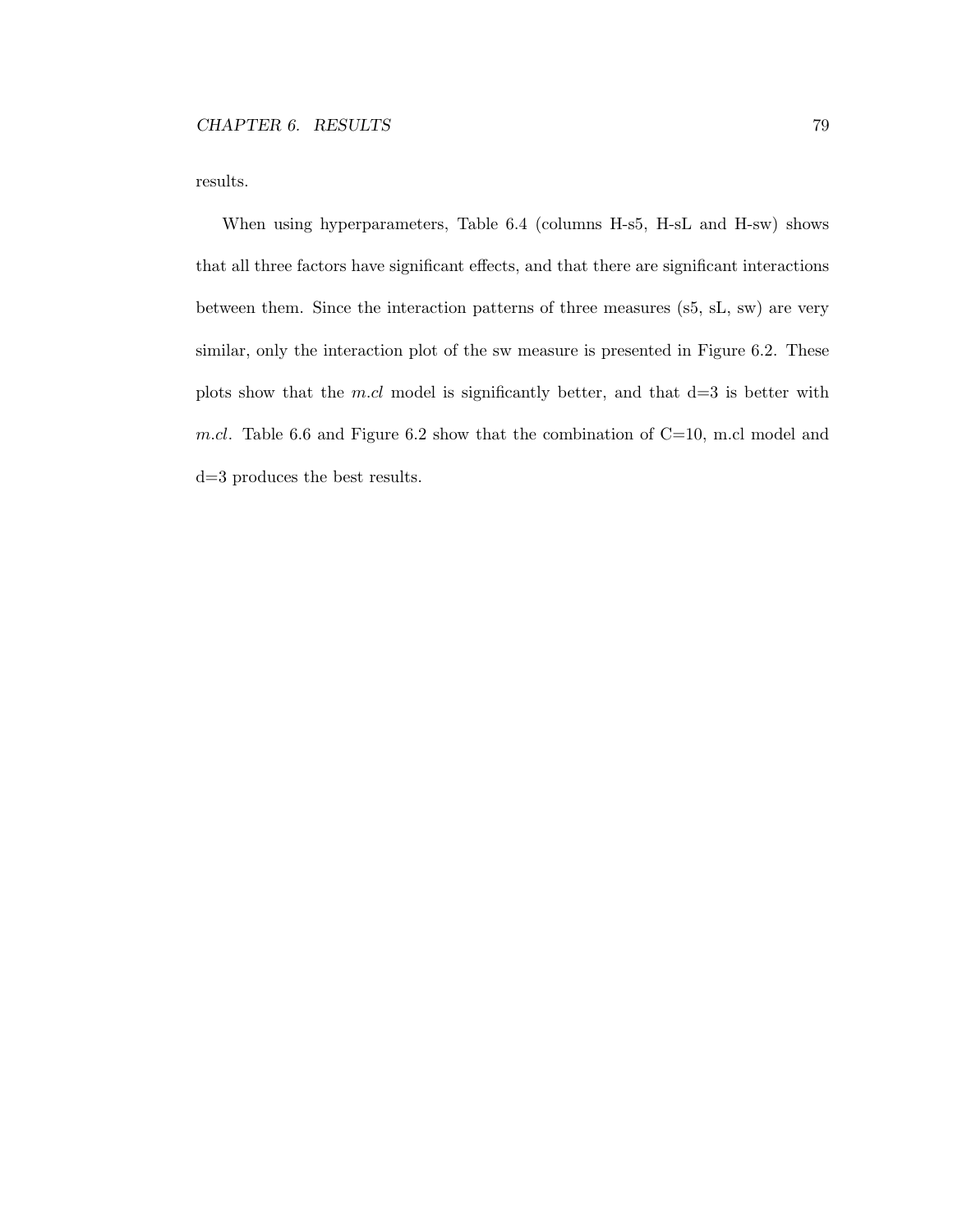|           | $N-s5$  | p-values       | $N-SL$ | p-values              | $N$ -sw | p-values       |
|-----------|---------|----------------|--------|-----------------------|---------|----------------|
| C5        | 6.9     |                | 3.1    | $5$ v10: $0.013$      | 3.3     |                |
| C10       | 6.0     |                | 2.0    |                       | 3.1     |                |
| C15       | 6.4     | (C10)          | 2.3    | (C10)                 | 3.2     | (C10)          |
| d0        | 6.3     |                | 2.5    |                       | 3.2     |                |
| d3        | 6.5     |                | 2.5    |                       | 3.2     |                |
| m.one     | 5.2     | all $< 0.0001$ | 2.6    | one v cl: 0.0023      | 2.3     | all $< 0.0001$ |
| m.l       | 13.8    |                | 3.7    | one v 1 : 0.011       | 6.0     | $(m$ .cl)      |
| m.cl      | 0.3     | (m.c.)         | 1.2    | $1 v$ cl: $< 0.0001$  | 1.1     |                |
|           |         |                |        | $(m \ldotp c \ldotp)$ |         |                |
| label     | $6.6\,$ | < 0.0001       | 2.6    |                       | 3.3     | < 0.0001       |
| <b>SW</b> | 6.3     | $\mathbf{sw}$  | 2.4    | SW)                   | 3.1     | $(\text{sw})$  |

Table 6.5: Summary of the CEU data results in Appendix C by calculating the cell means and p-values of pairwise comparisons of different levels for each factor. Columns with names 'N-s5', 'N-sL' and 'N-sw' are the cell means for each main effect when not using hyperparameters, these cell means are calculated for three measures (s5, sL and sw). Columns named 'p-values' are the pairwise comparison p-values for each main effect. Only the p-values that are less than 0.05 are presented in the table. Items listed inside ( ), for example, (m.cl), and (d), are the levels of some factors that can produce better results. In particular, if there are two terms, say,  $(C10 < C15)$ , this means, C10 and C15 are significantly better than C5, but there are no significant difference between C10 and C15 even though C10 seems to produce better results (smaller error counts).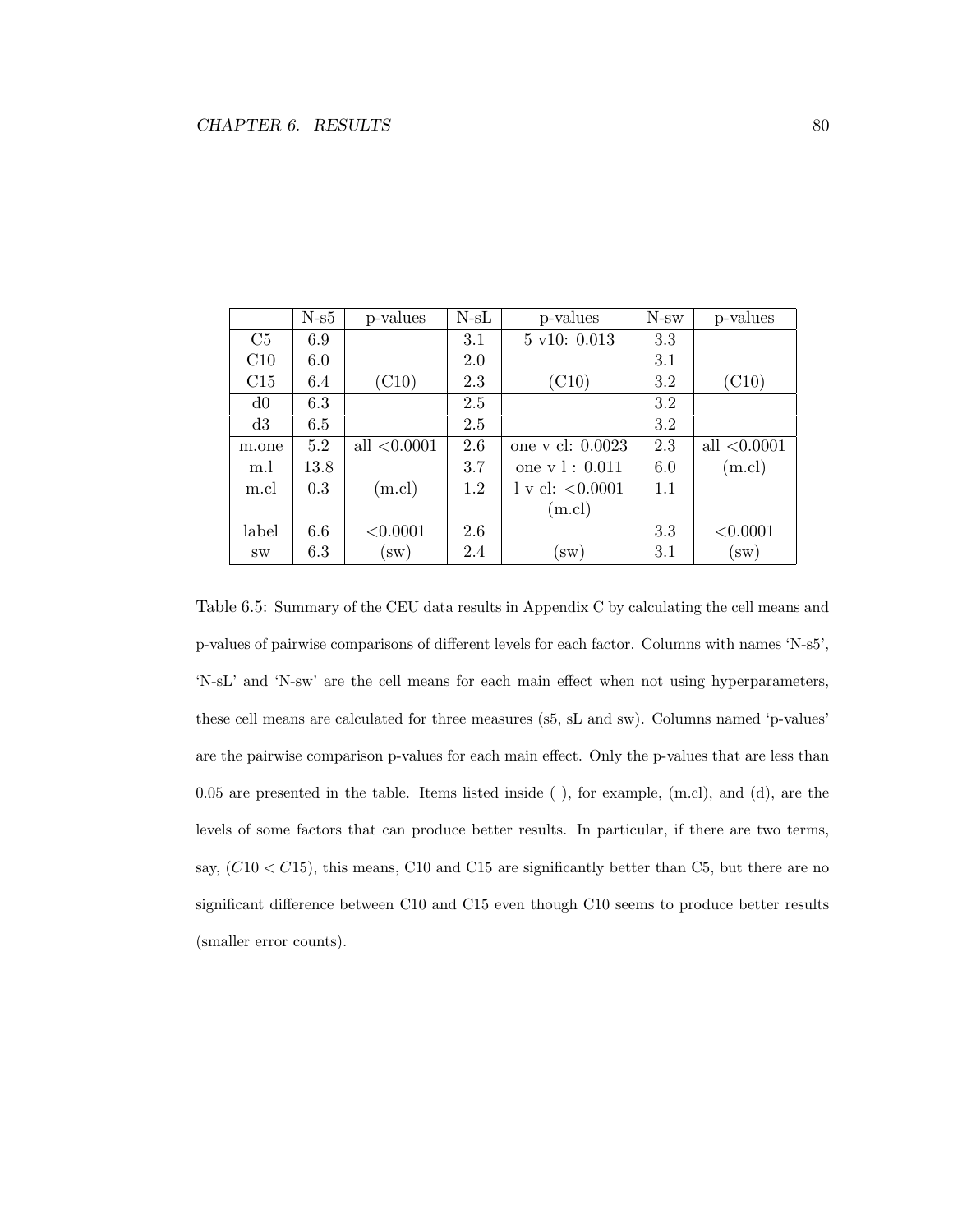|                | $H-S5$ | p-values               | $H-SL$ | p-values                  | $H$ -sw | p-values                 |
|----------------|--------|------------------------|--------|---------------------------|---------|--------------------------|
| C <sub>5</sub> | 12.8   | $5 \times 10: 0.017$   | 3.5    | $5 \times 10 \div 0.0001$ | 5.1     | $5 \times 10:0.0018$     |
| C10            | 9.9    | $5 \times 15: 0.013$   | 2.1    | $5 \text{ v } 15: 0.0048$ | 3.8     | $5 \text{ v } 15:0.0091$ |
| C15            | 9.8    | (C10 > C15)            | 2.5    | (C10 < C15)               | 3.9     | (C10 < C15)              |
| d0             | 12.0   | 0.0061                 | 3.2    | 0.0003                    | 4.9     | 0.0001                   |
| d3             | 9.7    | (d3)                   | 2.2    | (d3)                      | 3.6     | $\rm(d3)$                |
| m.one          | 11.6   | all $< 0.0001$         | 2.9    | one v $cl < 0.0001$       | 4.5     | all $< 0.0001$           |
| m.l            | 16.1   |                        | 3.7    | 1 v cl < 0.0001           | 6.3     |                          |
| m.cl           | 4.9    |                        | 1.6    | $1 v$ one: $0.029$        | 2.0     |                          |
|                |        | (m.c.)                 |        | (m.c.)                    |         | (m.c.)                   |
| label          | 13.3   | < 0.0001               | 3.0    |                           | 4.5     | < 0.0001                 |
| <b>SW</b>      | 8.4    | $\mathbf{S}\mathbf{W}$ | 2.5    | $(\rm{sw})$               | 4.0     | $\mathbf{sw}$            |

Table 6.6: Summary of the CEU Data results in Appendix C by calculating the cell means and p-values of pairwise comparisons of different levels for each factor. Columns with names 'H-s5', 'H-sL' and 'H-sw' are the cell means for each main effect when using hyperparameters, these cell means are calculated for three measures (s5, sL and sw). Columns named 'p-values' are the pairwise comparison p-values for each main effect. Only the p-values that are less than 0.05 are presented in the table. Items listed inside ( ), for example, (m.cl), and (d), are the levels of some factors that can produce better results. In particular, if there are two terms, say,  $(C10 < C15)$ , this means, C10 and C15 are significantly better than C5, but there are no significant difference between C10 and C15 even though C10 seems to produce better results (smaller error counts).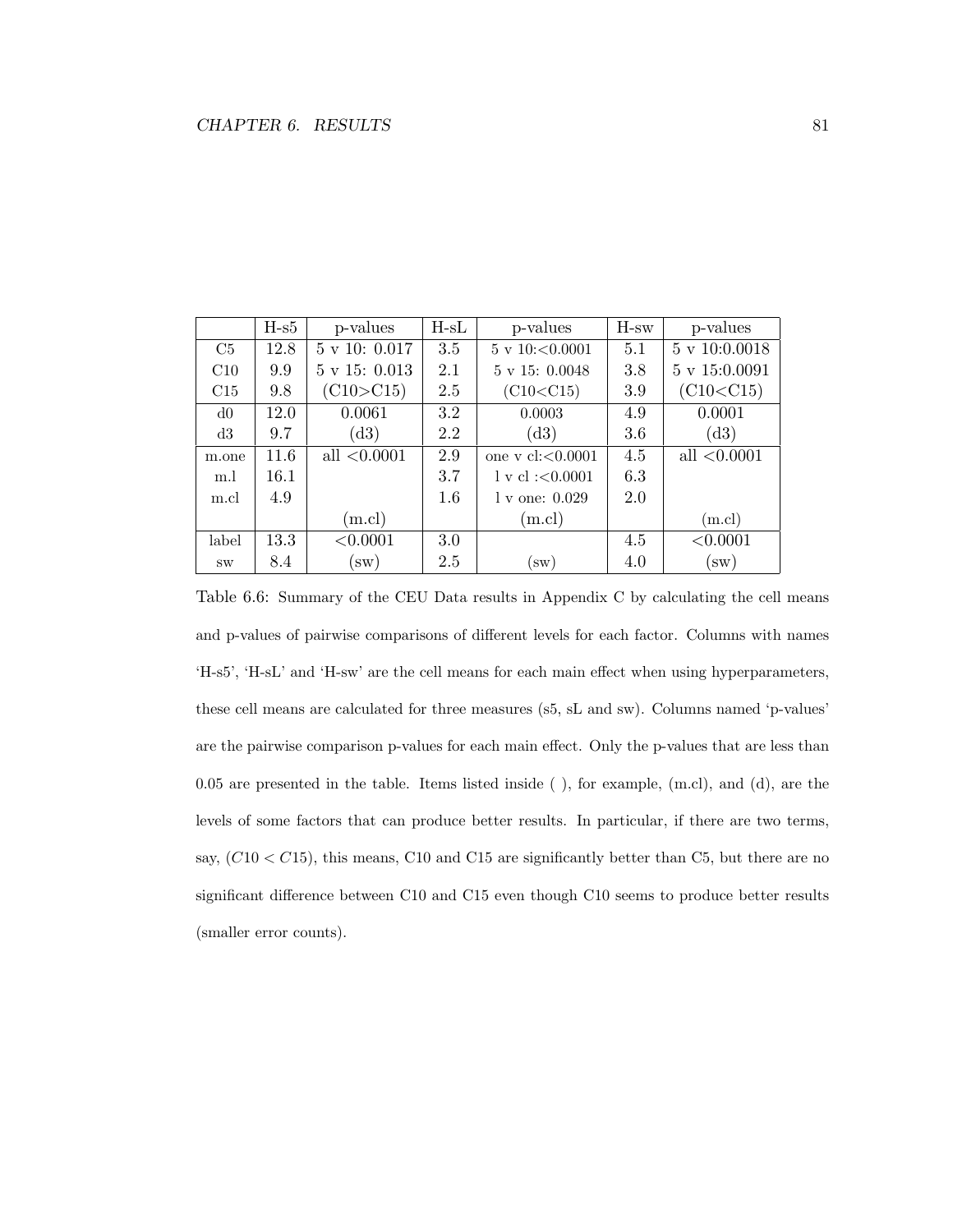

Figure 6.2: The interaction plots for the CEU data, showing mean switch distance scores for significant interaction effects in Table 6.4. The title of the first plot is "CEU-A: use hyper-C\*m  $(p=0.001)$ ", this means that this plot is the interaction plot of  $C<sup>*</sup>$ m for the CEU data when using hyperparameters, the p-value for the this interaction effect is 0.001 as listed in the 5th row and the 7th column of Table 6.4. Plot CEU-B and CEU-C have the similar meaning.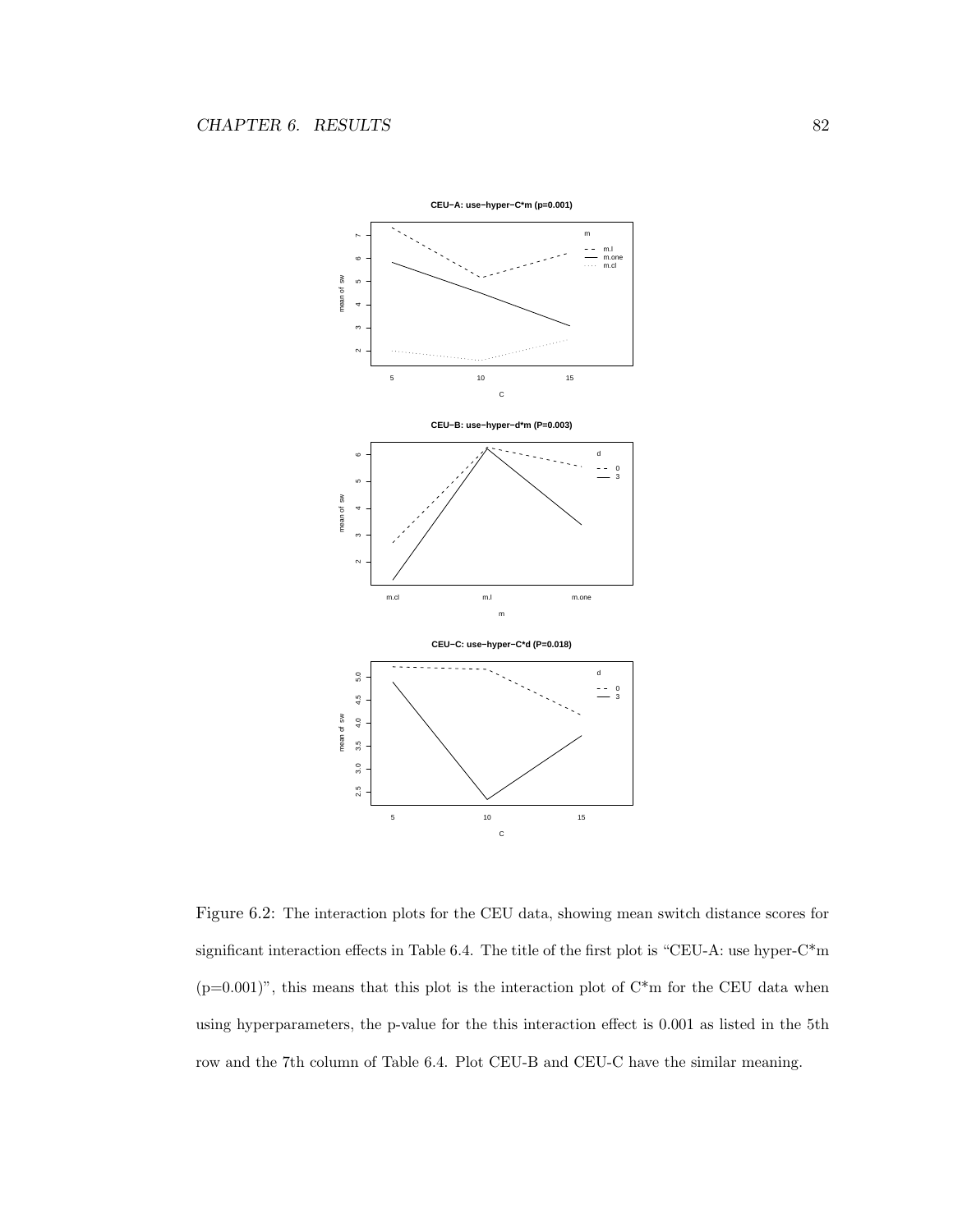The YRI data. When not using the hyperparameters (Table 6.7, columns N-s5, N-sL and N-sw), C and m are significant main effects. Table 6.8 shows that  $C=10$ or  $C=15$  produces better results, and that the *m.one* model produces best results. Table 6.7 shows that there are three significant interaction effects. Two are for the sL measure, one is between C and m ( $p=0.0178$ ), another is between m and d ( $p=0.0021$ ). The third one is for the sw measure with the p value 0.035 between C and m. The interaction plot YRI-A (the first plot in Figure 6.3) shows that for all three C levels, the worst mutation model is m.cl. The m.l model is good for  $C=5$  and 10, but when C=15, m.one model is better. Plot YRI-A shows that the best combination is C10 and the model 'm.l'. Plot YRI-B in Figure 6.3 is the interaction plot for m and d, it shows that the best combination is m.l and  $d=3$ . Considering both YRI-A and YRI-B plot, the best combination for the sL measure is  $C = 10, d = 3$ , and the m.l model. For the sw measure, there are some interaction effects  $(p=0.035)$ , plot YRI-C shows

| Factors       | $N-s5$   | $N-SL$ | $N$ -sw  | $H-S5$   | $H-SL$ | $H$ -sw  |
|---------------|----------|--------|----------|----------|--------|----------|
| $\mathcal{C}$ | < 0.0001 | 0.0117 | 0.011    | 0.001    | 0.0049 | 0.0007   |
| d             |          |        | 0.017    |          | 0.031  |          |
| m             | < 0.0001 | 0.0003 | < 0.0001 |          |        |          |
| $C^*d$        |          |        |          |          |        |          |
| $C^*m$        |          | 0.0178 | 0.035    | 0.024    |        | 0.016    |
| $m^*d$        |          | 0.0021 |          |          |        |          |
| Single        | < 0.0001 |        | < 0.009  | < 0.0001 |        | < 0.0001 |

Table 6.7: Small p-values (less than or equal to 0.05) from the ANOVA of model  $(*)$  for the YRI data. Columns with names 'N-s5', 'N-sL' and 'N-sw' are p-values obtained from the ANOVA done for the results without using hyperparameters; columns with names 'H-s5', 'HsL' and 'H-sw' are p-values obtained from the ANOVA done for the results from model using hyperparameters.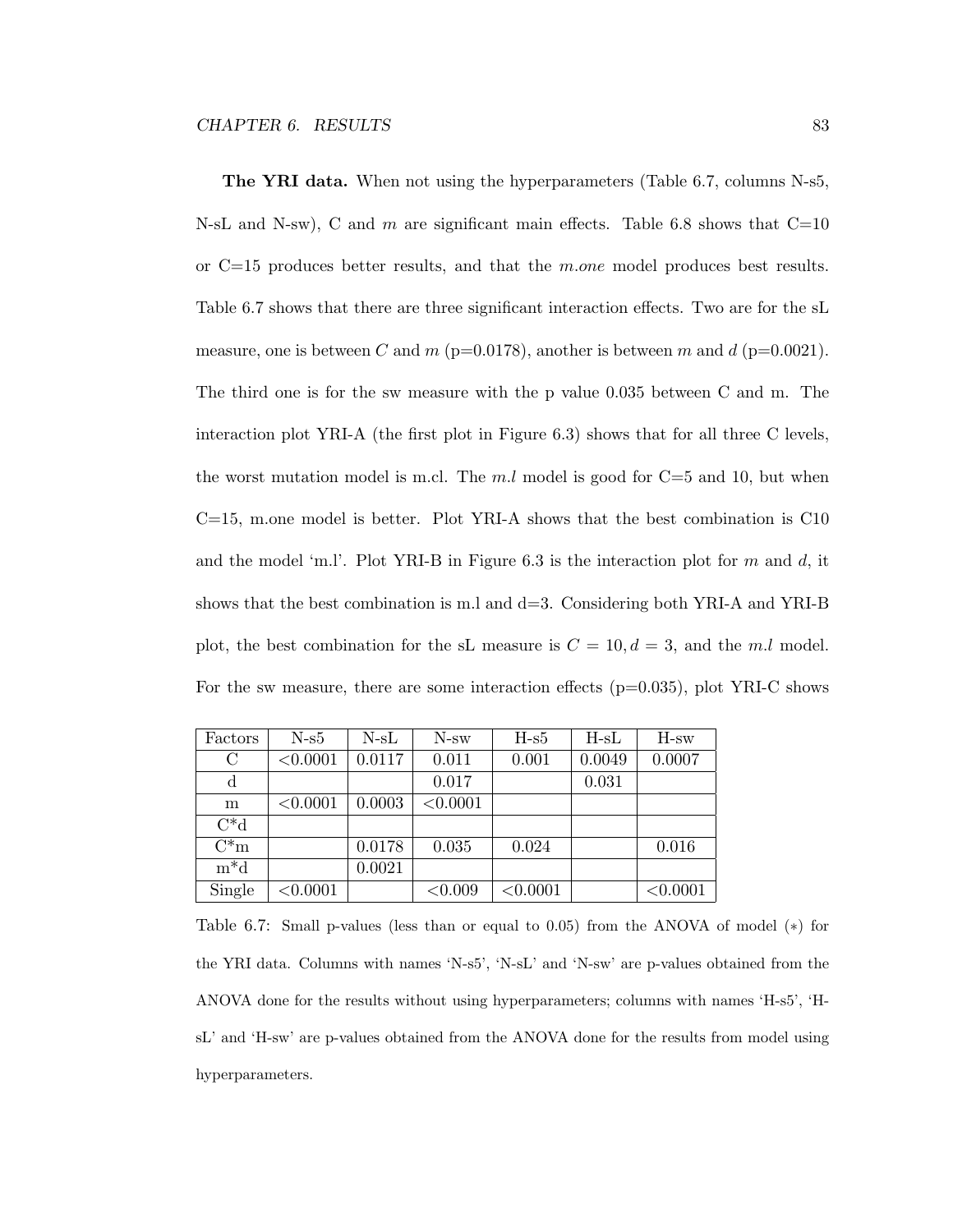|           | $N-s5$ | p-values                    | $N-SL$ | p-values                   | $N$ -sw | p-values                    |
|-----------|--------|-----------------------------|--------|----------------------------|---------|-----------------------------|
| C5        | 79.2   | $5 \text{ v}10: < 0.0001$   | 107.1  | $5 \text{ v}10:0.008$      | 46.8    | 5 v10:0.0486                |
| C10       | 67.2   | $5 \text{ v}15: 0.008$      | 96.3   |                            | 44.3    | $5 \text{ v } 15: 0.014$    |
| C15       | 70.2   | (C10 < C15)                 | 101.7  | (C10)                      | 43.8    | (C15 < C10)                 |
| d0        | 72.9   |                             | 103.5  |                            | 46.0    |                             |
| d3        | 71.4   | $\left( \mathrm{d}3\right)$ | 99.9   | (d3)                       | 43.9    | (d3)                        |
| m.one     | 58.0   | one v cl: $< 0.0001$        | 99.1   | one $v \text{ cl}: 0.0063$ | 41.1    | one v cl: $< 0.0001$        |
| m.l       | 78.4   | one v $1 < 0.0001$          | 95.9   | $1 \times c1:0.0003$       | 46.8    | one v $1 < 0.0001$          |
| m.cl      | 80.2   | $(m.\text{one})$            | 110.3  | $(m.l < m.$ one)           | 47.0    | $(m.\text{one})$            |
| label     | 77.6   | < 0.0001                    | 100.4  |                            | 46.1    | 0.009                       |
| <b>SW</b> | 66.8   | $(\text{sw})$               | 103.1  | (label)                    | 43.8    | $\langle \text{sw} \rangle$ |

Table 6.8: Summary of the YRI data results in Appendix C by calculating the cell means and p-values of pairwise comparisons of different levels for each factor. Columns with names 'N-s5', 'N-sL' and 'N-sw' are the cell means for each main effect when not using hyperparameters, these cell means are calculated for three measures (s5, sL and sw). Columns named 'p-values' are the pairwise comparison p-values for each main effect. Only the p-values that are less than 0.05 are presented in the table. Items listed inside ( ), for example, (m.cl), and (d), are the levels of some factors that can produce better results. In particular, if there are two terms, say,  $(C10 < C15)$ , this means, C10 and C15 are significantly better than C5, but there are no significant difference between C10 and C15 even though C10 seems to produce better results (smaller error counts).

that m.one is better than the other two models for  $C=10$  and  $C=15$ . Overall, when not using hyperparameters, the best combination for all measures is  $C=10$  (or  $C=15$ ), d=3 and m.one.

When using hyperparameters (Table 6.7, columns H-s5, H-sL and H-sw), C has a significant main effect. There are significant interaction effects between C and m, one is for the s5 measure,  $(p=0.024)$ , another is for the sw measure  $(p=0.016)$ . Plot YRI-D (the interaction plot of  $C^*$ m for s5 measure in Figure 6.3) shows that this interaction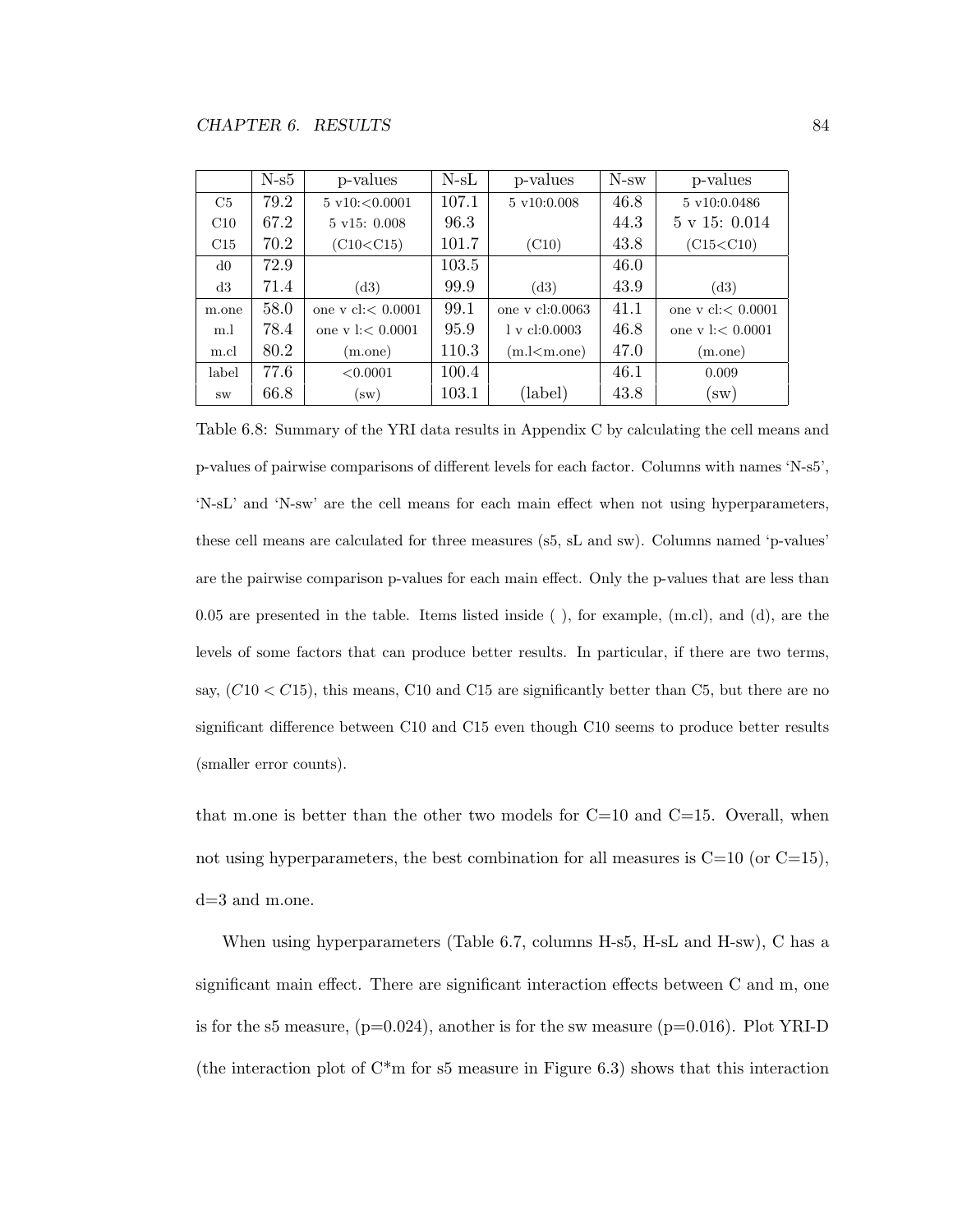

Figure 6.3: The interaction plots for the YRI data, showing mean switch distance scores for significant interaction effects in Table 6.7. The title of the first plot is "YRI-A: Non-hyper-C\*m  $(p=0.0178)$ ", this means that this plot is the interaction plot of  $C<sup>*</sup>$ m for the YRI data when using hyperparameters, the p-value for the this interaction effect is 0.001 as listed in the 6th row and the 3rd column of Table 6.7. Plot YRI-B, YRI-C, YRI-D, YRI-E have the similar meaning.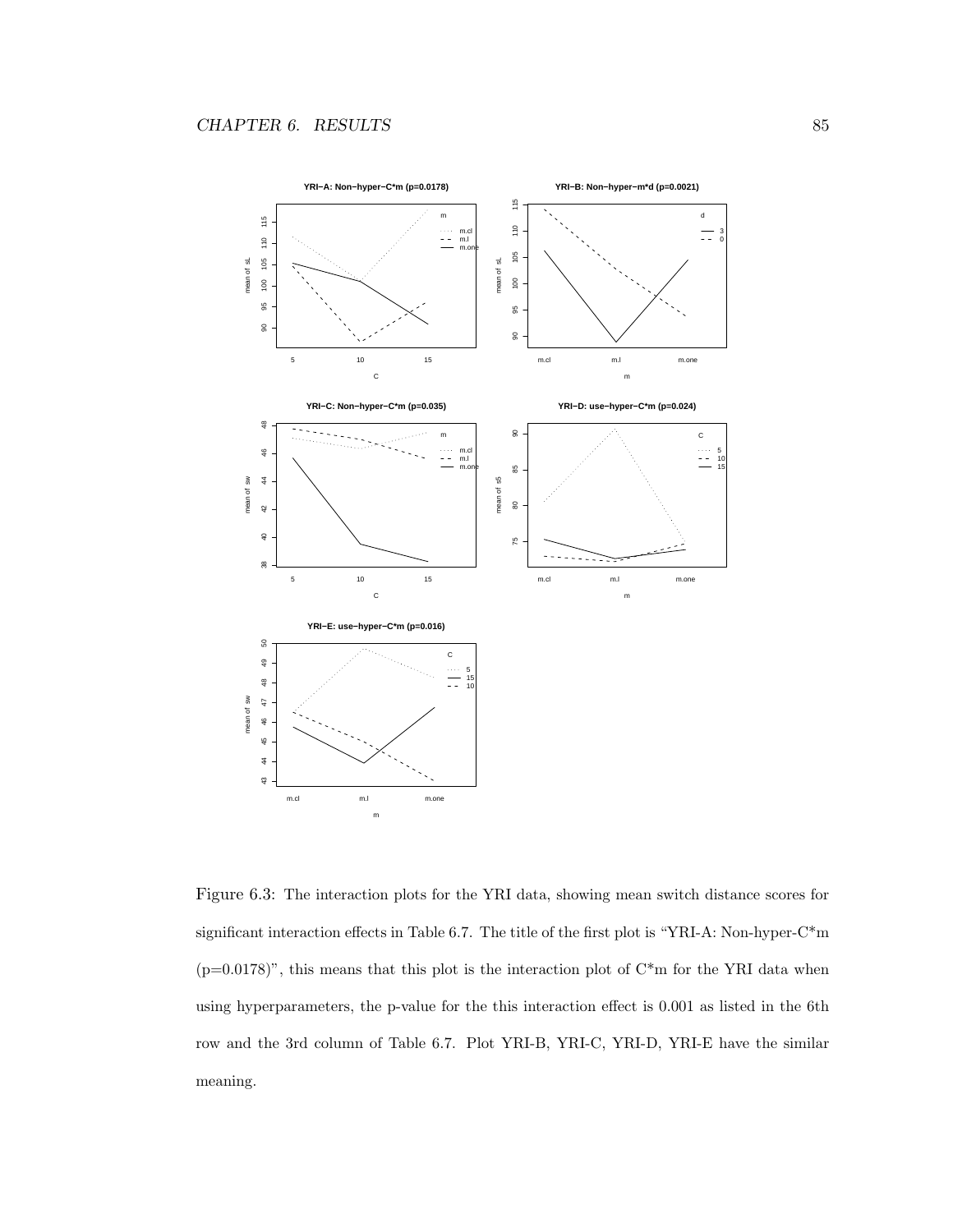|           | $H-S5$ | p-values                 | $H-SL$ | p-values               | $H$ -sw | p-values                   |
|-----------|--------|--------------------------|--------|------------------------|---------|----------------------------|
| C5        | 82.0   | $5 \text{ v } 10: 0.002$ | 115.3  | $5 \text{ v}10: 0.01$  | 48.2    | $5 \text{ v } 10: 0.001$   |
| C10       | 73.3   | $5 \text{ v } 15: 0.005$ | 102.3  | $5 \text{ v}15: 0.016$ | 44.8    | $5 \text{ v } 15: 0.0095$  |
| C15       | 74.0   | (C10 < C15)              | 103.0  | (C10 < C15)            | 45.5    | (C10 < C15)                |
| d0        | 75.4   |                          | 103.0  | 0.031                  | 45.7    |                            |
| d3        | 77.5   | $\rm (d0)$               | 110.8  | $\rm (d0)$             | 46.6    | $\rm (d0)$                 |
| m.one     | 74.5   |                          | 102.4  |                        | 46.0    |                            |
| m.l       | 78.5   |                          | 111.3  |                        | 46.2    |                            |
| m.cl      | 76.3   | $(m.\text{one})$         | 107.0  | $(m.\text{one})$       | 46.3    | $(m.\text{one})$           |
| label     | 85.3   | < 0.0001                 | 108.7  |                        | 48.3    | < 0.0001                   |
| <b>SW</b> | 67.6   | $(\text{sw})$            | 105.1  | $\mathbf{S}\mathbf{W}$ | 44.0    | $\left( \text{sw} \right)$ |

Table 6.9: Summary of the YRI Data results in Appendix C by calculating the cell means and p-values of pairwise comparisons of different levels for each factor. Columns with names 'H-s5', 'H-sL' and 'H-sw' are the cell means for each main effect when using hyperparameters, these cell means are calculated for three measures (s5, sL and sw). Columns named 'p-values' are the pairwise comparison p-values for each main effect. Only the p-values that are less than 0.05 are presented in the table. Items listed inside ( ), for example, (m.cl), and (d), are the levels of some factors that can produce better results. In particular, if there are two terms, say,  $(C10 < C15)$ , this means, C10 and C15 are significantly better than C5, but there are no significant difference between C10 and C15 even though C10 seems to produce better results (smaller error counts).

is mainly due to the bad performance of  $C_5$ , when the mutation model is  $m.l.$  C10 and C15 are significantly better than C5 for all three mutation models, but there is not much difference between the performance of C10 and C15. Plot YRI-E (the interaction plot between C and m for sw measure in Figure 6.3) shows that C10 and C1 are better than  $C=5$ , since there are some interactions between  $C10/C15$  and m.l/m.one. The best parameter choice is the combination of  $C=10$  and m.one. Overall, Tables 6.7, 6.9 and Figure 6.3 show that C=10, m.one and  $d = 0$  is the best combination.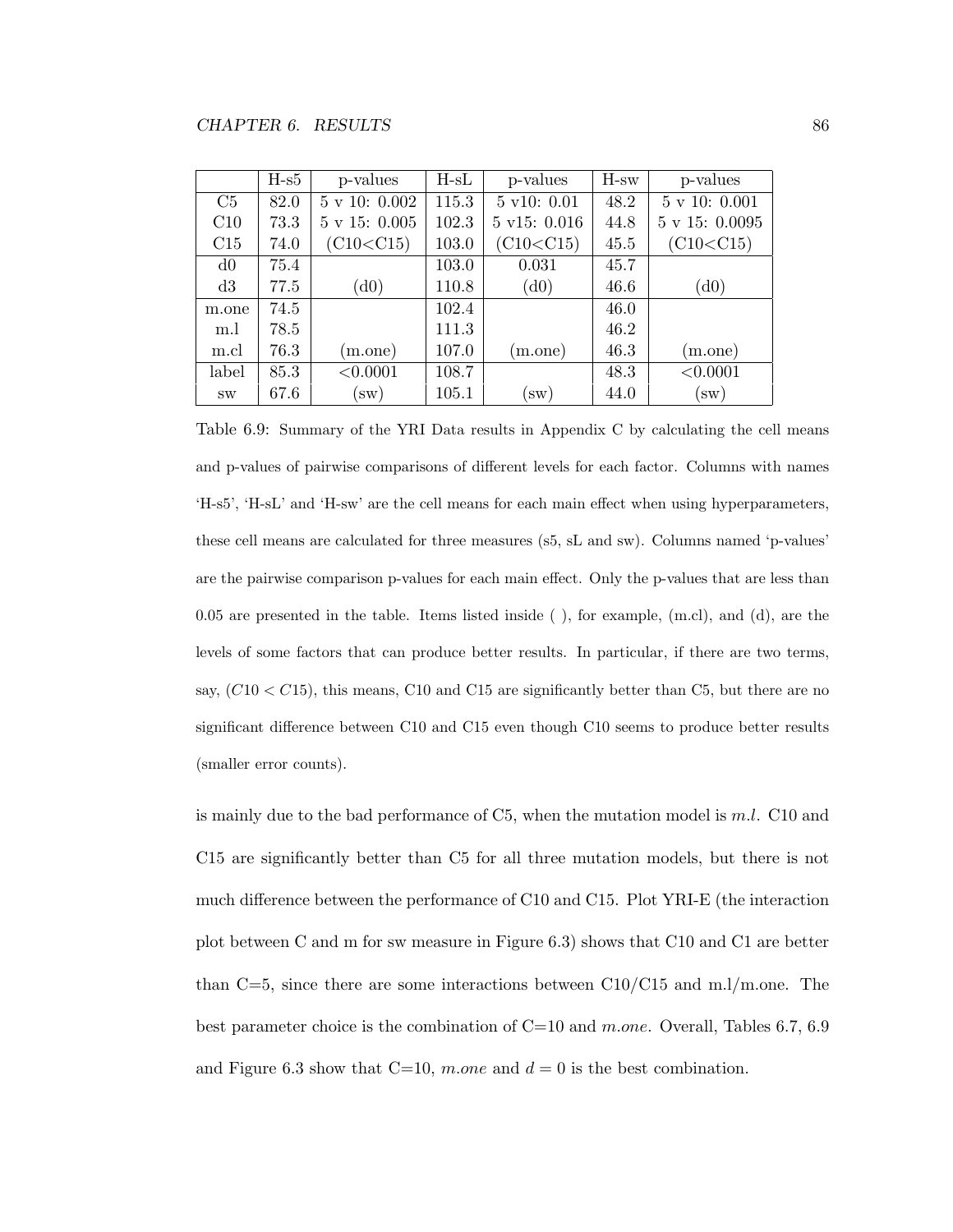In the last row of Tables 6.1, 6.4 and 6.7, the p-values for 'single' factor is often very small for the Daly and YRI data. This shows that how the best haplotypes are obtained has a significant effect on measures of performance. For the s5 and sw measures, the minimizing switch distance method produce better results, for the sL measure, sometimes, the label method is better.

The results of not using the hyperparameters is, in general, better than the ones using hyperparameters. This can be seen by comparing the cell means in Tables 6.2 and 6.3, 6.5 and 6.6, 6.8 and 6.9. When "hyperparameter" is treated as one main effect factor in a larger model

measure  $= C + d + m + hyper + single + C * d + C * m + d * m + hyper * C +$  $hyper * C + hyper * d + \epsilon,$ 

the ANOVA from the above model shows that the hyperparameter factor sometimes has a significant effect and it also shows there are some interactions between the hyper factor and other factors such as C and mutation model (results not shown). Therefore, the analysis for all three data sets was done separately by hyperparameter status.

## 6.2.3 Comparing the best single estimates with PHASE and fast-PHASE

PHASE v2.1.1 (Stephens and Scheet 2005) is currently considered to be the best population haplotype inference method, as noted in Marchini et al. (2006). In addition, among the three HMM based haplotype inference methods compared in chapter 5, fastPHASE seems to be the best. Therefore, in this thesis, these two programs are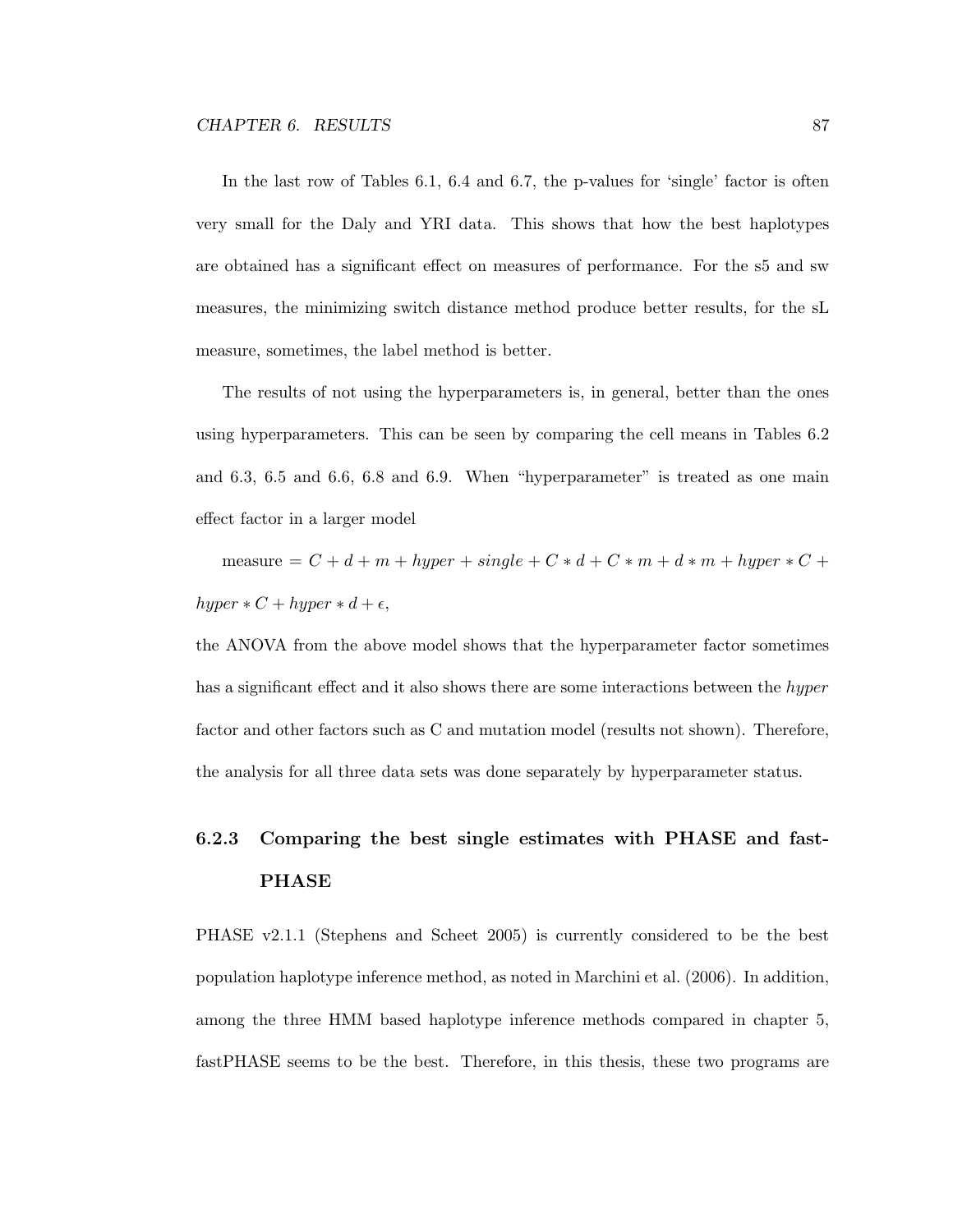compared with the performance of my HMM method. Table 6.10 displays five runs of PHASE results for the Daly, YRI and CEU data. For the CEU data, all of five PHASE runs produce results with 0 error counts for all measures (mis.G, mis.M,  $s=5$ , s=L and sw), hence, only one row is shown in Table 6.10.

Table 6.11 shows the fastPHASE results for Daly, YRI and CEU data. I present results using both methods of summarizing the best single estimate (minimizing individual error and minimizing switch distance error), as described in Scheet and Stephens (2006). For both Tables 6.10 and 6.11, the sw.prob column lists the switch proportions which can be obtained from the sw columns by dividing the total number of heterozygous markers that are needed to switch.

| For the Daly data, I use the combination of C=10, d=3, and the m.cl mutation |  |
|------------------------------------------------------------------------------|--|
|------------------------------------------------------------------------------|--|

| Daly | Seeds       | mis.G    | mis.M          | $s = 5$        | s=L      | $\mathrm{SW}$ | sw.pro  |
|------|-------------|----------|----------------|----------------|----------|---------------|---------|
|      | seed 1      | 0        | 11             | 133            | 210      | 79            | 0.03044 |
|      | seed 2      | 0        | 12             | 165            | 210      | 76            | 0.02929 |
|      | seed 3      | 0        | 13             | 142            | 218      | 79            | 0.03044 |
|      | seed 4      | 0        | 13             | 142            | 181      | 79            | 0.03044 |
|      | seed 5      | 0        | 12             | 161            | 192      | 98            | 0.03776 |
| YRI  | seed 1      | $\Omega$ | 1              | 65             | 61       | 41            | 0.05318 |
|      | seed 2      | 0        | $\overline{2}$ | 75             | 61       | 37            | 0.04799 |
|      | seed 3      | 0        | 1              | 53             | 62       | 39            | 0.05058 |
|      | seed 4      | 0        | 1              | 58             | 59       | 38            | 0.04929 |
|      | seed 5      | 0        | 1              | 67             | 63       | 42            | 0.05447 |
| CEU  | seeds $1-5$ | $\Omega$ | $\Omega$       | $\overline{0}$ | $\theta$ | $\Omega$      | 0       |

Table 6.10: PHASE results of three data sets. All parameters are set to be the default values except that the numbers of burn in and main iterations are increased to be both 500 (default is 100), and the thinning interval is increased to 3 (the default is 1). Note, the default modeling setting in PHASE v2.1.1 is that the "coalescent-with-recombination" prior is used.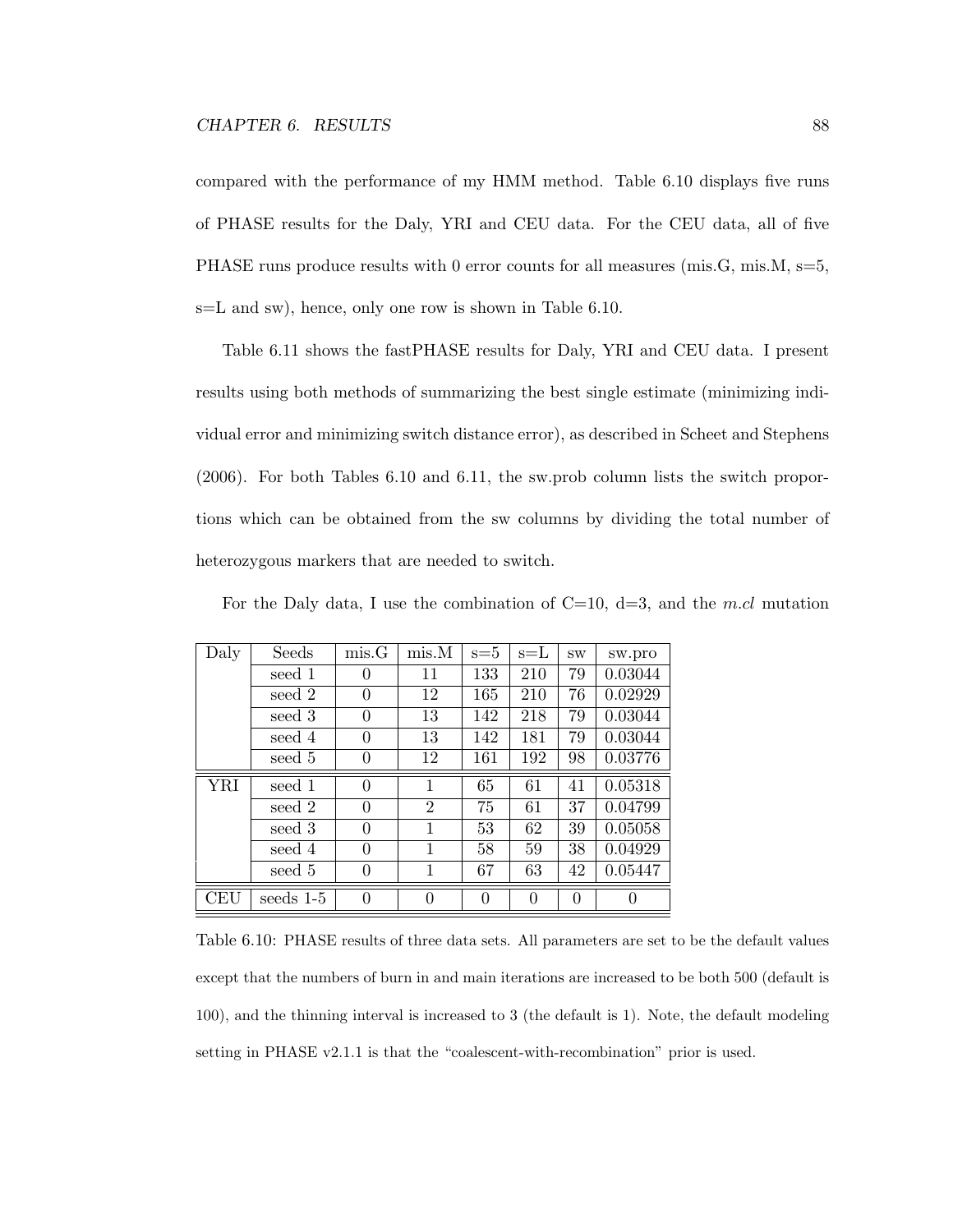| Daly           | single  | mis.G          | mis.M    | $s = 5$ | $s = L$ | $\mathrm{SW}$  | sw.pro  |
|----------------|---------|----------------|----------|---------|---------|----------------|---------|
| T50K10         | indiv:  | 0              | 11       | 99      | 153     | 67             | 0.02582 |
|                | min.sw: | 0              | 11       | 96      | 196     | 71             | 0.02736 |
| <b>T50CV15</b> | indiv:  | $\theta$       | 12       | 109     | 186     | 77             | 0.02967 |
|                | min.sw: | 0              | 12       | 105     | 181     | 74             | 0.02852 |
| ${\bf YRI}$    | single  | mis.G          | mis.M    | $s = 5$ | $s = L$ | $\mathrm{SW}$  | sw.pro  |
| T50K10         | indiv:  | 0              | 1        | 87      | 92      | 46             | 0.05966 |
|                | min.sw: | $\theta$       | 1        | 58      | 66      | 36             | 0.04669 |
| <b>T50CV10</b> | indiv:  | $\theta$       | 1        | 43      | 76      | 34             | 0.0441  |
|                | min.sw: | $\overline{0}$ | 1        | 61      | 67      | 41             | 0.05318 |
| <b>CEU</b>     | single  | mis.G          | mis.M    | $s=5$   | $s = L$ | $\mathrm{SW}$  | sw.pro  |
| T50K10         | indiv:  | 0              | $\theta$ | 5       | 1       | $\overline{2}$ | 0.00417 |
|                | min.sw: | 0              | $\theta$ | 5       | 1       | $\overline{2}$ | 0.00417 |
| <b>T50CV15</b> | indiv:  | $\theta$       | $\theta$ | 5       | 1       | $\overline{2}$ | 0.00417 |
|                | min.sw: | 0              | $\Omega$ | 5       | 1       | $\overline{2}$ | 0.00417 |

Table 6.11: The fastPHASE results for three data sets. T50K10 means that fastPHASE was run with 50 different starting values in order to avoid the local mode problem of the EM algorithm, and the number of ancestral haplotypes was fixed at 10. In the fourth row and first column of each table, T50CV10 (or T50CV15) means running fastPHASE with 50 different starting values and letting the program do cross validation to pick the best number of ancestral haplotypes and 'CV10' or 'CV15' means that the best number of ancestral haplotypes selected by fastPHASE is 10 or 15. The parameters of fastPHASE were set to their default values. Rows labeled (from the second column) with "indiv" show results with the best single estimate obtained by minimizing the individual error (Scheet and Stephens, 2006). Rows labeled with "min.sw" (from the second column) show results with the best single estimate obtained by minimizing the switch distance.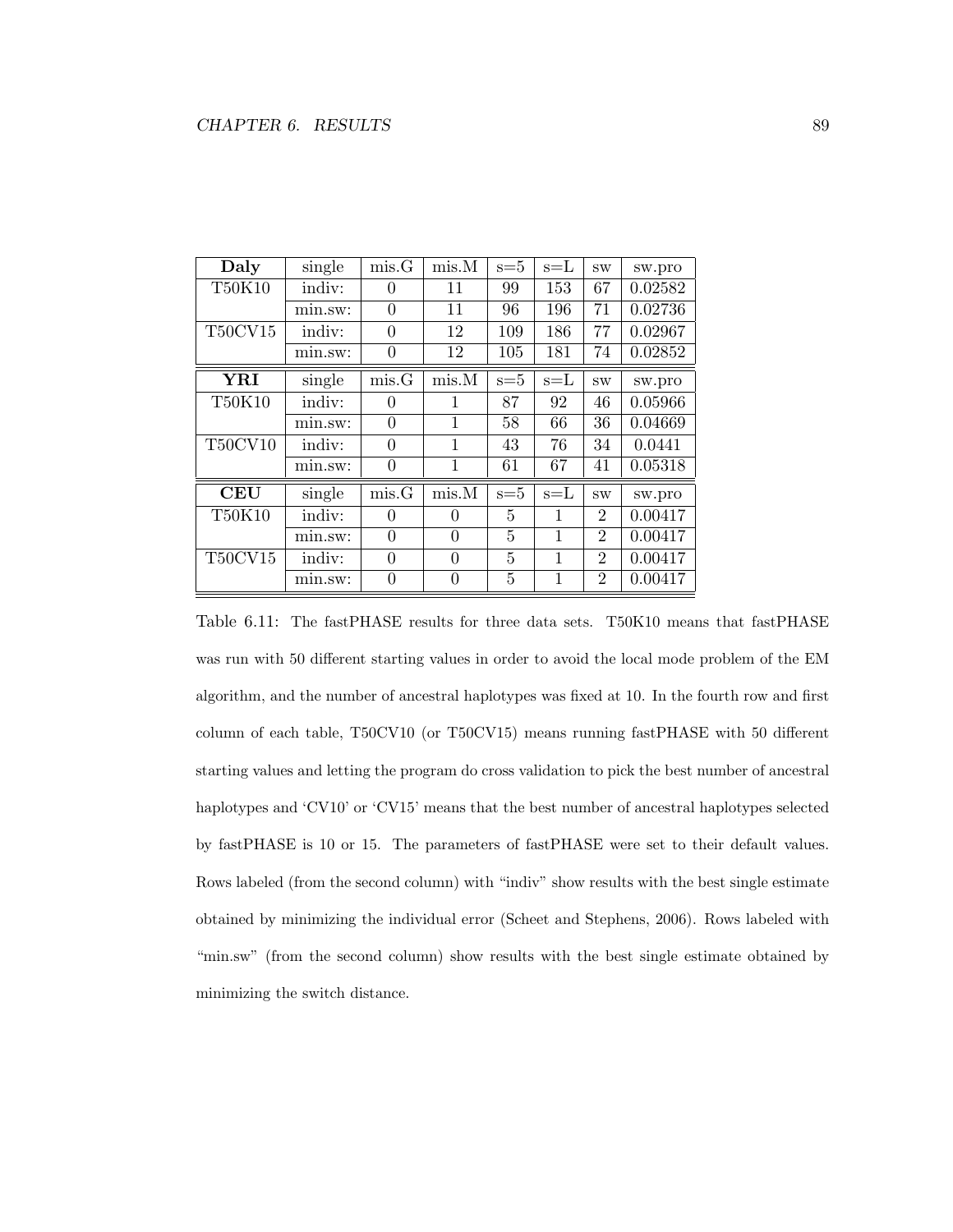| Daly       | $s=5$ range | $s=L$ range | sw range       |
|------------|-------------|-------------|----------------|
| PHASE:     | 133-161     | 181-218     | 76-98          |
| fastPHASE: | 96-109      | 153-196     | 67-77          |
| my HMM:    | 101-128     | 176-198     | 76-92          |
| YRI        | $s=5$ range | $s=L$ range | sw range       |
| PHASE:     | 53-75       | 59-63       | 37-42          |
| fastPHASE: | 43-87       | 66-92       | 36-46          |
| my HMM:    | 43-82       | 93-124      | 33-45          |
| <b>CEU</b> | $s=5$ range | $s=L$ range | sw range       |
| PHASE:     |             | 0           |                |
| fastPHASE: | 5           | 1           | $\overline{2}$ |
| my HMM:    | O           | $0 - 2$     | $1-2$          |

Table 6.12: Comparison of three methods using three data sets. The PHASE results of three data sets are the summary of Table 6.10. The fastPHASE results are the summary of Table 6.11. For my HMM results, the parameter combinations as follows, the Daly data:  $C=10$ ,  $d=3$ and the m.cl model; the YRI data:  $C=10$ ,  $d=3$  and m.one model; the CEU data:  $C=10$ ,  $d=3$ and the m.cl model.

model (without using hyperparameters) for my HMM method to compare with PHASE and fastPHASE. The range of performance scores for each method (for all three measures, s5, sL, sw) is shown in the first 4 rows of Table 6.12. This summary table shows that fastPHASE is better than my HMM and my HMM is slightly better than PHASE.

For YRI data, I use the combination of  $C=10$ ,  $d=3$ , and m.one for my HMM method (without using the hyperparameters). The comparison range is summarized in the 5th to 8th row of Table 6.12. This summary shows that PHASE is only better than the other two programs for the  $s=L$  measure. For the  $s=5$  and sw measure, my HMM is slightly better than fastPHASE.

For the CEU data, the summary is in the the last 4 rows of Table 6.12. The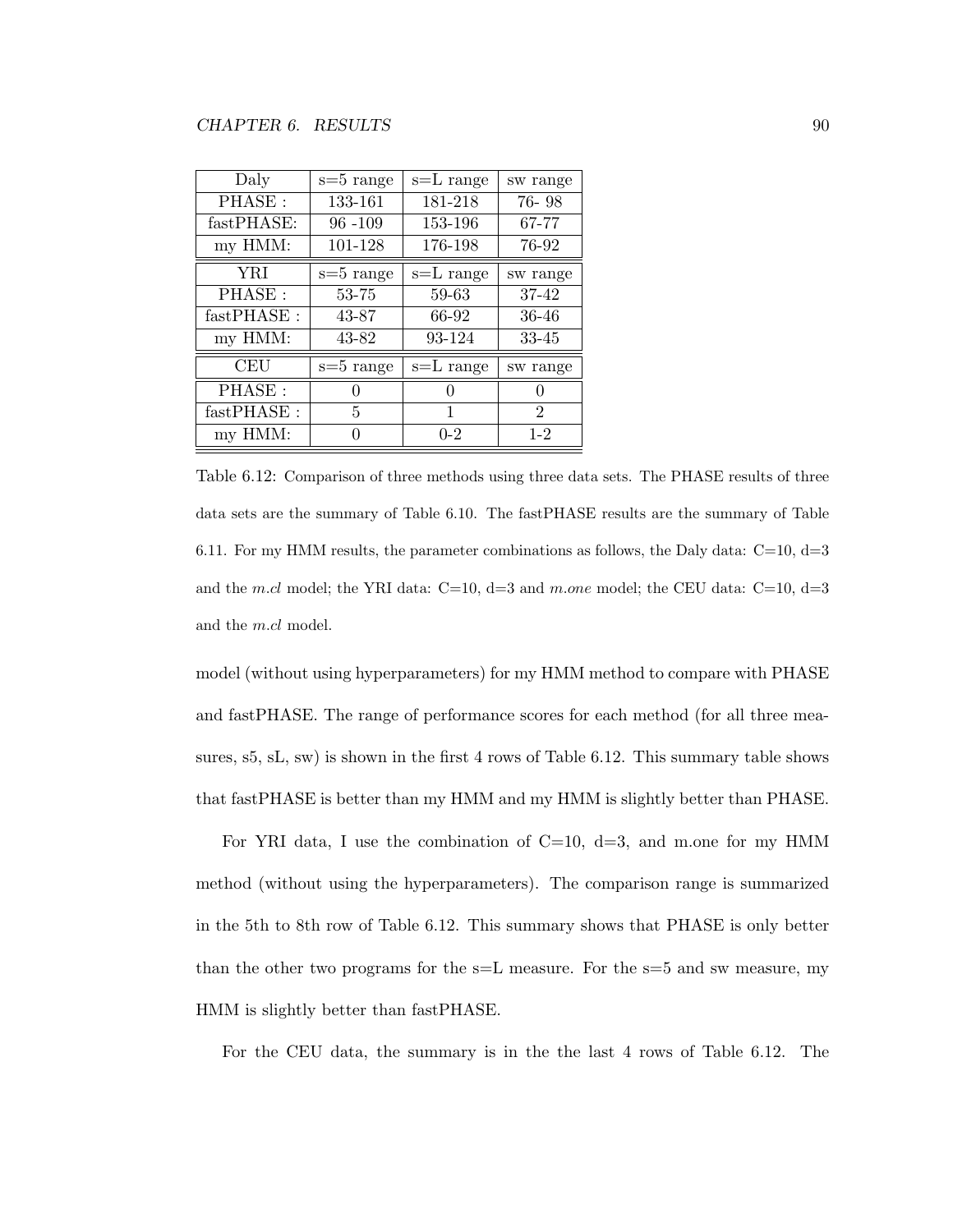combination of  $C=10$ ,  $d=3$  and the m.cl mutation model is used for my HMM method (without using hyperparameters). PHASE produces the best results, but my HMM is slightly better than fastPHASE for the s=5 measure.

For the mis.M column in the result tables, PHASE and fastPHASE have smaller values than the HMM method on average. For example, the  $mis.M$  count for these two methods are about 11 or 12, while in my HMM method, it is 12 to 15. For the  $mis.G$  column, these two methods have "0" error which is due to their assumption of no genotyping error.

In conclusion, all of these three methods produce fairly comparable results, but occasionally, one method seems a bit better or worse. However, differences could be due to the variation among different runs, to the variation caused by the missing genotypes, for example, there are about 10% missing genotype in the Daly data; or to the small sample size, for example, there are only 30 individuals in the YRI data and CEU data.

#### 6.2.4 Comparing the posterior samples with PHASE

In this subsection, two figures, for the Daly and YRI data, have been used to compare the HMM results with the PHASE results based on the distributions of the posterior samples. Note that the results of my HMM methods and PHASE are so close for the CEU data, I did not graph their posteriors. This comparison still uses MERLIN inference as the standard. For the Daly and YRI data, there is one plot for each data set to compare the posterior sample person by person. Loci are ignored when no true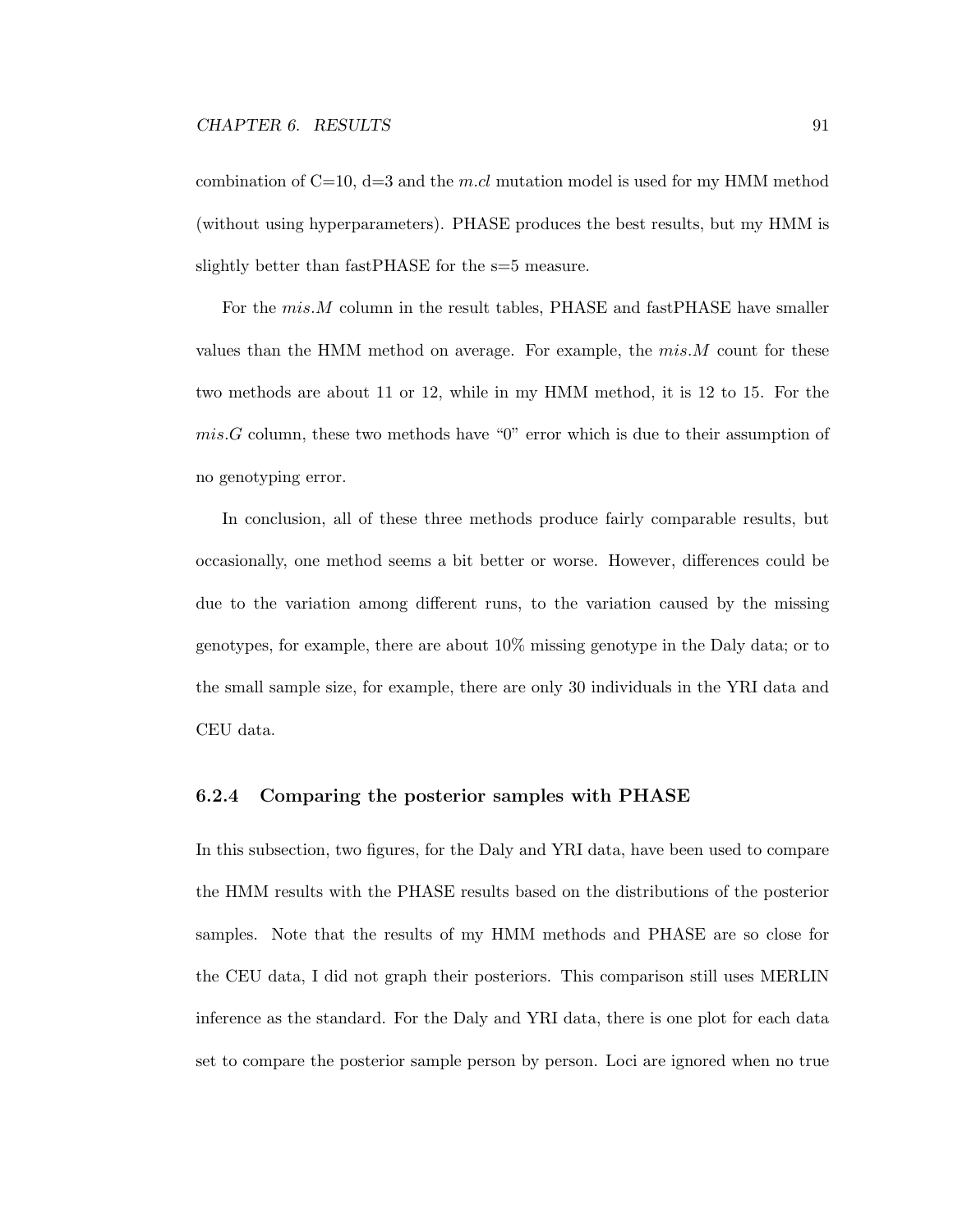

Figure 6.4: Comparison of the posterior probabilities of the correct haplotype as produced by the PHASE program and the HMM method for the Daly data (with 103 markers), person by person. For the HMM method,  $C=10$ ,  $d=3$ , mutation model is "m.cl" and the above probabilities are based on every 4th iteration of last 300 out of a total of 600 iterations. For the PHASE program, the probabilities are based on every 4th of last 500 out of 1000 iterations.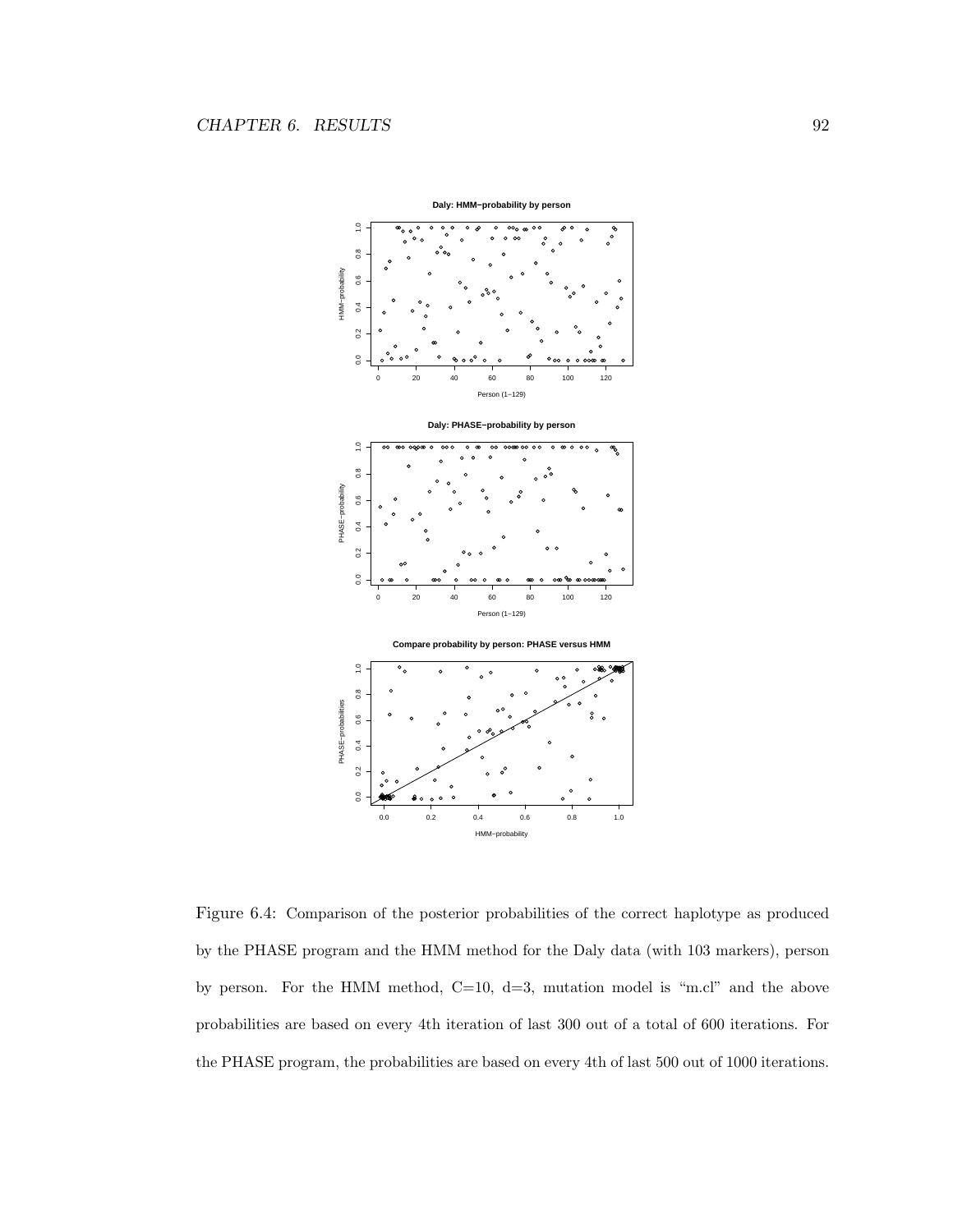parental haplotype origin can be inferred because of missing data, or because both parents and child have same heterozygous genotypes. These plots are made as follows:

(1) For both the PHASE and the HMM method, take R posterior samples for the haplotypes of each person, summarize all possible haplotype combinations, and calculate the probability of each haplotype combination. (PHASE has provided this in its output files).

(2) For one person, compare all haplotype combinations with MERLIN, and add up the probabilities of the haplotype combinations that are consistent with MERLIN's inference.

(3) Repeat (1) and (2) for all P people to get a vector of probabilities with length P, and plot this vector.

For the Daly data, the posterior plot (Figure 6.4) shows that the PHASE posterior samples generate more "0" probabilities (which is bad) than the HMM method, and it has more "1" probabilities (which is good) as well. Specifically, PHASE has 33 (out of 129) "0" probabilities, the HMM method has only 17 (out of 129) "0" probabilities; PHASE has 36 (out of 129) "1" probabilities, the HMM method has only 4 (out of 129) "1" probabilities. The HMM methods have more probabilities that are between 0 and 1 than the PHASE program.

For the YRI data, the posterior plot (Figure 6.5) shows that PHASE posterior samplers also have more "0" and "1" probabilities as well. Specifically, PHASE has 7 "0"s and the HMM has 2 "0"s; PHASE has 2 "1"s and the HMM has 0 "1" s. There are more 'points' above the straight line in the third plot, which shows that PHASE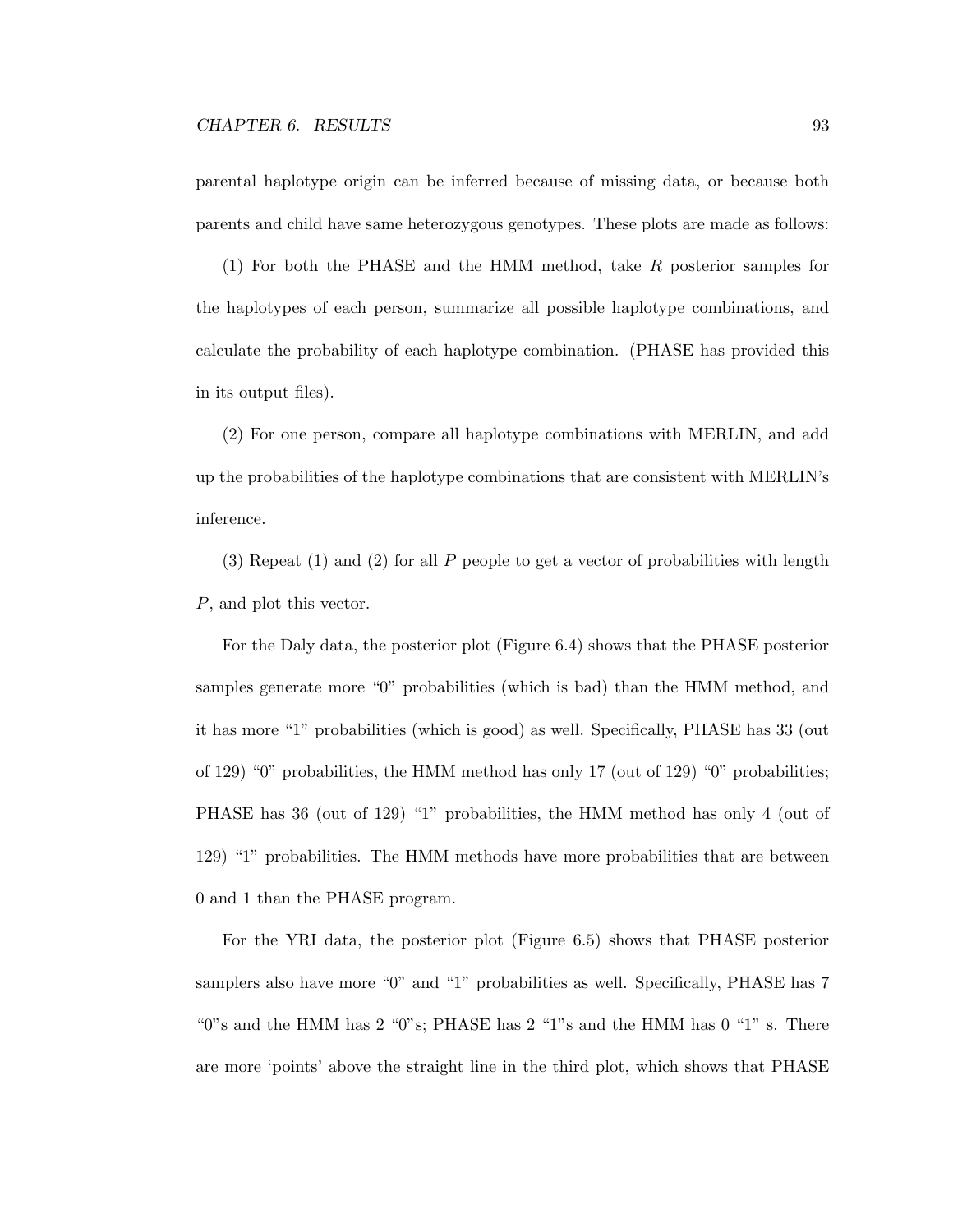

Figure 6.5: Comparison of the probabilities of the correct haplotype as produced by the PHASE program and the HMM method for the YRI data (with 91 markers), person by person. For the HMM method,  $C=10$ ,  $d=3$ , mutation model is "m.one" and the above probabilities are based on every 4th iteration of last 300 out of a total of 600 iterations. For the PHASE program, the probabilities are based on every 4th of last 500 out of 1000 iterations.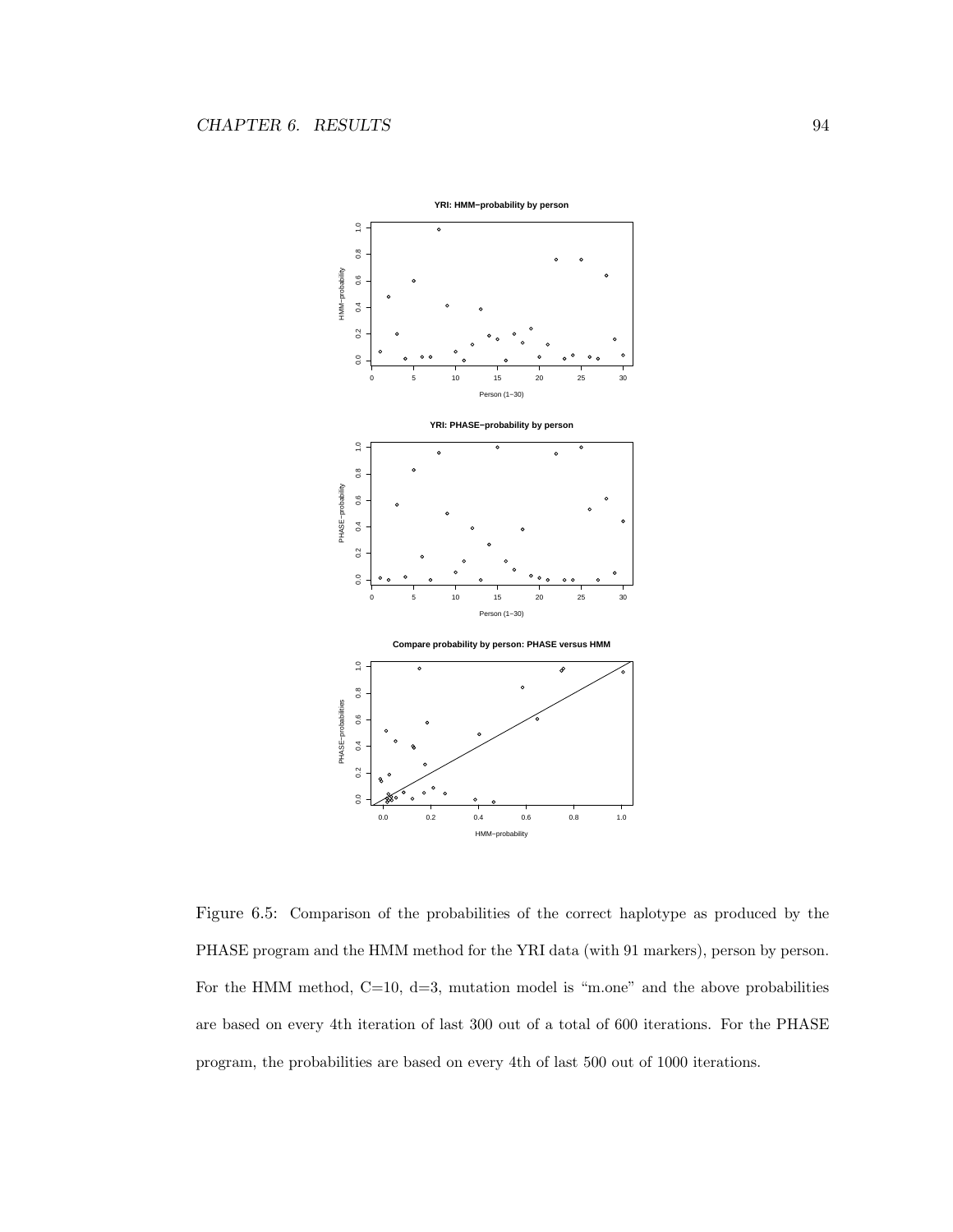|     | Sampled A                   |              |              |              |             |                | Sampled $Q_1$    |      |
|-----|-----------------------------|--------------|--------------|--------------|-------------|----------------|------------------|------|
| ch1 |                             | $\mathbf{G}$ | $\mathbf{T}$ | $\mathbf{T}$ | T           | $\mathbf{A}$   | G.               | 0.49 |
| ch2 |                             | A            |              | A T T        |             | $\overline{G}$ | G.               | 0.02 |
| ch3 | T                           |              | G T T        |              | T           | G              |                  | 0.30 |
| ch4 |                             | G            | $\mathbf{A}$ | $\mathbf T$  | $\mathbf T$ |                | G                | 0.08 |
| ch5 | $\mathcal{C}_{\mathcal{C}}$ | G            | $T$ T        |              | G           | A              | $\mathfrak{c}_1$ | 0.05 |
| ch6 | $\mathcal{C}$               |              | G T C        |              | $\mathbf T$ |                |                  |      |

Table 6.13: Sampled ancestral haplotypes (A) for haplotype block 8 of the Daly data (see Appendix A) and sampled  $Q_1$  from iteration 90 in a run with  $C = 6$  and  $d = 0$ .

is more certain in its haplotype assignment than the HMM method for this particular YRI data.

## 6.3 Ancestral haplotypes

The idea of ancestral haplotypes can be very helpful when constructing haplotypes near disease-causing mutations. Specifically, these ancestral haplotypes may be considered as the putative progenitor haplotypes (Neuhausen et al. 1996, Niell et al. 2003) of the most recent common ancestors (MRCA). On those progenitor haplotypes, all individuals may carry the same mutation. The estimated ancestral haplotypes from the HMM are not guaranteed to resemble the true ancestral haplotypes from which the population was derived, but it is still likely that more common haplotypes are older than rare haplotypes.

In order to show a simple picture of the HMM estimated ancestral haplotypes, a run of the HMM method is done only on the genotypes of haplotype block 8 of the Daly data (Daly et al. 2001), with the parameter choices that  $C=6$ ,  $d=0$ , mutation model is m.one, and without using hyperparameters. The sampled A for this block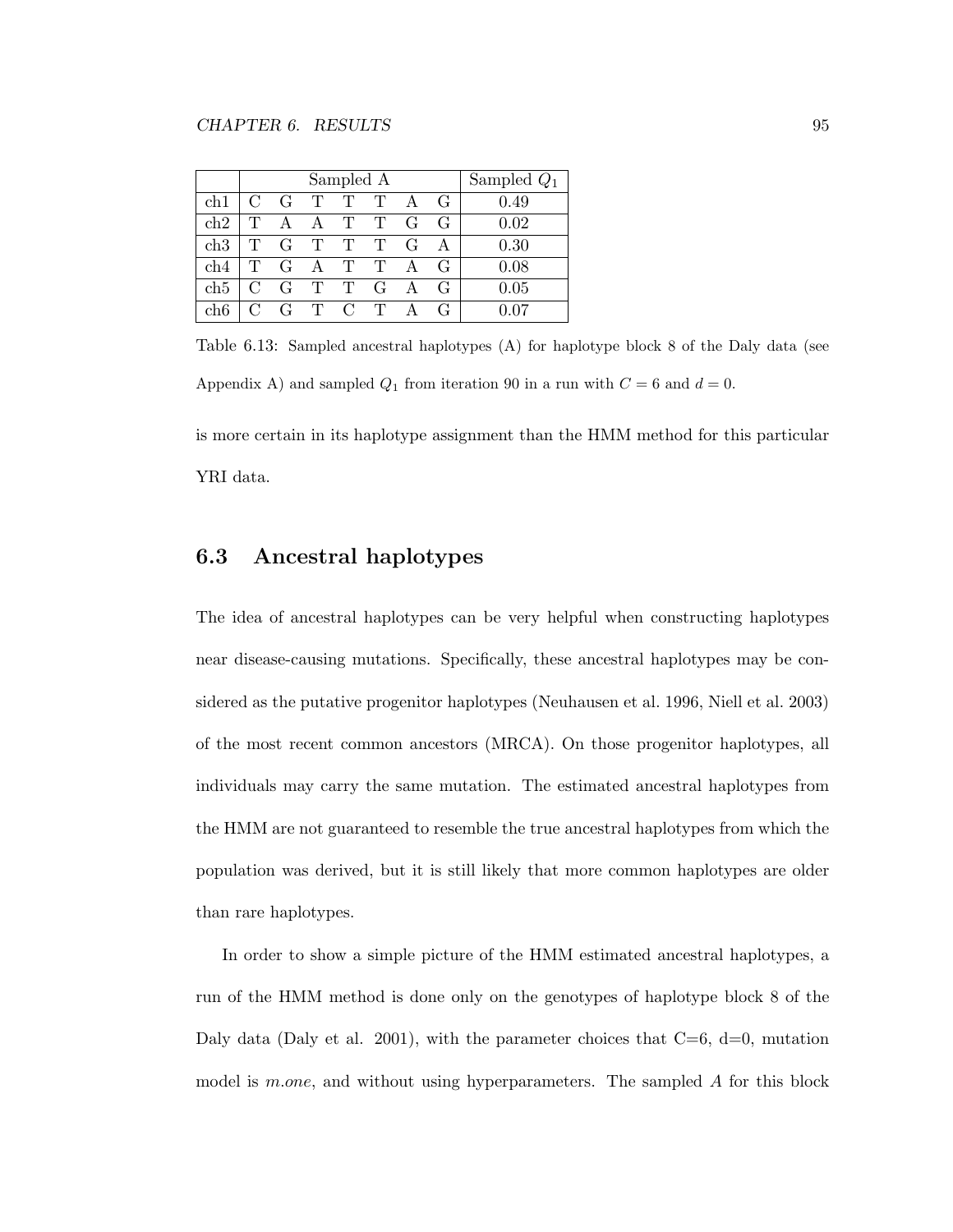and the occurrence frequencies of different ancestral haplotypes at the first locus,  $Q_1$ , is given in Table 6.13. For short sequences in strong LD,  $Q_1$  shows how frequently each ancestral haplotype is used. The first four haplotypes in A are the same as the four common haplotypes reported in the 'A row' of Figure 2, Daly et al. (2001). The last two haplotypes each differ from  $ch1$  at only one marker. The values of  $Q_1$  for the first four ancestral haplotypes are 0.49, 0.02, 0.30, and 0.08, and the sum of these values is 0.89, which is very close to 0.91, the value reported in Daly et al. (2001) as the combined frequencies of their four common haplotypes.

In order to get a more detailed picture of the frequency of usage for ancestral haplotypes, a plot of the sampled  $S$  for all 103 loci in the Daly data is given in Figure 6.6. Each of these 10 lines represents one ancestral haplotype. The space between the  $i^{th}$  and  $(i-1)^{th}$  line, for  $i=1,\dots,9$ , is the frequency of the  $i^{th}$  ancestral haplotype

| Two common haplotypes in sampled $A$ for the Daly data (103 markers) |
|----------------------------------------------------------------------|
| Red haplotype :                                                      |
| GGACAACC (G) TTACG (C) CGGAGACGA                                     |
| CGCGCCCGGAT CCAGC CCGAT                                              |
| CCCTGCTTACGGTGCAGTGGCACGTATTGCA (C)                                  |
| CGTTTAG (C) ACAACA GTTCTGA TATAG                                     |
| Green haplotype:                                                     |
| AATTCGTG (G) CCCAA (C) CGCAGACGA                                     |
| CTGCTATAACC GCGCT CTGAC                                              |
| TCCCATCCATCATGGTCGAATGCGTACATTA (C)                                  |
| TGTTTGA (G) GCGGTG TGTGCGG CGGCG                                     |

Table 6.14: Alleles grouped together are in the same haplotype block. Alleles in parentheses are between two consecutive blocks. Alleles (TGTGCGG) that are underlined mean that they are the same as the blue haplotype in block 8 of 'row A' , Figure 2, Daly et al. (2001). (Note, this figure is listed in Appendix A)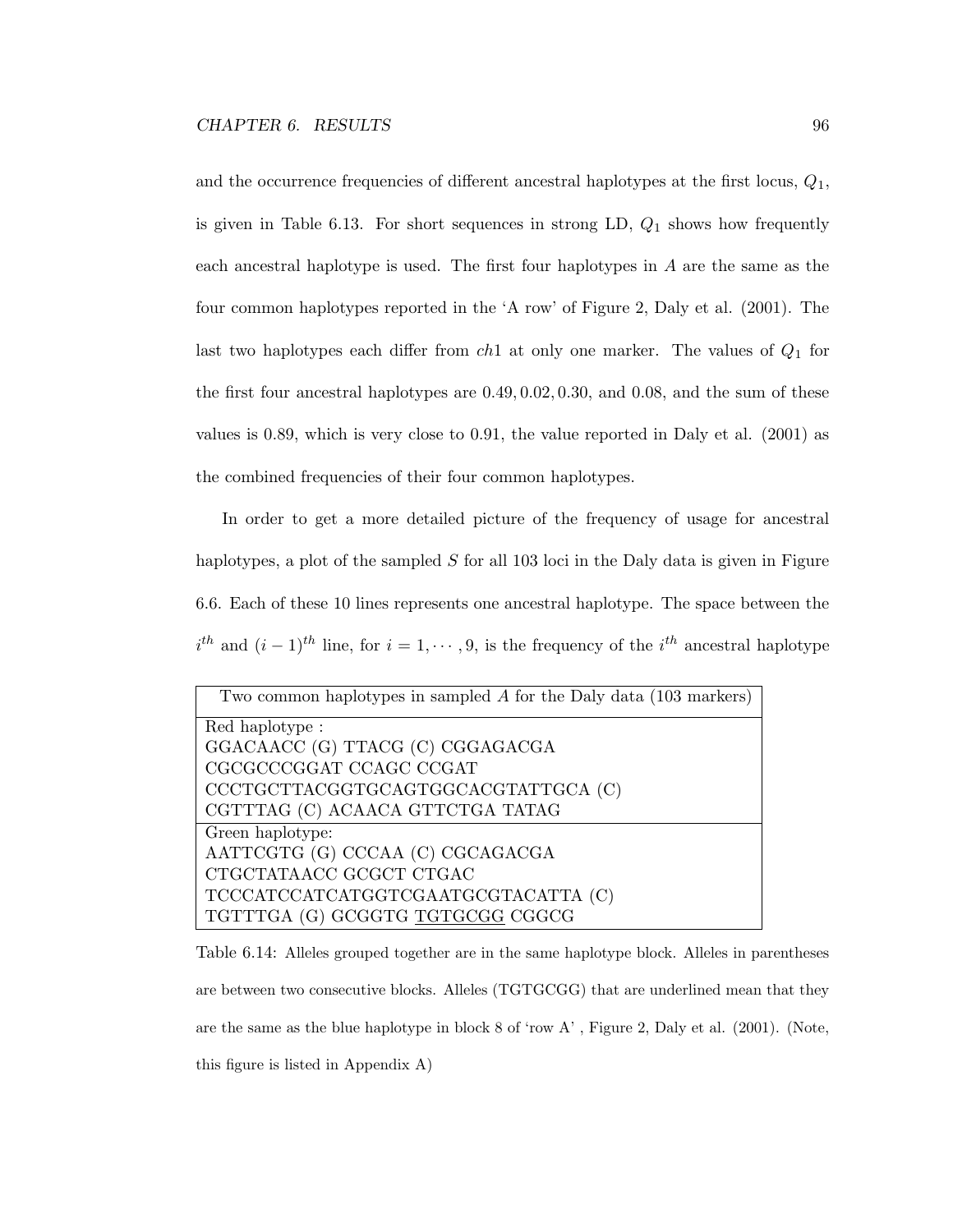in S. It can be seen that, these 10 lines are relatively stable between block boundaries. However, there are some sharp curves or jumps near the block boundaries, showing that the individuals appear to have recombined chromosomes.

Two haplotypes, named 'Red haplotype' and 'Green haplotype' in Table 6.14, are most frequently sampled, as seen in Figure  $6.6$ . Their frequencies in  $S$  correspond to the space between the  $8^{th}$  and  $9^{th}$  line in the plot, and the space between the  $9^{th}$  and  $10^{th}$  line in the plot, respectively. From Figure 6.6, we can see that at almost all loci, those two ancestral haplotypes are used more than 50% of the time in the sampled S. In fact, Red haplotype and Green.hap are exactly the same as the red and green haplotypes in the "A row" of Figure 2, Daly et al. 2001, except for a swap between green and blue haplotypes at block 10 in the analysis of Daly et al. (2001). Between block 9 and 10 the haplotype exchange rate has the high of 27%, as mentioned in 'D row' of Figure 2 in Daly et al. (2001), and hence a swap in the HMM is not unlikely. Note that the figure in the Appendix A (Figure 2 in Daly et al.  $(2001)$ ) is attached as a black and white figure, so it is worth pointing out that the 'Red haplotype' and the 'Green haplotype' in this section corresponds to the first and the third haplotype in the A row of this attached figure. The "Blue haplotype" corresponding to the second haplotype in the A row this appendix figure.

In addition to plotting the sampled  $S$  of the Daly data, the plots of sampled  $S$ 's for the CEU and YRI data are shown in Figure 6.7 and 6.8, respectively. For the CEU data, there is no obvious recombination. Three ancestral haplotypes are more commonly used than others. For the YRI data, Figure 6.8 shows an obvious pattern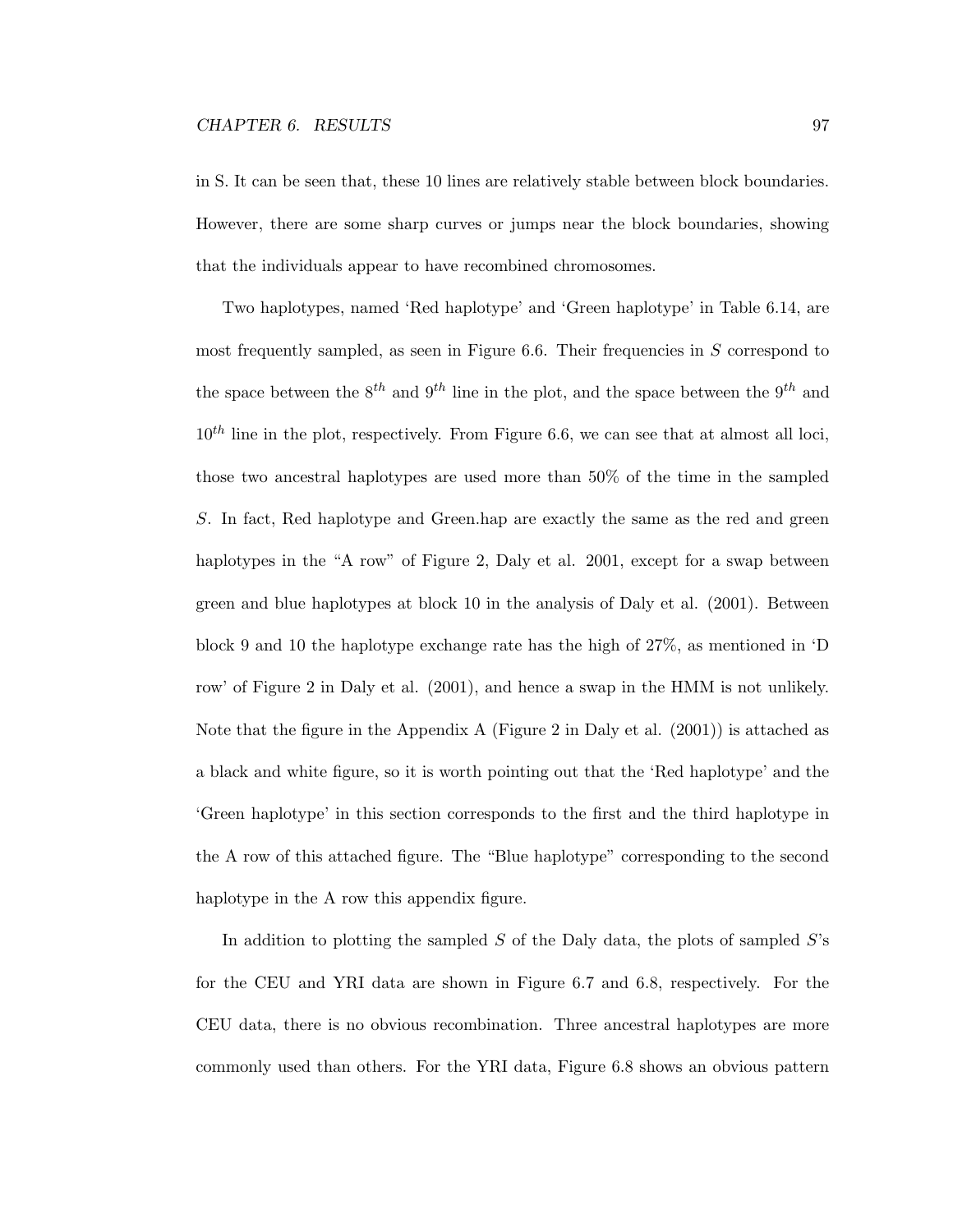

Figure 6.6: Proportion of S that uses each ancestral haplotype  $(A)$ , in an analysis of all 103 loci in the Daly data. Samples are drawn at iteration 600 from a run with  $C=10$ ,  $d=3$ , mutation model m.cl and without using hyperparameters. The vertical long dashed line is the first marker of each haplotype block, the vertical dotted line is the last marker of each block, and 1 to 11 indicate the haplotype block numbers. Red haplotype and Green haplotype are the two haplotypes that most commonly used among all individuals, the length between the line below and above them is the frequencies that they are used.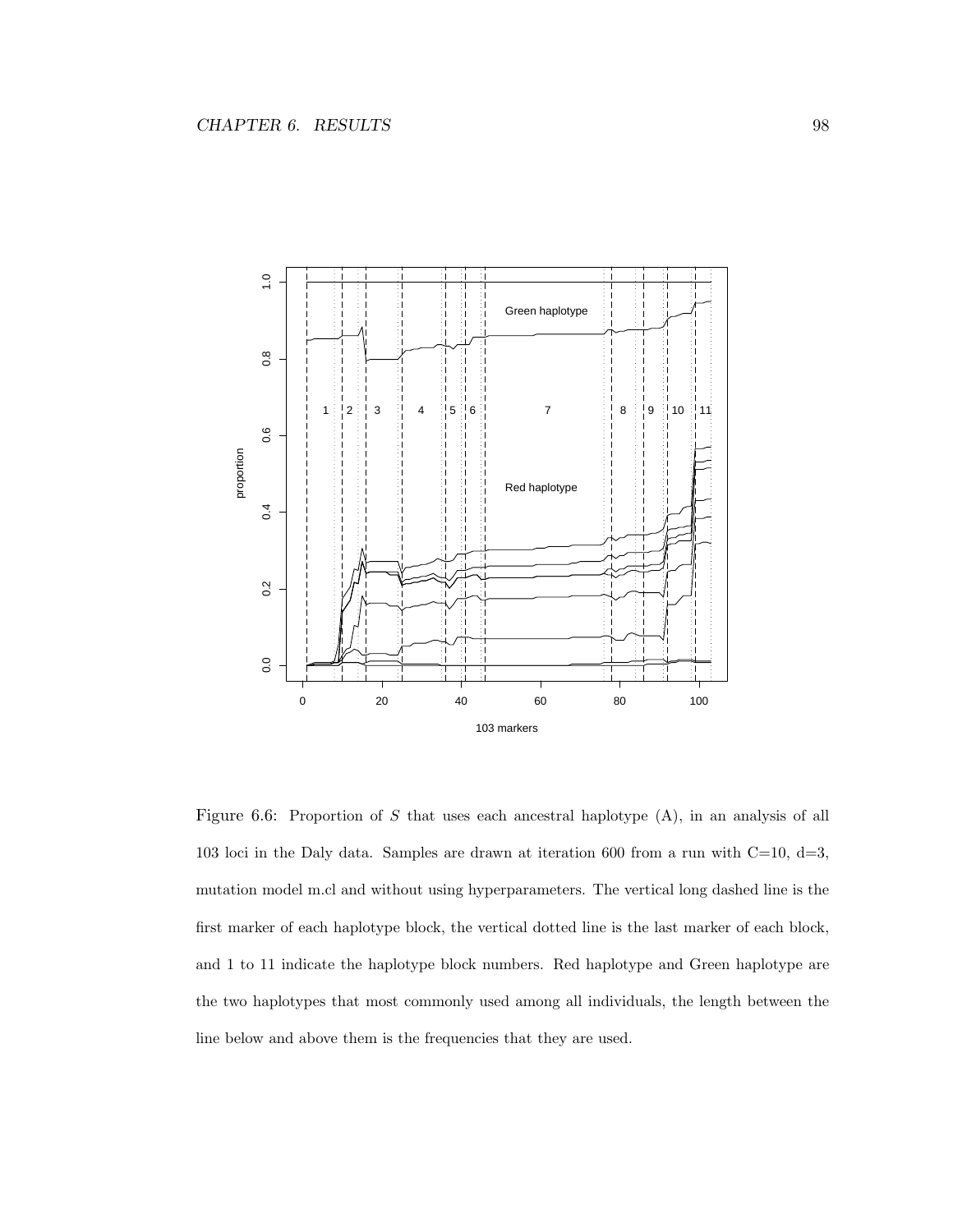

Figure 6.7: Proportion of S that uses each ancestral haplotype (A), in an analysis of all 56 loci in the CEU data. Samples are drawn at iteration 600 from a run with  $C=10$ ,  $d=3$ , mutation model m.cl and without using hyperparameters.

of recombination. Three ancestral haplotypes are used most frequently between the 20th and the 60th marker, but no single ancestral haplotype is used very frequently at all loci.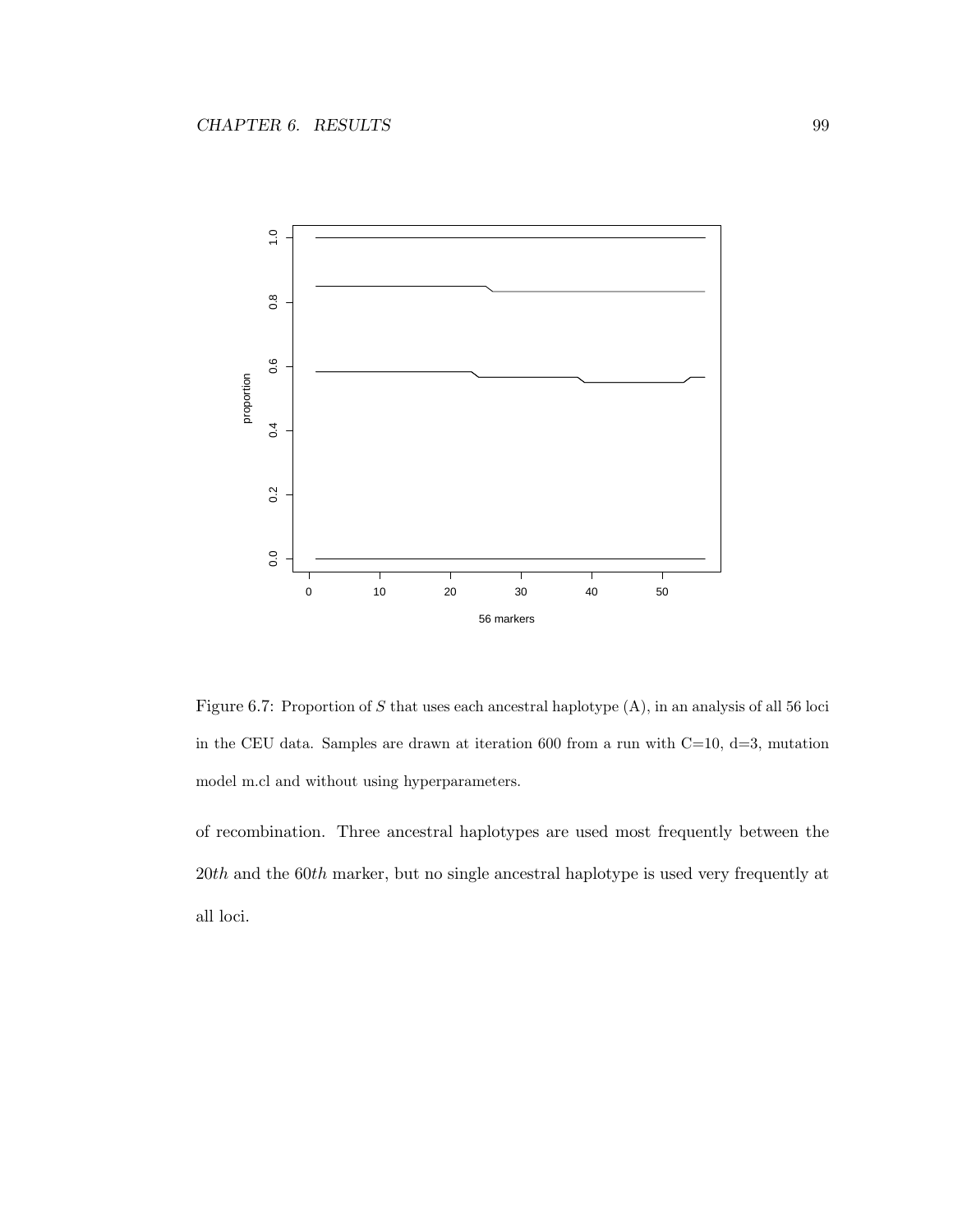

Figure 6.8: Proportion of S that uses each ancestral haplotype (A), in an analysis of 91 loci in the YRI data. Samples are drawn at iteration 600 from a run with  $C=10$ ,  $d=3$ , the mutation model m.one and without using hyperparameters. Vertical long-dashed line, solid line and dotted line are the beginning, center and end of each of those two recombination hotspots mentioned in section 6.1.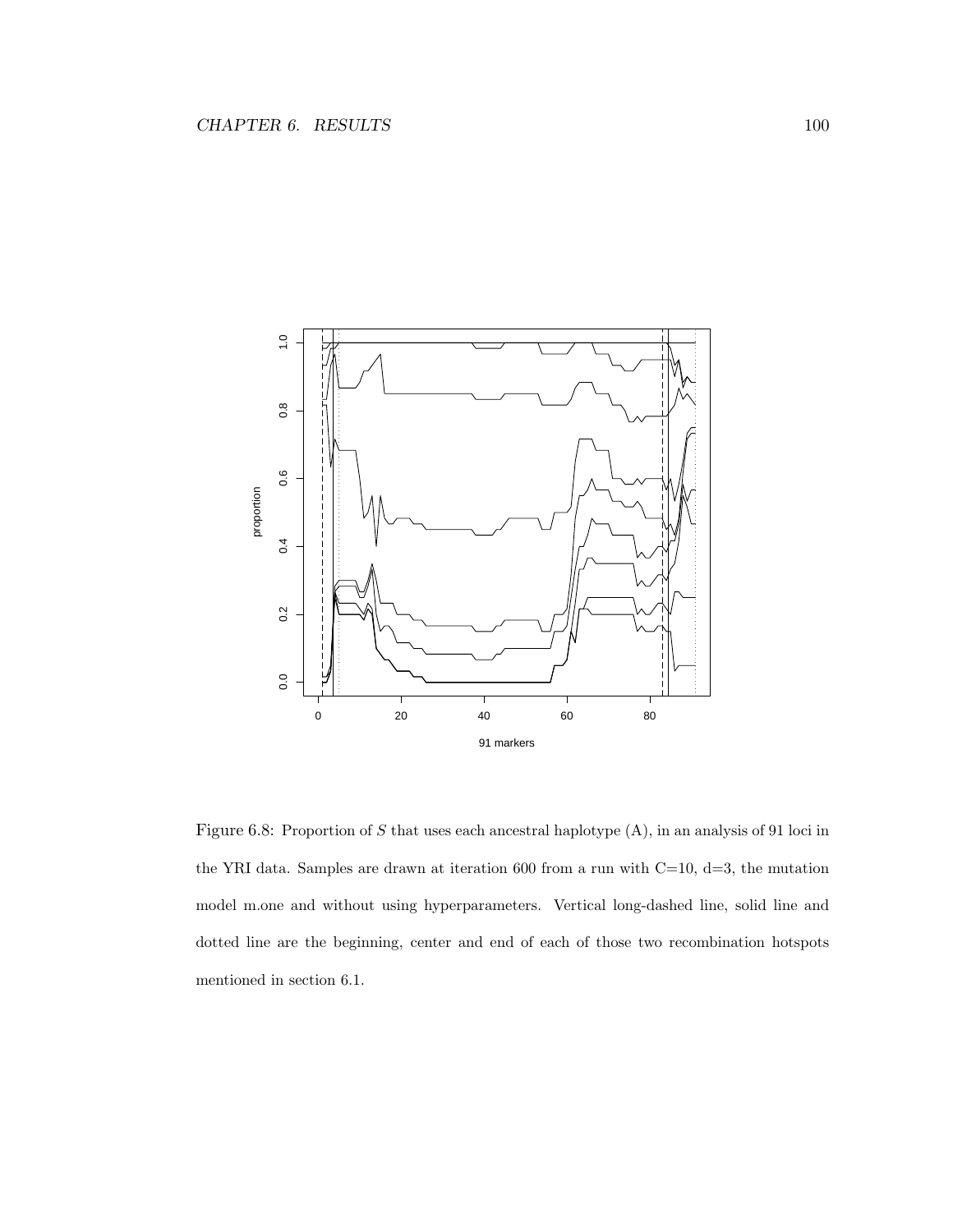#### 6.4 Recombination and mutation models

#### 6.4.1 The mutation models

As shown in the previous ANOVA results, the mutation model used plays a significant role. Comparisons of the three mutation models allow us to observe some interesting patterns in the three data sets.

First, for the CEU data, the result table (Table A3 of Appendix C) shows that when using the mutation model that has one mutation rate for each locus (i.e. 'm.l' model), the performance of the HMM method is obviously worse than the others. After investigating the error count and the posterior mutation estimates, I learned that at a specific locus  $(l = 47)$ , the posterior estimate of the mutation rate is higher than the other loci. Since this mutation rate is higher, more inconsistencies between  $(A, S)$ and  $H$  are allowed at locus 47. On the other hand, the genotyping error is very small, and the recombination rate is relatively low  $(T_l$  is very large) for this CEU data. As a result, more heterozygous genotypes are placed in the wrong order in the estimated haplotypes. When the m.cl model is used, the apparent high mutation rate at  $l = 47$ only applies to a few ancestral haplotypes and hence the estimates of the mutation rate have much less effect on the overall error.

Second, another interesting pattern occurs in the results of the YRI data. Contrary to the other two data sets (Daly and CEU), for which the 'm.cl' mutation model performs best, the YRI data show that the best results are obtained when the mutation model is *m.one* (one mutation variable for all loci). In my opinion this is because the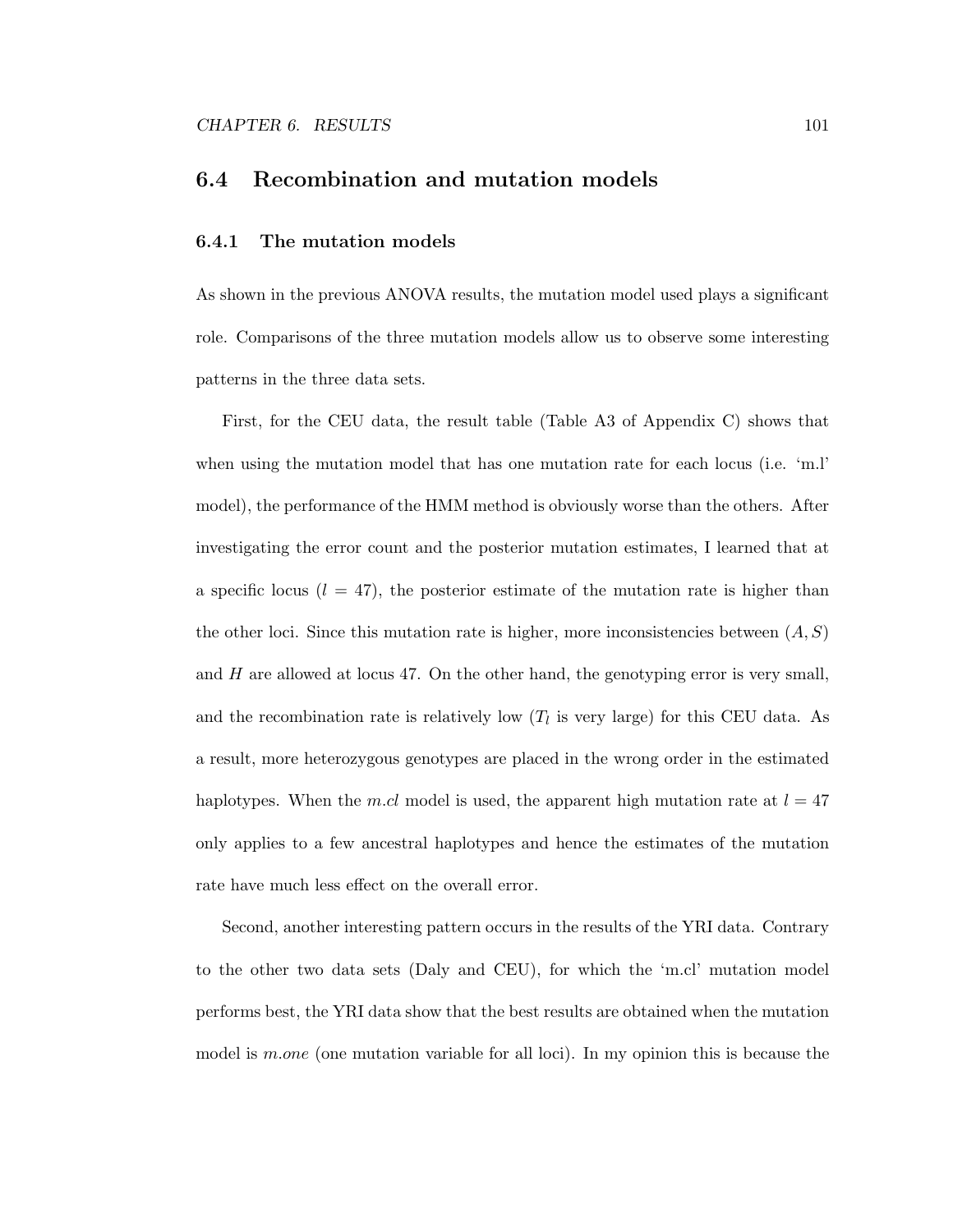recombination pattern is irregular and this data set contains a lot more recombinations than the other two data sets. This can be seen in the recombination plots of the YRI data Figure 6.8, recombinations occur at several loci. Therefore, for this YRI data set, recombination should play more of a role in the whole 'inheritance' process. If the mutation model 'm.cl' (or 'm.l') is used, more variation is added to the whole model through additional parameters, and the estimated variance of the mutation rate are higher. On the other hand, when using just one mutation variable for all loci, the mutation estimate is forced to become very small by the overall rarity of mutations. This allows the recombination parameters to play more of a role as it is expected, which in turn produces better results. That is, when the mutation rate is reasonably small, the small mutation rate forces the ancestral chromosomes to recombine more frequently to reduce the inconsistencies between  $(A, S)$  and H; this can then help produce better results.

#### 6.4.2 The recombination parameter

Another important parameter of the HMM method is the recombination parameter, T. Plots of the sampled  $T$  for both the Daly data (Figure 6.9) and the YRI data (Figure 6.10) show that this parameter is helpful in estimating the location of recombination hotspots.

In the plot of the Daly data (Figure 6.9), the probability of staying with the same ancestral chromosome is lower at the block boundaries of Daly et al. (2001). In addition, there are about 4 large "dips" in the HMM recombination parameter plot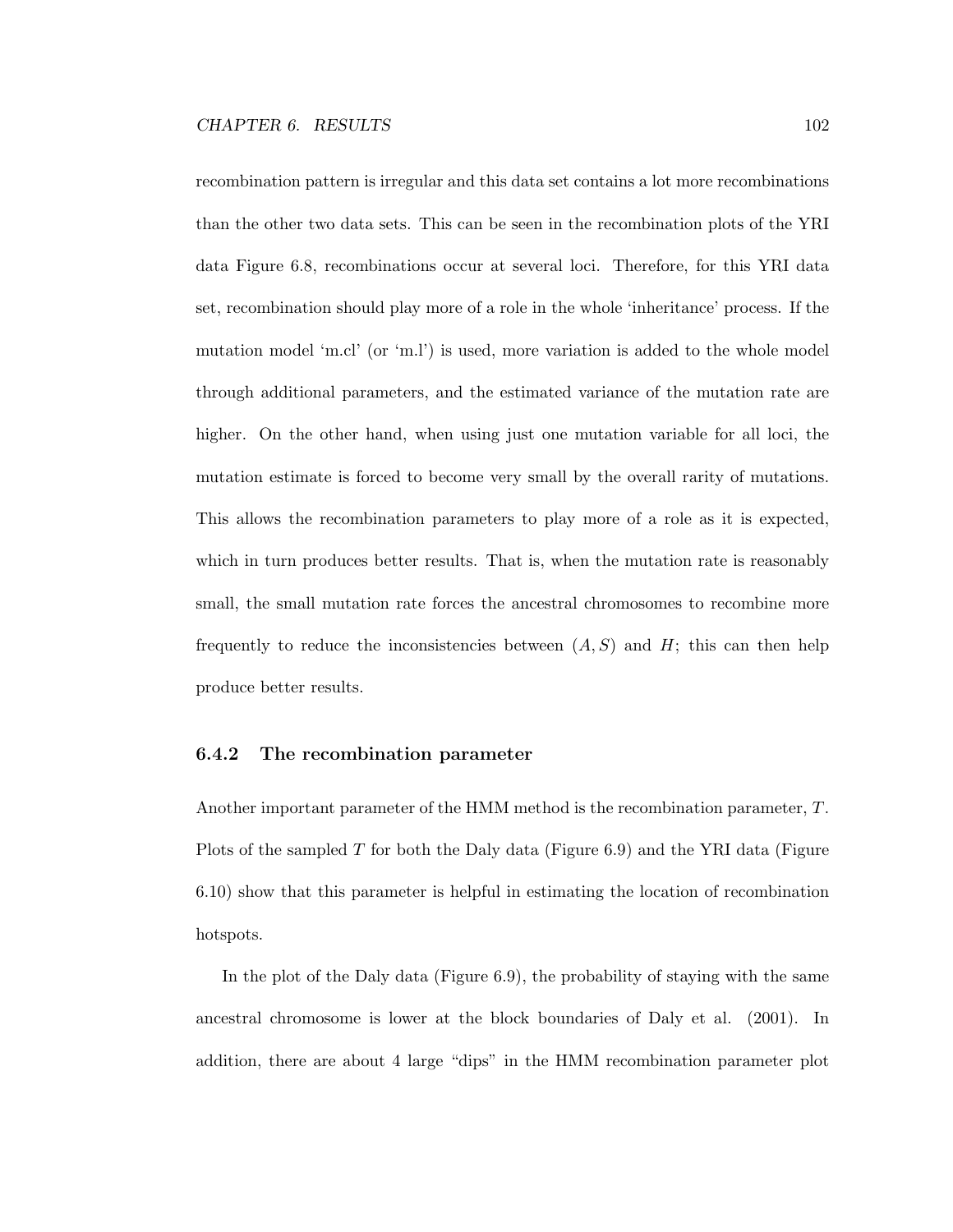between blocks 2 and 3, 3 and 4, 9 and 10, and 10 and 11, where all sampled T's are less than 90%. These dips are qualitatively quite consistent with the  $D$  row' of Figure 2 of Daly et al. (2001) (see Appendix A), which shows the estimated haplotype exchange rate between blocks. Hence, our recombination parameter  $T$  can identify the regions where recombination occurs in the Daly data, and produce estimate similar in magnitude.

The 91 markers in the YRI data were deliberately selected from a region containing recombination hotspots on chromosome region 19q13. As mentioned in section 6.1, this region spanned from 37128001bp to 37272001bp, includes two identified recombination hotspots, one is from 37128001bp to 37137001bp, with hotspot center at 37134001bp, and another from 37262001bp to 37272001bp, with hotspot center at 37264001bp. Figure 6.7 shows that at those two regions, the sampled T's of the HMM method have a 'dip' at or close to each hotspot center. Once again this implies our sampled T is useful for predicting the recombination hotspots in this data set. Furthermore, although the HAPMAP web resource did not mention other recombination hotspots in this region, the sampled T's suggest that there may be other additional recombination hotspots between these known hotspots.

The CEU data was not deliberately selected from a recombination hotspot region, and the recombination plot in Figure 6.11 shows that there is no obvious recombination pattern.

One interesting and important question is how the estimated amount of recombination changes when the other aspects of the model change, for example, the number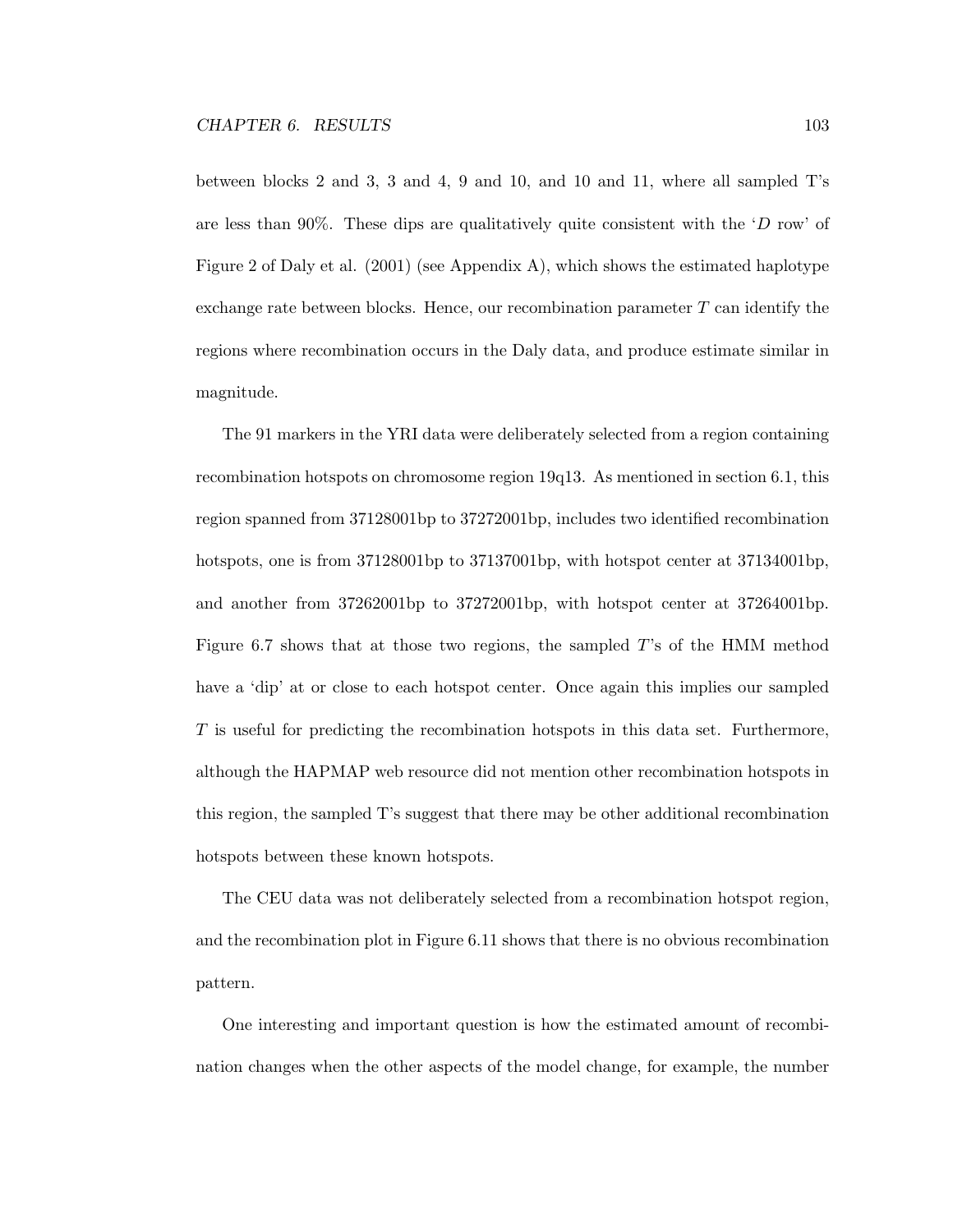of ancestral chromosome (C), or the mutation models. In order to answer this, I plotted the 600th sampled T (the last iteration) for three different numbers of ancestral chromosomes  $(C=5, 10, \text{ and } 15)$  with mutation model fixed as 'm.cl' and d=3. I also plotted the 600th sampled T for the three mutation models (with  $C=10$ ,  $d=3$  fixed). These plots were done for both models without using hyperparameters and models using hyperparameter, for all three data sets (Daly, CEU, YRI), and are shown in Figures 6.12, 6.13 and 6.14. These three plots show that the overall main pattern of recombination is not affected much when C changes, or when different mutation models are used. This is true for both models with and without using hyperparameters. However, there are two noticeable differences. First, when not using hyperparameters, at low-recombination areas, there is still some variation among the sampled T, but when using hyperparameters, the sampled T is pushed to be strictly close to 1. Second, when using hyperparameters, the estimated  $T_l$  becomes smaller in regions with more recombination (small  $T_l$  values) in the Daly and YRI data,

In conclusion, the recombination parameters of the Hidden Markov Model can help predict recombination hotspots. The overall pattern of recombination does not change much when the number of ancestral chromosomes, or the mutation model changes. After running the program on a specific data set for a few times, plotting several sampled T against the physical distance or the marker number may reveal a pattern of recombination. If most or all sampled  $T_l$ 's between any two consecutive loci l and  $l + 1$  have values less than 0.85, this could be evidence of a recombination hotspot.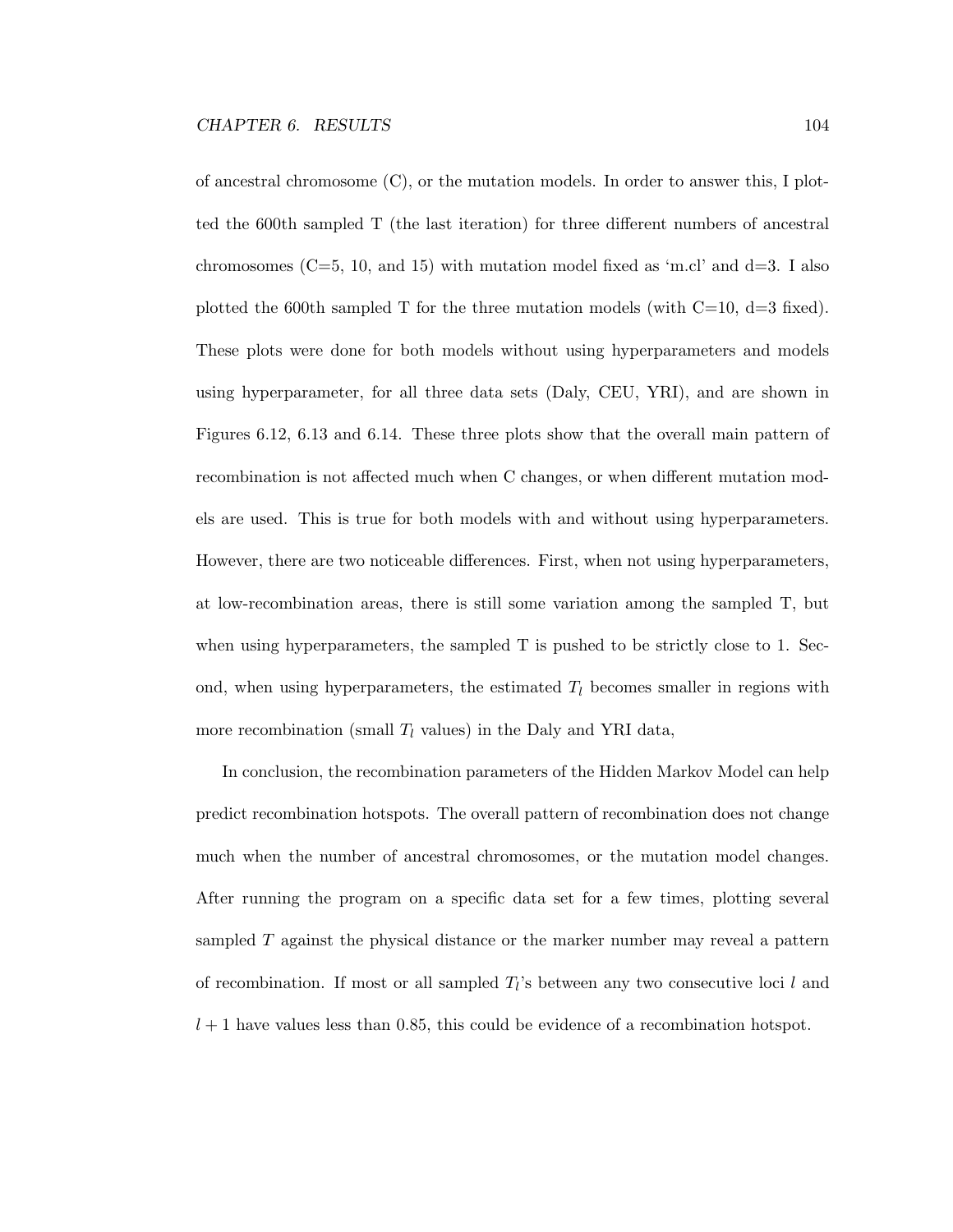

Figure 6.9: Samples of  $T_l, l = 1, \dots, 103$ , from the posterior distribution for the Daly data. Samples are drawn at iteration 400 (dotted line), 500 (longdash line) and 600 (solid line) from a model with the combination of  $C = 10, d = 3$  and the mutation model 'm.cl'. Vertical dashed and dotted lines represent each block's start and end, respectively, for all the 11 haplotype blocks defined in Daly et al. (2001). The number (1 - 11) in the bottom indicates those 11 haplotype blocks.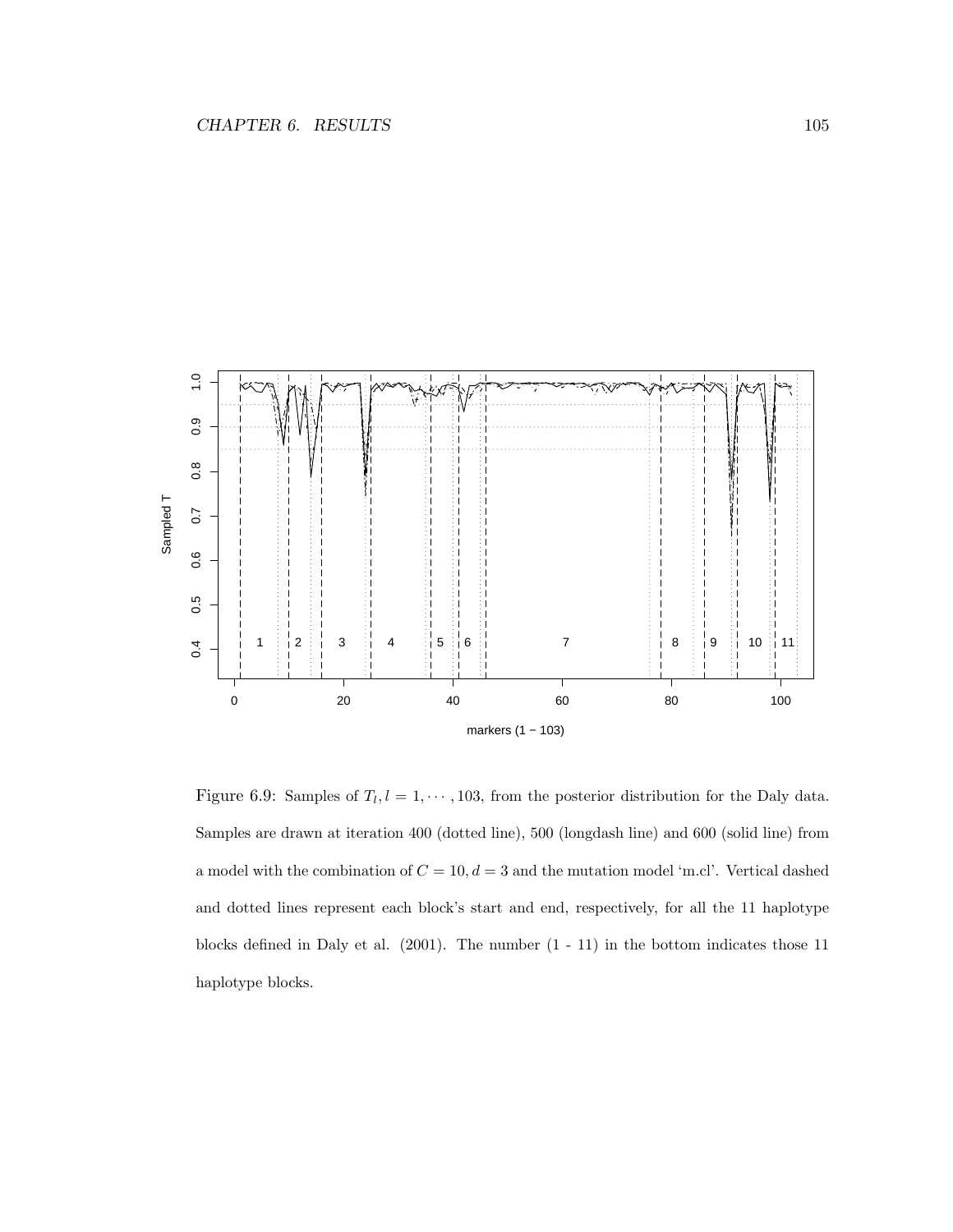

Figure 6.10: Samples of  $T_l$ ,  $l = 1, \cdots, 91$ , for the YRI data on ch19q13. Markers are plotted by their physical location. Vertical long-dashed line, solid line and dotted line are the beginning, center and end of each recombination hotspot. Samples are taken from a run at iteration 400 (dotted line), 500 (longdash line) and 600 (solid line) with parameter choice  $C = 10$  and  $d = 3$ . In addition, the mutation model is one mutation variable for all loci.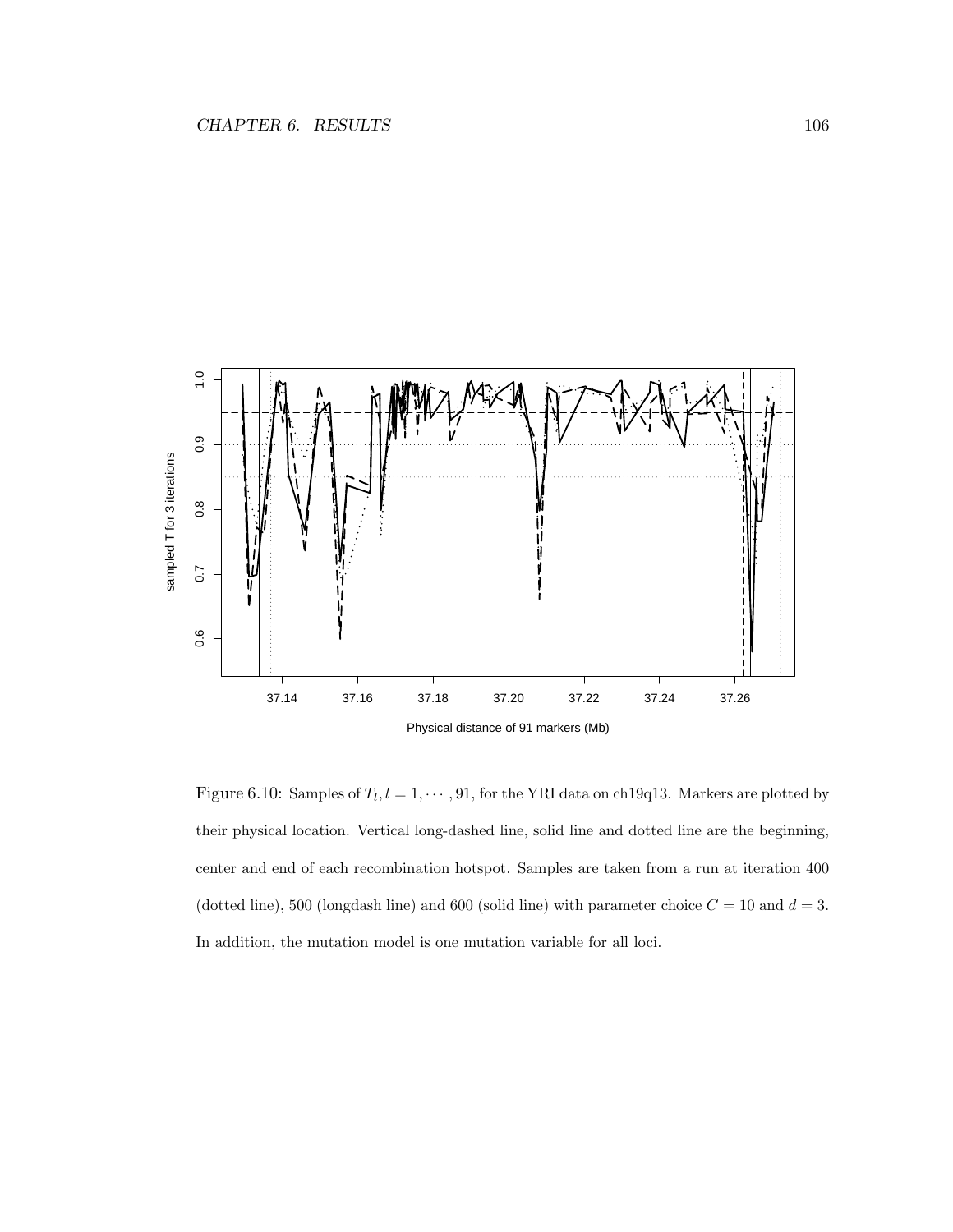

Figure 6.11: Samples of  $T_l, l = 1, \dots, 56$ , for the CEU data on 7p15.2. Samples are taken from a run with  $C = 10$  and  $d = 3$  at iteration 400, 500 and 600. The mutation model is 'm.cl'.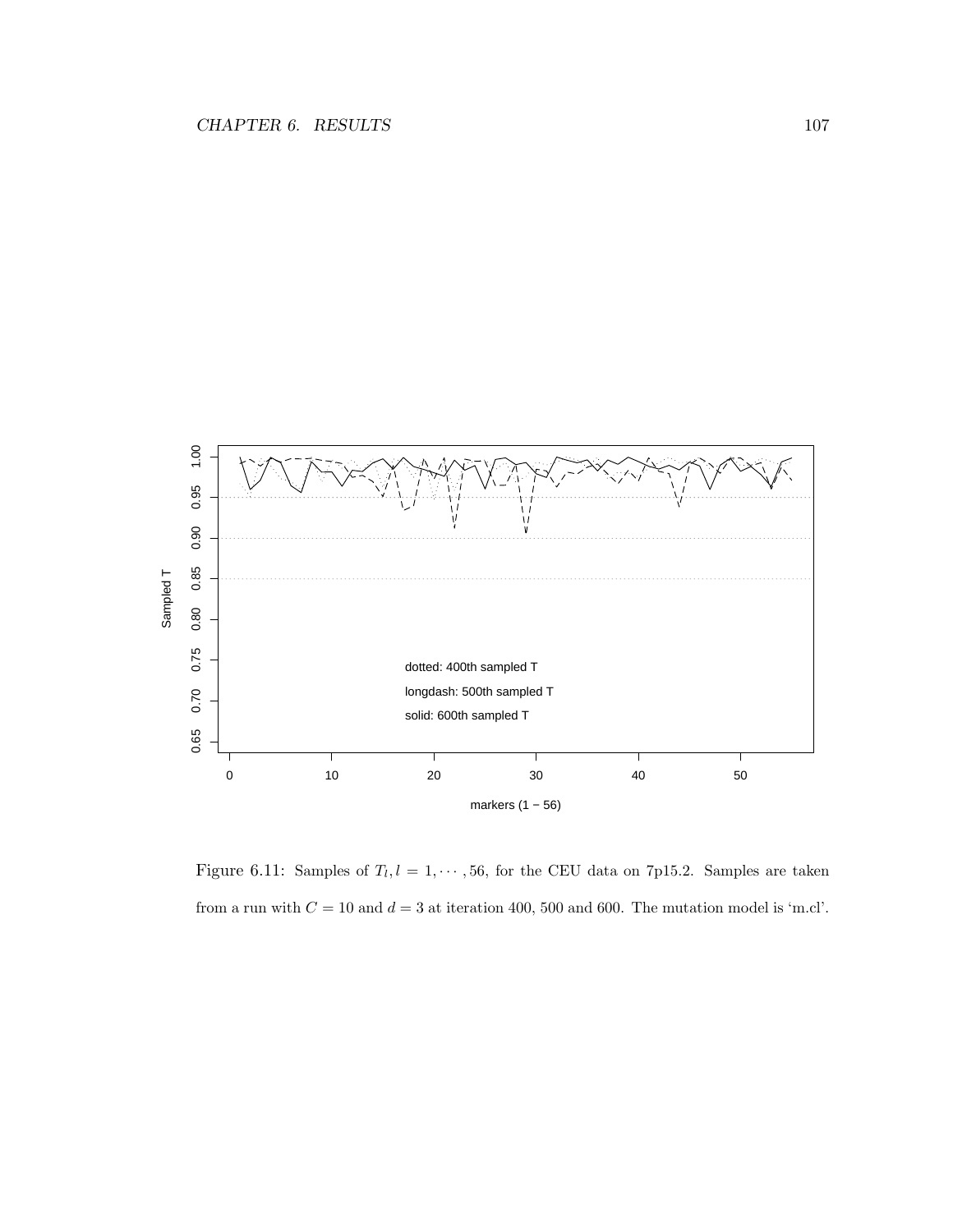

Figure 6.12: Samples of  $T_l$  ( $l = 1, \dots, 102$ ), for different C values (C=5, 10 and 15), different mutation models (*m.one*, *m.l* and *m.cl*) and different hyperparameter choices (using or not using hyperparameters for  $T$  and  $m$ ).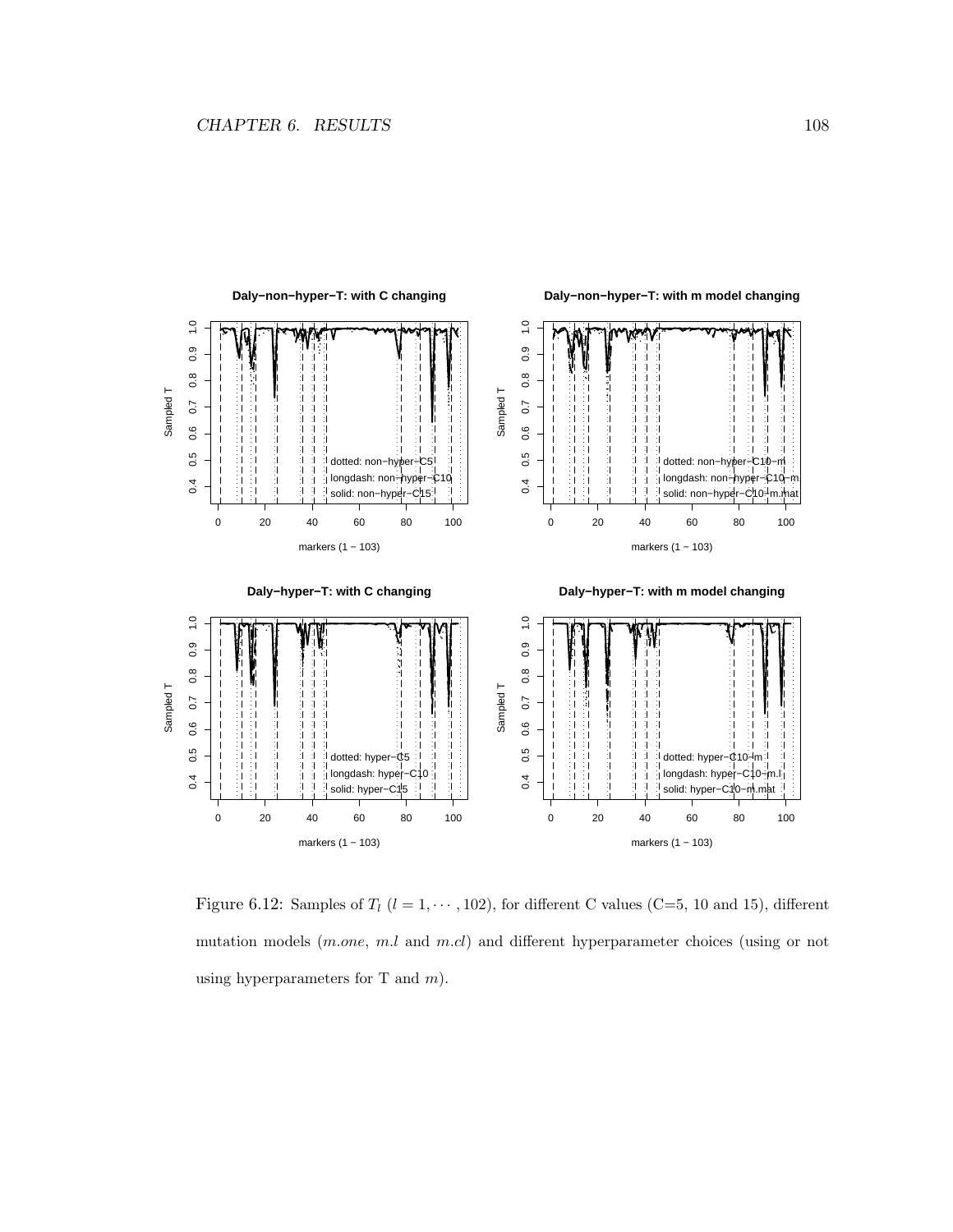

Figure 6.13: Samples of  $T_l$  ( $l = 1, \dots, 55$ ), for different C values (C=5, 10 and 15), different mutation models (*m.one*, *m.l* and *m.cl*) and different hyperparameter choices (using or not using hyperparameters for  $T$  and  $m$ ).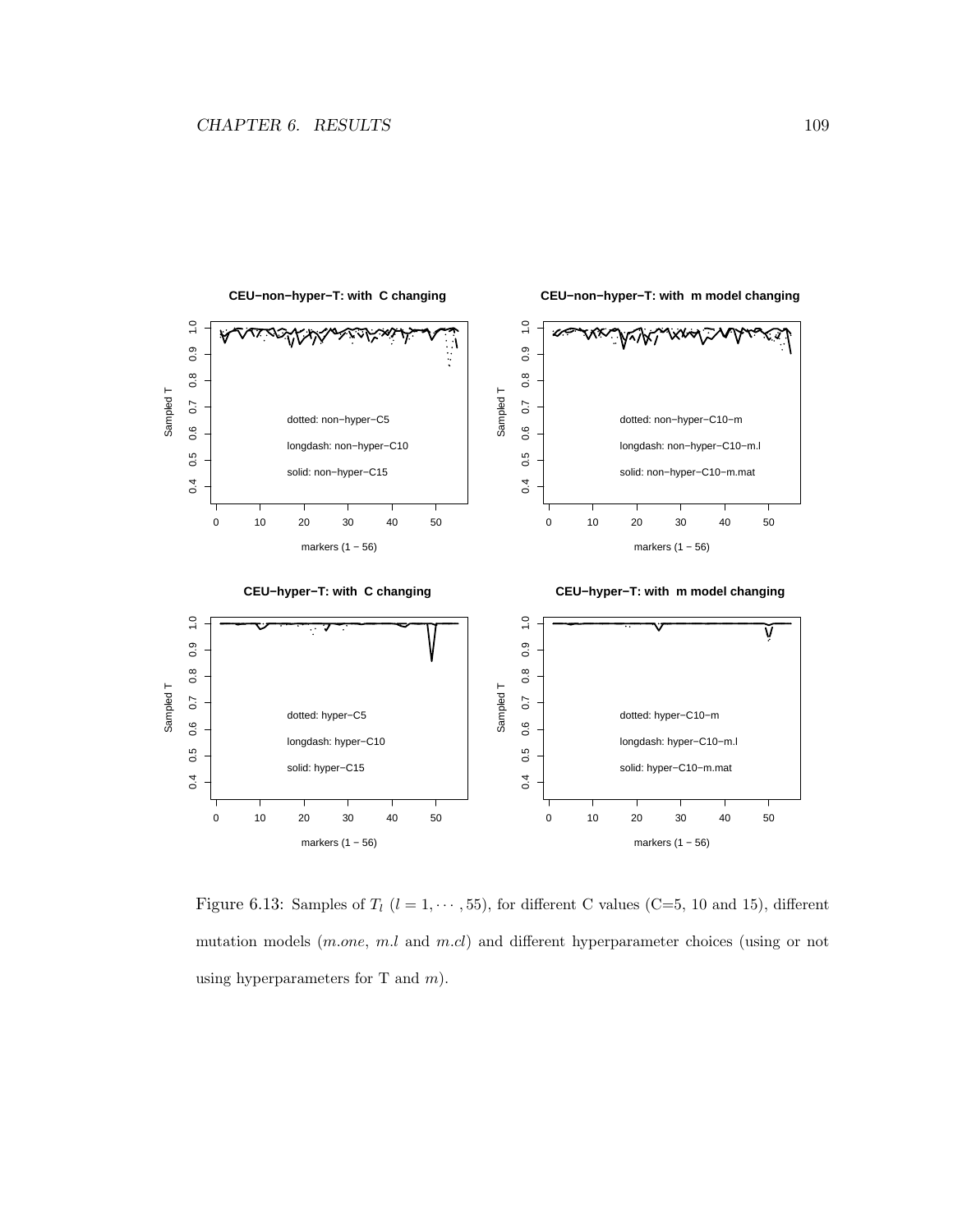

Figure 6.14: Samples of  $T_l$  ( $l = 1, \dots, 90$ ), for different C values (C=5, 10 and 15), different mutation models (*m.one*, *m.l* and *m.cl*) and different hyperparameter choices (using or not using hyperparameters for  $T$  and  $m$ ).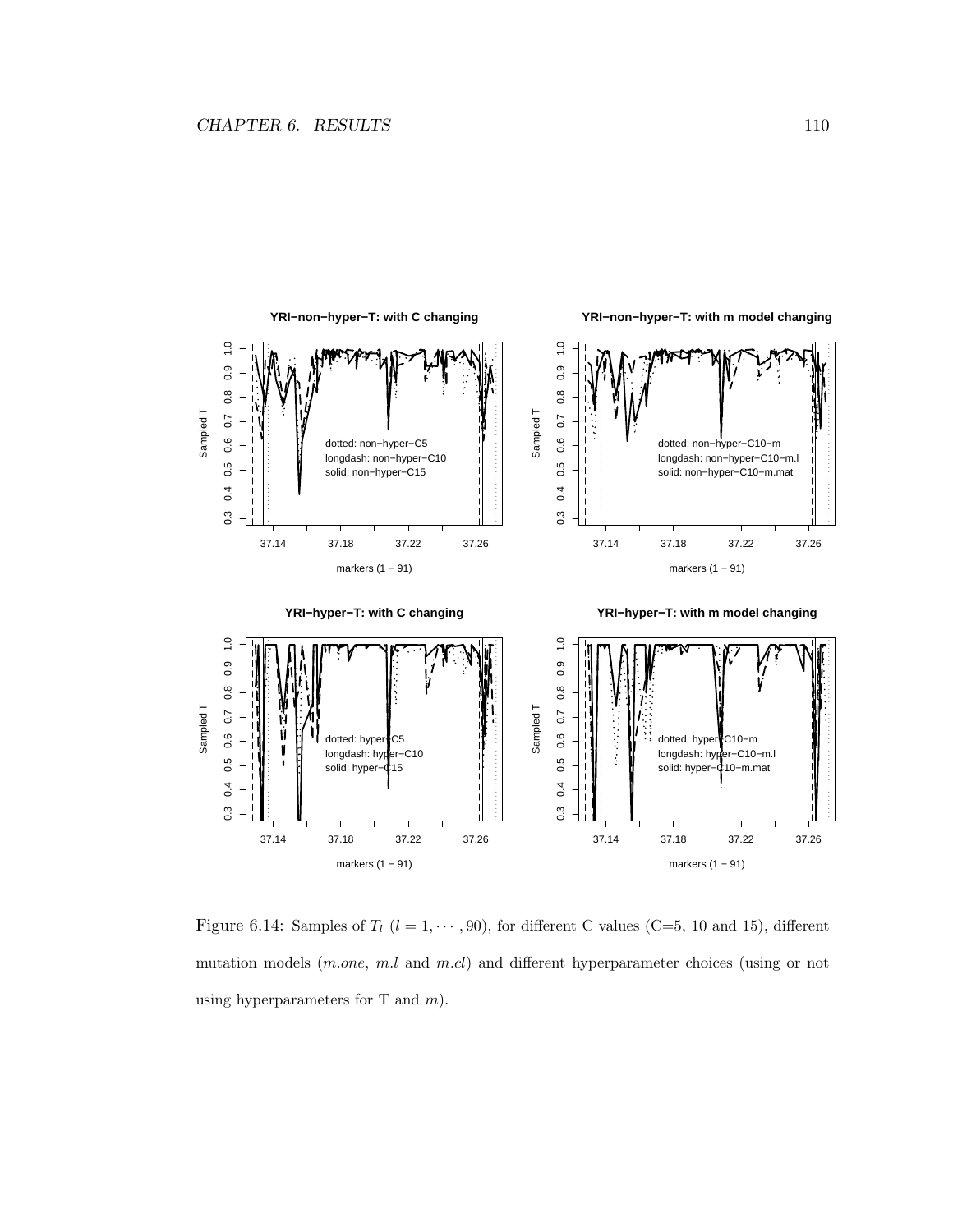# Chapter 7

# Discussion

In this thesis, a new Bayesian method was developed to do haplotype inference. This method is based on the assumption that present haplotypes are all inherited from ancestral haplotypes of many generations ago. Recombination and mutation processes, the two main sources of genetic variation, are included in this model. The recombinations between different ancestral haplotypes lead to a hidden Markov chain. Therefore, this haplotype inference method is based on a Hidden Markov Model. Markov Chain Monte Carlo methods were used to sample from the posterior distribution.

### 7.1 About using a Bayesian method

Generally speaking, there are three advantages of using a Bayesian method. First, an informative prior about a parameter can help improve the performance of the model, because inference will be based on not only the data, but also on the prior knowledge. In contrast, a non-Bayesian method would infer based only on the data itself. Second,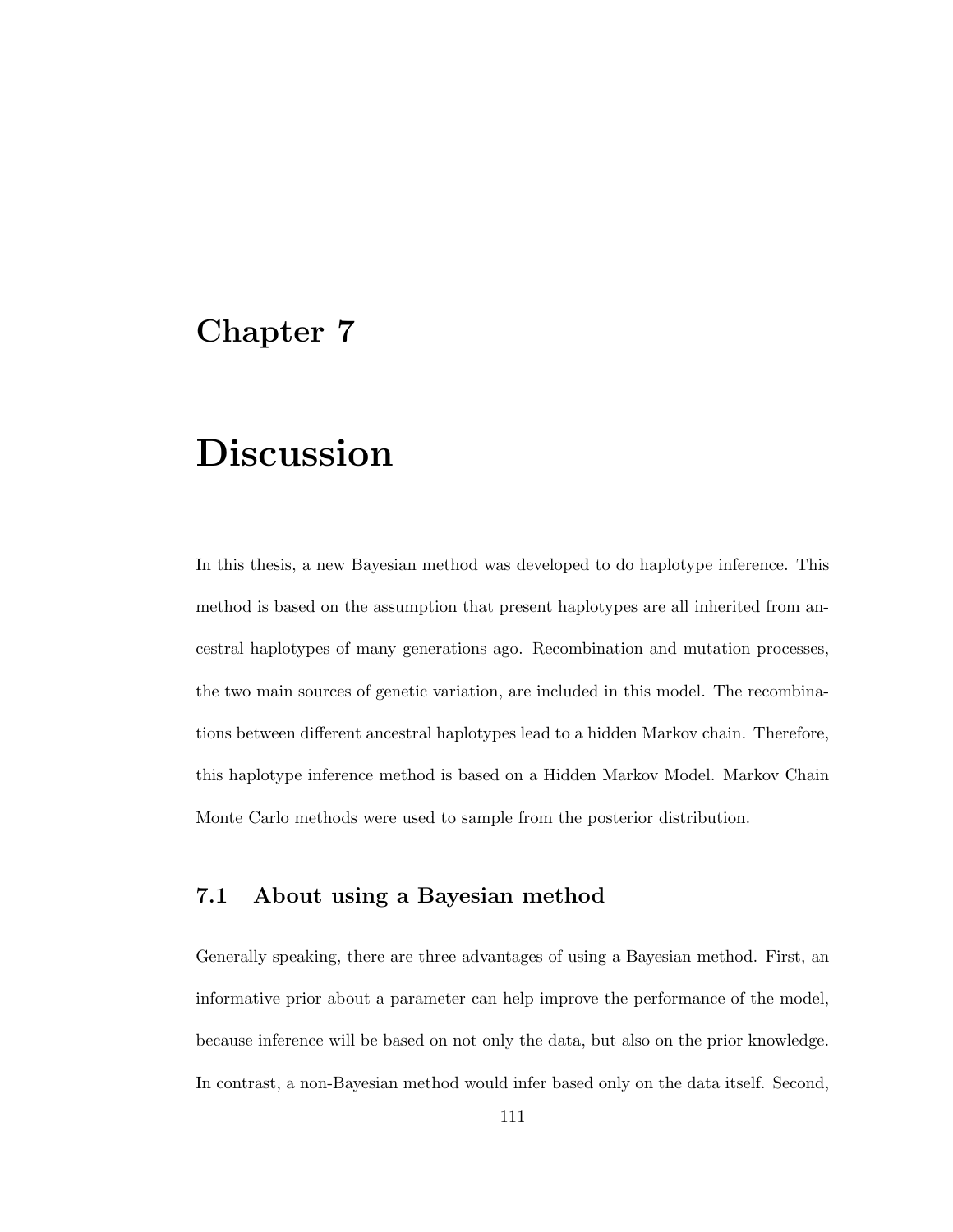it is much easier to examine the uncertainty of the estimate through the posterior distribution. Instead of only producing a best single estimate (a point estimate), the distribution of different haplotype combinations is also obtained. Third, it is relatively easy to incorporate other known information such as partially known haplotypes, as was done in Stephens et al. (2001).

Bayesian methods also have some drawbacks. First, if the the prior does not reflect the truth very well, then the result can be biased. Second, MCMC methods can be very slow to achieve convergence and sample from the posterior. For example, for fastPHASE (a non-Bayesian method) which is implemented using the EM algorithm, the computation time for the Daly data is about half an hour to get the presented results (with T=50 different starting values). The PHASE program is a Bayesian method using MCMC. Its running time is about 1.5 minutes per iteration, and takes about one day (25 hours) to get the results presented (1000 iterations in total). For the HMM method presented in this thesis, with  $C=10$ , it takes approximately 3 minutes to do one iteration for the Daly data, and the total amount of time to get posterior samples over 600 iterations is approximately one day (30 hours). As for the number of iterations for PHASE and the HMM method needed to get the current results, I first ran 600 iterations for the PHASE program, and found that the results varied a bit, and for the HMM method, results similar to those presented can be obtained in a run of 200 iterations. Here more iterations are run in order to make sure the Markov chains of both methods converged well. Note that the program in this thesis is implemented in R. If it were converted to C, its speed might improve from about 10 to 100 times. Both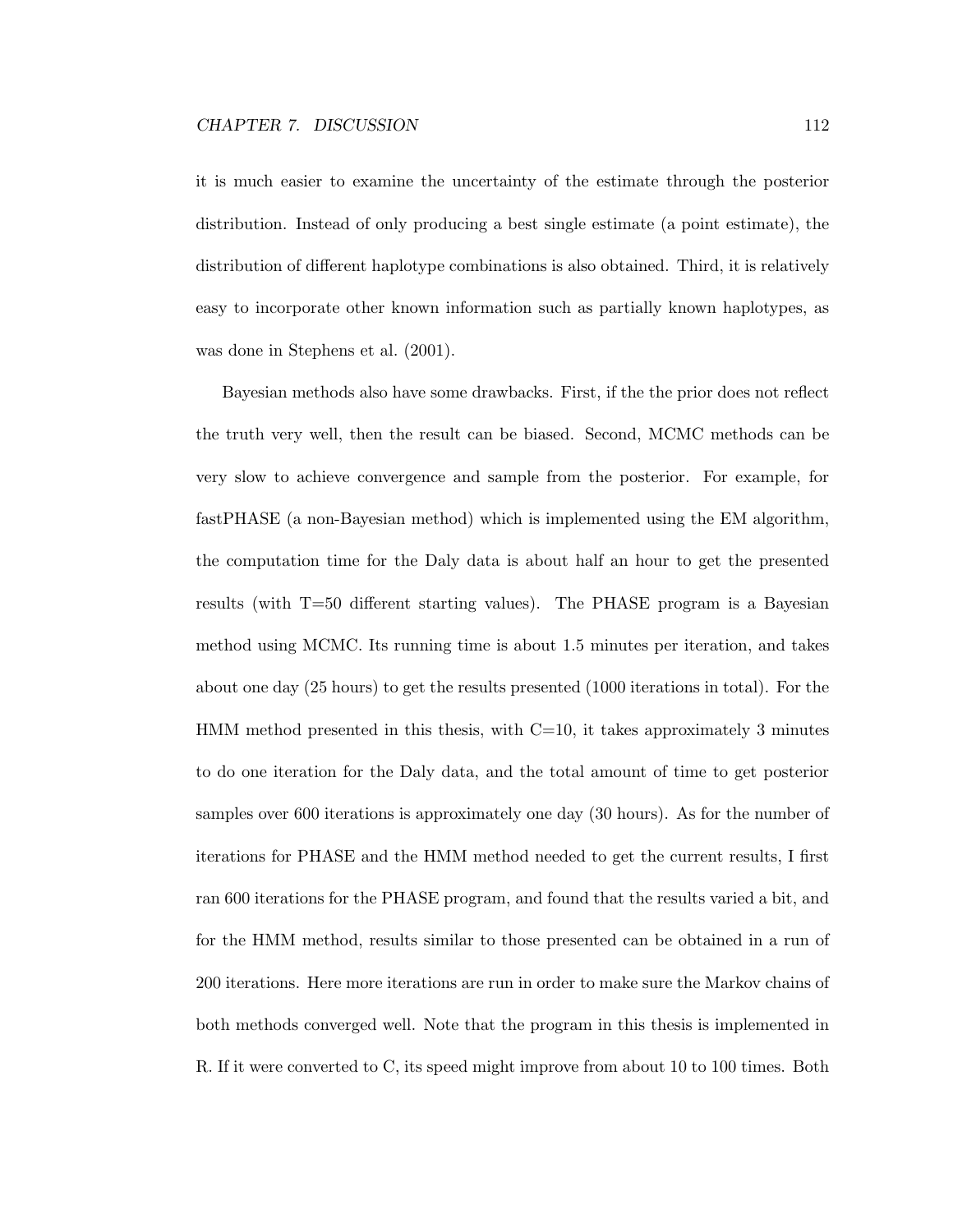PHASE and fastPHASE are implemented in C. The above computing time comparison is based on using the same computer for the three programs.

### 7.2 About the genotyping error model

Genotyping error is a very important factor in genetic studies. However, to my knowledge, genotyping error has not been considered in current haplotype inference methods, with the exception of Xing et al. (2004). One feature of my HMM-based model is the incorporation of a genotyping error parameter. A consequence of this feature is that observed genotypes are not required to match the sampled values of haplotypes  $(H)$ . As shown in the result tables (Appendix C), my HMM-based method reports some potential genotyping errors. In contrast, PHASE and fastPHASE report no genotyping errors (i.e. '0' in their mis.G count), since these methods assume no genotyping errors.

Another point that is worth mentioning is that more genotyping errors are inferred when using the label method to get the best single haplotype estimate than when using the minimizing switch distance method. For the label method, the haplotype allele inference is based on the determination of mother-father labels at each chromosome. That is, the haplotype allele inference at each locus is based on the majority allele on a parental label in the samples. When the number of samples is very small, this proportion may be poorly estimated. However, when using the minimizing switch distance method to obtain a single estimate, haplotype allele inference is based on the sampled haplotype-pair proportion, which tends to be very consistent with the geno-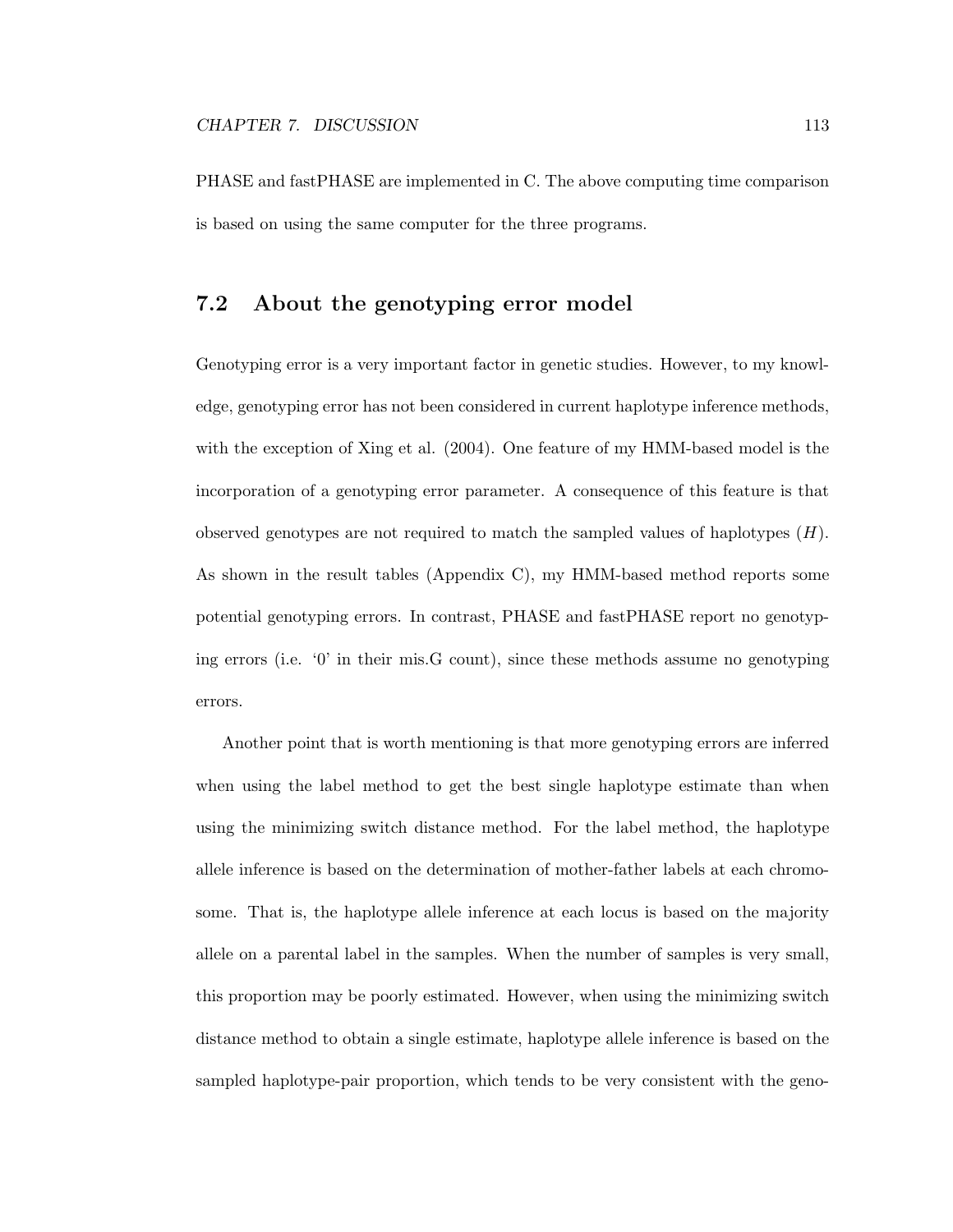type pairs when the genotyping error rate is small. Therefore, the minimizing switch distance method tends to report fewer G-H inconsistencies than the label method. I suggest running the program a few times with different starting seeds, and then checking if those different runs report the same G-H inconsistencies. If so, there may be a potential genotyping error.

As described in section 6.2.1, when using the label method to obtain the best single estimate, the counts in the s=5, s=L and sw columns include 'G-H inconsistent' loci. Using these penalized error counts to compare with PHASE and fastPHASE may not be a fair comparison if the truth is that there really are genotyping errors.

#### 7.3 About mutation

As shown in chapter 6, the effects of recombination and mutation interact. For data sets with different recombination patterns, the three mutation models perform differently. The results of those three data sets may suggest the following conclusion. When a data set has a regular recombination pattern (i.e. a strong LD pattern, or obvious haplotype block structure, like the Daly data), the mutation model 'm.cl' performs best. When a data set has markers close to each other with very low recombination (like the CEU data), the 'm.cl' model also performs best. For a data set that has an irregular recombination pattern, or many more recombinations (e.g. the YRI data), then the 'm.one' model performs best. Note that, these conclusions are just based on results of the three data sets. To generalize them, experiments on more similar data sets are required.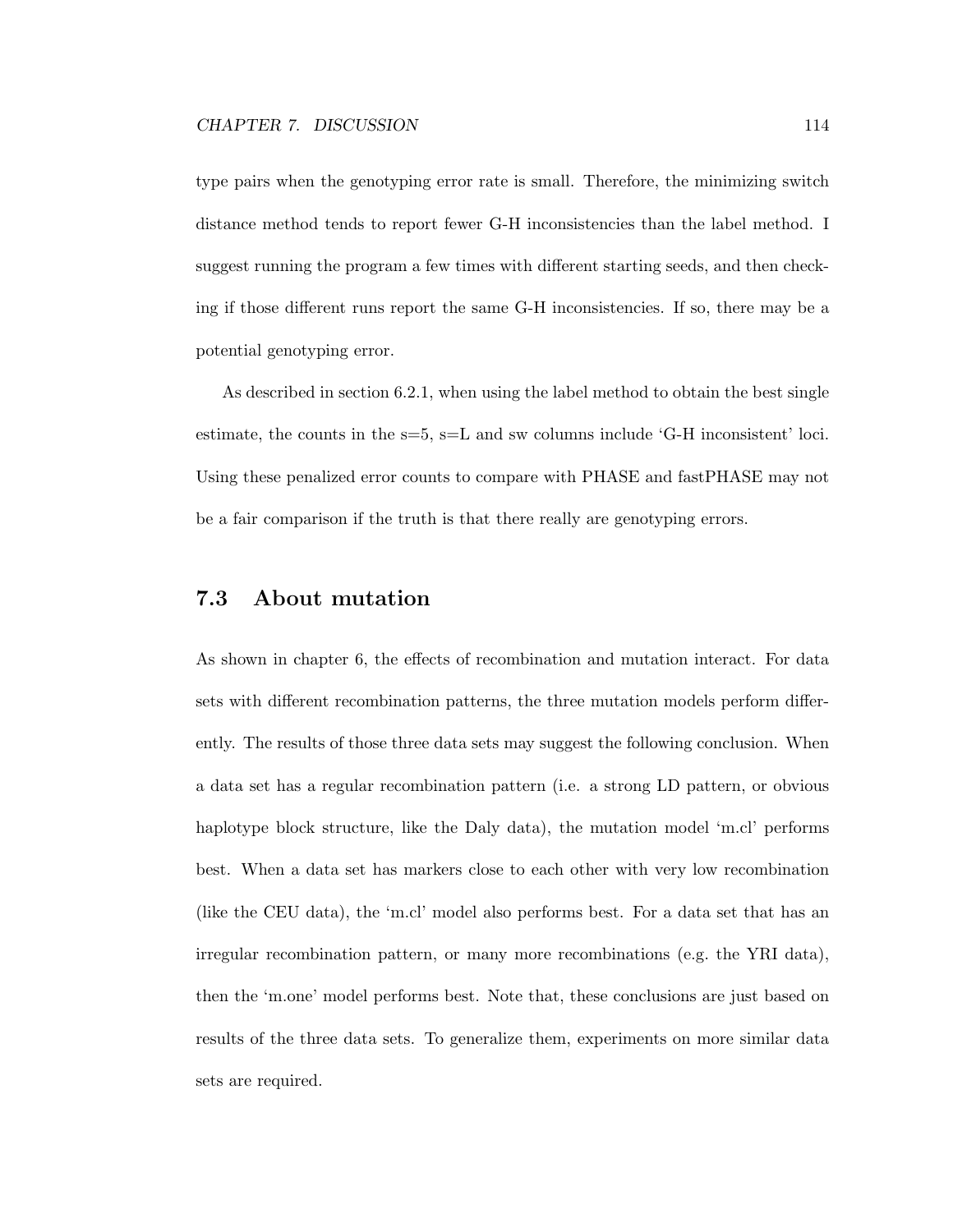Three more points about the mutation model are worth mentioning. First, all three mutation models (m.one, m.l and m.cl) allow one allele to change to any other allele with equal probability. For microsatellite markers  $(N_l > 2)$  this may be unlikely. Second, the m.cl and  $m.l$  mutation models use the same prior for all markers. For real genetic data, it may be possible to assign a more informative prior to some of the loci, and this might help increase the accuracy. Third, in order to allow the Markov chain to move freely in the state space, at first, for all three mutation models, the starting values of the mutation rates were given a relatively large value of 0.2.

### 7.4 About recombination

Recombination, as one source of genetic variation, plays a very important role in the Hidden Markov Model. In fact, the essential role of recombination can be demonstrated by fitting a simpler model without ancestral haplotypes. That is, there are no ancestral haplotypes and no parameters related to the recombination (i.e. S, T, Q, m) and only haplotypes H, genotypes G and genotyping error e are kept in the model. A high-order Markov model of order d is used as the prior for  $H$  (similar to the high order Markov model for A in chapter 3). That is,

$$
P(H, G, e) = P(H|G, e)P(H)
$$
  
= 
$$
\left[ \prod_{p=1}^{P} P(G_p|H_p, e) \right] \left[ P(H_{1:d}) \prod_{l=d+1}^{L} P(H_l|H_{(l-d):(l-1)}) \right]
$$

The results (not shown in this thesis) on the Daly data are increasingly good as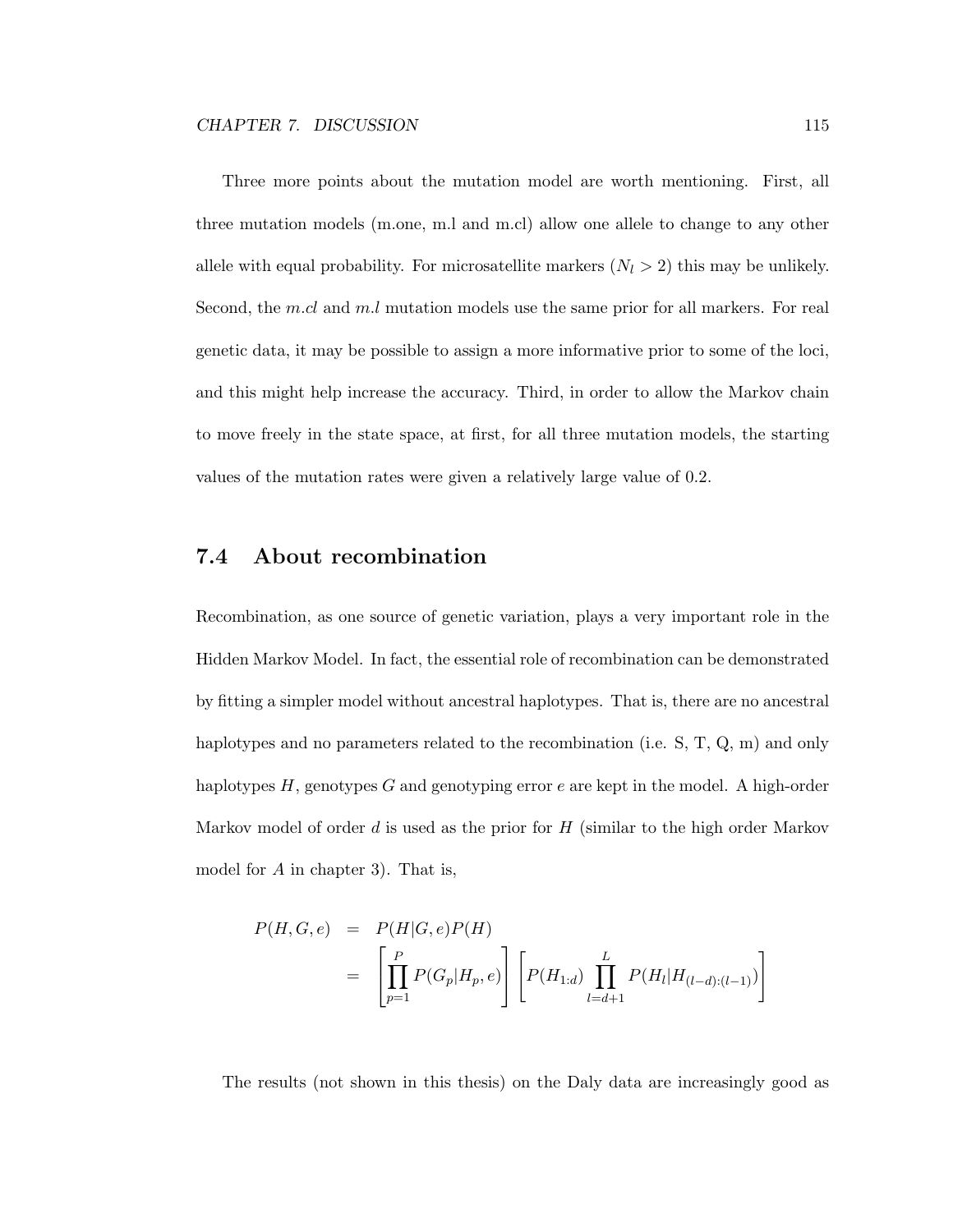the order of the Markov model increases from  $d = 1$  to  $d = 4$ . When  $d = 4$ , the results are close to those obtained based on the Hidden Markov Model. However, for the YRI data, the results are much worse than the ones obtained from the hidden Markov model, with the error counts about two times bigger. This shows that the introduction of "recombination" and ancestral haplotypes is essential, and the hidden Markov chain is playing a very important role in this haplotype inference model.

# 7.5 About the best single estimate and the comparison results

A single estimate (e.g. the mode) is not an ideal way of summarizing the posterior distribution, and so may not be ideal for comparing methods. As seen for both the HMM method of this thesis and fastPHASE, two different ways of summarizing the best single estimate may produce quite different results. This is because when one best single haplotype estimate is obtained, a lot of useful information in the posterior samples is discarded. The loss of information is due to the complex dependences between the phase calls at different markers between and within all individuals (Stephens et al. 2001). A better solution is to access the uncertainty of different haplotype combinations.

In addition, one can see that the results of different runs vary even though one uses the same best single estimate method. This variation can be seen in PHASE results for the Daly data as well. This is likely due to lack of convergence of the Markov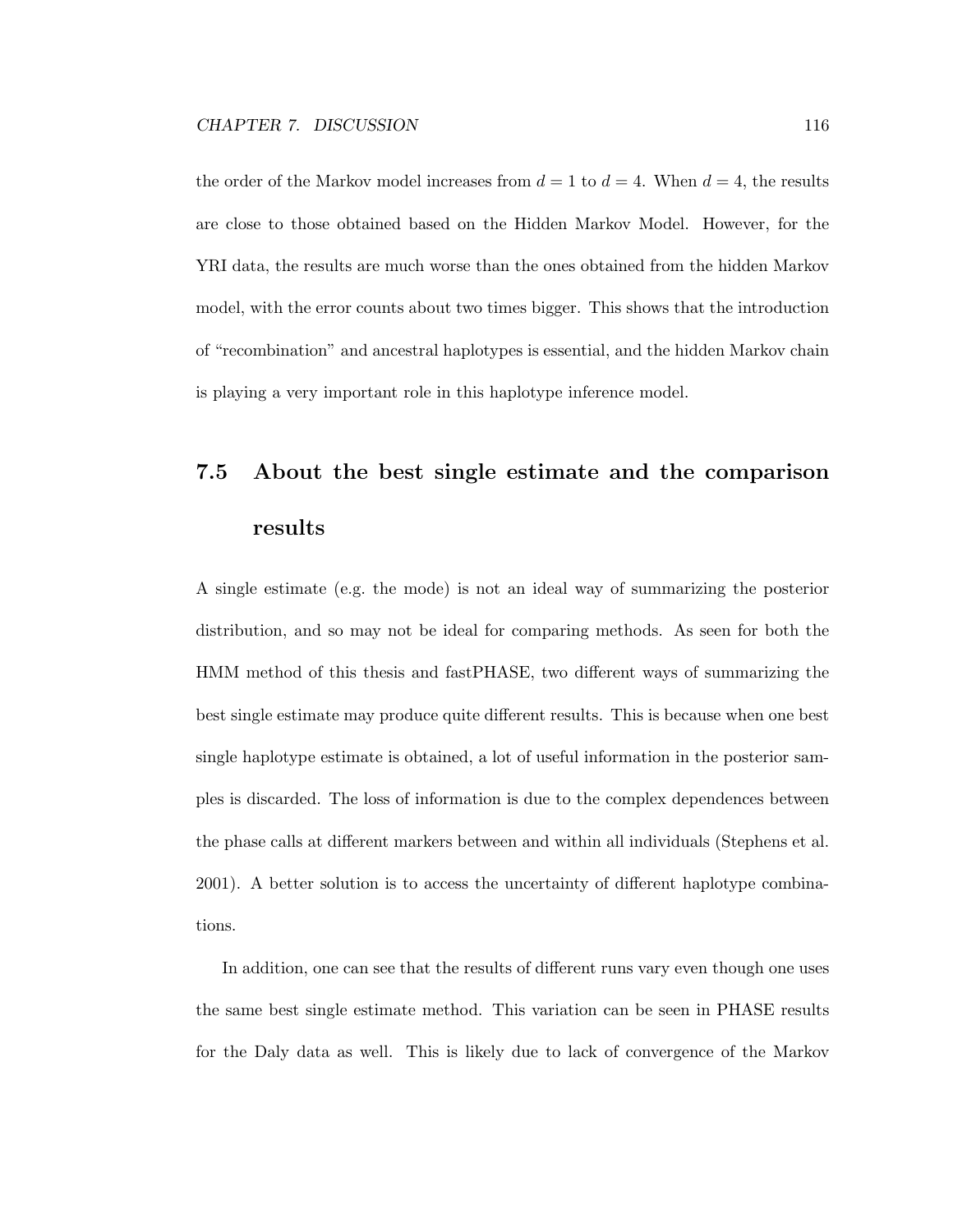chains in these two models. It might take much longer runs to make the Markov chain converge, and produce results that do not vary with the random number seed used.

When comparing with PHASE and fastPHASE, the best parameter settings of my HMM method were used, obtained by training my HMM model on these three data sets. However, the parameters in the other two methods were not similarly optimized. Therefore, this might make my results overly optimistic. It would be more fair, perhaps, to compare the methods on a new data set where parameter choices were not previously optimized for that data set. However, the three data sets that I used have varied genetic structures, and they are real genetic data sets which represent general genetic variation patterns (i.e. with or without obvious recombination patterns). Hence, even if I use a new data set, the recombination pattern might not be dramatically different from those of the data sets I used. The parameter setting of PHASE has been improved several times in the past several years and I believe its default setting is the best setting in general. For fastPHASE, I used both a fixed number of ancestral haplotypes and the cross validation method to select the number of ancestral haplotypes. Therefore, the comparison result is reasonable.

# 7.6 About Hardy-Weinberg equilibrium (HWE)

If a population is in HWE, the genotype frequencies of a marker are only dependent on the allele frequencies. In the context of haplotype inference, this HWE assumption can be interpreted in a more general way, that is, the frequency of each pair of haplotypes is the product of the haplotype frequencies of those two haplotypes. The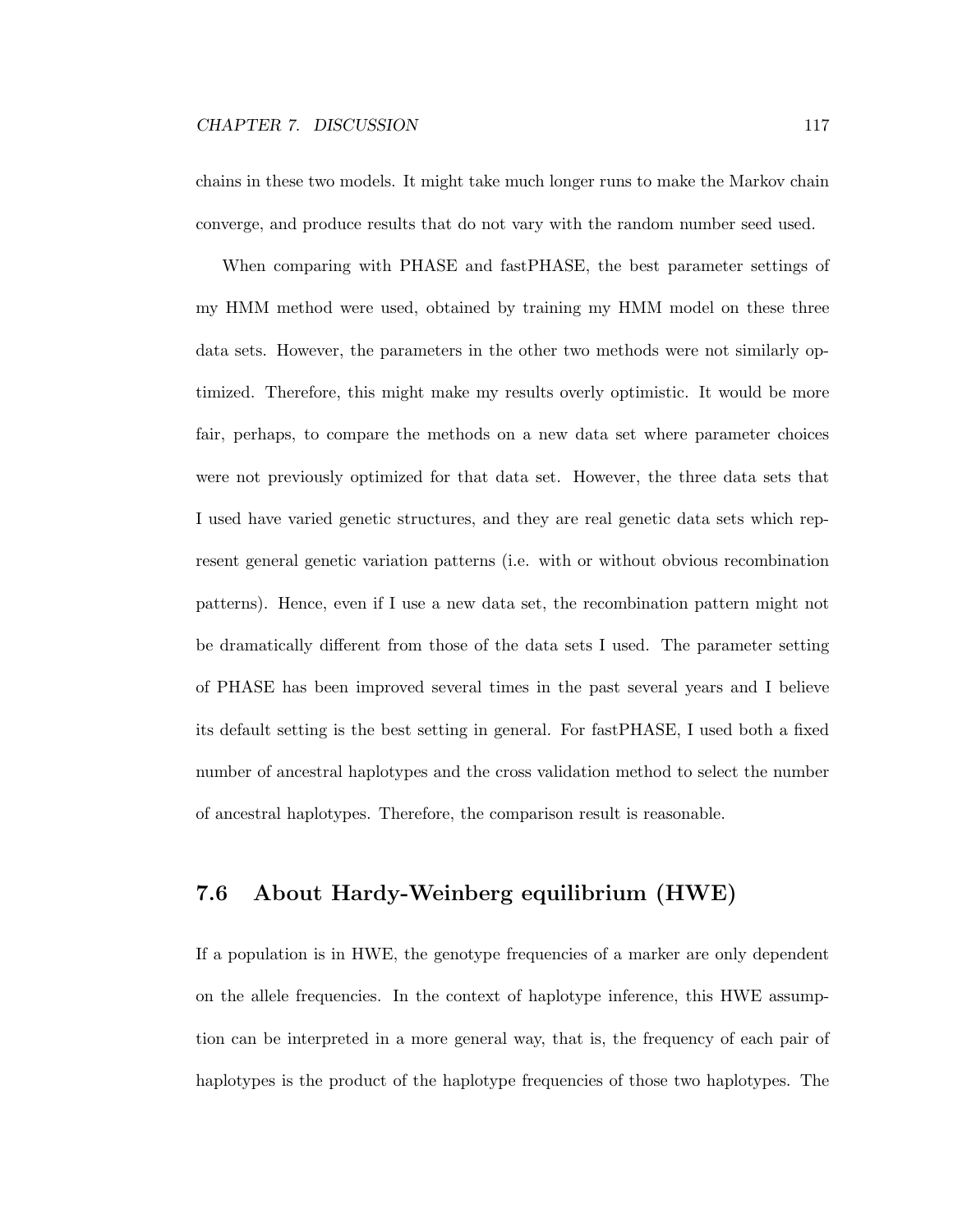HWE assumption might not always be satisfied. For example, when the individuals in a data set are from two different populations, suppose haplotype X only exists in individuals of one population, haplotype Y only exists in individuals of another population. The frequency of haplotype pair  $(X,Y)$  for one specific individual will be 0, but, under HWE, the frequency of  $(X, Y)$  will not be 0 since it is the product of the frequencies of X and Y. The violation of this HWE assumption might affect the accuracy of haplotype inference. However, several studies (Fallin and Schork 2000, Stephens et al. 2001, Polanska 2003) have demonstrated that departure from HWE will not affect the haplotype results dramatically, therefore, no further investigation was conducted in this study.

#### 7.7 Future research directions

Even though this HMM method can reconstruct haplotypes relatively accurately, it would be nice if it could perform better. Hence, two potential improvements are presented. First, the current genotyping error model has only one parameter such that the error of calling the genotype AA as AB and the error of calling genotype AA as BB have the same probabilities. A potential improvement is to have different probabilities for different types of errors. For example, the probability of calling AA as BB could be much smaller. Second, for some real genetic studies, haplotypes of some individuals or at some loci may be known. This known information could be added to the current model by adjusting the scheme of sampling S (ancestral haplotype index), or by modifying  $P(G|H)$  to account for it.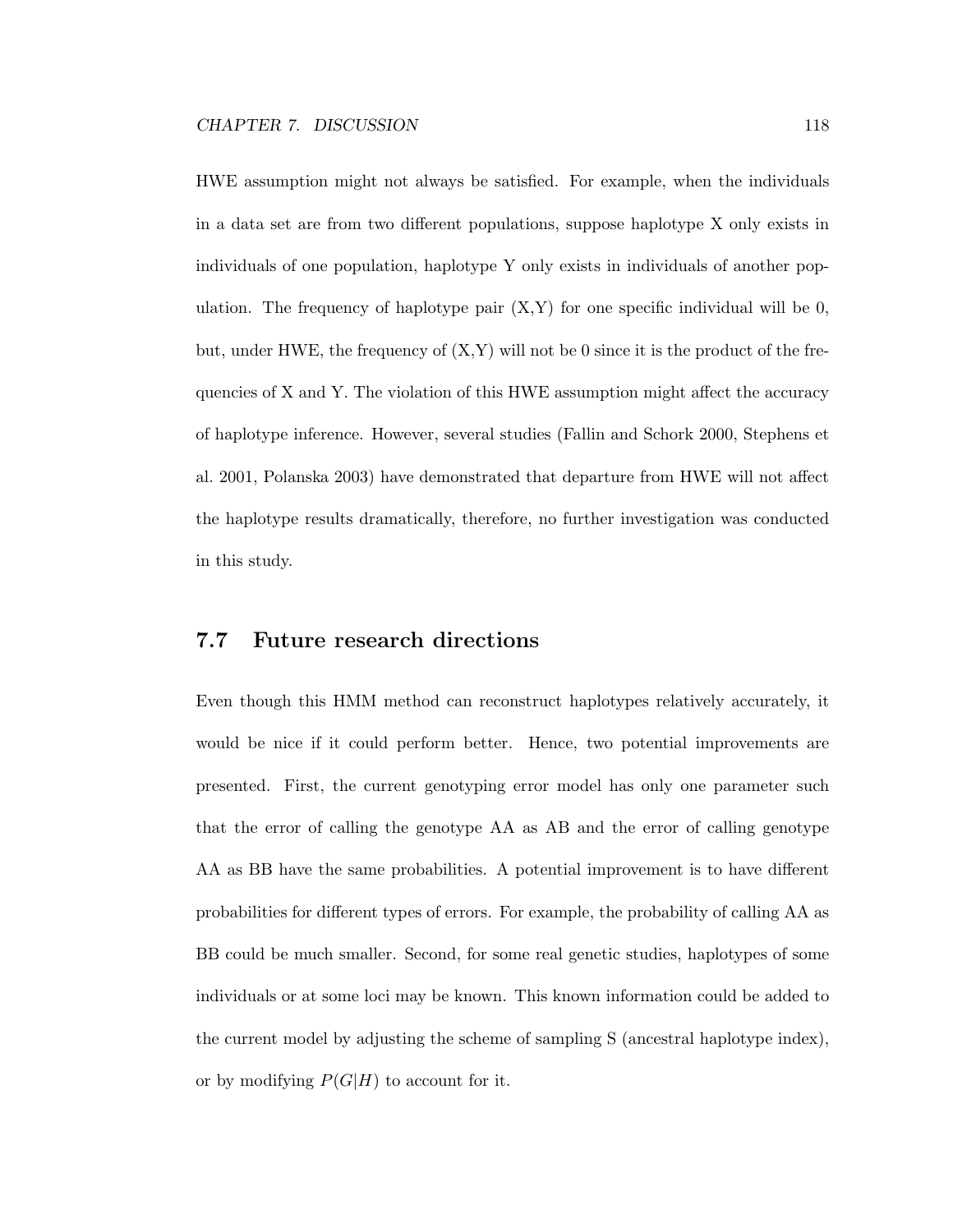Besides the above improvements, this thesis research can be extended in the following aspects. First, currently the number of ancestral haplotype is fixed as a constant. The idea of using a Dirichlet process to select the ancestral haplotype number (Xing et al. 2004) may be applicable. Second, the scope of the study designs could be extended to case and control data. This may be done by using the same ancestral haplotype sets for both cases and controls, but letting the other parameters be updated differently for cases and controls. Third, to date, there have been many disease association studies using haplotype analysis, usually using a best single estimate. This approach can lead to a loss of important information among and within individuals (Stephens et al. 2001, Sham et al. 2004). Therefore, it is worthwhile to do haplotype analysis (e.g. for association studies) by incorporating the probabilities of different haplotype combinations.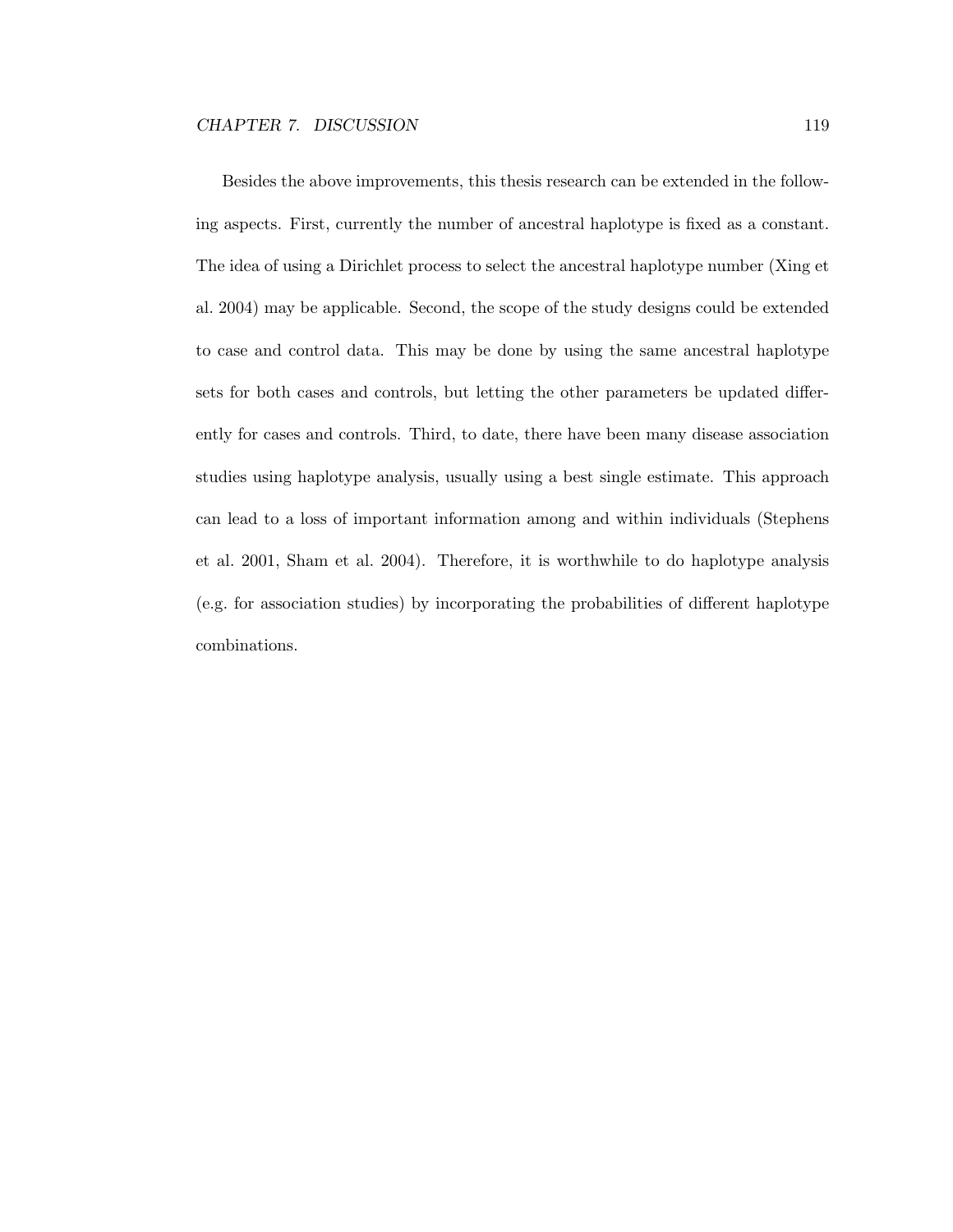# Appendix A

This appendix lists Figure 2 of Daly et al. (2001) with the original figure description as follows: "Block-like haplotype diversity at 5q31. A, Common haplotype in each block of low diversity. Dashed lines indicate locations where more than 2% of all chromosomes are observed to transition from one common haplotype to a different one. B, Percentage of observed chromosomes that match one of the common patterns exactly. C, Percentage of each of the common patterns among untransmitted chromosomes. D, Rate of haplotype exchange between the blocks as estimated by the HMM. We excluded several markers at each end of the map as they provided evidence that the blocks did not continue but were not adequate to build a first or last block. In addition, four markers fell between blocks, which suggests that the recombinational clustering may not take place at a specific base-pair position, but rather in small regions".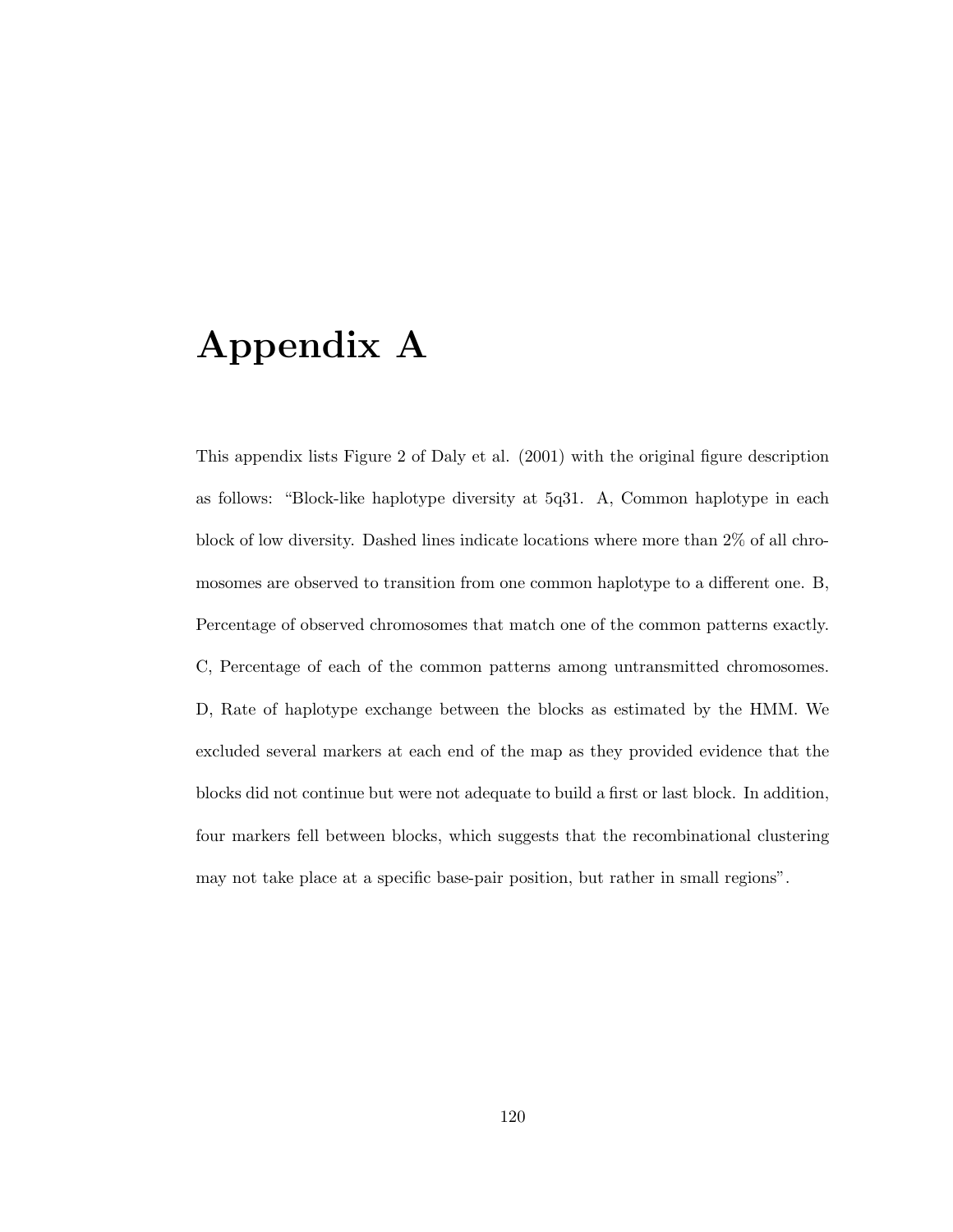

This figure is from Daly et al. (2001). Reprinted with permisson from Nature Genetics.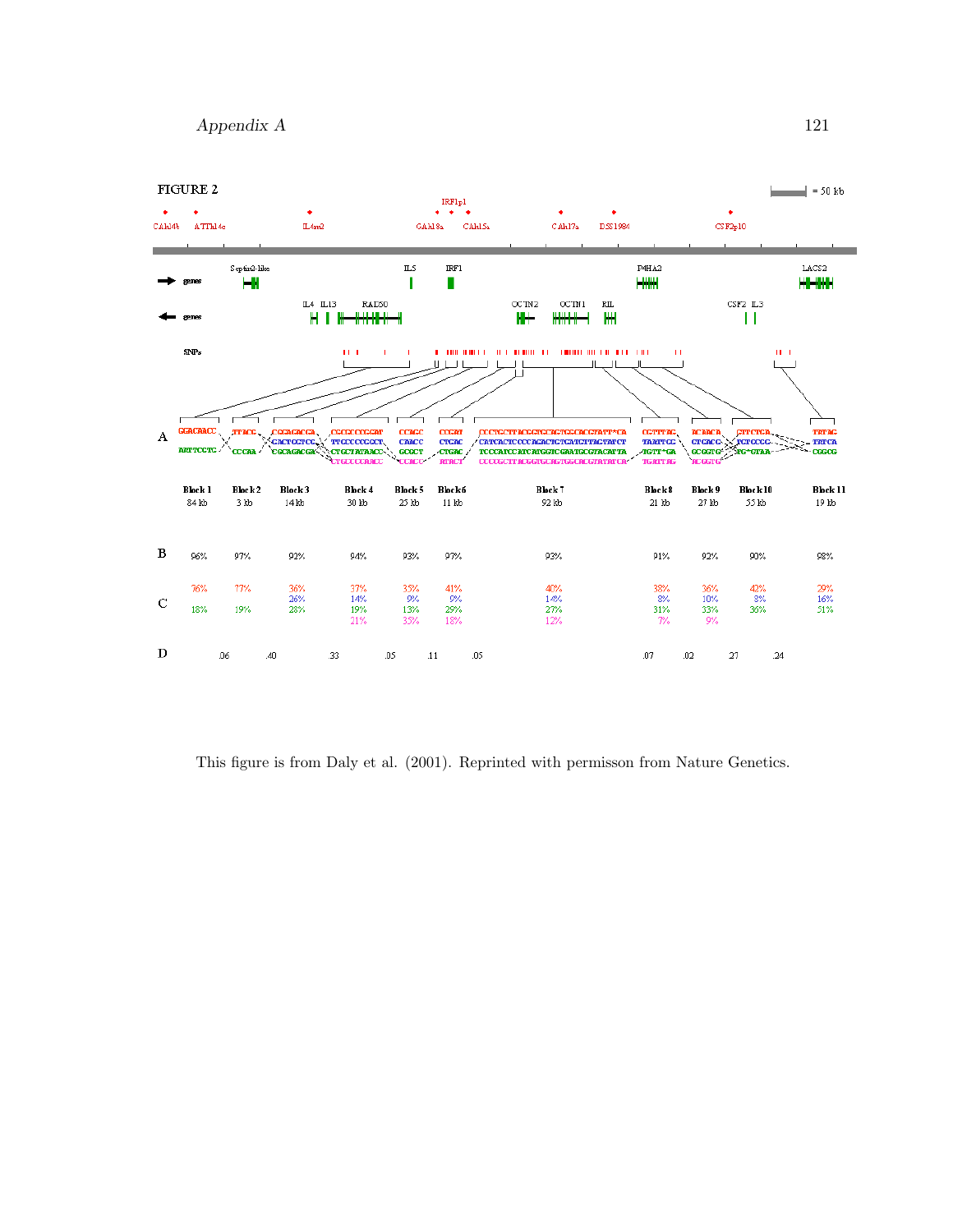# Appendix B

This appendix is the parameter settings of the Hidden Markov Model.

| Parameters                     | Explanation                                  |
|--------------------------------|----------------------------------------------|
| $e = 0.001$                    | Genotyping error rate                        |
| $a1 = b1 = 0.5$                | Prior for $P(A)$                             |
| hyper.T.flag=" $NO$ "          | Whether using hyperparameter or not          |
| $T = rep(0.95,(L-1))$          | The starting value for $T$                   |
| alpha= $9; \text{beta}=1$      | The starting value if using hyperprior $(T)$ |
| $a.0=6$ ; b.0=1                | The parameters for hyperprior $(T)$          |
| $alpha. beta. lower = 3$       | The parameter for hyperprior $(T)$           |
| $alpha. beta.upper=16$         | The parameter for hyperprior $(T)$           |
| hyper.m.flag=" $NO$ "          | Whether using hyperparameter or not          |
| $a.m=0.8; b.m=10$              | Starting value if use hyperprior $(m)$       |
| $a.m0=1; b.m0=6$               | The parameters for hyperprior $(m)$          |
| $a.m.b.m. lower=3$             | The parameter for hyperprior $(m)$           |
| $a.m.b.m.upper=30$             | The parameter for hyperprior $(m)$           |
| $m.MAT = matrix(0.2, C, L)$    | The starting value                           |
| $m \cdot vector = rep(0.2,L)$  | The starting value                           |
| dirichlet = $rep(1/C,C)$       | The prior for each $Q_l$                     |
| $Q = \text{matrix}(1/C, C, L)$ | The starting value of Q                      |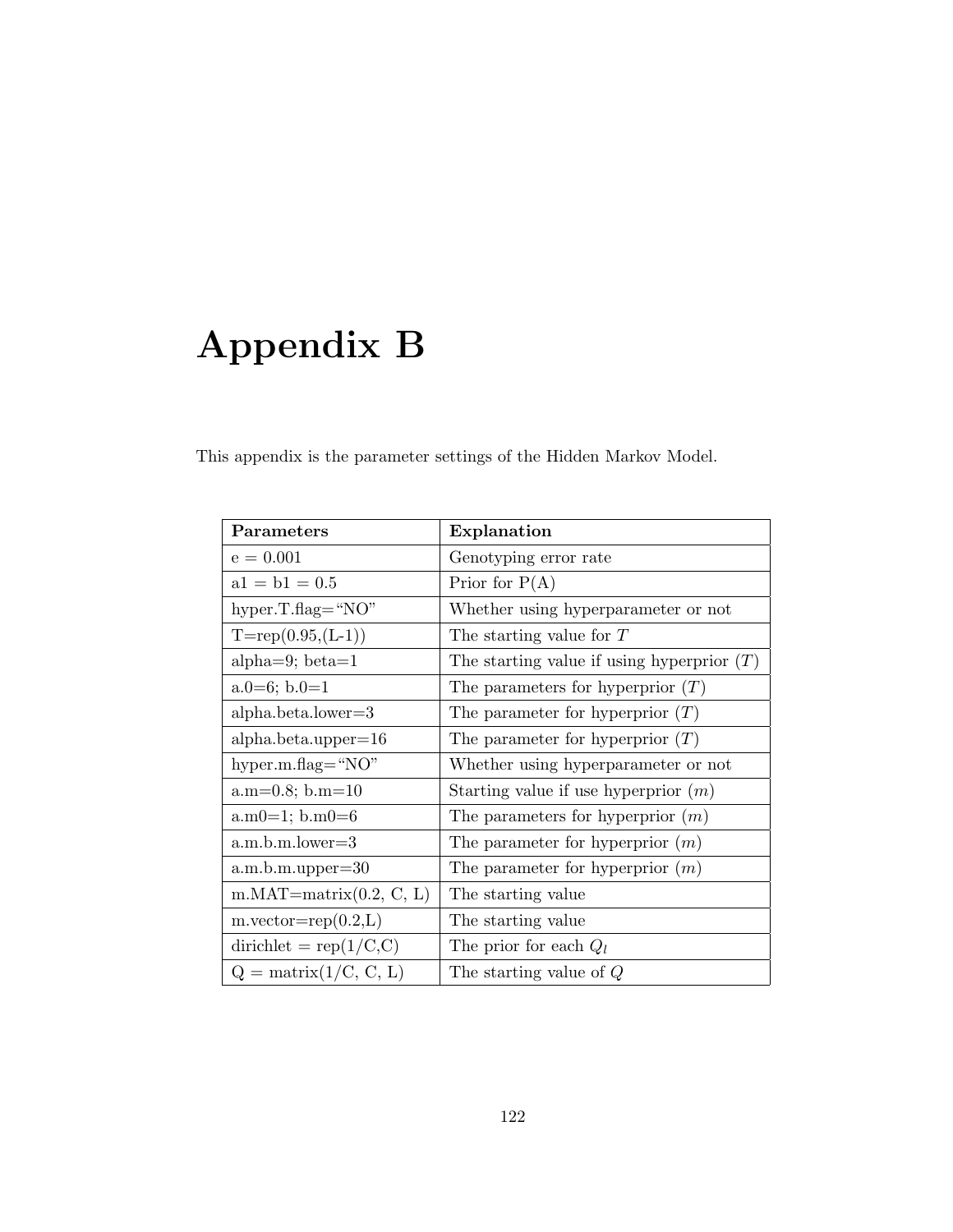# Appendix C

This appendix lists results of 36 runs for the three data sets. The first column of each long table is the parameter combinations, for example, "C5d0 and  $m.one$ ", this means  $C=5, d=0$  and the mutation model is m.one. The second to the seventh columns of each table are the results obtained without using hyperparameters for  $T$  and  $m$ . The eighth to the thirteenth columns are the results of using hyperparameters for T and m. For each parameter choice, there are runs with three different seeds, for each seed, the posterior samples are summarized using two methods (the label method and the minimizing switch distance method). Therefore, there are six rows in this parameter combination, the first, third and the fourth row of a parameter combination cell are the summary results obtained using the label method; the second, fourth and the sixth rows are the summary results obtained using the minimizing switch distance method. The sw.pro columns are the switch proportions.

| Daly  |                | Not using hyperparameters |     |     |                        |        |       |       |     | Using hyperparameters |           |        |
|-------|----------------|---------------------------|-----|-----|------------------------|--------|-------|-------|-----|-----------------------|-----------|--------|
| C.d.m | mis.G          | $m$ is. $M$               | s5  | sL  | $\mathbf{S}\mathbf{W}$ | sw.pro | mis.G | mis.M | s5  | sL                    | <b>SW</b> | sw.pro |
| C5d0  | 3              | 13                        | 155 | 205 | 103                    | 0.0397 | 3     | 13    | 145 | 180                   | 86        | 0.0331 |
| m.one | 0              | 13                        | 113 | 226 | 83                     | 0.032  | 0     | 13    | 143 | 199                   | 93        | 0.0358 |
|       | $\overline{4}$ | 12                        | 245 | 232 | 132                    | 0.0509 |       | 14    | 175 | 201                   | 97        | 0.0374 |
|       | $\overline{0}$ | 12                        | 224 | 266 | 130                    | 0.0501 | 0     | 14    | 137 | 192                   | 84        | 0.0324 |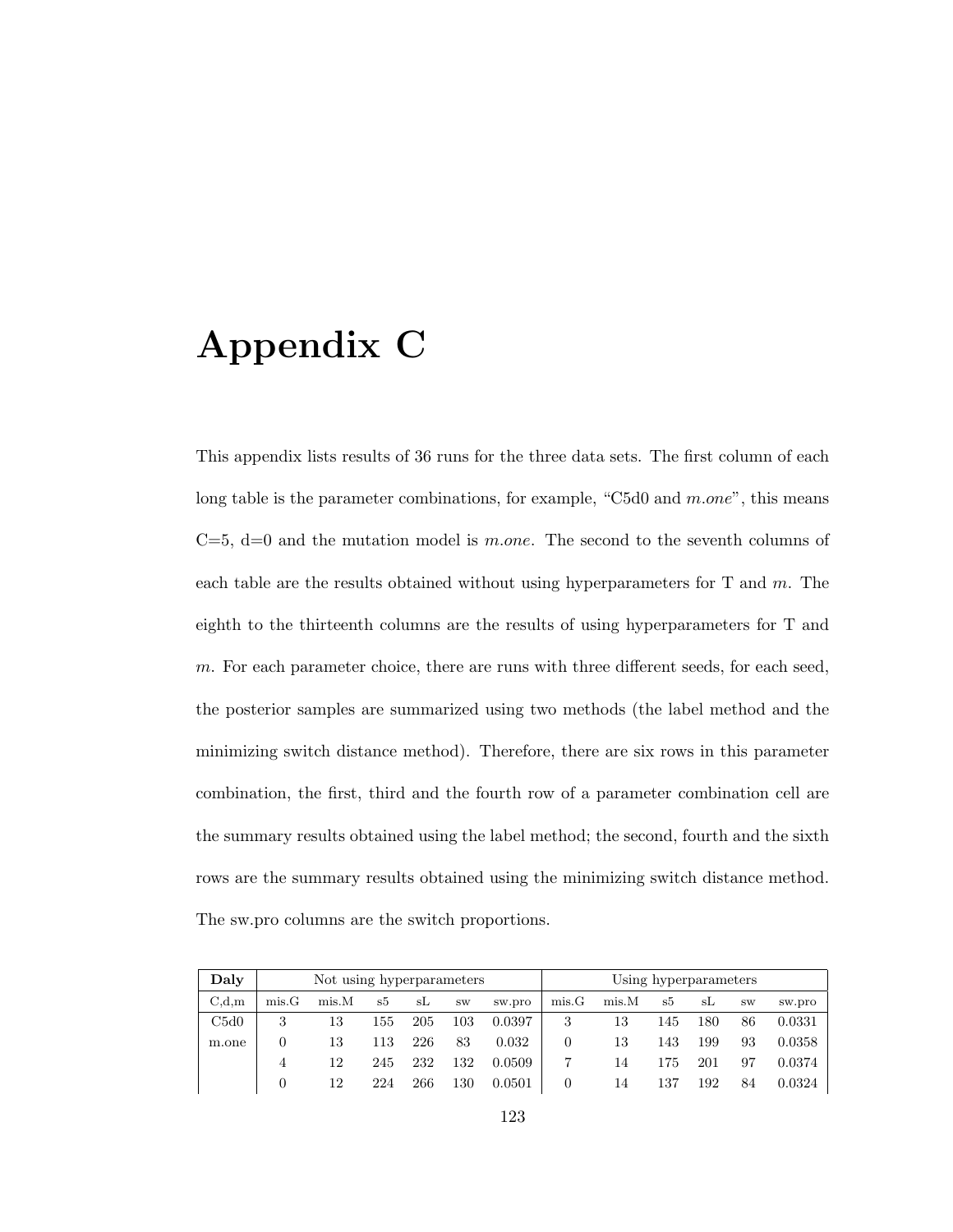# Appendix C 124

|                    | $\,6$            | $13\,$ | $174\,$ | 213     | $\rm 97$          | 0.0374       | $\,2$            | 14     | 169     | 201     | 96                | 0.037        |
|--------------------|------------------|--------|---------|---------|-------------------|--------------|------------------|--------|---------|---------|-------------------|--------------|
|                    | $\boldsymbol{0}$ | $13\,$ | $133\,$ | $215\,$ | 95                | 0.0366       | $\boldsymbol{0}$ | 14     | 164     | $233\,$ | $\rm 99$          | 0.0382       |
| ${\rm C}5{\rm d}0$ | $\bf 5$          | $13\,$ | 169     | $213\,$ | $103\,$           | 0.0397       | 10               | $13\,$ | 216     | 230     | 115               | 0.0443       |
| m.l                | $\boldsymbol{0}$ | $13\,$ | $161\,$ | $\,236$ | 100               | 0.0385       | $\boldsymbol{0}$ | $13\,$ | 173     | $220\,$ | 104               | 0.0401       |
|                    | $\,4\,$          | $13\,$ | $164\,$ | 196     | 104               | 0.0401       | $\,8\,$          | $13\,$ | 189     | $\,239$ | $105\,$           | 0.0405       |
|                    | $\boldsymbol{0}$ | $13\,$ | 146     | $251\,$ | $\bf 94$          | 0.0362       | $\boldsymbol{0}$ | $13\,$ | 155     | $203\,$ | 92                | 0.0355       |
|                    | $\mathbf{1}$     | $13\,$ | $193\,$ | $217\,$ | 108               | 0.0416       | $\boldsymbol{9}$ | $13\,$ | $203\,$ | 199     | $\boldsymbol{93}$ | 0.0358       |
|                    | $\boldsymbol{0}$ | $13\,$ | 171     | $209\,$ | 103               | 0.0397       | $\boldsymbol{0}$ | 13     | 157     | $202\,$ | 89                | 0.0343       |
| C5d0               | $\,1\,$          | 14     | $132\,$ | 218     | 88                | 0.0339       | $\overline{7}$   | $13\,$ | 167     | $219\,$ | 91                | 0.0351       |
| m.cl               | $\boldsymbol{0}$ | $14\,$ | 116     | 201     | 79                | 0.0304       | $\boldsymbol{0}$ | $13\,$ | 115     | 195     | $79\,$            | 0.0304       |
|                    | $\mathbf 1$      | $14\,$ | 136     | $203\,$ | $\,94$            | 0.0362       | 11               | 14     | 189     | 195     | 96                | $\,0.037\,$  |
|                    | $\boldsymbol{0}$ | $14\,$ | $117\,$ | $248\,$ | $89\,$            | 0.0343       | $\,1$            | $13\,$ | 116     | 194     | $79\,$            | 0.0304       |
|                    | $\boldsymbol{0}$ | $13\,$ | $132\,$ | $192\,$ | 95                | 0.0366       | 10               | $13\,$ | 165     | $191\,$ | 85                | 0.0328       |
|                    | $\boldsymbol{0}$ | $13\,$ | $103\,$ | 196     | $78\,$            | $0.0301\,$   | $\boldsymbol{0}$ | $13\,$ | 117     | $200\,$ | $81\,$            | 0.0312       |
| ${\rm C5d3}$       | $\bf 5$          | $13\,$ | 198     | 239     | 119               | 0.0459       | $\,1$            | 14     | $171\,$ | 209     | 94                | $\,0.0362\,$ |
| m.one              | $\boldsymbol{0}$ | $13\,$ | 149     | $230\,$ | $96\,$            | $\,0.037\,$  | $\boldsymbol{0}$ | 14     | 162     | 191     | $\boldsymbol{93}$ | 0.0358       |
|                    | $\,$ $\,$        | $15\,$ | 179     | 184     | $\rm 91$          | 0.0351       | $\sqrt{3}$       | $15\,$ | 156     | 214     | $90\,$            | 0.0347       |
|                    | $\boldsymbol{0}$ | $15\,$ | $135\,$ | $224\,$ | $\rm 91$          | 0.0351       | $\boldsymbol{0}$ | 15     | 153     | $219\,$ | $88\,$            | 0.0339       |
|                    | $\,3$            | 14     | $156\,$ | $211\,$ | 101               | 0.0389       | $\bf 5$          | $13\,$ | $268\,$ | $251\,$ | 143               | 0.0551       |
|                    | $\boldsymbol{0}$ | $14\,$ | 161     | $226\,$ | $96\,$            | $\,0.037\,$  | $\boldsymbol{0}$ | $13\,$ | $245\,$ | 257     | 133               | 0.0513       |
| ${\rm C5d3}$       | $\,2$            | $12\,$ | $212\,$ | $228\,$ | 115               | 0.0443       | $\,$ $\,$        | $13\,$ | $219\,$ | $215\,$ | 113               | 0.0435       |
| m.l                | $\boldsymbol{0}$ | $13\,$ | $192\,$ | $249\,$ | $103\,$           | 0.0397       | $\boldsymbol{0}$ | $13\,$ | 187     | 233     | $105\,$           | 0.0405       |
|                    | $\mathbf{1}$     | 14     | 178     | 194     | 100               | 0.0385       | $\sqrt{7}$       | $13\,$ | 182     | $223\,$ | 103               | 0.0397       |
|                    | $\boldsymbol{0}$ | $14\,$ | $155\,$ | $205\,$ | $\,94$            | 0.0362       | $\boldsymbol{0}$ | $13\,$ | $151\,$ | $222\,$ | $\rm 95$          | 0.0366       |
|                    | $\,2$            | $13\,$ | 160     | 201     | 95                | 0.0366       | $\,8$            | 14     | 239     | 205     | 111               | 0.0428       |
|                    | $\boldsymbol{0}$ | $13\,$ | $154\,$ | $243\,$ | $\boldsymbol{93}$ | 0.0358       | $\boldsymbol{0}$ | $13\,$ | 191     | $243\,$ | 107               | 0.0412       |
| ${\rm C5d3}$       | $\,1\,$          | $15\,$ | 143     | 220     | 91                | 0.0351       | $\,6$            | $13\,$ | 164     | $205\,$ | $\rm 91$          | 0.0351       |
| m.cl               | $\boldsymbol{0}$ | $15\,$ | 123     | $198\,$ | 79                | 0.0304       | $\boldsymbol{0}$ | $13\,$ | 122     | 221     | $82\,$            | 0.0316       |
|                    | $\boldsymbol{0}$ | $13\,$ | 129     | 190     | $81\,$            | 0.0312       | $\boldsymbol{9}$ | $13\,$ | 150     | $201\,$ | $82\,$            | 0.0316       |
|                    | $\boldsymbol{0}$ | $13\,$ | 122     | 239     | $75\,$            | 0.0289       | $\boldsymbol{0}$ | $13\,$ | 108     | 189     | $79\,$            | 0.0304       |
|                    | $\boldsymbol{0}$ | $13\,$ | $124\,$ | 189     | $80\,$            | 0.0308       | 11               | $13\,$ | 175     | 192     | $\boldsymbol{92}$ | 0.0355       |
|                    | $\boldsymbol{0}$ | $13\,$ | 111     | $210\,$ | $83\,$            | $\,0.032\,$  | $\,2$            | $13\,$ | 111     | 169     | $77\,$            | 0.0297       |
| C10d0              | $\bf 5$          | 14     | 167     | $\,206$ | $\rm 95$          | 0.0366       | $\,3$            | 15     | 190     | 241     | 111               | 0.0428       |
| m.one              | $\boldsymbol{0}$ | $14\,$ | 126     | 187     | 84                | 0.0324       | $\boldsymbol{0}$ | $15\,$ | 166     | 206     | $\rm 97$          | 0.0374       |
|                    | $\overline{4}$   | $15\,$ | $153\,$ | 199     | 82                | $\,0.0316\,$ | $\,4\,$          | 14     | 146     | 159     | 86                | 0.0331       |
|                    | $\boldsymbol{0}$ | $15\,$ | $137\,$ | $\,203$ | 82                | $\,0.0316\,$ | $\boldsymbol{0}$ | 14     | 128     | 185     | $81\,$            | 0.0312       |
|                    | $\,6$            | $14\,$ | $172\,$ | 180     | $\boldsymbol{92}$ | $\,0.0355\,$ | $\bf 5$          | 14     | 174     | 169     | $89\,$            | $\,0.0343\,$ |
|                    | $\boldsymbol{0}$ | 14     | $129\,$ | $219\,$ | 89                | $\,0.0343\,$ | $\boldsymbol{0}$ | 14     | 149     | $203\,$ | $85\,$            | 0.0328       |
| C10d0              | $\,1\,$          | $13\,$ | $152\,$ | 180     | 88                | $\,0.0339\,$ | $10\,$           | $13\,$ | 183     | 198     | 92                | $\,0.0355\,$ |
| m.l                | $\boldsymbol{0}$ | 13     | 131     | 181     | 84                | 0.0324       | $\boldsymbol{0}$ | 13     | 128     | 184     | 84                | 0.0324       |
|                    | $\mathbf{1}$     | $13\,$ | $160\,$ | 199     | 97                | $\,0.0374\,$ | $\,6$            | 13     | 159     | $226\,$ | 93                | 0.0358       |
|                    | $\boldsymbol{0}$ | $13\,$ | $136\,$ | $200\,$ | 90                | $0.0347\,$   | $\boldsymbol{0}$ | 13     | 143     | $225\,$ | $\boldsymbol{93}$ | 0.0358       |
|                    | $\mathbf{1}$     | $13\,$ | $139\,$ | $216\,$ | 93                | $\,0.0358\,$ | $\mathbf 5$      | 13     | 200     | $222\,$ | 104               | 0.0401       |
|                    | $\boldsymbol{0}$ | $13\,$ | 115     | 192     | 82                | $\,0.0316\,$ | $\boldsymbol{0}$ | $13\,$ | 159     | 198     | 91                | $\,0.0351\,$ |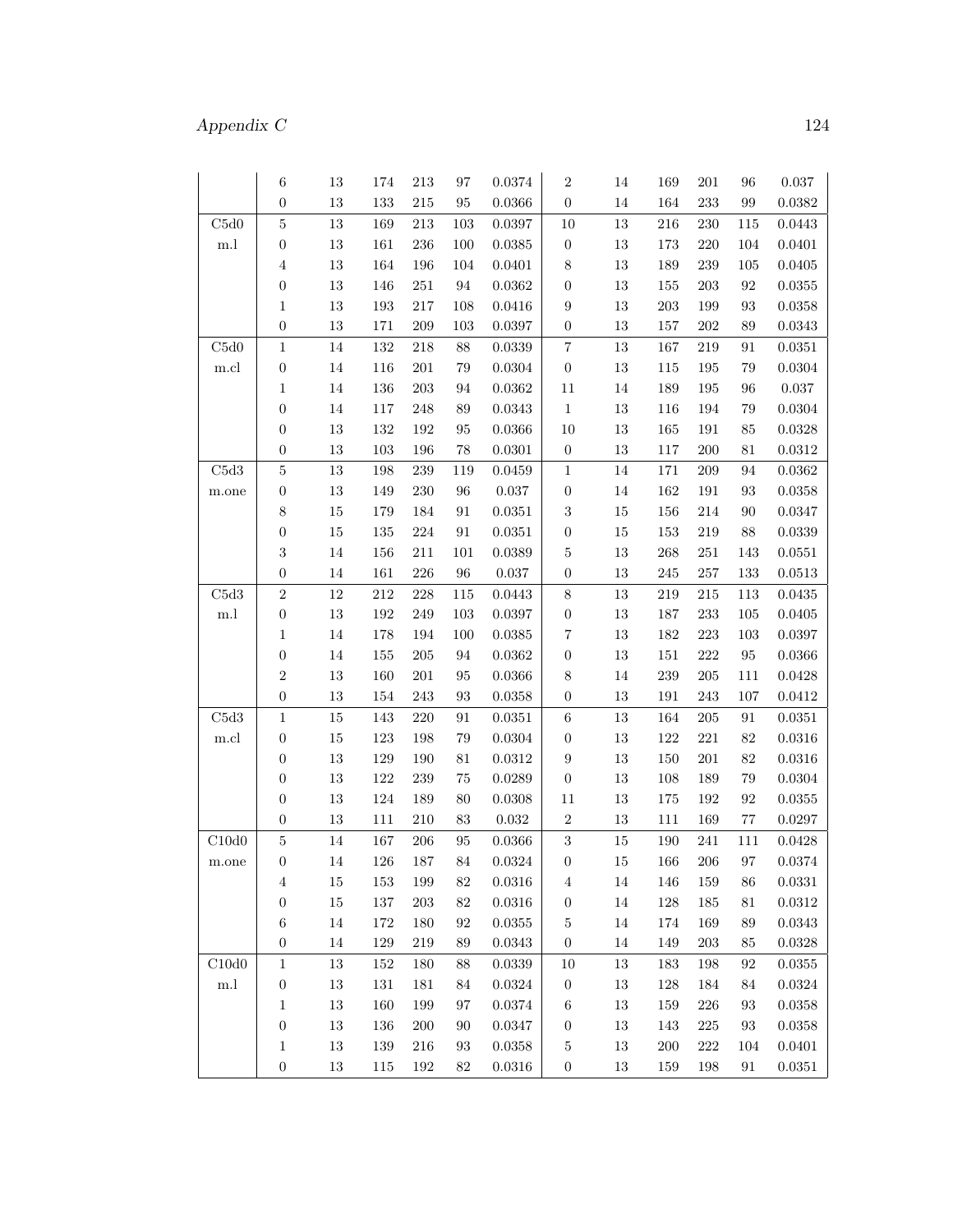# $\Large \textbf{Appendix C} \tag{125}$

| C10d0               | $\boldsymbol{0}$ | 13     | 128               | 211     | 92                | $\, 0.0355\,$  | 7                | 13     | 156     | 200     | 96                | 0.037         |
|---------------------|------------------|--------|-------------------|---------|-------------------|----------------|------------------|--------|---------|---------|-------------------|---------------|
| $_{\rm m. cl}$      | $\boldsymbol{0}$ | $13\,$ | $106\,$           | $207\,$ | $88\,$            | 0.0339         | $\,1$            | $13\,$ | $112\,$ | 175     | 83                | $\,0.032\,$   |
|                     | $\mathbf{1}$     | 12     | $111\,$           | $180\,$ | $90\,$            | 0.0347         | $\,6$            | $12\,$ | $159\,$ | $221\,$ | 101               | 0.0389        |
|                     | $\boldsymbol{0}$ | $12\,$ | $\boldsymbol{93}$ | 156     | $77\,$            | 0.0297         | $\,1$            | $12\,$ | 114     | $208\,$ | 82                | 0.0316        |
|                     | $\,1$            | $13\,$ | 129               | $178\,$ | $86\,$            | $\,0.0331\,$   | $\overline{7}$   | $13\,$ | 163     | $208\,$ | 92                | $\,0.0355\,$  |
|                     | $\boldsymbol{0}$ | 13     | 105               | 166     | $75\,$            | 0.0289         | $\sqrt{2}$       | $13\,$ | 108     | $202\,$ | $77\,$            | 0.0297        |
| C10d3               | $\sqrt{3}$       | 14     | $171\,$           | 174     | 90                | 0.0347         | $\,2$            | $14\,$ | $161\,$ | 188     | 96                | $\,0.037\,$   |
| m.one               | $\boldsymbol{0}$ | $15\,$ | $139\,$           | 197     | $88\,$            | 0.0339         | $\boldsymbol{0}$ | $14\,$ | 134     | $214\,$ | 90                | 0.0347        |
|                     | $\bf 5$          | $13\,$ | $157\,$           | $190\,$ | $85\,$            | 0.0328         | $\,$ 6 $\,$      | $14\,$ | 169     | 166     | 82                | 0.0316        |
|                     | $\boldsymbol{0}$ | $14\,$ | $137\,$           | $191\,$ | $82\,$            | 0.0316         | $\boldsymbol{0}$ | $14\,$ | $133\,$ | 185     | 80                | 0.0308        |
|                     | $\,4\,$          | $13\,$ | $167\,$           | $202\,$ | $\rm 97$          | 0.0374         | $\overline{7}$   | $14\,$ | 174     | $205\,$ | $\rm 91$          | 0.0351        |
|                     | $\boldsymbol{0}$ | 14     | $156\,$           | $228\,$ | $\rm 91$          | $\,0.0351\,$   | $\boldsymbol{0}$ | $14\,$ | $131\,$ | 163     | $77\,$            | 0.0297        |
| ${\rm C}10{\rm d}3$ | $\,2$            | 12     | $151\,$           | $200\,$ | $\boldsymbol{93}$ | 0.0358         | $10\,$           | $13\,$ | $183\,$ | 192     | 85                | 0.0328        |
| m.l                 | $\boldsymbol{0}$ | $13\,$ | $120\,$           | 195     | $85\,$            | 0.0328         | $\boldsymbol{0}$ | $13\,$ | 143     | 185     | $83\,$            | $\,0.032\,$   |
|                     | $\sqrt{2}$       | $13\,$ | 169               | 187     | $\rm 95$          | 0.0366         | $\boldsymbol{9}$ | $13\,$ | 188     | $219\,$ | $105\,$           | 0.0405        |
|                     | $\boldsymbol{0}$ | $13\,$ | 147               | $200\,$ | 89                | 0.0343         | $\boldsymbol{0}$ | $13\,$ | 148     | $252\,$ | $101\,$           | 0.0389        |
|                     | $\sqrt{2}$       | $12\,$ | $142\,$           | 184     | 89                | 0.0343         | $\bf 5$          | $13\,$ | $152\,$ | 173     | 84                | 0.0324        |
|                     | $\boldsymbol{0}$ | $13\,$ | $116\,$           | $154\,$ | $82\,$            | 0.0316         | $\boldsymbol{0}$ | $13\,$ | $136\,$ | $212\,$ | 79                | 0.0304        |
| ${\rm C}10{\rm d}3$ | $\,1$            | 13     | $126\,$           | 180     | $89\,$            | 0.0343         | $\,8\,$          | $13\,$ | $167\,$ | 191     | 86                | 0.0331        |
| $_{\rm m,cl}$       | $\boldsymbol{0}$ | $13\,$ | $103\,$           | 189     | $76\,$            | 0.0293         | $\overline{4}$   | $13\,$ | 124     | 166     | $77\,$            | 0.0297        |
|                     | $\boldsymbol{0}$ | $12\,$ | $104\,$           | 182     | $76\,$            | 0.0293         | $\sqrt{3}$       | 14     | 143     | 199     | 85                | 0.0328        |
|                     | $\boldsymbol{0}$ | $13\,$ | $101\,$           | 198     | $76\,$            | 0.0293         | $\boldsymbol{0}$ | $13\,$ | 124     | $205\,$ | 84                | 0.0324        |
|                     | $\boldsymbol{0}$ | $13\,$ | $128\,$           | $176\,$ | $\boldsymbol{92}$ | $\,0.0355\,$   | $\,4\,$          | $13\,$ | $160\,$ | 205     | 94                | 0.0362        |
|                     | $\boldsymbol{0}$ | $13\,$ | $121\,$           | 186     | 85                | 0.0328         | $\boldsymbol{0}$ | $13\,$ | 120     | $218\,$ | 85                | 0.0328        |
| ${\rm C}15{\rm d}0$ | $\sqrt{3}$       | 14     | 198               | $217\,$ | 113               | 0.0435         | $\,2$            | $14\,$ | 156     | 194     | $\rm 91$          | 0.0351        |
| m.one               | $\boldsymbol{0}$ | 14     | 143               | $251\,$ | $\boldsymbol{92}$ | $\, 0.0355\,$  | $\boldsymbol{0}$ | $14\,$ | $137\,$ | $194\,$ | 78                | 0.0301        |
|                     | $\bf 5$          | $15\,$ | 169               | 208     | $88\,$            | 0.0339         | $\,$ 6 $\,$      | $14\,$ | $185\,$ | 168     | 100               | $\, 0.0385\,$ |
|                     | $\boldsymbol{0}$ | $15\,$ | $127\,$           | $183\,$ | $82\,$            | 0.0316         | $\boldsymbol{0}$ | $14\,$ | $137\,$ | 182     | 86                | 0.0331        |
|                     | 3                | $14\,$ | $160\,$           | $200\,$ | $86\,$            | $\, 0.0331 \,$ | $\sqrt{3}$       | $14\,$ | 159     | 176     | 86                | 0.0331        |
|                     | $\boldsymbol{0}$ | 14     | $147\,$           | $213\,$ | $85\,$            | 0.0328         | $\boldsymbol{0}$ | 14     | 139     | 186     | 82                | 0.0316        |
| C15d0               | $\mathbf 1$      | 13     | $162\,$           | $192\,$ | $96\,$            | 0.037          | $\sqrt{2}$       | $13\,$ | 144     | $217\,$ | $\boldsymbol{93}$ | 0.0358        |
| m.l                 | $\boldsymbol{0}$ | $13\,$ | $130\,$           | $201\,$ | $79\,$            | 0.0304         | $\boldsymbol{0}$ | $13\,$ | $135\,$ | $220\,$ | 94                | 0.0362        |
|                     | $\,4\,$          | 13     | 158               | 168     | $90\,$            | 0.0347         | $\boldsymbol{2}$ | $13\,$ | $172\,$ | 205     | 108               | 0.0416        |
|                     | $\boldsymbol{0}$ | 13     | 122               | 187     | 88                | 0.0339         | $\boldsymbol{0}$ | $13\,$ | 162     | 208     | $103\,$           | 0.0397        |
|                     | $\,3$            | $13\,$ | $199\,$           | 195     | 106               | 0.0408         | $\overline{4}$   | $13\,$ | 169     | 183     | 91                | $\,0.0351\,$  |
|                     | $\boldsymbol{0}$ | 13     | $154\,$           | $224\,$ | 94                | 0.0362         | $\boldsymbol{0}$ | $13\,$ | 135     | 210     | 88                | $\,0.0339\,$  |
| C15d0               | $\mathbf{1}$     | 11     | 109               | $177\,$ | 82                | $\,0.0316\,$   | $\overline{4}$   | 13     | 150     | 181     | 88                | ${0.0339}$    |
| m.cl                | $\boldsymbol{0}$ | 11     | 96                | 174     | 74                | 0.0285         | $\boldsymbol{0}$ | 13     | $115\,$ | 193     | 76                | 0.0293        |
|                     | $\mathbf{1}$     | $14\,$ | 149               | 189     | $\rm 91$          | $\,0.0351\,$   | $\overline{4}$   | $13\,$ | $152\,$ | $221\,$ | 89                | 0.0343        |
|                     | $\boldsymbol{0}$ | 14     | $127\,$           | 183     | 83                | $\,0.032\,$    | $\boldsymbol{0}$ | 13     | $121\,$ | $200\,$ | 80                | $\,0.0308\,$  |
|                     | $\boldsymbol{0}$ | $13\,$ | 110               | 155     | $72\,$            | 0.0277         | 7                | 14     | 184     | 193     | 91                | $\,0.0351\,$  |
|                     | $\boldsymbol{0}$ | 12     | 110               | 171     | 74                | 0.0285         | $\mathbf{1}$     | 14     | 143     | 175     | 87                | 0.0335        |
| C15d3               | $\sqrt{3}$       | 14     | 150               | 175     | $77\,$            | 0.0297         | $\,6$            | $13\,$ | $161\,$ | 171     | 84                | 0.0324        |
| $m.$ one            | $\boldsymbol{0}$ | $15\,$ | $127\,$           | $213\,$ | 75                | 0.0289         | $\boldsymbol{0}$ | $14\,$ | $135\,$ | 178     | $79\,$            | $\,0.0304\,$  |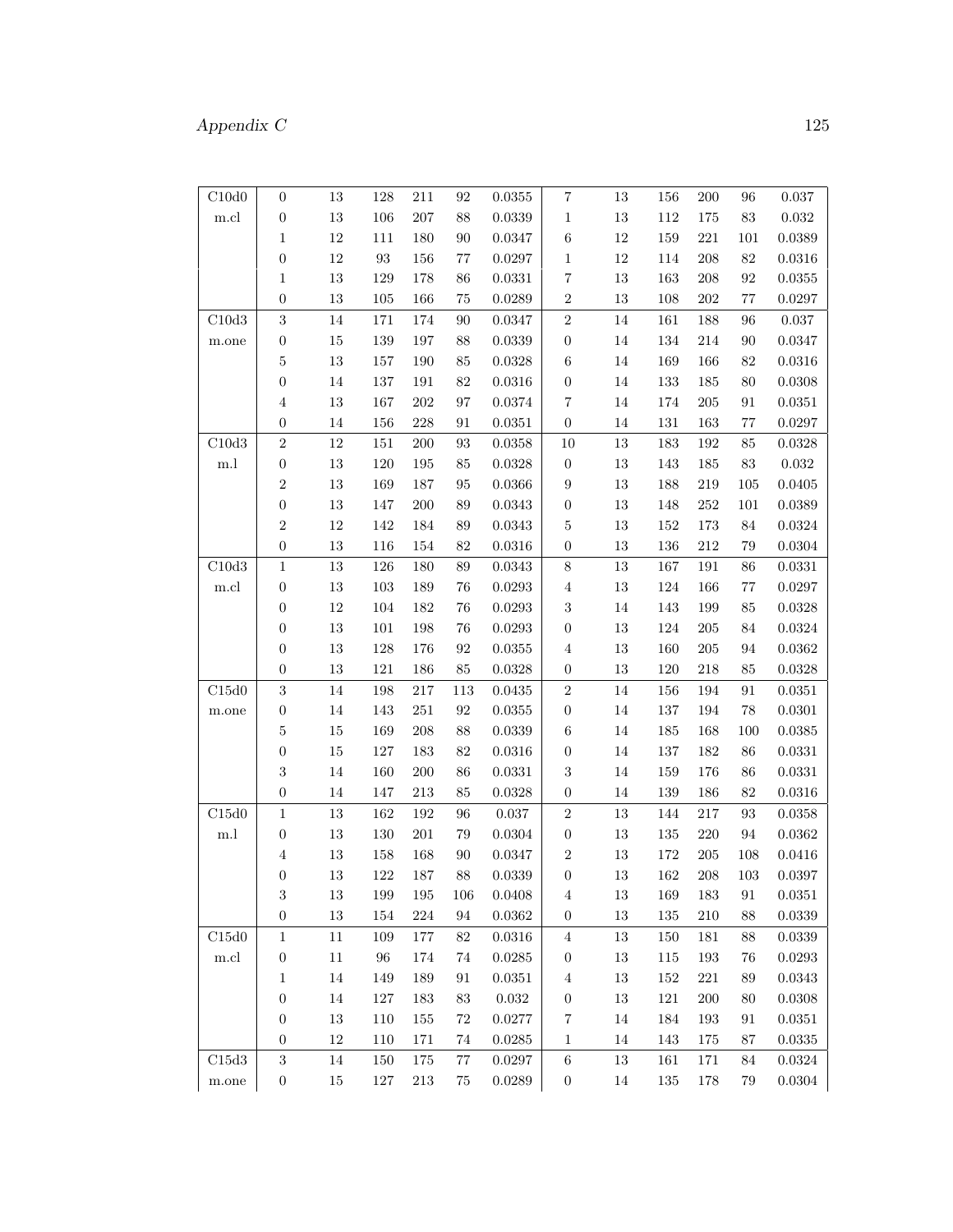# $\Large \textbf{Appendix~}C \textbf{ \textcolor{red}{126}}$

|       | $\,3$            | 14 | 142 | 185 | 80 | 0.0308 | 6                | 14 | 189 | 194 | 93  | 0.0358 |
|-------|------------------|----|-----|-----|----|--------|------------------|----|-----|-----|-----|--------|
|       | $\boldsymbol{0}$ | 14 | 116 | 197 | 81 | 0.0312 | $\boldsymbol{0}$ | 14 | 152 | 168 | 80  | 0.0308 |
|       | $\boldsymbol{2}$ | 14 | 142 | 174 | 82 | 0.0316 | $\,6$            | 14 | 189 | 178 | 93  | 0.0358 |
|       | $\overline{0}$   | 14 | 124 | 185 | 82 | 0.0316 | $\boldsymbol{0}$ | 14 | 158 | 164 | 86  | 0.0331 |
| C15d3 | $\overline{2}$   | 12 | 154 | 174 | 94 | 0.0362 | $\overline{5}$   | 14 | 203 | 214 | 105 | 0.0405 |
| m.l   | $\overline{0}$   | 13 | 143 | 184 | 87 | 0.0335 | $\overline{0}$   | 14 | 167 | 196 | 101 | 0.0389 |
|       | 1                | 12 | 124 | 184 | 87 | 0.0335 | $\,8\,$          | 13 | 171 | 208 | 91  | 0.0351 |
|       | $\overline{0}$   | 13 | 121 | 187 | 83 | 0.032  | $\overline{0}$   | 13 | 135 | 193 | 83  | 0.032  |
|       | $\overline{2}$   | 12 | 162 | 178 | 91 | 0.0351 | $\overline{7}$   | 13 | 158 | 191 | 81  | 0.0312 |
|       | $\overline{0}$   | 13 | 143 | 161 | 87 | 0.0335 | $\boldsymbol{0}$ | 13 | 114 | 190 | 76  | 0.0293 |
| C15d3 | $\overline{0}$   | 12 | 102 | 162 | 77 | 0.0297 | $\overline{4}$   | 13 | 148 | 206 | 93  | 0.0358 |
| m.cl  | $\boldsymbol{0}$ | 12 | 96  | 181 | 78 | 0.0301 | $\overline{2}$   | 14 | 117 | 169 | 79  | 0.0304 |
|       | $\overline{2}$   | 13 | 137 | 155 | 80 | 0.0308 | 11               | 12 | 182 | 170 | 92  | 0.0355 |
|       | $\overline{0}$   | 12 | 99  | 170 | 74 | 0.0285 | 6                | 12 | 115 | 155 | 75  | 0.0289 |
|       | $\boldsymbol{0}$ | 14 | 127 | 193 | 86 | 0.0331 | $\overline{4}$   | 13 | 153 | 183 | 82  | 0.0316 |
|       | $\theta$         | 14 | 119 | 215 | 81 | 0.0312 | 1                | 13 | 107 | 192 | 73  | 0.0281 |

Table A1: Results for the Daly data.

| YRI   |                  | Not using hyperparameters |            |     |               |              | Using hyperparameters |                  |     |     |                     |        |
|-------|------------------|---------------------------|------------|-----|---------------|--------------|-----------------------|------------------|-----|-----|---------------------|--------|
| C,d,m | mis.G            | $_{\rm mis.M}$            | ${\rm s}5$ | sL  | $\mathrm{SW}$ | sw.pro       | mis.G                 | mis.M            | s5  | sL  | $\operatorname{SW}$ | sw.pro |
| C5d0  | $\mathbf{1}$     | $\overline{2}$            | 68         | 99  | 38            | 0.0493       | 1                     | 3                | 82  | 116 | 49                  | 0.0636 |
| m.one | $\boldsymbol{0}$ | $\mathbf{1}$              | 54         | 95  | 40            | 0.0519       | $\overline{0}$        | $\overline{0}$   | 77  | 117 | 51                  | 0.0661 |
|       | 3                | $\boldsymbol{2}$          | 79         | 93  | 43            | 0.0558       | $\sqrt{3}$            | $\overline{2}$   | 94  | 121 | 52                  | 0.0674 |
|       | $\overline{0}$   | 1                         | 64         | 119 | 44            | 0.0571       | $\boldsymbol{0}$      | $\overline{0}$   | 59  | 94  | 40                  | 0.0519 |
|       | $\overline{2}$   | $\overline{2}$            | 77         | 88  | 55            | 0.0713       | $\bf 5$               | $\overline{0}$   | 78  | 90  | 49                  | 0.0636 |
|       | $\overline{0}$   | $\mathbf{1}$              | 55         | 104 | 43            | 0.0558       | $\boldsymbol{0}$      | $\overline{0}$   | 56  | 94  | 45                  | 0.0584 |
| C5d0  | $\overline{0}$   | $\overline{2}$            | 82         | 106 | 46            | 0.0597       | $\sqrt{2}$            | 3                | 83  | 88  | 47                  | 0.061  |
| m.l   | $\overline{0}$   | $\boldsymbol{2}$          | 84         | 126 | 45            | 0.0584       | $\boldsymbol{0}$      | $\boldsymbol{3}$ | 77  | 98  | 40                  | 0.0519 |
|       | $\theta$         | 3                         | 83         | 107 | 48            | $\,0.0623\,$ | $\,3$                 | 3                | 90  | 117 | 50                  | 0.0649 |
|       | $\boldsymbol{0}$ | 3                         | 94         | 115 | 53            | 0.0687       | $\boldsymbol{0}$      | $\boldsymbol{3}$ | 85  | 133 | 48                  | 0.0623 |
|       | $\theta$         | $\boldsymbol{2}$          | 94         | 88  | 50            | 0.0649       | $\sqrt{3}$            | 6                | 118 | 128 | 55                  | 0.0713 |
|       | $\theta$         | $\overline{2}$            | 92         | 92  | 53            | 0.0687       | $\boldsymbol{0}$      | 3                | 88  | 130 | 53                  | 0.0687 |
| C5d0  | $\overline{0}$   | $\overline{4}$            | 120        | 129 | 58            | 0.0752       | $\,1$                 | 6                | 102 | 95  | 48                  | 0.0623 |
| m.cl  | $\overline{0}$   | $\overline{2}$            | 84         | 131 | 48            | 0.0623       | $\boldsymbol{0}$      | $\overline{2}$   | 72  | 86  | 45                  | 0.0584 |
|       | $\theta$         | $\overline{2}$            | 81         | 114 | 48            | 0.0623       | $\mathbf{1}$          | $\mathbf{1}$     | 70  | 117 | 43                  | 0.0558 |
|       | $\overline{0}$   | $\overline{2}$            | 85         | 122 | 51            | 0.0661       | $\boldsymbol{0}$      | $\overline{0}$   | 62  | 98  | 41                  | 0.0532 |
|       | $\overline{0}$   | $\overline{4}$            | 75         | 96  | 44            | 0.0571       | 1                     | $\overline{5}$   | 85  | 119 | 47                  | 0.061  |
|       | $\theta$         | 3                         | 74         | 116 | 43            | 0.0558       | $\boldsymbol{0}$      | 1                | 59  | 129 | 43                  | 0.0558 |
| C5d3  | $\overline{2}$   | 3                         | 94         | 109 | 57            | 0.0739       | $\sqrt{2}$            | $\sqrt{2}$       | 84  | 170 | 51                  | 0.0661 |
| m.one | $\theta$         | $\overline{0}$            | 38         | 87  | 39            | 0.0506       | $\boldsymbol{0}$      | $\overline{2}$   | 70  | 148 | 47                  | 0.061  |
|       | $\overline{2}$   | $\overline{2}$            | 81         | 128 | 52            | 0.0674       | $\overline{2}$        | $\overline{4}$   | 90  | 124 | 52                  | 0.0674 |
|       | $\overline{0}$   | 1                         | 56         | 116 | 42            | 0.0545       | $\boldsymbol{0}$      | $\overline{0}$   | 64  | 146 | 48                  | 0.0623 |
|       | 1                | 3                         | 86         | 115 | 50            | 0.0649       | 1                     | 1                | 76  | 83  | 51                  | 0.0661 |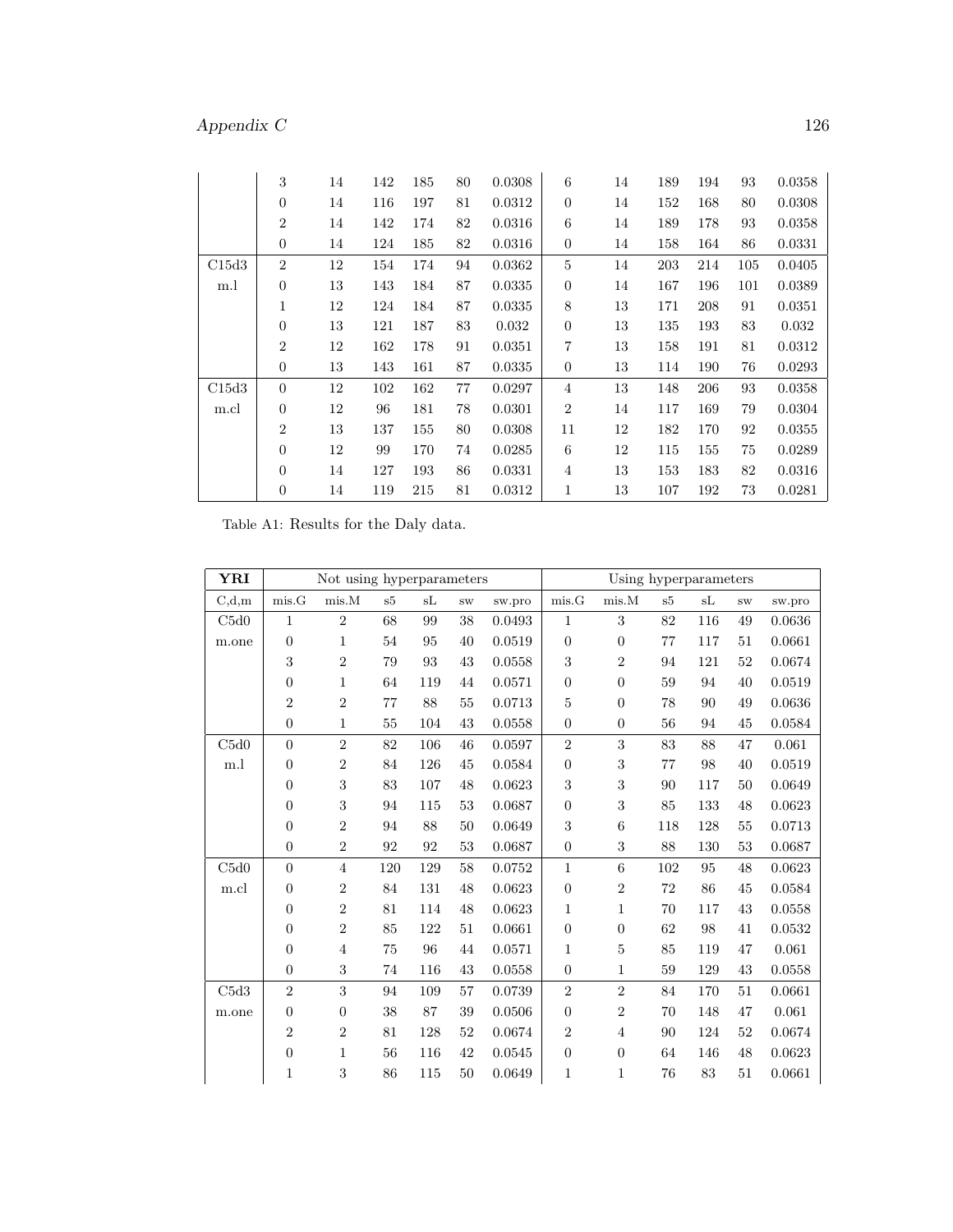# Appendix C 127

|                     | $\boldsymbol{0}$ | $\overline{2}$   | 67       | 111               | 45     | 0.0584       | $\boldsymbol{0}$ | $\mathbf{1}$     | 68      | 80     | 44     | $0.0571\,$   |
|---------------------|------------------|------------------|----------|-------------------|--------|--------------|------------------|------------------|---------|--------|--------|--------------|
| ${\rm C5d3}$        | $\boldsymbol{0}$ | $\mathbf 5$      | 104      | 120               | $53\,$ | 0.0687       | $\sqrt{3}$       | $\,4\,$          | 100     | 106    | $52\,$ | $\,0.0674\,$ |
| $\, \mathrm{m.l}$   | $\boldsymbol{0}$ | $\mathbf{1}$     | 75       | 112               | 51     | 0.0661       | $\boldsymbol{0}$ | $\,2$            | $72\,$  | 91     | 42     | $\,0.0545\,$ |
|                     | $\boldsymbol{0}$ | $\overline{4}$   | $77\,$   | 101               | 41     | 0.0532       | $\overline{4}$   | $\overline{4}$   | 114     | 163    | 61     | $\,0.0791\,$ |
|                     | $\boldsymbol{0}$ | $\sqrt{4}$       | $76\,$   | 111               | 45     | 0.0584       | $\boldsymbol{0}$ | $\sqrt{3}$       | 91      | 151    | $52\,$ | 0.0674       |
|                     | $\boldsymbol{0}$ | $\sqrt{3}$       | $\rm 91$ | $\rm 91$          | 43     | 0.0558       | $\sqrt{3}$       | $\sqrt{3}$       | $102\,$ | 111    | $50\,$ | 0.0649       |
|                     | $\boldsymbol{0}$ | $\sqrt{2}$       | 70       | 86                | 45     | 0.0584       | $\boldsymbol{0}$ | $\mathbf{1}$     | 68      | 107    | 47     | $\,0.061\,$  |
| ${\rm C5d3}$        | $\boldsymbol{0}$ | $\sqrt{3}$       | 85       | 95                | 45     | 0.0584       | $\mathbf{1}$     | $\overline{4}$   | 90      | 123    | 53     | 0.0687       |
| m.cl                | $\boldsymbol{0}$ | $\sqrt{3}$       | 84       | 100               | 44     | 0.0571       | $\boldsymbol{0}$ | $\sqrt{3}$       | $96\,$  | 128    | 53     | 0.0687       |
|                     | $\boldsymbol{0}$ | $\bf 5$          | 65       | 106               | $35\,$ | 0.0454       | $\mathbf{1}$     | $\,6\,$          | $102\,$ | 134    | $51\,$ | 0.0661       |
|                     | $\boldsymbol{0}$ | $\,4\,$          | $86\,$   | $113\,$           | 45     | 0.0584       | $\boldsymbol{0}$ | $\sqrt{3}$       | $72\,$  | 103    | 45     | $\,0.0584\,$ |
|                     | $\boldsymbol{0}$ | $\sqrt{4}$       | $\rm 97$ | 114               | $57\,$ | 0.0739       | $\mathbf{1}$     | $\overline{4}$   | $87\,$  | 111    | 48     | $\,0.0623\,$ |
|                     | $\boldsymbol{0}$ | $\sqrt{3}$       | $73\,$   | 102               | 47     | $0.061\,$    | $\boldsymbol{0}$ | $\,2$            | 70      | 102    | 41     | $\,0.0532\,$ |
| C10d0               | $\,1\,$          | $\overline{0}$   | 50       | $\boldsymbol{93}$ | 40     | 0.0519       | $\bf 5$          | $\overline{2}$   | 87      | 63     | 40     | 0.0519       |
| m.one               | $\boldsymbol{0}$ | $\boldsymbol{0}$ | 44       | 110               | 40     | $\,0.0519\,$ | $\boldsymbol{0}$ | $\boldsymbol{0}$ | 49      | 78     | 37     | 0.048        |
|                     | $\sqrt{2}$       | $\sqrt{2}$       | 62       | $81\,$            | 36     | 0.0467       | $\mathbf{1}$     | $\mathbf{1}$     | $83\,$  | 124    | 47     | $\,0.061\,$  |
|                     | $\boldsymbol{0}$ | $\boldsymbol{0}$ | 42       | 58                | $35\,$ | 0.0454       | $\boldsymbol{0}$ | $\mathbf{1}$     | $76\,$  | 90     | 43     | 0.0558       |
|                     | $\,2$            | $\boldsymbol{0}$ | $59\,$   | 115               | 46     | 0.0597       | $\sqrt{4}$       | $\,2$            | 92      | 109    | 48     | 0.0623       |
|                     | $\boldsymbol{0}$ | $\boldsymbol{0}$ | 55       | 109               | $43\,$ | 0.0558       | $\boldsymbol{0}$ | $\boldsymbol{0}$ | $63\,$  | 100    | 43     | 0.0558       |
| C10d0               | $\boldsymbol{0}$ | $\,1\,$          | $82\,$   | 105               | $54\,$ | $0.07\,$     | $\,4\,$          | $\sqrt{2}$       | 95      | 121    | $51\,$ | 0.0661       |
| $\rm m.l$           | $\boldsymbol{0}$ | $\mathbf{1}$     | 78       | 97                | 49     | 0.0636       | $\boldsymbol{0}$ | $\,1$            | $71\,$  | 100    | 45     | $\,0.0584\,$ |
|                     | $\mathbf{1}$     | $\mathbf{1}$     | 69       | 117               | 46     | 0.0597       | $\,2$            | $\,2$            | 74      | 129    | 44     | $0.0571\,$   |
|                     | $\boldsymbol{0}$ | $\boldsymbol{0}$ | 64       | 125               | 51     | 0.0661       | $\boldsymbol{0}$ | $\boldsymbol{0}$ | $56\,$  | 122    | 43     | $\,0.0558\,$ |
|                     | $\boldsymbol{0}$ | $\sqrt{3}$       | $\rm 91$ | 85                | 54     | $0.07\,$     | $\sqrt{4}$       | $\overline{4}$   | 110     | 109    | 50     | 0.0649       |
|                     | $\boldsymbol{0}$ | $\,1\,$          | $77\,$   | $88\,$            | 50     | 0.0649       | $\boldsymbol{0}$ | $\,2$            | $77\,$  | 116    | 48     | 0.0623       |
| C10d0               | $\boldsymbol{0}$ | $\sqrt{2}$       | 88       | 89                | 53     | 0.0687       | $\,2$            | $\,3$            | 96      | 103    | 55     | 0.0713       |
| m.cl                | $\boldsymbol{0}$ | $\sqrt{2}$       | 79       | 110               | 49     | 0.0636       | $\boldsymbol{0}$ | $\mathbf{1}$     | 77      | 95     | 47     | $\,0.061\,$  |
|                     | $\boldsymbol{0}$ | $\sqrt{3}$       | 76       | $87\,$            | 44     | 0.0571       | $\mathbf{1}$     | $\,2$            | $66\,$  | 110    | 42     | $\,0.0545\,$ |
|                     | $\boldsymbol{0}$ | $\sqrt{2}$       | 55       | $71\,$            | 34     | 0.0441       | $\boldsymbol{0}$ | $\boldsymbol{0}$ | $51\,$  | 108    | 39     | 0.0506       |
|                     | $\boldsymbol{0}$ | $\sqrt{2}$       | 84       | $113\,$           | $52\,$ | 0.0674       | $\mathbf{1}$     | $\mathbf{1}$     | 68      | 92     | 44     | $0.0571\,$   |
|                     | $\boldsymbol{0}$ | $\sqrt{2}$       | $86\,$   | 120               | $55\,$ | 0.0713       | $\boldsymbol{0}$ | $1\,$            | $71\,$  | 99     | 44     | 0.0571       |
| C10d3               | $\,1\,$          | $\boldsymbol{0}$ | 43       | 124               | $34\,$ | 0.0441       | $\,2$            | $\mathbf{1}$     | $72\,$  | 98     | 41     | $\,0.0532\,$ |
| m.one               | $\boldsymbol{0}$ | $\boldsymbol{0}$ | $47\,$   | 120               | 36     | 0.0467       | $\boldsymbol{0}$ | $\boldsymbol{0}$ | 69      | 98     | 40     | 0.0519       |
|                     | $\mathbf{1}$     | $\overline{2}$   | 82       | 110               | 46     | 0.0597       | $\boldsymbol{2}$ | $\overline{2}$   | 100     | 91     | 47     | 0.061        |
|                     | $\boldsymbol{0}$ | $\boldsymbol{0}$ | 47       | $\boldsymbol{93}$ | 37     | 0.048        | $\boldsymbol{0}$ | $\boldsymbol{0}$ | $74\,$  | 115    | 42     | 0.0545       |
|                     | $\boldsymbol{0}$ | $\boldsymbol{0}$ | 43       | 97                | 41     | 0.0532       | $\sqrt{3}$       | $\mathbf{1}$     | $77\,$  | 90     | 47     | $\,0.061\,$  |
|                     | $\boldsymbol{0}$ | $\boldsymbol{0}$ | 44       | 102               | 40     | 0.0519       | $\boldsymbol{0}$ | $\boldsymbol{0}$ | $55\,$  | 105    | 41     | $\,0.0532\,$ |
| C10d3               | $\boldsymbol{0}$ | $\boldsymbol{3}$ | 69       | 51                | 42     | 0.0545       | $\,4\,$          | $\mathbf{1}$     | 92      | 95     | 51     | 0.0661       |
| m.l                 | $\boldsymbol{0}$ | $\mathbf{1}$     | 63       | 62                | 41     | 0.0532       | $\boldsymbol{0}$ | $\boldsymbol{0}$ | 54      | 93     | 40     | 0.0519       |
|                     | $\boldsymbol{0}$ | $\boldsymbol{3}$ | 81       | 67                | 48     | 0.0623       | $\sqrt{3}$       | $\boldsymbol{0}$ | 56      | $98\,$ | 43     | 0.0558       |
|                     | $\boldsymbol{0}$ | $\mathbf{1}$     | $59\,$   | 65                | 42     | 0.0545       | $\boldsymbol{0}$ | $\boldsymbol{0}$ | 55      | 100    | 41     | 0.0532       |
|                     | $\boldsymbol{0}$ | $\boldsymbol{0}$ | 67       | 91                | 45     | 0.0584       | $\boldsymbol{2}$ | $\mathbf{1}$     | 69      | 101    | 43     | 0.0558       |
|                     | $\boldsymbol{0}$ | $\boldsymbol{0}$ | $63\,$   | $87\,$            | 42     | 0.0545       | $\boldsymbol{0}$ | $\boldsymbol{0}$ | 58      | $82\,$ | 41     | $\,0.0532\,$ |
| ${\rm C}10{\rm d}3$ | $\boldsymbol{0}$ | $\sqrt{3}$       | 73       | 119               | 48     | $\,0.0623\,$ | $\sqrt{3}$       | $\overline{3}$   | $89\,$  | 102    | 48     | 0.0623       |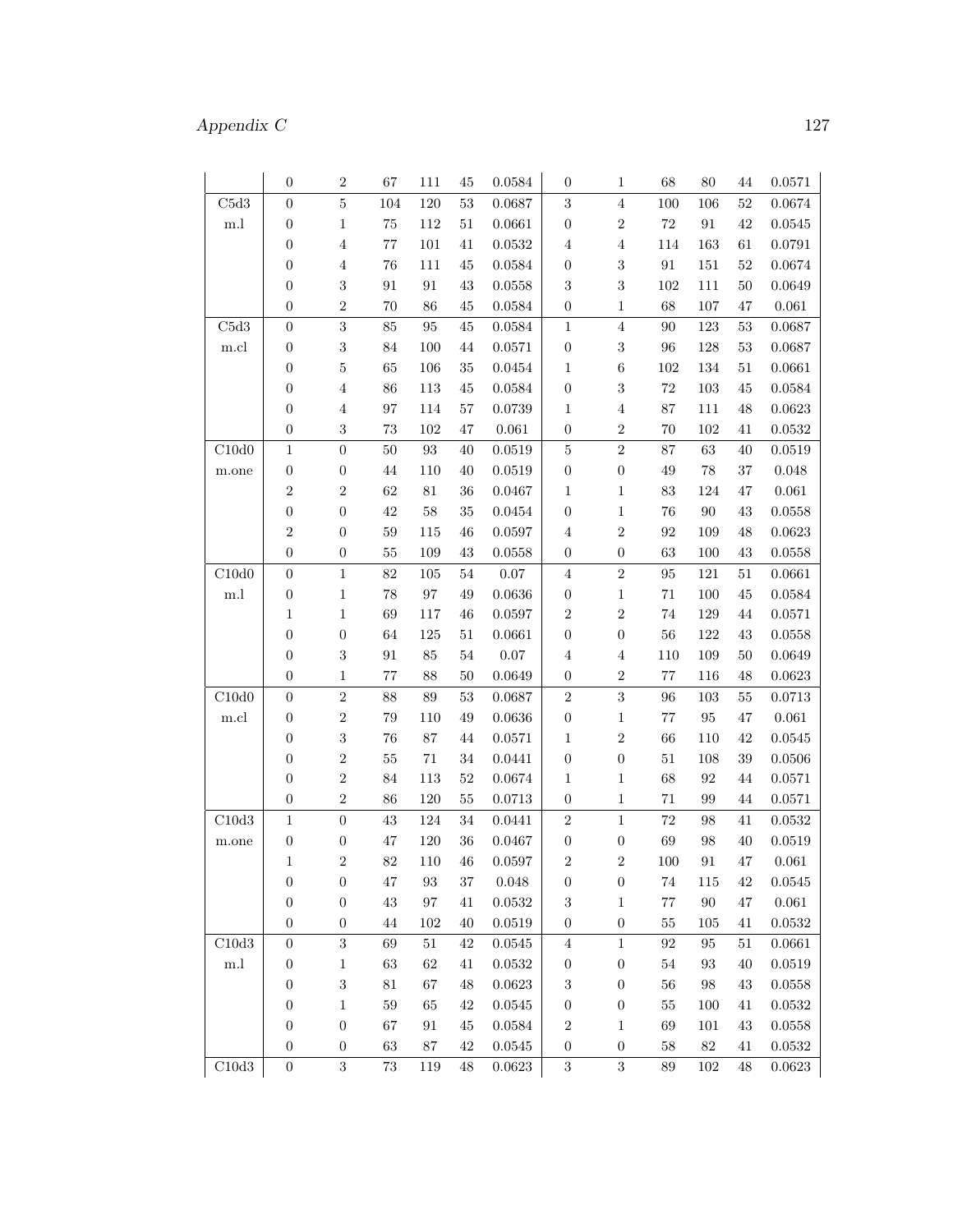# $\Large \textbf{Appendix C} \tag{128}$

| m.cl  | $\boldsymbol{0}$ | $\sqrt{2}$              | 78          | 117               | 48       | 0.0623         | $\boldsymbol{0}$ | $\sqrt{2}$              | $73\,$            | 107      | 42          | 0.0545       |
|-------|------------------|-------------------------|-------------|-------------------|----------|----------------|------------------|-------------------------|-------------------|----------|-------------|--------------|
|       | $\boldsymbol{0}$ | $\overline{\mathbf{3}}$ | $85\,$      | $98\,$            | 44       | 0.0571         | $\,1$            | $\sqrt{3}$              | $90\,$            | 143      | $54\,$      | $0.07\,$     |
|       | $\boldsymbol{0}$ | $\boldsymbol{2}$        | $86\,$      | 118               | 44       | 0.0571         | $\boldsymbol{0}$ | $\sqrt{2}$              | $71\,$            | 131      | 46          | 0.0597       |
|       | $\boldsymbol{0}$ | $\sqrt{3}$              | 80          | $81\,$            | 42       | 0.0545         | $\sqrt{2}$       | 1                       | $63\,$            | 76       | $53\,$      | 0.0687       |
|       | $\boldsymbol{0}$ | $\,3$                   | 69          | $\rm 91$          | $43\,$   | 0.0558         | $\boldsymbol{0}$ | $\sqrt{2}$              | 61                | 90       | $\rm 44$    | 0.0571       |
| C15d0 | $\sqrt{2}$       | $\boldsymbol{0}$        | $62\,$      | $77\,$            | 41       | 0.0532         | $\,1$            | $\,1\,$                 | $55\,$            | 73       | 41          | 0.0532       |
| m.one | $\boldsymbol{0}$ | $\boldsymbol{0}$        | $\rm 44$    | $69\,$            | $34\,$   | 0.0441         | $\boldsymbol{0}$ | $\sqrt{2}$              | $58\,$            | $\rm 91$ | 42          | 0.0545       |
|       | $\boldsymbol{0}$ | $\boldsymbol{0}$        | $58\,$      | 106               | 42       | 0.0545         | $\sqrt{3}$       | $\,1$                   | 81                | 77       | 49          | 0.0636       |
|       | $\boldsymbol{0}$ | $\boldsymbol{0}$        | $\rm 45$    | 108               | $37\,$   | $0.048\,$      | $\boldsymbol{0}$ | $\mathbf{1}$            | $60\,$            | 66       | 43          | 0.0558       |
|       | $\boldsymbol{2}$ | $\boldsymbol{0}$        | 67          | $87\,$            | 45       | 0.0584         | $\boldsymbol{2}$ | $\,1$                   | $74\,$            | 91       | $47\,$      | 0.061        |
|       | $\boldsymbol{0}$ | $\boldsymbol{0}$        | 40          | $74\,$            | 35       | 0.0454         | $\boldsymbol{0}$ | $\,1$                   | $63\,$            | 105      | 47          | 0.061        |
| C15d0 | $\boldsymbol{0}$ | $\,2$                   | 83          | 106               | 47       | 0.061          | $\sqrt{2}$       | $\boldsymbol{0}$        | $86\,$            | 119      | $52\,$      | 0.0674       |
| m.l   | $\boldsymbol{0}$ | 1                       | $72\,$      | $102\,$           | 44       | 0.0571         | $\boldsymbol{0}$ | $\boldsymbol{0}$        | $68\,$            | 103      | $43\,$      | 0.0558       |
|       | $\boldsymbol{0}$ | $\sqrt{2}$              | $74\,$      | 115               | 49       | 0.0636         | $\boldsymbol{3}$ | $\sqrt{2}$              | $79\,$            | 103      | 42          | 0.0545       |
|       | $\boldsymbol{0}$ | $\mathbf{1}$            | $72\,$      | $\,94$            | 49       | 0.0636         | $\boldsymbol{0}$ | $\boldsymbol{0}$        | $57\,$            | 80       | 43          | 0.0558       |
|       | $\boldsymbol{0}$ | $\,4\,$                 | $81\,$      | $78\,$            | 41       | $\, 0.0532\,$  | $\boldsymbol{2}$ | $\,1$                   | $76\,$            | 110      | 47          | 0.061        |
|       | $\boldsymbol{0}$ | $\sqrt{2}$              | $88\,$      | 104               | $53\,$   | 0.0687         | $\boldsymbol{0}$ | $\mathbf{1}$            | 69                | 108      | 43          | 0.0558       |
| C15d0 | $\boldsymbol{0}$ | $\sqrt{2}$              | 90          | 149               | $55\,$   | 0.0713         | $\,2$            | $\,1\,$                 | $80\,$            | 84       | $52\,$      | 0.0674       |
| m.cl  | $\boldsymbol{0}$ | $\sqrt{2}$              | $74\,$      | 122               | 47       | $\,0.061\,$    | $\boldsymbol{0}$ | $\,1$                   | 66                | 96       | 44          | 0.0571       |
|       | $\boldsymbol{0}$ | $\overline{2}$          | $82\,$      | 117               | $50\,$   | 0.0649         | $\boldsymbol{2}$ | $\overline{\mathbf{3}}$ | $82\,$            | 100      | 45          | 0.0584       |
|       | $\boldsymbol{0}$ | $\sqrt{2}$              | $82\,$      | $137\,$           | $50\,$   | 0.0649         | $\boldsymbol{0}$ | $\sqrt{3}$              | $85\,$            | $83\,$   | $\sqrt{48}$ | 0.0623       |
|       | $\boldsymbol{0}$ | $\sqrt{2}$              | $77\,$      | $122\,$           | $\rm 45$ | $\,0.0584\,$   | $\,1$            | $\mathbf{1}$            | $74\,$            | 127      | $42\,$      | 0.0545       |
|       | $\boldsymbol{0}$ | $\boldsymbol{2}$        | 62          | 110               | 40       | 0.0519         | $\boldsymbol{0}$ | 1                       | $59\,$            | 106      | 42          | 0.0545       |
| C15d3 | $\overline{2}$   | $\boldsymbol{0}$        | 65          | 108               | 41       | 0.0532         | $\,2$            | $\sqrt{3}$              | $\boldsymbol{92}$ | $77\,$   | $47\,$      | 0.061        |
| m.one | $\boldsymbol{0}$ | $\boldsymbol{0}$        | $48\,$      | 106               | 36       | 0.0467         | $\boldsymbol{0}$ | $\boldsymbol{0}$        | $57\,$            | 66       | $42\,$      | 0.0545       |
|       | $\,1\,$          | $\boldsymbol{0}$        | $62\,$      | $\rm 91$          | $41\,$   | $\, 0.0532 \,$ | $\boldsymbol{3}$ | $\sqrt{3}$              | $\rm 91$          | 132      | $51\,$      | 0.0661       |
|       | $\boldsymbol{0}$ | $\boldsymbol{0}$        | $\sqrt{46}$ | $76\,$            | $35\,$   | 0.0454         | $\boldsymbol{0}$ | $\mathbf 1$             | $\bf 84$          | 133      | $55\,$      | 0.0713       |
|       | $\boldsymbol{2}$ | $\boldsymbol{0}$        | $58\,$      | $\boldsymbol{93}$ | 36       | 0.0467         | $\boldsymbol{2}$ | $\sqrt{3}$              | $\,94$            | 123      | $\sqrt{48}$ | 0.0623       |
|       | $\boldsymbol{0}$ | $\boldsymbol{0}$        | $55\,$      | 96                | $36\,$   | 0.0467         | $\boldsymbol{0}$ | $\mathbf{1}$            | $78\,$            | 107      | 49          | 0.0636       |
| C15d3 | $\,1\,$          | $\,4\,$                 | 99          | 84                | $50\,$   | 0.0649         | $\overline{4}$   | $\,2$                   | 93                | $127\,$  | $47\,$      | 0.061        |
| m.l   | $\boldsymbol{0}$ | $\mathbf{1}$            | $62\,$      | 84                | $41\,$   | 0.0532         | $\boldsymbol{0}$ | $\boldsymbol{0}$        | $65\,$            | 124      | 40          | 0.0519       |
|       | $\boldsymbol{0}$ | $\mathbf{1}$            | $63\,$      | 90                | $43\,$   | 0.0558         | $\boldsymbol{2}$ | $\sqrt{2}$              | $86\,$            | 109      | 47          | 0.061        |
|       | $\boldsymbol{0}$ | $\mathbf{1}$            | 61          | 108               | 41       | 0.0532         | $\boldsymbol{0}$ | $\mathbf{1}$            | $70\,$            | 109      | $\sqrt{46}$ | 0.0597       |
|       | $\boldsymbol{0}$ | $\,4\,$                 | 93          | 80                | 42       | 0.0545         | $\mathbf{1}$     | $\sqrt{2}$              | $76\,$            | 116      | 44          | 0.0571       |
|       | $\boldsymbol{0}$ | $\,2$                   | 89          | 111               | 47       | 0.061          | $\boldsymbol{0}$ | $\mathbf{1}$            | 47                | 110      | 33          | 0.0428       |
| C15d3 | $\boldsymbol{0}$ | $\bf 4$                 | 92          | 88                | 51       | 0.0661         | $\,1$            | $\sqrt{3}$              | 79                | 120      | 45          | 0.0584       |
| m.cl  | $\boldsymbol{0}$ | $\sqrt{2}$              | 76          | $117\,$           | 46       | $0.0597\,$     | $\boldsymbol{0}$ | $\,2$                   | $60\,$            | 115      | 40          | $\,0.0519\,$ |
|       | $\boldsymbol{0}$ | $\,3$                   | 86          | 109               | 47       | $0.061\,$      | $\sqrt{2}$       | $\,3$                   | $\rm 91$          | 118      | $55\,$      | $0.0713\,$   |
|       | $\boldsymbol{0}$ | $\,3$                   | 75          | 126               | 45       | $\,0.0584\,$   | $\boldsymbol{0}$ | $\sqrt{3}$              | $76\,$            | 114      | 46          | $0.0597\,$   |
|       | $\boldsymbol{0}$ | $\,2$                   | 74          | 100               | 47       | $\,0.061\,$    | $\mathbf{1}$     | $\sqrt{3}$              | 91                | 92       | 49          | $\,0.0636\,$ |
|       | $\boldsymbol{0}$ | $\mathbf{1}$            | 70          | 120               | 47       | $0.061\,$      | $\boldsymbol{0}$ | $\mathbf{1}$            | 61                | 94       | 41          | 0.0532       |

Table A2: Results for the YRI data.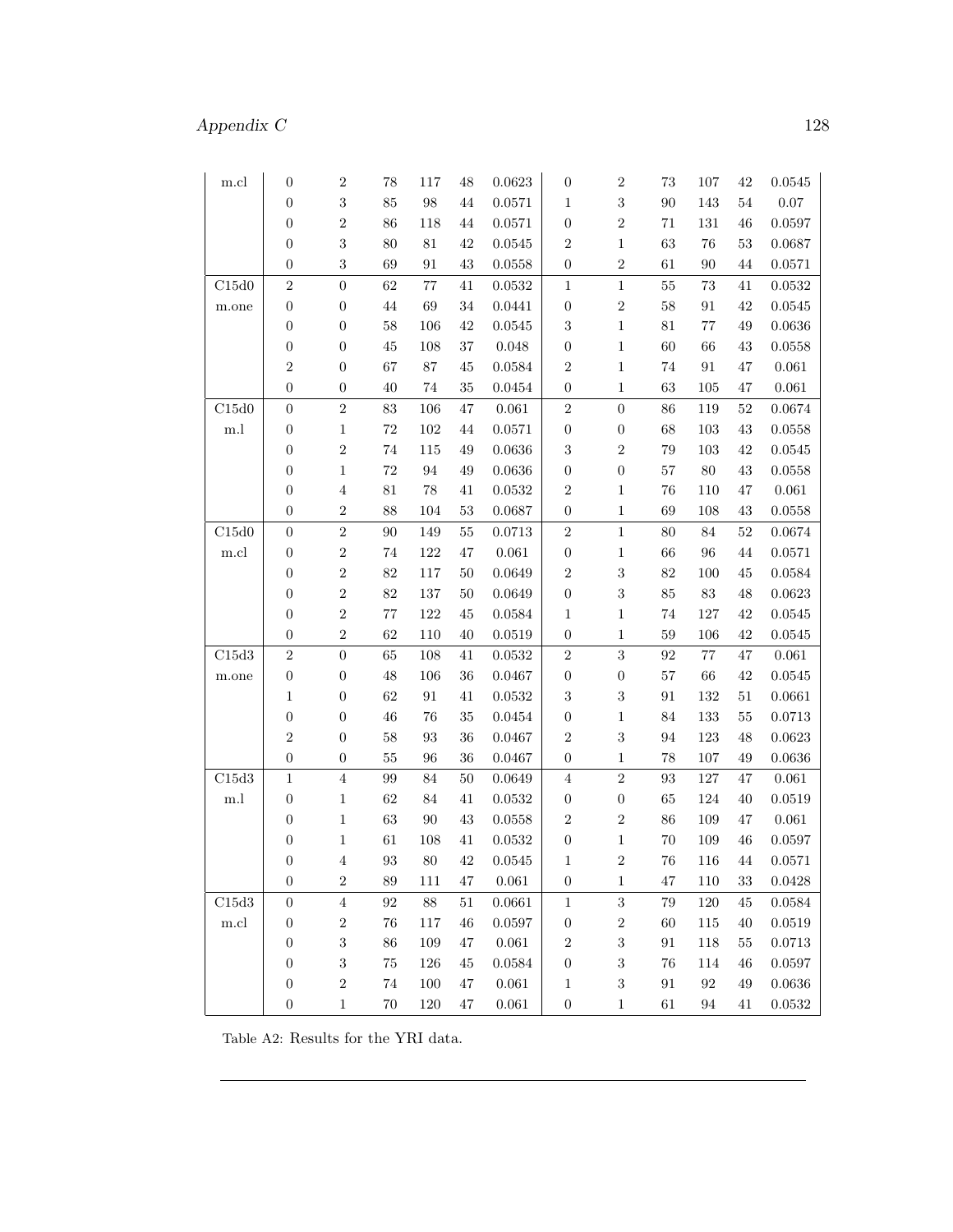# Appendix C 129

| <b>CEU</b>     |                                      | Not using hyperparameters            |                  |                             |                         |                  | Using hyperparameters            |                       |                  |                       |                  |                            |
|----------------|--------------------------------------|--------------------------------------|------------------|-----------------------------|-------------------------|------------------|----------------------------------|-----------------------|------------------|-----------------------|------------------|----------------------------|
| C, d, m        | $_{\rm mis.G}$                       | $\rm{mis.} \rm{M}$                   | ${\rm s}5$       | sL                          | <b>SW</b>               | sw.pro           | $_{\rm mis.G}$                   | $\rm{mis.} \rm{M}$    | ${\rm s}5$       | $\mathrm{sL}$         | <b>SW</b>        | sw.pro                     |
| ${\rm C5d0}$   | $\boldsymbol{0}$                     | $\overline{0}$                       | $\,6\,$          | $\,6\,$                     | $\overline{4}$          | 0.0083           | 1                                | $\boldsymbol{0}$      | $20\,$           | $\bf 5$               | $8\,$            | 0.0167                     |
| m.one          | $\boldsymbol{0}$                     | $\boldsymbol{0}$                     | $\bf 5$          | $\,1$                       | $\boldsymbol{2}$        | 0.0042           | $\boldsymbol{0}$                 | $\boldsymbol{0}$      | 15               | $\boldsymbol{3}$      | $\,6$            | 0.0125                     |
|                | $\mathbf{1}$                         | $\boldsymbol{0}$                     | 10               | 3                           | $\,4\,$                 | 0.0083           | $\boldsymbol{2}$                 | $\boldsymbol{0}$      | $20\,$           | 5                     | 7                | 0.0146                     |
|                | $\overline{0}$                       | $\boldsymbol{0}$                     | $\bf 5$          | 1                           | $\boldsymbol{2}$        | 0.0042           | $\boldsymbol{0}$                 | $\boldsymbol{0}$      | 15               | 5                     | $\overline{7}$   | $\,0.0146\,$               |
|                | $\boldsymbol{0}$                     | $\boldsymbol{0}$                     | $\overline{4}$   | $\bf 5$                     | $\mathbf{1}$            | 0.0021           | $\,1$                            | $\boldsymbol{0}$      | 10               | $\overline{2}$        | 3                | $\,0.0062\,$               |
|                | $\boldsymbol{0}$                     | $\boldsymbol{0}$                     | $\,4\,$          | $\,7$                       | $\,2$                   | 0.0042           | $\boldsymbol{0}$                 | $\boldsymbol{0}$      | $\bf 5$          | $\boldsymbol{2}$      | $\overline{4}$   | 0.0083                     |
| ${\rm C5d0}$   | $\mathbf{1}$                         | $\boldsymbol{0}$                     | 15               | $\sqrt{4}$                  | $\overline{6}$          | 0.0125           | $\,1$                            | $\boldsymbol{0}$      | $25\,$           | $\bf 5$               | $\boldsymbol{9}$ | 0.0188                     |
| m.l            | $\boldsymbol{0}$                     | $\boldsymbol{0}$                     | $15\,$           | $\bf 5$                     | $\scriptstyle{7}$       | 0.0146           | $\boldsymbol{0}$                 | $\boldsymbol{0}$      | $20\,$           | $\,6$                 | 9                | 0.0188                     |
|                | $\boldsymbol{0}$                     | $\boldsymbol{0}$                     | $15\,$           | $\overline{5}$              | $\overline{\mathbf{7}}$ | 0.0146           | $\,3$                            | 0                     | 21               | 5                     | 7                | 0.0146                     |
|                | $\boldsymbol{0}$                     | $\boldsymbol{0}$                     | 15               | $\boldsymbol{3}$            | $\,6$                   | 0.0125           | $\,2$                            | $\boldsymbol{0}$      | 10               | $\overline{4}$        | $\bf 5$          | 0.0104                     |
|                | $\boldsymbol{0}$                     | $\boldsymbol{0}$                     | 15               | 3                           | 6                       | 0.0125           | 1                                | $\boldsymbol{0}$      | 14               | $\overline{4}$        | 6                | 0.0125                     |
|                | $\overline{0}$                       | $\boldsymbol{0}$                     | 15               | 3                           | 6                       | 0.0125           | $\boldsymbol{0}$                 | $\boldsymbol{0}$      | 10               | $\overline{2}$        | 4                | 0.0083                     |
| ${\rm C5d0}$   | $\boldsymbol{0}$                     | $\boldsymbol{0}$                     | $\boldsymbol{0}$ | $\,1$                       | $\,1\,$                 | 0.0021           | $\,1$                            | $\boldsymbol{0}$      | $\overline{7}$   | $\sqrt{2}$            | $\,3$            | 0.0062                     |
| $_{\rm m. cl}$ | $\boldsymbol{0}$                     | $\boldsymbol{0}$                     | $\boldsymbol{0}$ | $\boldsymbol{0}$            | $\boldsymbol{0}$        | $\boldsymbol{0}$ | $\,2$                            | $\boldsymbol{0}$      | $\bf 5$          | $\mathbf{1}$          | $\boldsymbol{2}$ | 0.0042                     |
|                | $\boldsymbol{0}$                     | $\boldsymbol{0}$                     | $\boldsymbol{0}$ | $\overline{2}$              | $\mathbf{1}$            | $0.0021\,$       | $\,1$                            | $\boldsymbol{0}$      | 10               | 3                     | $\overline{4}$   | $\, 0.0083 \,$             |
|                | $\boldsymbol{0}$                     | $\boldsymbol{0}$                     | $\boldsymbol{0}$ | $\sqrt{2}$                  | $\mathbf{1}$            | 0.0021           | $\boldsymbol{0}$                 | $\boldsymbol{0}$      | $\,1\,$          | 8                     | 3                | 0.0062                     |
|                | $\boldsymbol{0}$                     | $\boldsymbol{0}$                     | $\boldsymbol{0}$ | $\mathbf 1$                 | $\,2$                   | 0.0042           | 1                                | $\boldsymbol{0}$      | 10               | $\sqrt{3}$            | $\overline{4}$   | 0.0083                     |
|                | $\boldsymbol{0}$                     | $\boldsymbol{0}$                     | $\boldsymbol{0}$ | $\sqrt{2}$                  | $\,1$                   | $0.0021\,$       | $\boldsymbol{0}$                 | $\boldsymbol{0}$      | $\bf 5$          | $\boldsymbol{2}$      | 3                | $\,0.0062\,$               |
| C5d3           | $\boldsymbol{0}$                     | $\boldsymbol{0}$                     | $\bf 5$          | $\mathbf{1}$                | $\,2$                   | 0.0042           | $\sqrt{3}$                       | $\boldsymbol{0}$      | $20\,$           | $\overline{4}$        | $\bf 5$          | 0.0104                     |
| m.one          | $\boldsymbol{0}$                     | $\boldsymbol{0}$                     | $\bf 5$          | $\,1$                       | $\boldsymbol{2}$        | 0.0042           | $\boldsymbol{0}$                 | $\boldsymbol{0}$      | 10               | 9                     | $\overline{4}$   | 0.0083                     |
|                | $\boldsymbol{0}$                     | $\boldsymbol{0}$                     | $\overline{4}$   | 12                          | $\sqrt{2}$              | 0.0042           | $\,2$                            | $\boldsymbol{0}$      | $20\,$           | $\overline{4}$        | $\,6$            | $0.0125\,$                 |
|                | $\boldsymbol{0}$                     | $\boldsymbol{0}$                     | $\,4\,$          | 12                          | $\sqrt{2}$              | 0.0042           | $\boldsymbol{0}$                 | $\boldsymbol{0}$      | $20\,$           | $\overline{4}$        | 8                | $0.0167\,$                 |
|                | $\mathbf{1}$                         | $\boldsymbol{0}$                     | $10\,$           | $\overline{2}$              | $\sqrt{3}$              | 0.0062           | $\boldsymbol{2}$                 | $\boldsymbol{0}$      | 15               | $\overline{4}$        | 5                | 0.0104                     |
|                | $\boldsymbol{0}$                     | $\boldsymbol{0}$                     | $\bf 5$          | $\mathbf{1}$                | $\boldsymbol{2}$        | 0.0042           | $\boldsymbol{0}$                 | $\boldsymbol{0}$      | 15               | 4                     | $\overline{7}$   | 0.0146                     |
| ${\rm C5d3}$   | $\boldsymbol{0}$                     | $\boldsymbol{0}$                     | $20\,$           | $\sqrt{4}$                  | $8\,$                   | 0.0167           | $\,1$                            | $\boldsymbol{0}$      | $30\,$           | $\,6$                 | 11               | 0.0229                     |
| $\rm m.l$      | $\boldsymbol{0}$                     | $\boldsymbol{0}$                     | $20\,$           | $\overline{4}$              | 8                       | 0.0167           | $\,1$                            | $\boldsymbol{0}$      | $25\,$           | $\overline{5}$        | 10               | 0.0208                     |
|                | $\boldsymbol{0}$                     | $\boldsymbol{0}$                     | 10               | $\sqrt{3}$                  | $\,6\,$                 | 0.0125           | $\boldsymbol{2}$                 | $\boldsymbol{0}$      | 19               | $\overline{4}$        | $\,6\,$          | $0.0125\,$                 |
|                | $\boldsymbol{0}$                     | $\boldsymbol{0}$                     | 10               | $\,4\,$                     | $\bf 5$                 | 0.0104           | $\boldsymbol{0}$                 | $\boldsymbol{0}$      | 10               | $\boldsymbol{3}$<br>5 | $\,6$            | 0.0125<br>0.0167           |
|                | $\boldsymbol{0}$<br>$\boldsymbol{0}$ | $\boldsymbol{0}$<br>$\boldsymbol{0}$ | 15<br>15         | $\boldsymbol{3}$<br>$\bf 5$ | 6<br>7                  | 0.0125<br>0.0146 | $\boldsymbol{2}$                 | 0<br>$\boldsymbol{0}$ | $24\,$<br>15     | $\bf 5$               | 8<br>7           |                            |
| ${\rm C5d3}$   | $\boldsymbol{0}$                     | $\boldsymbol{0}$                     | $\boldsymbol{0}$ | $\mathbf{1}$                | $\,1\,$                 | 0.0021           | $\mathbf{1}$<br>$\boldsymbol{0}$ | $\boldsymbol{0}$      | $\boldsymbol{0}$ | $\overline{0}$        | $\boldsymbol{0}$ | 0.0146<br>$\boldsymbol{0}$ |
| m.cl           | $\boldsymbol{0}$                     | $\boldsymbol{0}$                     | $\boldsymbol{0}$ | $\overline{0}$              | $\boldsymbol{0}$        | $\boldsymbol{0}$ | $\boldsymbol{0}$                 | $\boldsymbol{0}$      | $\boldsymbol{0}$ | $\overline{0}$        | $\boldsymbol{0}$ | $\boldsymbol{0}$           |
|                | $\boldsymbol{0}$                     | $\boldsymbol{0}$                     | $\boldsymbol{0}$ | 1                           | $\,2$                   | 0.0042           | $\mathbf 1$                      | $\boldsymbol{0}$      | 10               | $\boldsymbol{2}$      | 3                | 0.0062                     |
|                | $\boldsymbol{0}$                     | $\boldsymbol{0}$                     | $\boldsymbol{0}$ | $\,1$                       | $\boldsymbol{2}$        | 0.0042           | $\,1$                            | $\boldsymbol{0}$      | $\bf 5$          | 1                     | $\boldsymbol{2}$ | 0.0042                     |
|                | $\boldsymbol{0}$                     | $\boldsymbol{0}$                     | $\overline{0}$   | $\boldsymbol{2}$            | $\,1$                   | $0.0021\,$       | $\boldsymbol{0}$                 | 0                     | $\overline{0}$   | $\overline{0}$        | $\overline{0}$   | $\boldsymbol{0}$           |
|                | $\boldsymbol{0}$                     | $\boldsymbol{0}$                     | $\overline{0}$   | $\boldsymbol{2}$            | $\mathbf{1}$            | $0.0021\,$       | $\boldsymbol{0}$                 | 0                     | $\overline{0}$   | $\boldsymbol{0}$      | $\boldsymbol{0}$ | $\boldsymbol{0}$           |
| C10d0          | $\boldsymbol{0}$                     | $\boldsymbol{0}$                     | $\bf 5$          | $\,1\,$                     | $\,2$                   | $\,0.0042\,$     | $\,2$                            | $\boldsymbol{0}$      | $\sqrt{24}$      | $\bf 5$               | 8                | 0.0167                     |
| m.one          | $\boldsymbol{0}$                     | $\boldsymbol{0}$                     | 5                | $\,1$                       | $\boldsymbol{2}$        | 0.0042           | $\boldsymbol{0}$                 | $\boldsymbol{0}$      | 15               | $\overline{4}$        | 8                | 0.0167                     |
|                | $\boldsymbol{0}$                     | $\boldsymbol{0}$                     | $\bf 5$          | $\,1$                       | $\boldsymbol{2}$        | $\,0.0042\,$     | $\mathbf{1}$                     | $\boldsymbol{0}$      | $20\,$           | 4                     | 7                | 0.0146                     |
|                | $\boldsymbol{0}$                     | $\boldsymbol{0}$                     | $\overline{5}$   | $\mathbf{1}$                | $\boldsymbol{2}$        | $\,0.0042\,$     | $\boldsymbol{0}$                 | $\boldsymbol{0}$      | 15               | 4                     | 7                | $\,0.0146\,$               |
|                | $\boldsymbol{0}$                     | $\boldsymbol{0}$                     | $\bf 5$          | $\,3$                       | $\sqrt{3}$              | 0.0062           | $\,2$                            | $\boldsymbol{0}$      | 20               | $\overline{4}$        | 6                | $0.0125\,$                 |
|                |                                      |                                      |                  |                             |                         |                  |                                  |                       |                  |                       |                  |                            |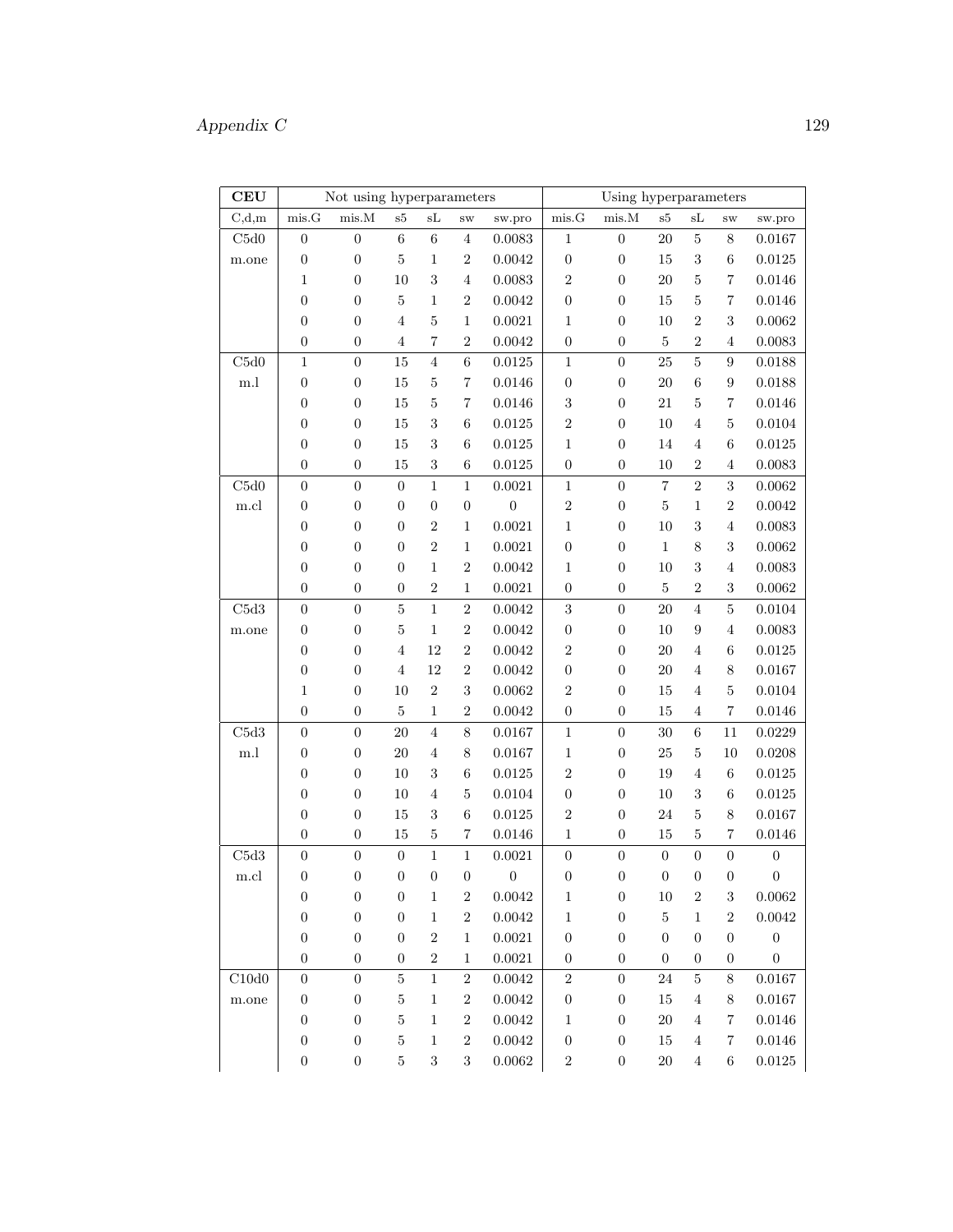# Appendix  $\cal C$

|                     | $\boldsymbol{0}$ | $\boldsymbol{0}$ | $\bf 5$          | 1                | $\boldsymbol{2}$ | $\,0.0042\,$     | $\boldsymbol{0}$ | $\boldsymbol{0}$ | 15               | $\,3$            | 6                | $0.0125\,$       |
|---------------------|------------------|------------------|------------------|------------------|------------------|------------------|------------------|------------------|------------------|------------------|------------------|------------------|
| ${\rm C}10{\rm d}0$ | $\boldsymbol{0}$ | $\overline{0}$   | $10\,$           | $\,4\,$          | $\bf 5$          | 0.0104           | $\mathbf{1}$     | $\boldsymbol{0}$ | 14               | 3                | $\bf 5$          | $\,0.0104\,$     |
| m.l                 | $\boldsymbol{0}$ | $\boldsymbol{0}$ | $10\,$           | $\boldsymbol{2}$ | $\overline{4}$   | $\,0.0083\,$     | $\boldsymbol{0}$ | $\boldsymbol{0}$ | 10               | $\overline{2}$   | $\overline{4}$   | $\,0.0083\,$     |
|                     | $\boldsymbol{0}$ | $\boldsymbol{0}$ | $15\,$           | $\overline{4}$   | 7                | 0.0146           | $1\,$            | $\boldsymbol{0}$ | 24               | $\overline{5}$   | $\boldsymbol{9}$ | $0.0188\,$       |
|                     | $\boldsymbol{0}$ | $\boldsymbol{0}$ | $10\,$           | $\boldsymbol{2}$ | $\overline{4}$   | $\,0.0083\,$     | $\,1$            | $\boldsymbol{0}$ | 20               | $\bf 5$          | $\boldsymbol{9}$ | $0.0188\,$       |
|                     | $\boldsymbol{0}$ | $\boldsymbol{0}$ | $15\,$           | $\overline{4}$   | $8\,$            | $\,0.0167\,$     | $\boldsymbol{2}$ | $\boldsymbol{0}$ | 19               | $\overline{4}$   | 6                | $0.0125\,$       |
|                     | $\boldsymbol{0}$ | $\boldsymbol{0}$ | $15\,$           | $\,3$            | $\,6\,$          | $\,0.0125\,$     | $\boldsymbol{0}$ | $\boldsymbol{0}$ | 10               | $\boldsymbol{2}$ | $\overline{4}$   | $\,0.0083\,$     |
| C10d0               | $\boldsymbol{0}$ | $\overline{0}$   | $\boldsymbol{0}$ | $\overline{2}$   | $\mathbf{1}$     | 0.0021           | $\,1\,$          | $\boldsymbol{0}$ | $\overline{4}$   | $\mathbf{1}$     | $\mathbf{1}$     | 0.0021           |
| m.c                 | $\boldsymbol{0}$ | $\boldsymbol{0}$ | $\boldsymbol{0}$ | $\,1$            | $\,1$            | $0.0021\,$       | $\boldsymbol{0}$ | $\boldsymbol{0}$ | $\boldsymbol{0}$ | $\mathbf 1$      | $\mathbf{1}$     | $0.0021\,$       |
|                     | $\boldsymbol{0}$ | $\boldsymbol{0}$ | $\boldsymbol{0}$ | $\mathbf{1}$     | $\,2$            | $\,0.0042\,$     | $\boldsymbol{2}$ | $\boldsymbol{0}$ | 14               | $\sqrt{3}$       | $\overline{4}$   | $\,0.0083\,$     |
|                     | $\boldsymbol{0}$ | $\boldsymbol{0}$ | $\boldsymbol{0}$ | $\mathbf{1}$     | $\mathbf 1$      | $0.0021\,$       | $\boldsymbol{0}$ | $\boldsymbol{0}$ | $\bf 5$          | 1                | $\boldsymbol{2}$ | $\,0.0042\,$     |
|                     | $\boldsymbol{0}$ | $\boldsymbol{0}$ | $\boldsymbol{0}$ | $\boldsymbol{0}$ | $\boldsymbol{0}$ | $\boldsymbol{0}$ | $\,2$            | $\boldsymbol{0}$ | 14               | 3                | 4                | $\,0.0083\,$     |
|                     | $\boldsymbol{0}$ | $\overline{0}$   | $\boldsymbol{0}$ | $\mathbf{1}$     | $\boldsymbol{2}$ | 0.0042           | $\boldsymbol{0}$ | $\boldsymbol{0}$ | $\bf 5$          | $\mathbf{1}$     | $\boldsymbol{2}$ | 0.0042           |
| ${\rm C}10{\rm d}3$ | $\boldsymbol{0}$ | $\boldsymbol{0}$ | $\bf 5$          | $\,1\,$          | $\,2$            | 0.0042           | $\boldsymbol{0}$ | $\boldsymbol{0}$ | $\overline{5}$   | $\mathbf{1}$     | $\,2$            | $\,0.0042\,$     |
| m.one               | $\boldsymbol{0}$ | $\boldsymbol{0}$ | $\bf 5$          | $\mathbf{1}$     | $\,2$            | $\,0.0042\,$     | $\boldsymbol{0}$ | $\boldsymbol{0}$ | $\bf 5$          | $\mathbf{1}$     | $\boldsymbol{2}$ | $\,0.0042\,$     |
|                     | $\boldsymbol{0}$ | $\boldsymbol{0}$ | $\bf 5$          | $\,1$            | $\,2$            | $\,0.0042\,$     | $\boldsymbol{0}$ | $\boldsymbol{0}$ | $\mathbf 5$      | 1                | $\boldsymbol{2}$ | $\,0.0042\,$     |
|                     | $\boldsymbol{0}$ | $\boldsymbol{0}$ | $\bf 5$          | $\,1$            | $\,2$            | $\,0.0042\,$     | $\boldsymbol{0}$ | $\boldsymbol{0}$ | $\bf 5$          | $\mathbf{1}$     | $\overline{2}$   | $\,0.0042\,$     |
|                     | $\boldsymbol{0}$ | $\boldsymbol{0}$ | $\bf 5$          | $\,3$            | 3                | $\,0.0062\,$     | $\boldsymbol{0}$ | $\boldsymbol{0}$ | $\bf 5$          | $\mathbf{1}$     | $\,2$            | $\,0.0042\,$     |
|                     | $\boldsymbol{0}$ | $\boldsymbol{0}$ | $\bf 5$          | $\,3$            | $\boldsymbol{3}$ | $\,0.0062\,$     | $1\,$            | $\boldsymbol{0}$ | $\bf 5$          | $\mathbf{1}$     | $\,2$            | $\,0.0042\,$     |
| ${\rm C}10{\rm d}3$ | $\boldsymbol{0}$ | $\overline{0}$   | $20\,$           | $\bf 5$          | $\boldsymbol{9}$ | 0.0188           | $\boldsymbol{0}$ | $\boldsymbol{0}$ | 15               | $\boldsymbol{3}$ | $\,6$            | $0.0125\,$       |
| $\, \mathrm{m.l}$   | $\boldsymbol{0}$ | $\boldsymbol{0}$ | $20\,$           | $\,6$            | 9                | 0.0188           | $\boldsymbol{0}$ | $\boldsymbol{0}$ | 15               | 3                | $\,6$            | $0.0125\,$       |
|                     | $\boldsymbol{0}$ | $\boldsymbol{0}$ | $10\,$           | $\,2$            | $\overline{4}$   | $\,0.0083\,$     | $\mathbf{1}$     | $\boldsymbol{0}$ | 15               | $\sqrt{3}$       | $\bf 5$          | $\,0.0104\,$     |
|                     | $\boldsymbol{0}$ | $\boldsymbol{0}$ | $10\,$           | 3                | $\bf 5$          | 0.0104           | $\mathbf{1}$     | $\boldsymbol{0}$ | 10               | $\overline{2}$   | $\overline{4}$   | $\,0.0083\,$     |
|                     | $\boldsymbol{0}$ | $\boldsymbol{0}$ | $10\,$           | $\,3$            | $\bf 5$          | 0.0104           | $\boldsymbol{0}$ | $\boldsymbol{0}$ | $\bf 5$          | 1                | $\overline{2}$   | $\,0.0042\,$     |
|                     | $\boldsymbol{0}$ | $\boldsymbol{0}$ | $10\,$           | $\boldsymbol{3}$ | $\bf 5$          | 0.0104           | $\boldsymbol{0}$ | $\boldsymbol{0}$ | $\bf 5$          | $\mathbf{1}$     | $\boldsymbol{2}$ | $\,0.0042\,$     |
| ${\rm C}10{\rm d}3$ | $\boldsymbol{0}$ | $\boldsymbol{0}$ | $\boldsymbol{0}$ | $\,2$            | $\mathbf{1}$     | 0.0021           | $\boldsymbol{0}$ | $\boldsymbol{0}$ | $\bf 5$          | $\mathbf{1}$     | $\,2$            | $\,0.0042\,$     |
| $_{\rm m. cl}$      | $\boldsymbol{0}$ | $\boldsymbol{0}$ | $\boldsymbol{0}$ | $\mathbf{1}$     | $\,2$            | $\,0.0042\,$     | $\mathbf{1}$     | $\boldsymbol{0}$ | $\bf 5$          | 1                | $\sqrt{2}$       | 0.0042           |
|                     | $\boldsymbol{0}$ | $\boldsymbol{0}$ | $\boldsymbol{0}$ | $\mathbf{1}$     | $\,1\,$          | $0.0021\,$       | $\boldsymbol{0}$ | $\boldsymbol{0}$ | $\boldsymbol{0}$ | $\boldsymbol{0}$ | $\boldsymbol{0}$ | $\boldsymbol{0}$ |
|                     | $\boldsymbol{0}$ | $\boldsymbol{0}$ | $\boldsymbol{0}$ | $\,1$            | $\,2$            | $\,0.0042\,$     | $\boldsymbol{0}$ | $\boldsymbol{0}$ | $\overline{0}$   | $\boldsymbol{0}$ | $\boldsymbol{0}$ | $\boldsymbol{0}$ |
|                     | $\boldsymbol{0}$ | $\boldsymbol{0}$ | $\boldsymbol{0}$ | $\,2$            | $\mathbf 1$      | $0.0021\,$       | $\mathbf{1}$     | $\boldsymbol{0}$ | $\overline{5}$   | $\mathbf{1}$     | $\mathbf{1}$     | $0.0021\,$       |
|                     | $\boldsymbol{0}$ | $\boldsymbol{0}$ | $\boldsymbol{0}$ | $\boldsymbol{0}$ | $\overline{0}$   | $\boldsymbol{0}$ | $\mathbf{1}$     | $\boldsymbol{0}$ | $\overline{0}$   | $\boldsymbol{0}$ | $\boldsymbol{0}$ | $\boldsymbol{0}$ |
| ${\rm C}15{\rm d}0$ | $\boldsymbol{0}$ | $\boldsymbol{0}$ | $\bf 5$          | $\sqrt{3}$       | $\sqrt{3}$       | $\,0.0062\,$     | $\,2$            | $\boldsymbol{0}$ | 15               | $\,4\,$          | $\bf 5$          | $\,0.0104\,$     |
| m.one               | $\boldsymbol{0}$ | $\boldsymbol{0}$ | $\bf 5$          | 3                | 3                | 0.0062           | $\boldsymbol{0}$ | $\boldsymbol{0}$ | $\bf 5$          | 1                | $\overline{2}$   | $\,0.0042\,$     |
|                     | $\boldsymbol{0}$ | $\overline{0}$   | $\overline{5}$   | 3                | 3                | 0.0062           | 1                | $\overline{0}$   | 10               | 3                | 5                | $\,0.0104\,$     |
|                     | $\boldsymbol{0}$ | $\boldsymbol{0}$ | 5                | $\,3$            | 3                | $\,0.0062\,$     | $\boldsymbol{0}$ | $\boldsymbol{0}$ | 10               | $\overline{4}$   | 5                | $\,0.0104\,$     |
|                     | $\boldsymbol{0}$ | $\boldsymbol{0}$ | $\bf 5$          | $\,1$            | $\boldsymbol{2}$ | $\,0.0042\,$     | $1\,$            | $\boldsymbol{0}$ | $\boldsymbol{9}$ | $\overline{2}$   | 3                | $\,0.0062\,$     |
|                     | $\boldsymbol{0}$ | $\boldsymbol{0}$ | $\bf 5$          | $\,3$            | $\,3$            | $\,0.0062\,$     | $\boldsymbol{0}$ | $\boldsymbol{0}$ | $\bf 5$          | $\overline{2}$   | $\sqrt{3}$       | $\,0.0062\,$     |
| ${\rm C}15{\rm d}0$ | $\boldsymbol{0}$ | $\boldsymbol{0}$ | $10\,$           | $\,4\,$          | $\bf 5$          | 0.0104           | $\,2$            | $\boldsymbol{0}$ | 14               | $\sqrt{3}$       | $\overline{4}$   | $\,0.0083\,$     |
| m.l                 | $\boldsymbol{0}$ | $\boldsymbol{0}$ | $10\,$           | $\,4\,$          | $\bf 5$          | 0.0104           | $\boldsymbol{0}$ | $\boldsymbol{0}$ | $\bf 5$          | $\,2$            | $\,3$            | $\,0.0062\,$     |
|                     | $\boldsymbol{0}$ | $\boldsymbol{0}$ | $10\,$           | $\,4\,$          | $\bf 5$          | 0.0104           | $\,2$            | $\boldsymbol{0}$ | $\,29$           | $\,6$            | 10               | $0.0208\,$       |
|                     | $\boldsymbol{0}$ | $\boldsymbol{0}$ | $10\,$           | $\,4\,$          | $\bf 5$          | 0.0104           | $\boldsymbol{0}$ | $\boldsymbol{0}$ | $20\,$           | $\,6\,$          | 9                | $0.0188\,$       |
|                     | $\boldsymbol{0}$ | $\boldsymbol{0}$ | $20\,$           | $\bf 5$          | $\boldsymbol{9}$ | 0.0188           | $\mathbf{1}$     | $\boldsymbol{0}$ | 14               | $\,3$            | $\overline{5}$   | $\,0.0104\,$     |
|                     | $\boldsymbol{0}$ | $\boldsymbol{0}$ | 20               | $\overline{4}$   | $8\,$            | $0.0167\,$       | $\boldsymbol{0}$ | $\boldsymbol{0}$ | 10               | 4                | $\mathbf 5$      | $\,0.0104\,$     |
| ${\rm C}15{\rm d}0$ | $\boldsymbol{0}$ | $\boldsymbol{0}$ | $\boldsymbol{0}$ | $\,1\,$          | $\,1\,$          | $0.0021\,$       | $\,2$            | $\boldsymbol{0}$ | $\boldsymbol{9}$ | $\sqrt{2}$       | $\,2$            | $\,0.0042\,$     |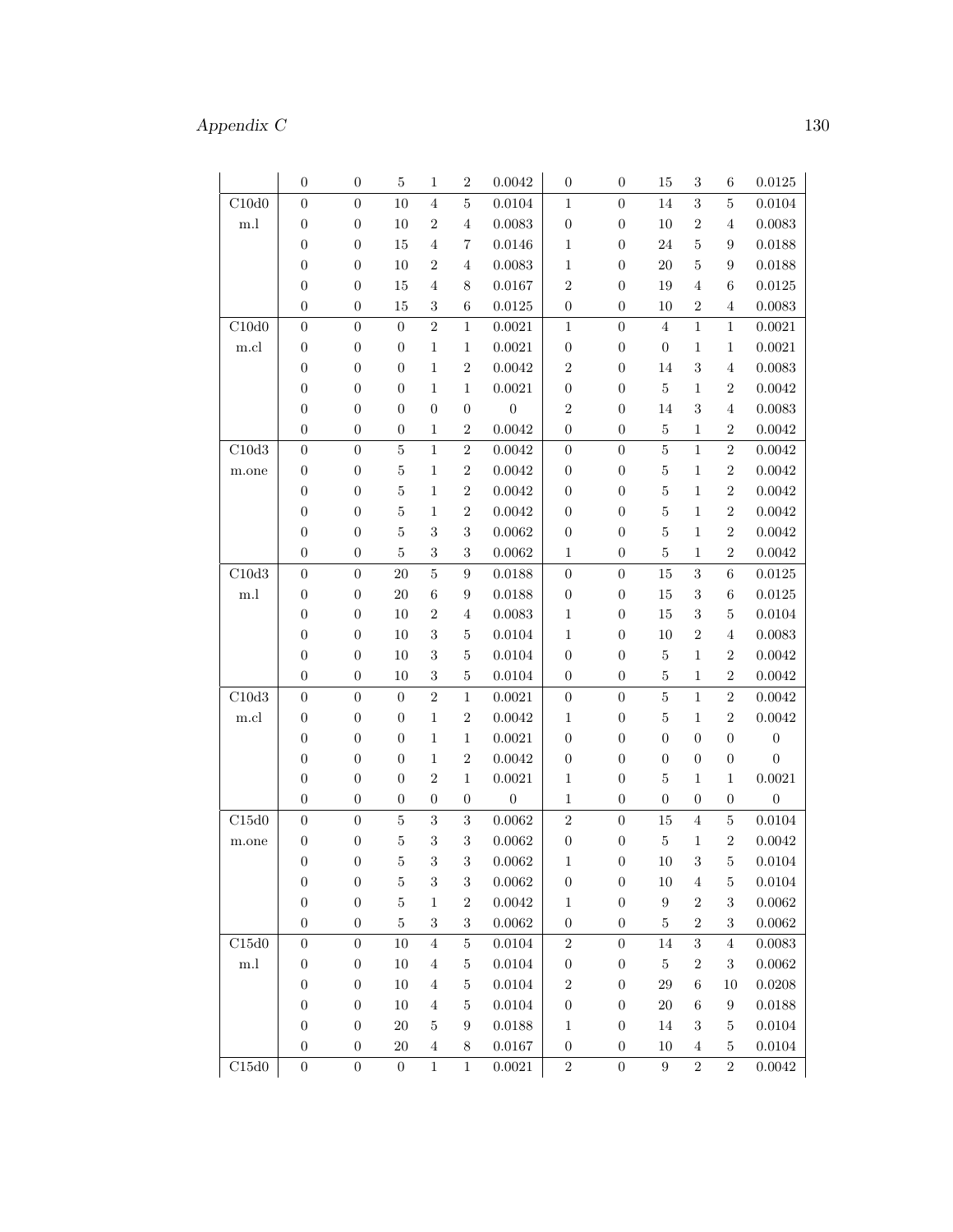# $\Large \textbf{Appendix~}C \textbf{ \textcolor{red}{131}}$

| m.cl  | $\overline{0}$   | $\overline{0}$   | $\overline{0}$ | $\mathbf{1}$   | 1              | 0.0021           | $\overline{0}$   | $\overline{0}$   | $\boldsymbol{0}$ | $\mathbf 1$    | $\overline{2}$   | 0.0042     |
|-------|------------------|------------------|----------------|----------------|----------------|------------------|------------------|------------------|------------------|----------------|------------------|------------|
|       | $\overline{0}$   | $\overline{0}$   | $\overline{0}$ | $\overline{0}$ | $\overline{0}$ | $\overline{0}$   | $\boldsymbol{2}$ | $\overline{0}$   | 14               | 3              | $\overline{4}$   | 0.0083     |
|       | $\overline{0}$   | $\overline{0}$   | $\overline{0}$ | $\overline{2}$ | 1              | 0.0021           | $\overline{0}$   | $\overline{0}$   | 5                | $\overline{2}$ | $\overline{4}$   | 0.0083     |
|       | $\overline{0}$   | $\overline{0}$   | $\overline{0}$ | $\overline{2}$ | 1              | 0.0021           | 1                | $\overline{0}$   | 5                | $\overline{2}$ | $\overline{2}$   | 0.0042     |
|       | $\overline{0}$   | $\boldsymbol{0}$ | $\overline{0}$ | $\mathbf{1}$   | $\overline{2}$ | 0.0042           | $\boldsymbol{0}$ | $\overline{0}$   | $\theta$         | $\mathbf{1}$   | $\overline{2}$   | 0.0042     |
| C15d3 | $\overline{0}$   | $\boldsymbol{0}$ | $\overline{5}$ | $\mathbf{1}$   | $\overline{2}$ | 0.0042           | $\mathbf{1}$     | $\overline{0}$   | 10               | $\overline{2}$ | 3                | 0.0062     |
| m.one | $\overline{0}$   | $\overline{0}$   | $\overline{5}$ | $\mathbf{1}$   | $\overline{2}$ | 0.0042           | 1                | $\overline{0}$   | 5                | 1              | $\overline{2}$   | 0.0042     |
|       | $\overline{0}$   | $\overline{0}$   | $\overline{5}$ | 1              | $\overline{2}$ | 0.0042           | $\overline{0}$   | $\overline{0}$   | 5                | 1              | $\overline{2}$   | 0.0042     |
|       | $\boldsymbol{0}$ | $\boldsymbol{0}$ | $\overline{5}$ | $\mathbf{1}$   | $\overline{2}$ | 0.0042           | $\overline{0}$   | $\overline{0}$   | $\overline{5}$   | 1              | $\overline{2}$   | 0.0042     |
|       | $\overline{0}$   | $\overline{0}$   | $\overline{5}$ | $\mathbf{1}$   | $\overline{2}$ | 0.0042           | 1                | $\overline{0}$   | 10               | $\overline{2}$ | 3                | 0.0062     |
|       | $\overline{0}$   | $\overline{0}$   | $\overline{5}$ | $\mathbf{1}$   | $\overline{2}$ | 0.0042           | $\boldsymbol{0}$ | $\overline{0}$   | 5                | $\mathbf 1$    | $\overline{2}$   | 0.0042     |
| C15d3 | $\boldsymbol{0}$ | $\overline{0}$   | 15             | 3              | $\,6$          | 0.0125           | $\,2$            | $\overline{0}$   | 19               | 4              | 6                | $0.0125\,$ |
| m.l   | $\overline{0}$   | $\overline{0}$   | 15             | 3              | 6              | 0.0125           | $\overline{0}$   | $\overline{0}$   | 10               | 3              | 6                | 0.0125     |
|       | $\overline{0}$   | $\overline{0}$   | 10             | 3              | 5              | 0.0104           | $\overline{2}$   | $\overline{0}$   | 25               | 5              | 8                | 0.0167     |
|       | $\overline{0}$   | $\overline{0}$   | 10             | $\overline{4}$ | 5              | 0.0104           | $\overline{2}$   | $\theta$         | 15               | 3              | 6                | 0.0125     |
|       | $\overline{0}$   | $\overline{0}$   | 15             | 5              | 7              | 0.0146           | 1                | $\overline{0}$   | 20               | $\overline{4}$ | 7                | 0.0146     |
|       | $\overline{0}$   | $\boldsymbol{0}$ | 15             | 4              | 8              | 0.0167           | $\mathbf{1}$     | $\boldsymbol{0}$ | 15               | 3              | $\boldsymbol{6}$ | 0.0125     |
| C15d3 | $\boldsymbol{0}$ | $\overline{0}$   | $\overline{0}$ | $\overline{0}$ | $\overline{0}$ | $\boldsymbol{0}$ | $\mathbf{1}$     | $\overline{0}$   | 10               | $\overline{2}$ | 3                | 0.0062     |
| m.cl  | $\overline{0}$   | $\overline{0}$   | $\overline{0}$ | $\overline{0}$ | $\overline{0}$ | $\boldsymbol{0}$ | 1                | $\overline{0}$   | 5                | $\mathbf{1}$   | $\overline{2}$   | 0.0042     |
|       | $\boldsymbol{0}$ | $\overline{0}$   | $\overline{5}$ | 3              | 3              | 0.0062           | 1                | $\theta$         | 7                | $\overline{2}$ | 3                | 0.0062     |
|       | $\overline{0}$   | $\overline{0}$   | $\overline{5}$ | 3              | 3              | 0.0062           | 1                | $\overline{0}$   | 5                | $\mathbf{1}$   | $\overline{2}$   | 0.0042     |
|       | $\overline{0}$   | $\overline{0}$   | $\overline{0}$ | $\overline{2}$ | $\mathbf{1}$   | 0.0021           | 1                | $\overline{0}$   | 5                | 3              | $\overline{2}$   | 0.0042     |
|       | $\overline{0}$   | $\overline{0}$   | $\overline{0}$ | $\overline{0}$ | $\overline{0}$ | $\overline{0}$   | $\overline{0}$   | $\overline{0}$   | $\overline{0}$   | $\mathbf 1$    | $\overline{2}$   | 0.0042     |

Table A3: Results for the CEU data.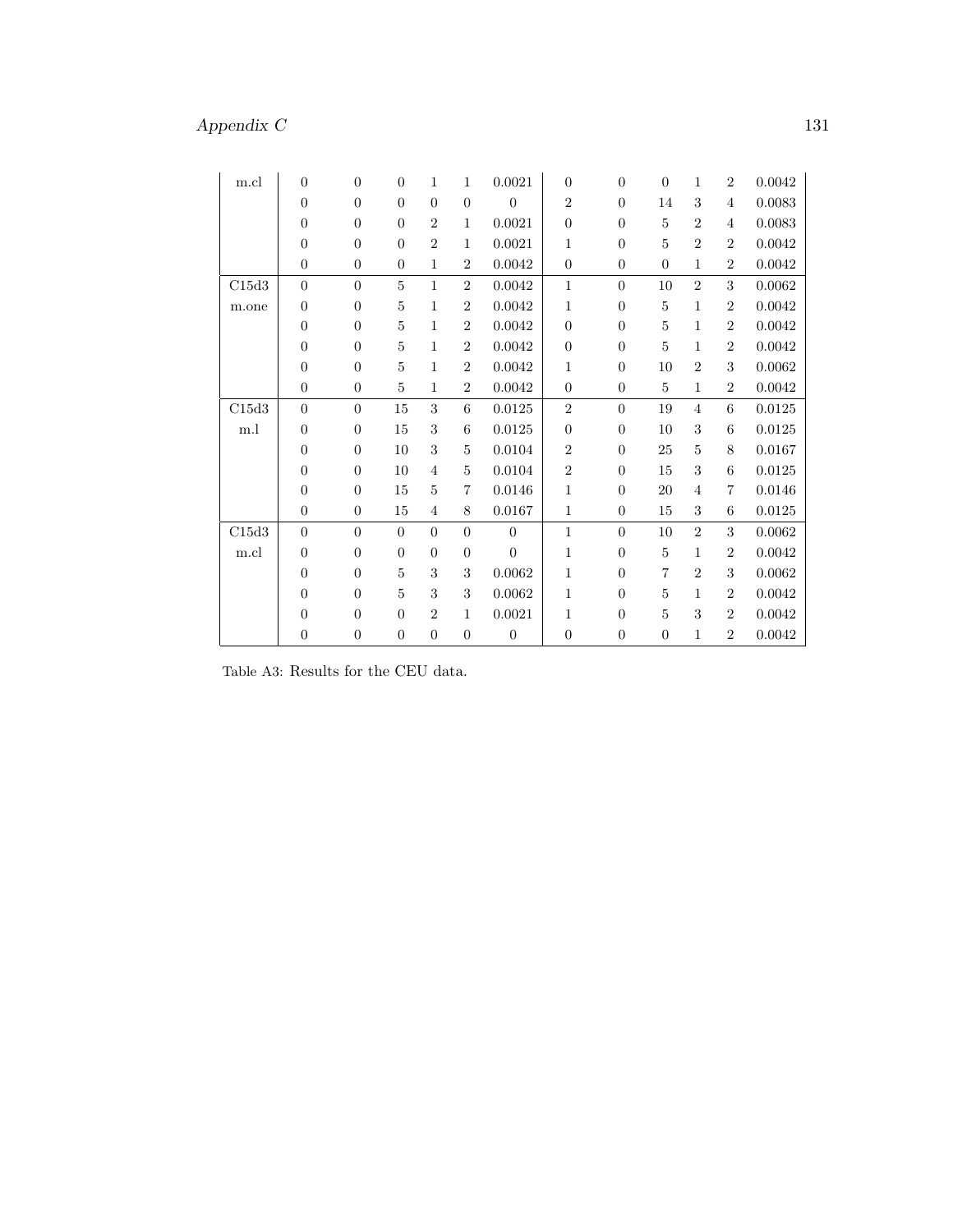## Bibliography

- Abecasis, G. R., Cherny, S. S. and Cardon, L. R. (2001). The impact of genotyping error on family-based analysis of quantitative traits, *European Journal of Human* Genetics 9: 130–134.
- Abecasis, G. R., Herny, S. S., Cookson, W. O. and Cardon, L. R. (2002). Merlinrapid analysis of dense genetic maps using sparse gene flow trees, Nature genetics 30: 97–101.
- Akey, J., Jin, L. and Xiong, M. (2001). Haplotypes vs single marker linkage disequilibrium tests: what do we gain?, European Journal of Human Genetics 9: 291–300.
- Albert, J. H. and Chib, S. (1993). Bayesian inference via Gibbs sampling of autoregressive time series subject to Markov mean and variance shifts, *Journal of Business* and Economic Statist 11: 1–15.
- Bafna, V., Gusfield, D., Lancia, G. and Yooseph, S. (2003). Haplotyping as perfect phylogeny: A direct approach, Journal of Computational Biology 10(3): 323–340.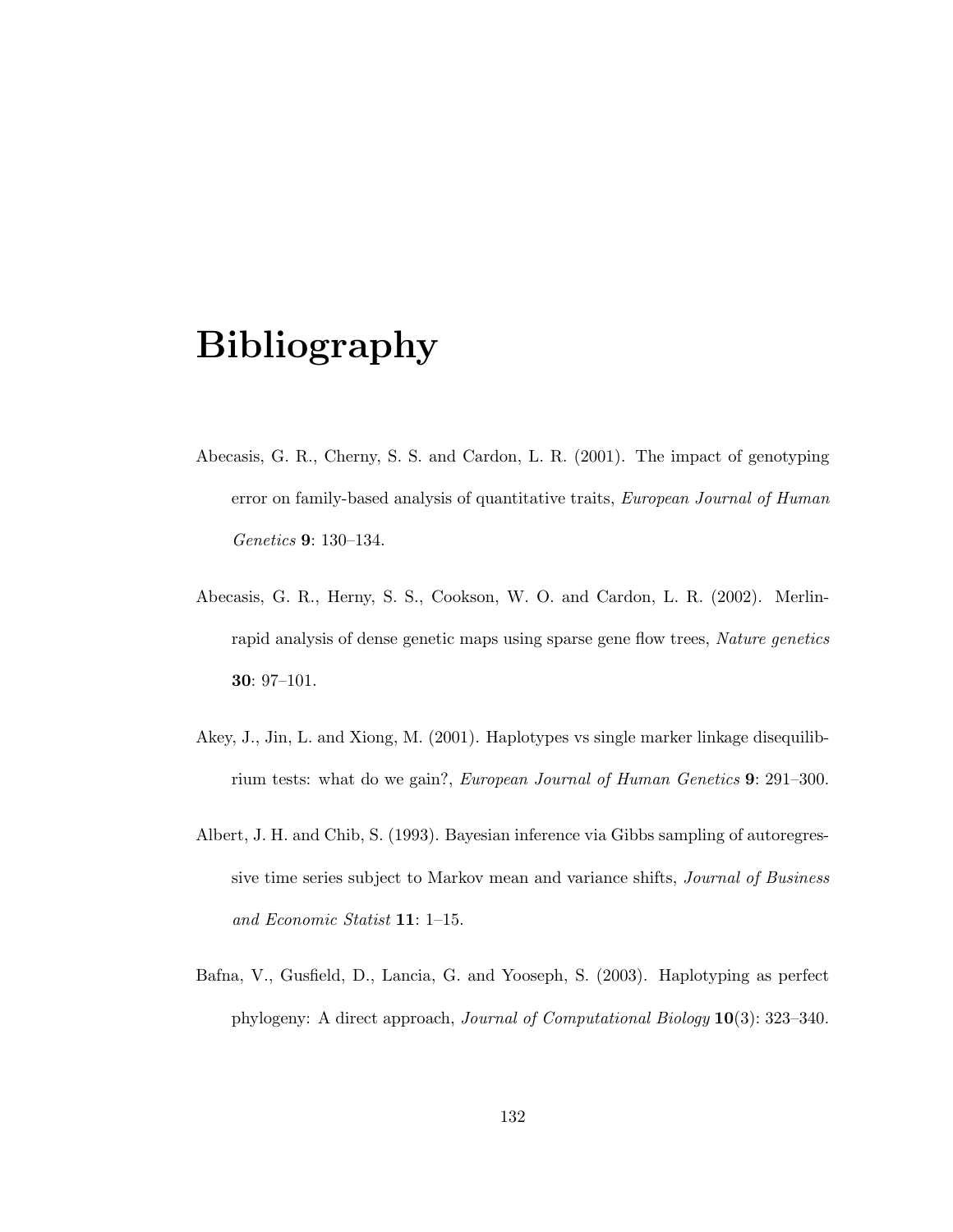- Baker, J. K. (1975). The dragon system an overview, IEEE Transactions on. Acoustic Speech Signal Processing ASSP-23(1): 24–29.
- Baum, L. E. (1972). An inequality and associated maximization technique in statistical estimation for probabilistic functions of Markov processes, Inequalities 3: 1–8.
- Baum, L. E. and Eagon, J. A. (1967). An inequality with applications to statistical estimation for probabilistic functions of Markov processes and to a model for ecology, Bulletin of the American Mathematical Society 73: 360–363.
- Baum, L. E. and Petrie, T. (1966). Statistical inference for probabilistic functions of finite state Markov chains, Annals of Mathematical Statistics 37: 1554–1563.
- Baum, L. E. and Sell, G. R. (1968). Growth functions for transformation on manifolds, Pacific Journal Mathematics  $27(2)$ : 211–227.
- Baum, L. E., Petrie, T., Soules, G. and Weiss, N. (1970). A maximization technique occurring in the statistical analysis of probabilistic functions of Markov chains, The Annals of Mathematical Statistics  $41(1)$ : 164–171.
- Becker, T. and Knapp, M. (2005). Impact of missing genotype data on Monte-Carlo simulation based haplotype analysis,  $Human~Heredity$  59(4): 185–189.
- Brown, D. and Harrower, I. (2005). A new formulation for haplotype inference by pure parsimony, Technical Report CS-2005-004, School of Computer Science, University of Waterloo.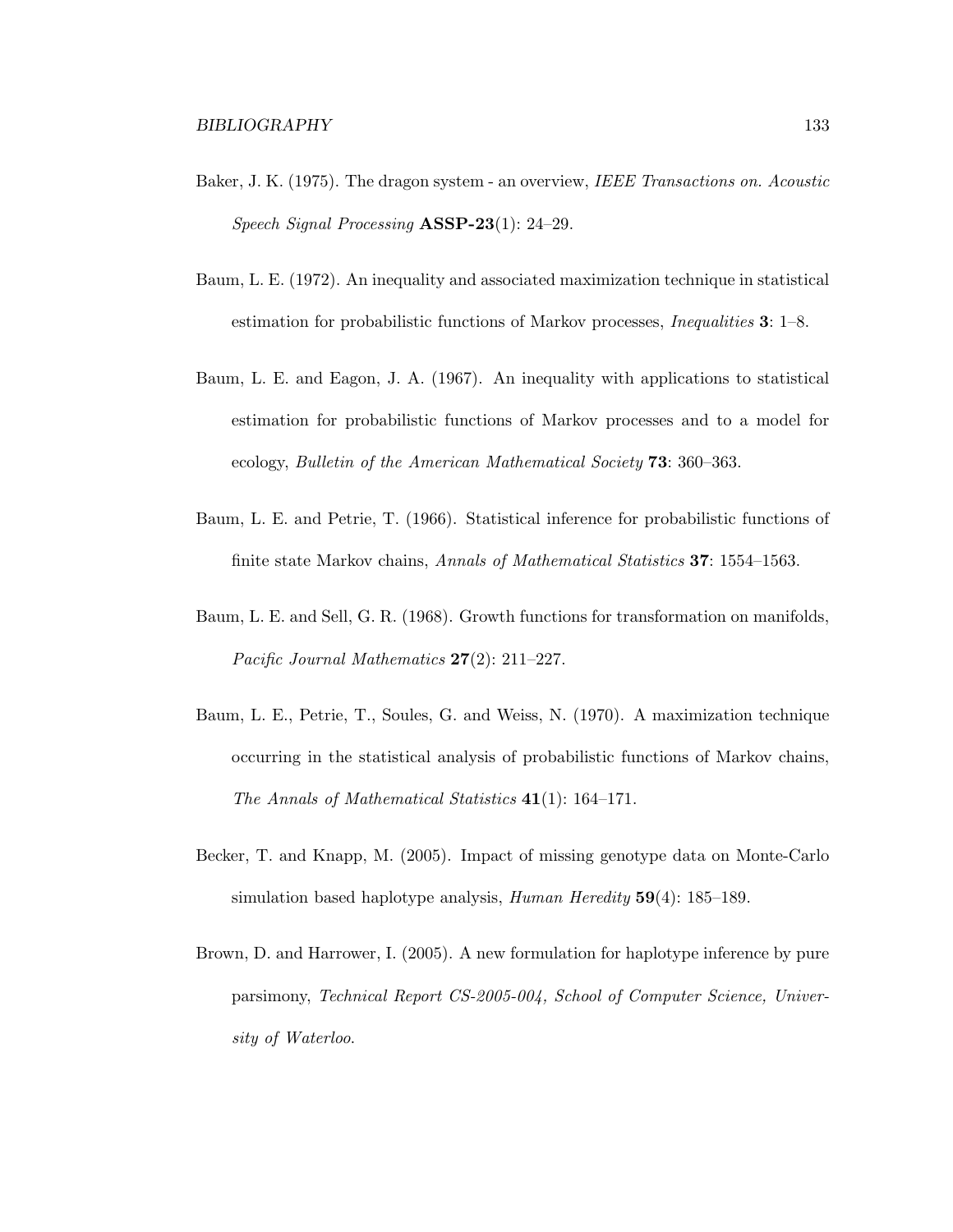- Buetow, K. H. (1991). Influence of aberrant observations on high-resolution linkage analysis outcomes, American Journal of Human Genetics 49(5): 985–994.
- Butt, C., Sun, S., Peddle, L., Greenwood, C., Hamilton, S., D., G. and P., R. (2005). Association of nuclear factor-kb in psoriatic arthritis, Journal of Rheumatology 32: 1742–1744.
- Chapman, N. H. and Thompson, E. A. (2001). LD mapping: the role of population history, size and structure, Advances in Genetics 42(413): 435.
- Chung, R. H. and Gusfield, D. (2003). Perfect phylogeny haplotyper: haplotype inferral using a tree model, *Bioinformatics* **19**(6): 780–781.
- Churchill, G. A. (1989). Stochastic models for heterogeneous DNA sequences, Bulletin of Mathematical Biology 51: 79–94.
- Clark, A. G. (1990). Inference of haplotypes from PCR-amplified samples of diploid populations, Molecular Biology and Evolution 7(2): 111–122.
- Daly, M. J., Rioux, J. D., Schaffner, S. F., Hudson, T. and Lander, E. (2001). Highresolution haplotype structure in the human genome, Nature Genetics 29: 229– 232.
- Damaschke, P. (2003). Fast perfect phylogeny haplotype inference, 14th International Symposium on Fundamentals of Computation Theory FCT 2751: 183–194.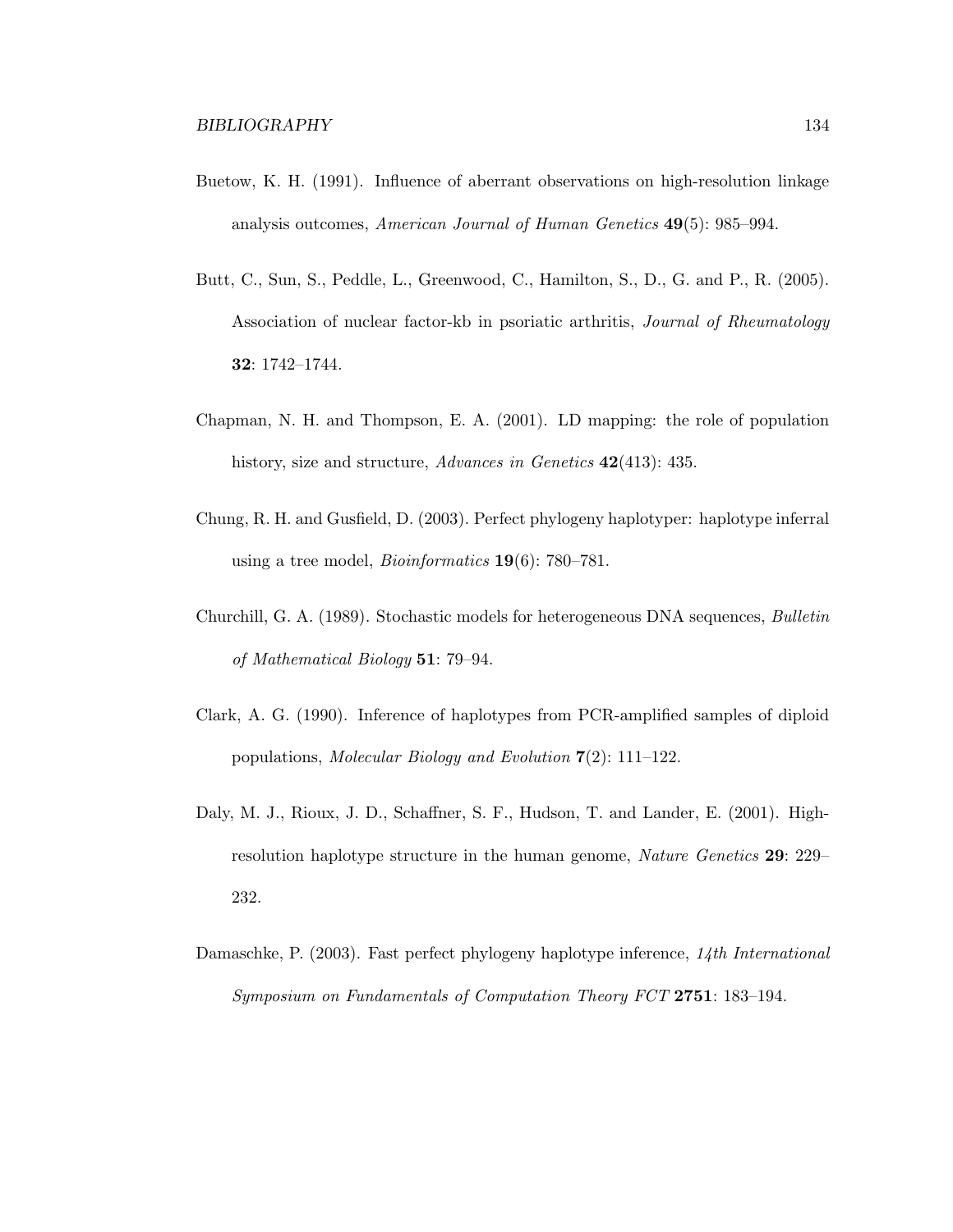- Dempster, A. P., Laird, N. M. and Rubin, D. B. (1977). Maximum likelihood from incomplete data via the EM algorithm, Journal of Royal Statistical Society Series  $B$  39(1): 1–38.
- Eronen, L., Geerts, F. and Toivonen, H. (2004). A Markov chain approach to reconstruction of long haplotypes, *Pacific Symposium on Biocomputing* 9: 104–115.
- Excoffier, L. and Slatkin, M. (1995). Maximum-likelihood estimation of molecular haplotype frequencies in a diploid population, Molecular Biology and Evolution 12(5): 921–927.
- Fallin, D. and Schork, N. J. (2000). Accuracy of haplotype frequency estimation for biallelic loci, via the expectation-maximisation algorithm for unphased diploid genotype data, American Journal of Human Genetics 67(4): 947–959.
- Foulkes, W. D., Thiffault, I., Gruber, S. B., Horwitz, M., Hamel, N., Lee, C., Shia, J., Markowitz, A., Figer, A., Friedman, E., Farber, D., Greenwood, C. M., Bonner, J. D., Nafa, K., Walsh, T., Marcus, V., Tomsho, L., Gebert, J., Macrae, F. A., Gaff, C. L., Paillerets, B. B., Gregersen, P. K., Weitzel, J. N., Gordon, P. H., MacNamara, E. King, M. C., Hampel, H., De La Chapelle, A., Boyd, J., Offit, K., Rennert, G., Chong, G. and Ellis, N. A. (2002). The founder mutation MSH2\*1906G>C is an important cause of hereditary nonpolyposis colorectal cancer in the Ashkenazi Jewish population, American Journal of Human Genetics  $71(6): 1395-1412.$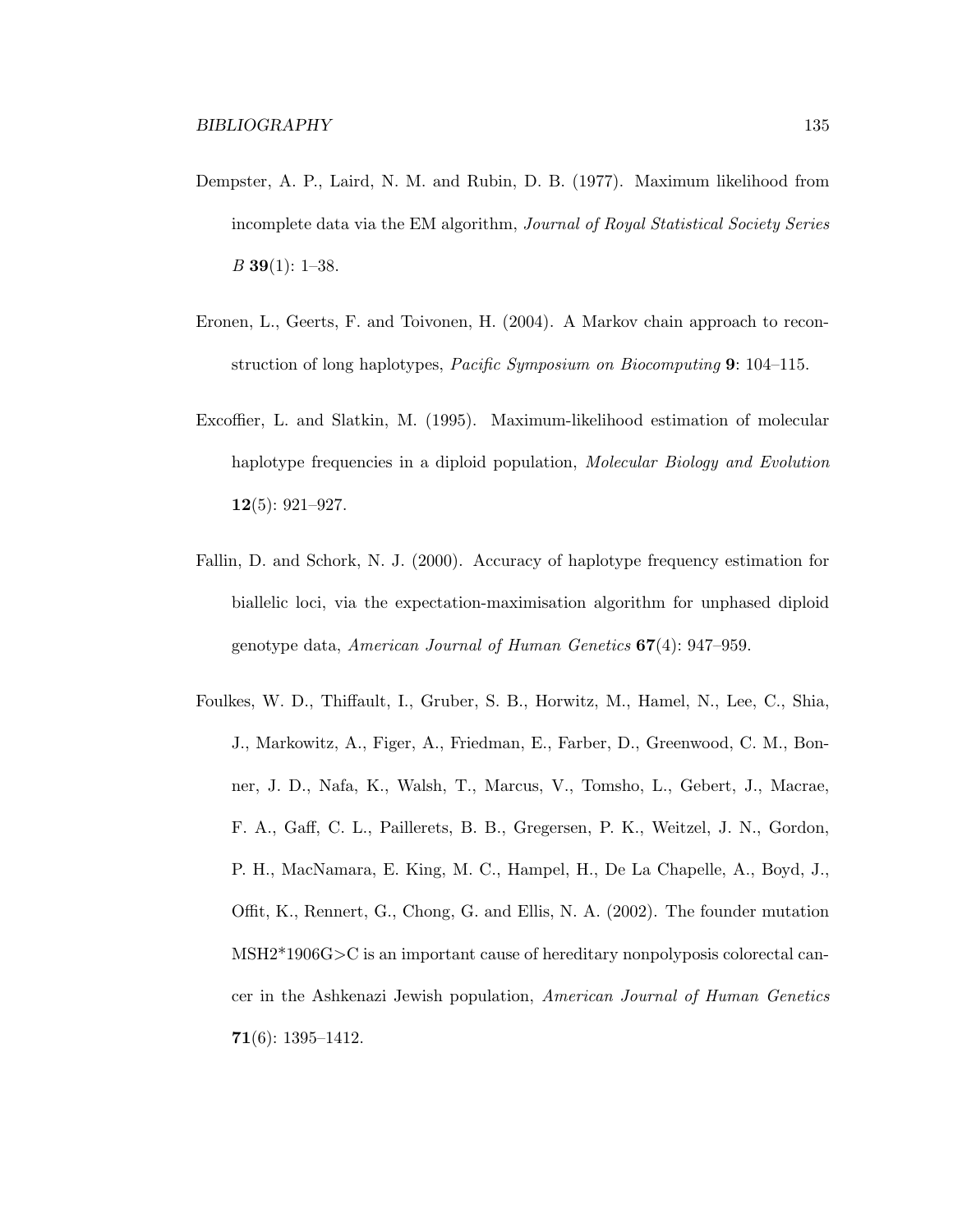- Gelfand, A. E. and Smith, A. F. M. (1990). Sampling-based approaches to calculating marginal densities, Journal of the American Statistical Association 85: 398–409.
- Gelman, A., Carlin, J. B., Stern, H. S. and Rubin, D. B. (1995). Bayesian Data Analysis, 1st edn, Chapman & Hall, Canberra.
- Geman, S. and Geman, D. (1984). Stochastic relaxation, Gibbs distributions, and the Bayesian restoration of images, IEEE Transactions on Pattern Analysis and Machine Intelligence **6**: 724–741.
- Greenspan, G. and Geiger, D. (2004). High density linkage disequilibrium mapping using models of haplotype block variation, *Bioinformatics* **20**(Suppl 1): 137–144.
- Griffiths, A. J., Wessler, S. R., Lewontin, R. C., Gelbart, W. M., Suzuki, D. T. and Miller, J. H. (2005). Introduction to Genetic Analysis, 8th edn, W. H. Freeman and Company, New York.
- Gusfield, D. (2003). Haplotype inference by pure parsimony, *Technical Report CSE*-20032, Department of Computer Science, University of California.
- Gusfield, D. and Orzack, S. H. (2005). Haplotype inference, CRC Handbook on Bioinformatics.
- Halperin, E. and Eskin, E. (2004). Haplotype reconstruction from genotype data using imperfect phylogeny, Bioinformatics 20(12): 1842–1849.
- Hastings, W. (1970). Monte carlo sampling methods using Markov chains and their applications, Biometrika 57: 97–109.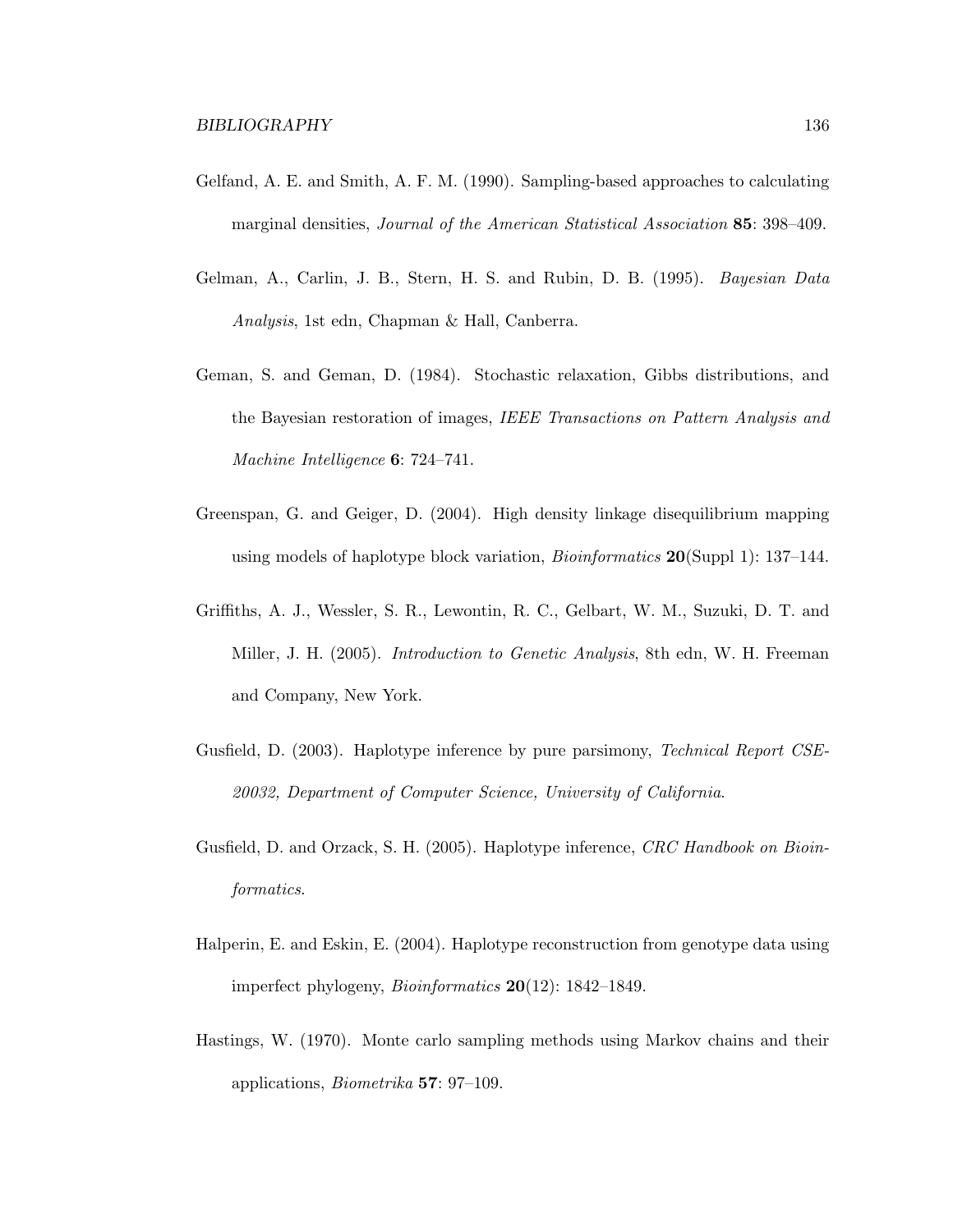- Hawley, M. E. and Kidd, K. K. (1995). HAPLO: a program using the EM algorithm to estimate the frequencies of multi-site haplotypes, The Journal of heredity 86: 409– 411.
- Huang, Y. T., Chao, K. M. and Chen, T. (2005). An approximation algorithm for haplotype inference by maximum parsimony, *Journal of computational biology*  $12(10): 1261 - 1274.$
- Hudson, R. (1990). Gene genealogies and the coalescent process, Oxford Surveys in Evolutionary Biology 7: 1–44.
- Juang, B. H. and Rabiner, L. R. (1991). Hidden Markov models for speech recognition, Technometrics 33(3): 251–272.
- Kelly, E. D., Sievers, F. and McManus, R. (2004). Haplotype frequency estimation error analysis in the presence of missing genotype data, BMC Bioinformatics.
- Kimmel, G. and Shamir, R. (2005). A block-free hidden Markov model for genotypes and its application to disease association, Journal of Computational Biology 12(10):  $1243-1260$ .
- Kirk, K. M. and Cardon, L. R. (2002). The impact of genotyping error on haplotype reconstruction and frequency estimation, European Journal of Human Genetics 10(6): 616–622.
- Koski, T. (2001). Hidden Markov Models for Bioinformatics, Kluwer Academic Publishers.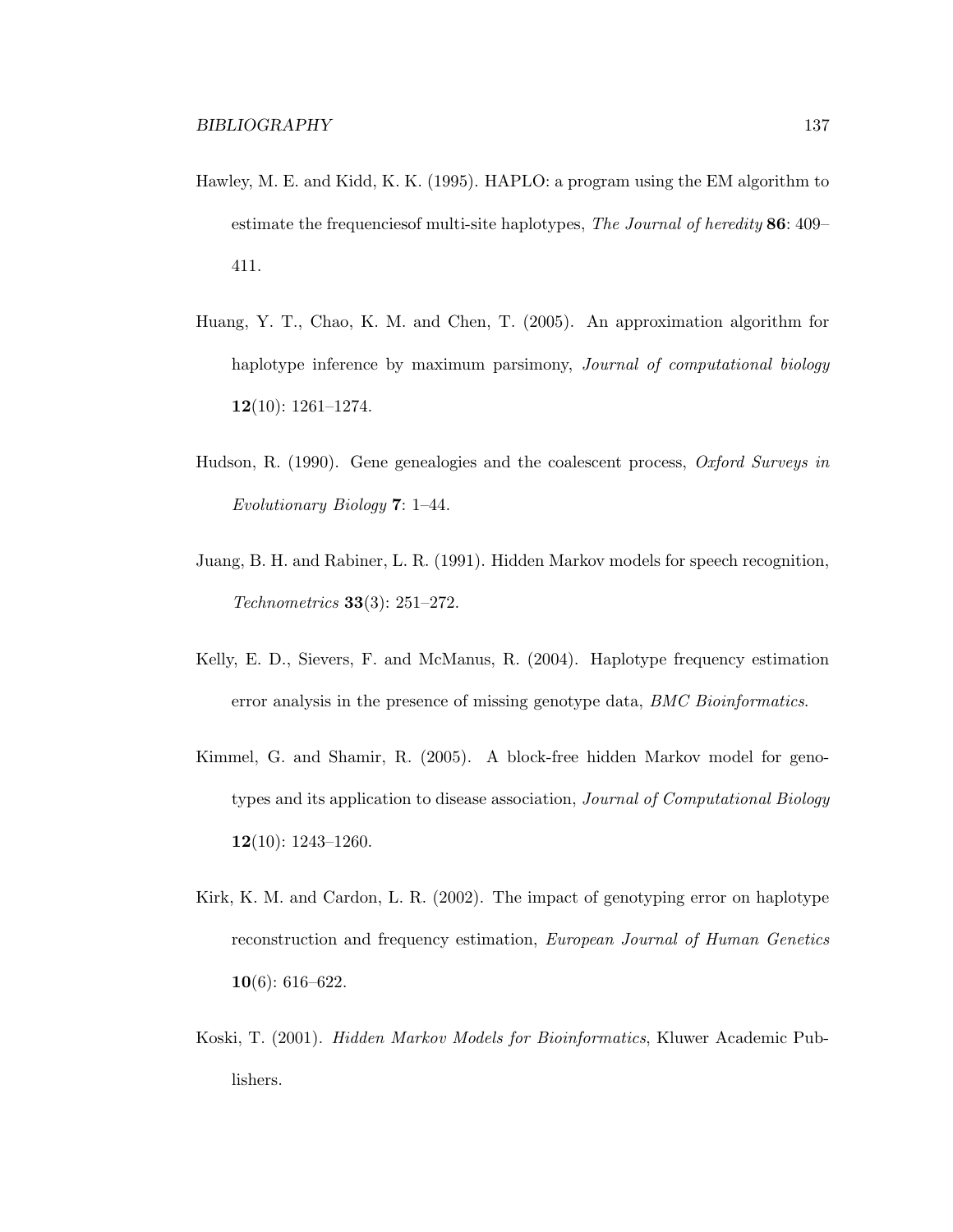- Kruglyak, L., Daly, M. J., Reeve-Daly, M. P. and Lander, E. S. (1996). Paremetric and nonparametric linkage analysis: a unified multipoint approach, American Journal of Human Genetics 58: 1347–1363.
- Lin, S., Cutler, D. J., Zwick, M. E. and Chakravarti, A. (2002). Haplotype inference in random population samples, American Journal of Human Genetics 71: 1129– 1137.
- Liu, J. S., Neuwald, A. F. and Lawrence, C. E. (1999). Markovian structures in biological sequence alignments, Journal of the American Statistical Association 94: 1–15.
- Liu, N., Beerman, I., Lifton, R. and Zhao, H. (2006). Haplotype analysis in the presence of informatively missing genotype data, Genetic Epidemiology 30(4): 290–300.
- Long, J. C., Williams, R. C. and Urbanek, M. (1995). An EM algorithm and testing strategy for multiple-locus haplotypes, American Journal of Human Genetics 56(3): 799–810.
- Mander, A. P. (2001). Haplotype analysis in population-based association studies, Stata Journal 1(1): 58–75.
- Marchini, J., Cutler, D., Patterson, N., Stephens, M., Eskin, E., Halperin, E., Lin, S., Qin, Z. Munro, H. M., Abecasis, G. R., Donnelly, P. and Consortium, I. H. (2006). A comparison of phasing algorithms for trios and unrelated individuals, American Journal of Human Genetics 78: 437–450.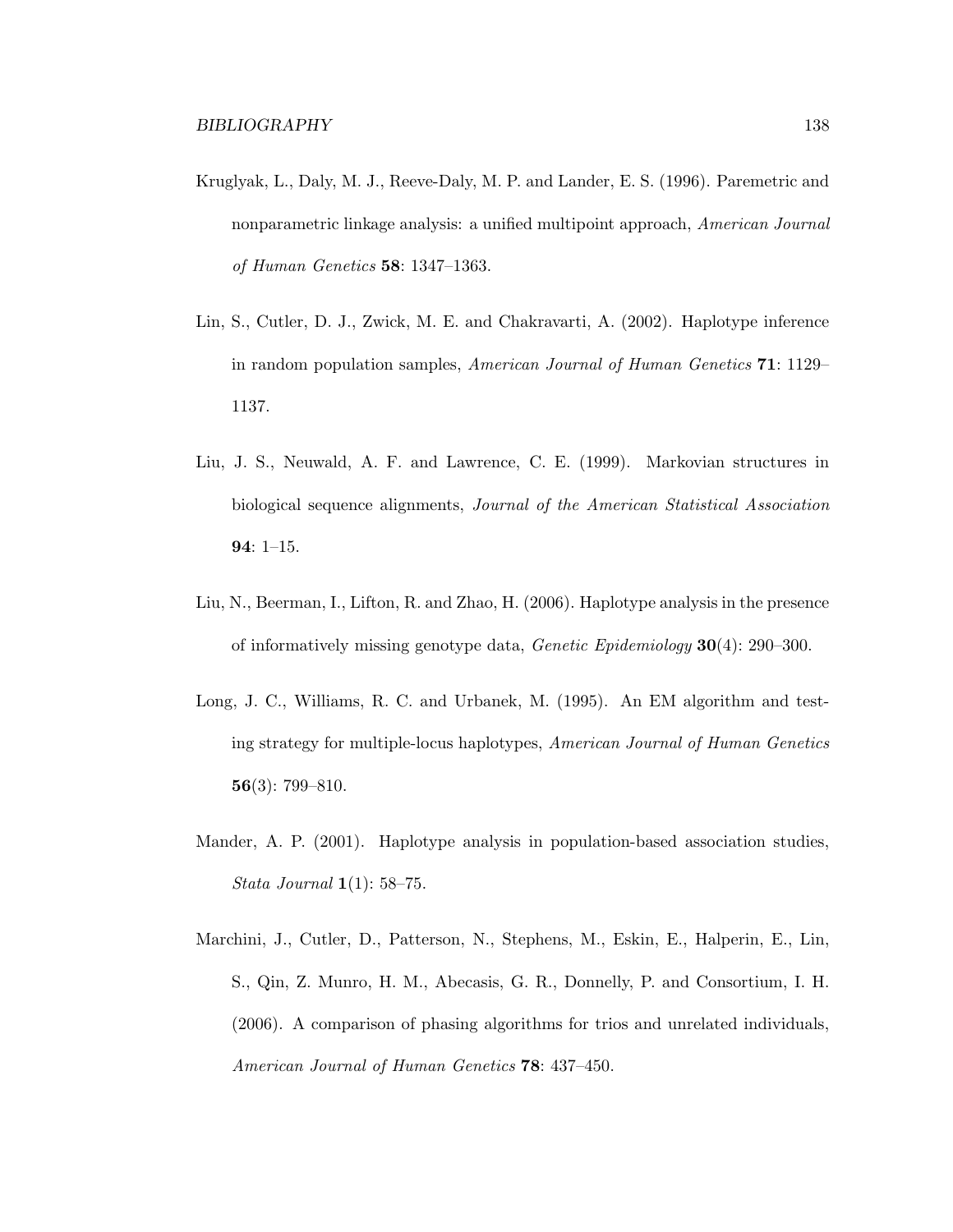Metropolis, N., Rosenbluth, A., Rosenbluth, M., Teller, A. H. and Teller, E. (1953). Equation of state calculations by fast computing machines, Journal of Chemical Physics 21: 1087–1092.

Neal, R. M. (2003). Slice sampling, Annals of Statistics 31(3): 705–767.

- Neuhausen, S. L., Mazoyer, S., Friedman, L., Stratton, M., Offit, K., Caligo, A., Tomlinson, G., Cannon-Albright, L., Bishop, T., Kelsell, D., Solomon, E., Weber, B., Couch, F., Struewing, J., Tonin, P., Durocher, F., Narod, S., Skolnick, M. H., Lenoir, G., Serova, O., Ponder, B., Stoa-Lyonnet, D., Easton, D., King, M. C. and Goldgar, D. (1996). Haplotype and phenotype analysis of six recurrent BRCA1 mutations in 61 families: results of an international study, American Journal of Human Genetics 58(2): 271–280.
- Niell, B. A., Long, J. C., Rennert, G. and Gruber, S. B. (2003). Genetic anthropology of the colorectal cancer-susceptibility allele APC I1307K: evidence of genetic drift within the Ashkenazim, American Journal of Human Genetics **73**: 1250–1260.
- Niu, T., Qin, Z., Xu, X. and Liu, J. (2002). Bayesian haplotype inference for multiple linked Single-Nucleotide Polymorphisms, American Journal of Human Genetics 70: 157–169.
- Polanska, J. (2003). The EM algorithm and its implementation for the estimation of frequencies of SNP-haplotypes, International Journal of Applied Mathematics and Computer Science 13(3): 419–429.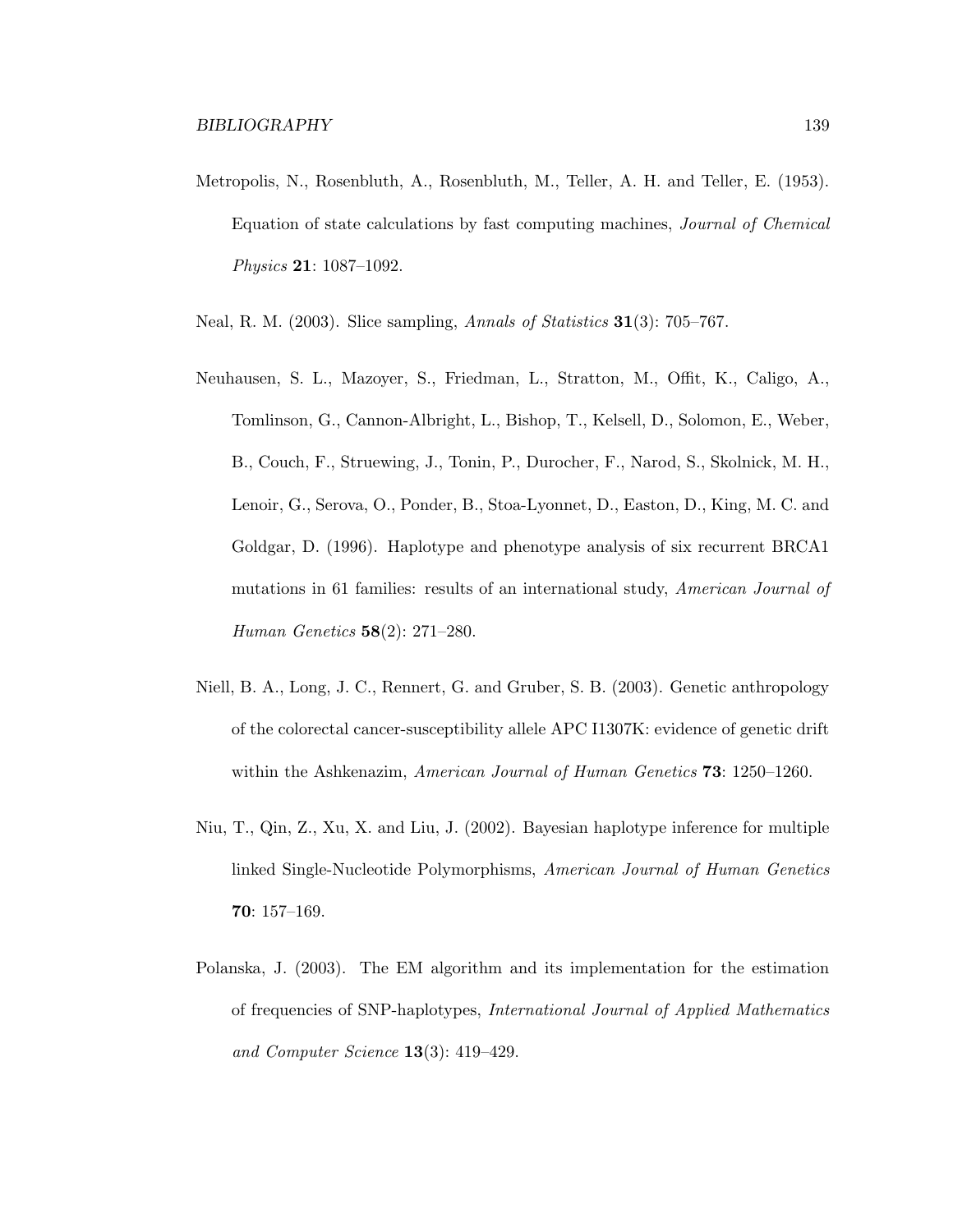- Pritchard, J. K. (2001). Are rare variants responsible for susceptibility to complex disease?, American Journal of Human Genetics 69: 124–137.
- Qin, Z., Niu, T. and Liu, J. (2002). Partition-Ligation Expectation-Maximization algorithm for haplotype inference with Single-Nucleotide Polymorphisms, American Journal of Human Genetics 71: 1242–1247.
- Quade, S. R., Elston, R. C. and Goddard, K. A. (2005). Estimating haplotype frequencies in pooled dna samples when there is genotyping error, BMC Genetics.
- Rabiner, L. R. (1989). A tutorial on hidden Markov models and selected applications in speech recognition, *Proceedings of the IEEE*  $77(2)$ : 257–285.
- Rastas, P., Koivisto, M., Mannila, H. and Ukkonen, E. (2005). A hidden Markov technique for haplotype reconstruction, Lecture Notes, Computer Science 3692 pp. 140 –151.
- Romberg, J., Choi, H. and Baraniuk, R. (2001). Bayesian tree-structured image modeling using wavelet-domain hidden Markov models, IEEE Transactions on image processing 10(7): 1056–1068.
- Scheet, P. and Stephens, M. (2006). A fast and flexible statistical model for largescale population genotype data: applications to inferring missing genotypes and haplotypic phase, *American Journal of Human Genetics* **78**(4): 629–644.
- Scott, S. L. (2002). Bayesian methods for hidden Markov models: Recursive computing in the 21st century, Journal of the American Statistical Society 97: 337–351.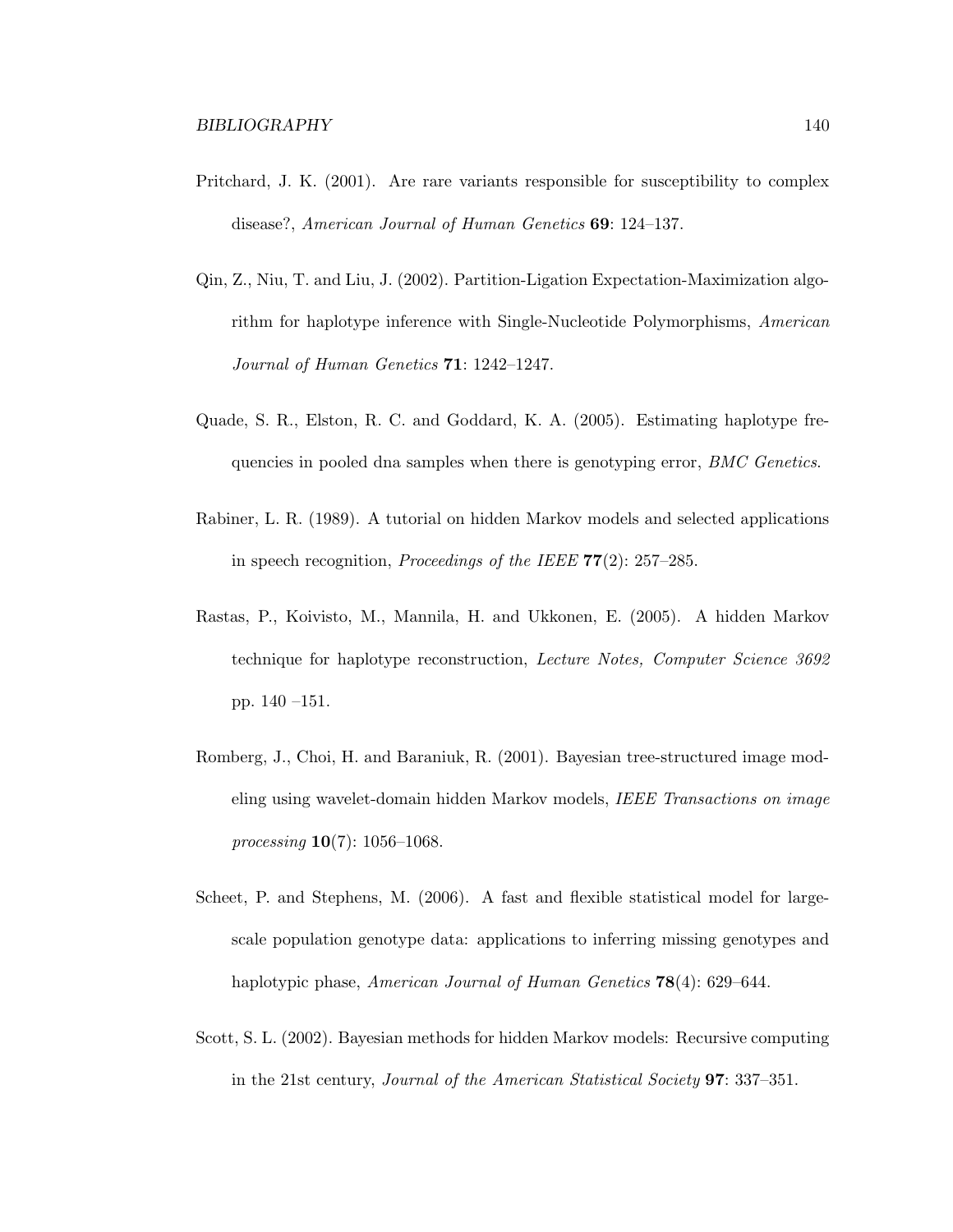- Sham, P. C., Rijsdijk, F. V., Knight, J., Makoff, A., North, B. and Curtis, D. (2004). Haplotype association analysis of discrete and continuous traits using mixture of regression models, Behavior Genetics 30: 285–293.
- Siepel, A. and Haussler, D. (2004). Combining phylogenetic and hidden Markov models in biosequence analysis, *Journal of computational biology*  $11(2-3)$ : 413–428.
- Sobel, E., Papp, J. C. and Lange, K. (2002). Detection and integration of genotyping errors in statistical genetics, American Journal of Human Genetics 70: 496–508.
- Stephens, M. and Donnelly, P. (2003). A comparison of Bayesian methods for haplotype reconstruction from population, American Journal of Human Genetics 73: 1162– 1169.
- Stephens, M. and Scheet, P. (2005). Accounting for decay of linkage disequilibrium in haplotype inference and missing-data imputation, American Journal of Human Genetics 76(3): 449–462.
- Stephens, M., Smith, N. and Donnelly, P. (2001). A new statistical method for haplotype reconstruction from population data, American Journal of Human Genetics 68: 978–989.
- Sun, S., Greenwood, C. and Neal, R. (2004). Haplotype inference using a hidden Markov model with efficient Markov chain sampling [abstract 2934], *Proceedings* and abstracts of the American Society of Human Genetics 2004 Annual meeting.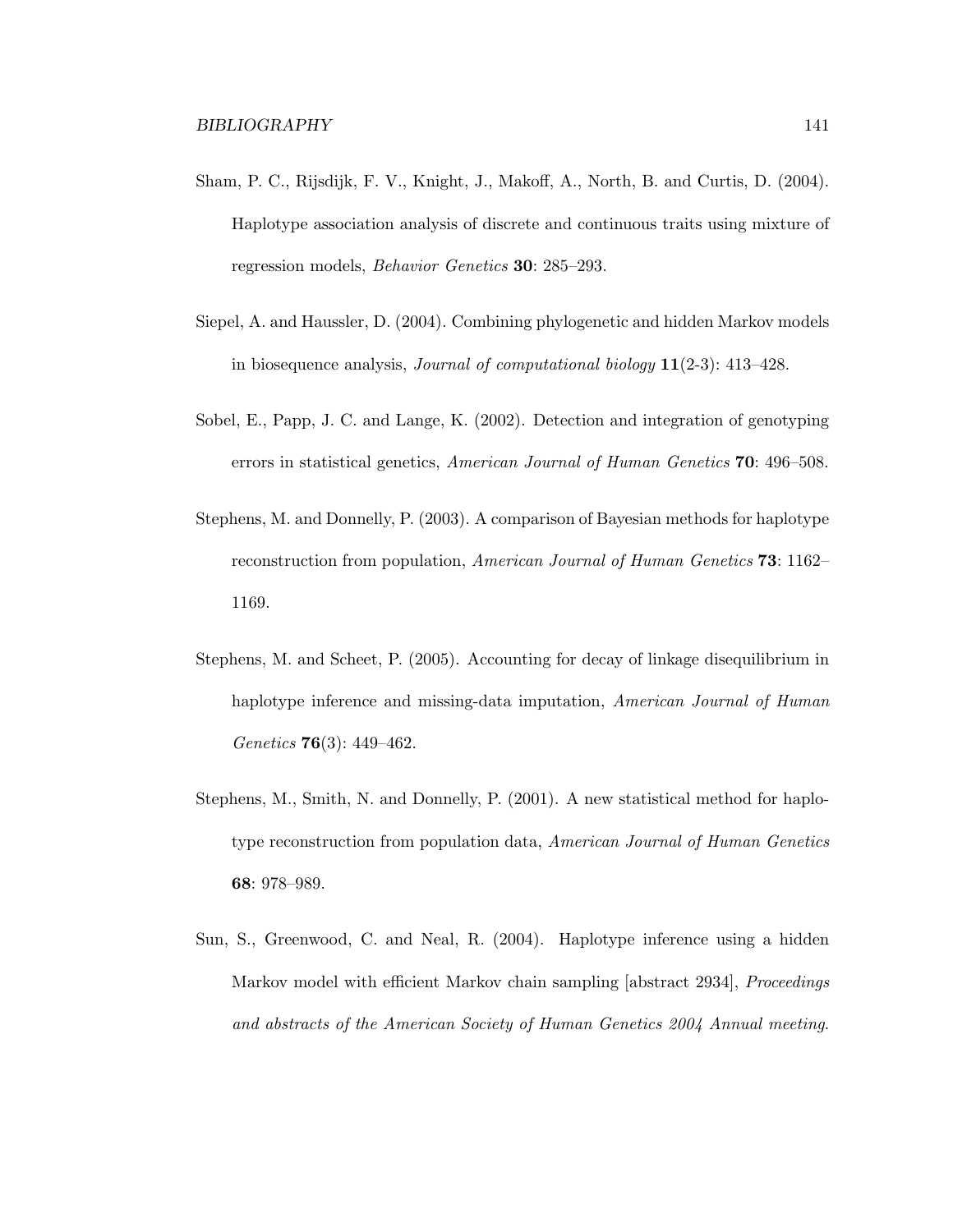- The International HAPMAP Consortium (2003). The international HapMap project, Nature 426: 789–796.
- The International HAPMAP Consortium (2004). Integrating ethics and science in the international hapmap project, Nature Reviews Genetics 5: 467–475.
- The International HAPMAP Consortium (2005). A haplotype map of the human genome, Nature 437: 1299–1320.
- Viterbi, A. J. (1967). Error bounds for convolutional codes and an asymptotically optimal decoding algorithm, *IEEE Transactions on Information Theory*, **IT-13**: 260– 269.
- Wang, L. and Xu, Y. (2003). Haplotype inference by maximum parsimony, *Bioinfor* $matics$  **19**(14): 1773–1780.
- Xing, E., Sharan, R. and Jordan, M. (2004). Bayesian haplotype inference via the Dirichlet process, Proceedings of the 21st International Conference on Machine Learnings.
- Yuan, Z. Q., Wong, N., Foulkes, W. D., Alpert, L., Manganaro, F., Andreutti-Zaugg, C., Iggo, R., Anthony, K., Hsieh, E., Redston, M., Pinsky, L., Trifiro, M., Gordon, P. H. and Lasko, D. (1999). A missense mutation in both hMSH2 and APC in an Ashkenazi Jewish HNPCC kindred: implications for clinical screening, Journal of Medical Genetics 36: 790–793.